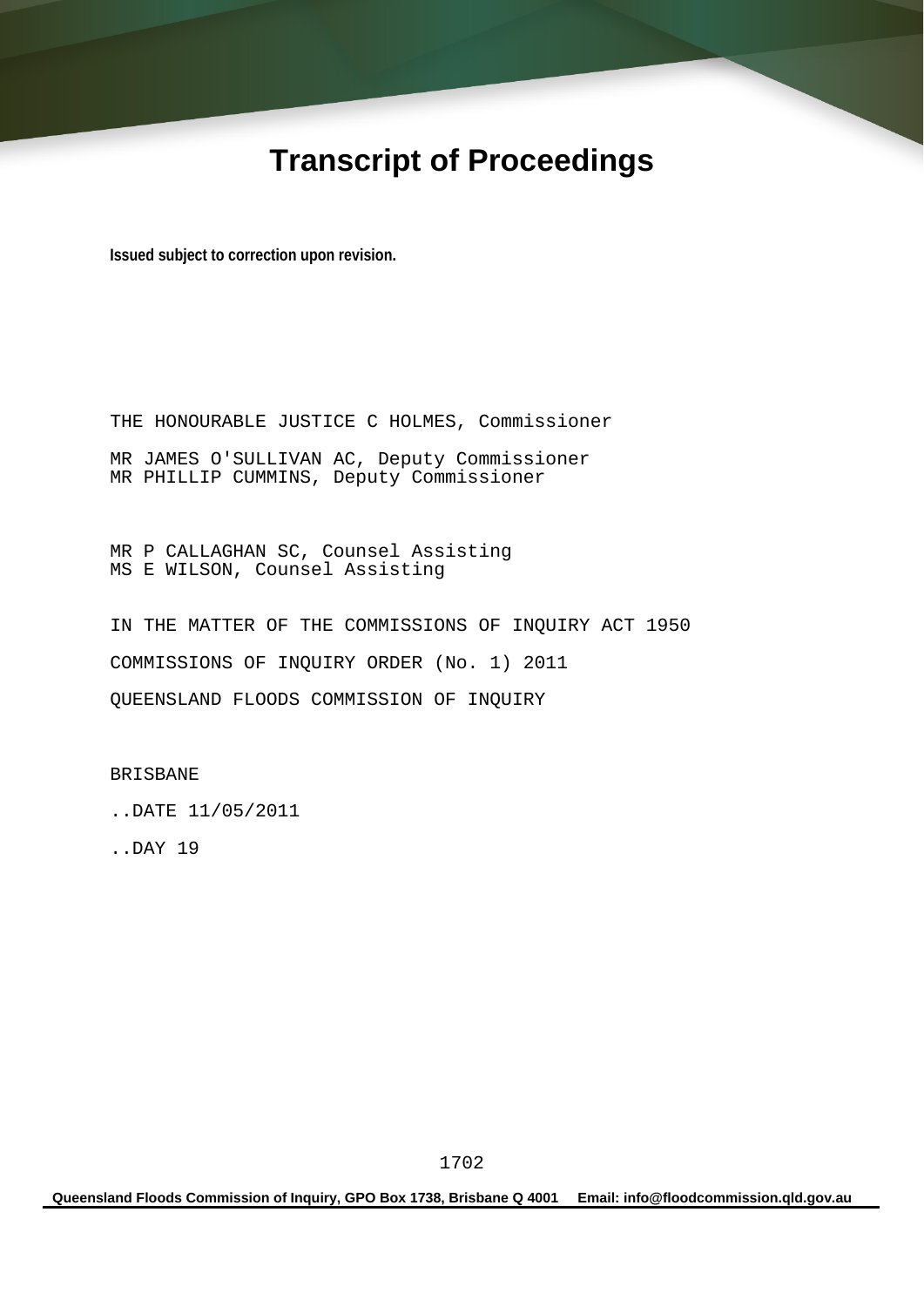THE COMMISSION RESUMED AT 10.00 A.M.

COMMISSIONER: Mr Burns, you're back with us appearing for the police union.

MR BURNS: Thank you.

COMMISSIONER: Thank you. Yes?

MS WILSON: Thank you, Madam Commissioner, I call Mark Holmes.

MARK DOUGLAS HOLMES, SWORN AND EXAMINED, VIA VIDEO LINK-UP:

**20**  MS WILSON: Can you tell the Commission your full name, please?-- Full name, Mark Douglas Holmes.

And are you the Local Disaster Coordinator for the Gladstone Regional Council?-- That's correct.

And have you authored two documents for the Queensland Flood Commission of Inquiry?-- Yes, we've authored a written statement and an additional written statement, yes.

**30**  We'll go to the first document. On the 25th of March 2011 you provided a document in response to a direction from the Commission?-- Yes.

Now, have you got that document in front of you?-- Yes, I do.

And that document is dated the 25th of March 2011 and it is signed by yourself and a Mr Mark Larney?-- That's correct.

Madam Commissioner, I tender that document.

COMMISSIONER: Exhibit 334.

ADMITTED AND MARKED "EXHIBIT 334"

MS WILSON: Now, you were also requested to provide further particulars in relation to information that you provided in that statement?-- Yes.

And you provided the Commission a further document that sets out further information in response to a direction from the Queensland Flood Commission of Inquiry?-- That's correct, and I believe that was forwarded to you yesterday.

And what date have you got on that document?-- 10th of May.

**1**

**10** 

**40**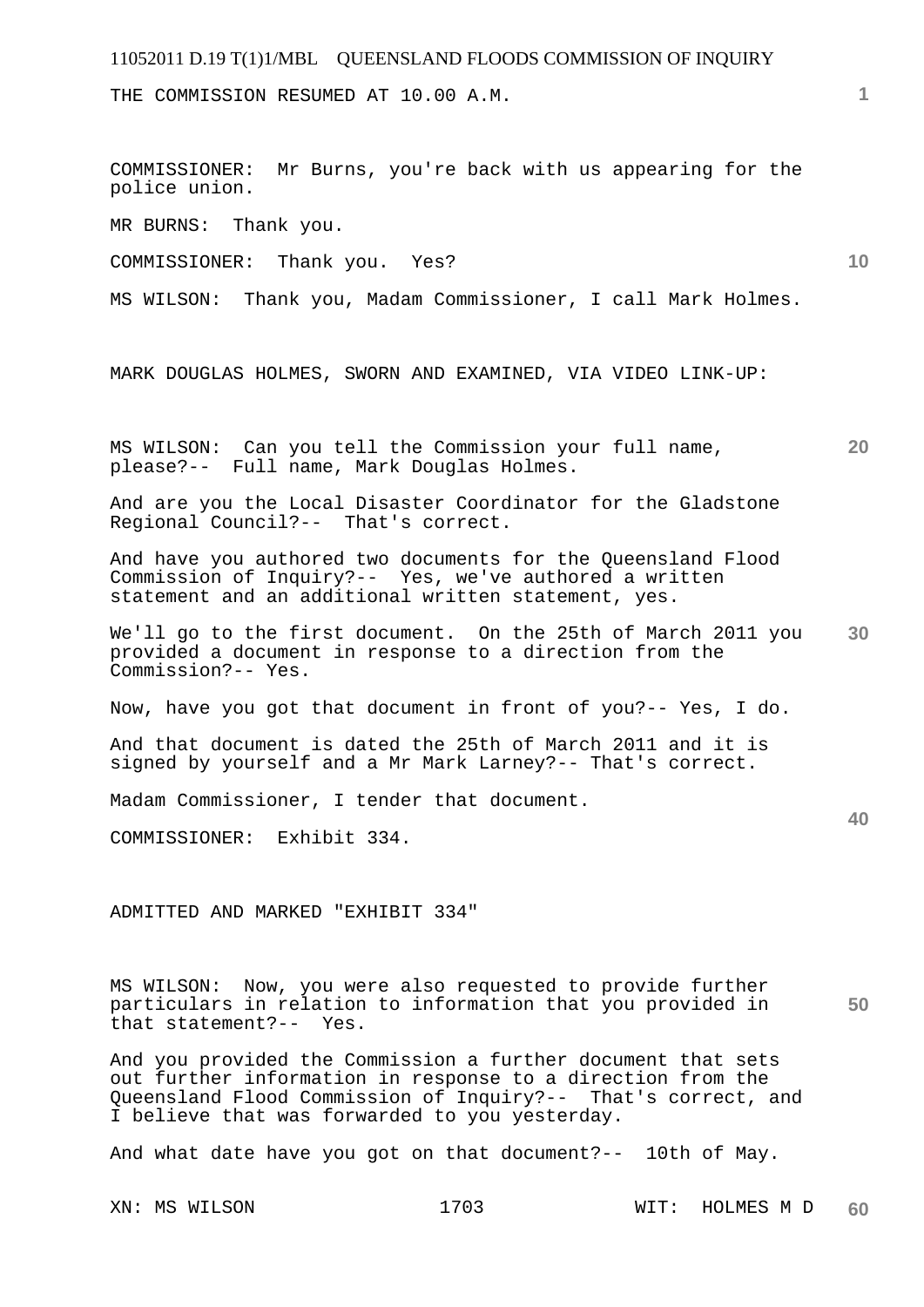Madam Commissioner, I tender that document. I also tender the letter requesting that information.

COMMISSIONER: All right. Both together will be Exhibit 335.

ADMITTED AND MARKED "EXHIBIT 335"

MS WILSON: Now, Mr Holmes, if we can read these two documents together because they complement each other, don't they?-- Yes.

In the first statement you provide information and in the second statement, more particulars on occasion are provided?-- That's correct.

So do you have those two documents in front of you?-- Yes, I do.

Can I take you to the first document?-- Yep.

Under the heading of "Planning" on page 1, you say, "Although draft documents were disseminated during the development phase primarily in 2009, no assistance, comment or advice was provided by Emergency Management Queensland, EMQ, during this process and none has been provided since"?-- EMQ are a member of our Local Disaster Management Group. They were provided with a copy of our draft - draft plans. But certainly in respect of assisting in terms of what format those plans should take and commenting on our draft plans, nothing was forthcoming from EMQ.

Okay. So if we can go to your second document and you further particularised that to some degree-----?-- Yes.

**40**  -----under the heading of "General Assessment of EMQ Role in LDMG Planning". It is under one 1H?-- Yes.

Do you see that?-- Yes.

What I'm interested in is you acknowledge and recognise the responsibility that EMQ has in providing assistance and support but you state that, "In recent times this seems to have changed with little support now provided". What do you mean by that? How do you particularise the change that has occurred?-- We've certainly over the last couple of years council, certainly in its newly amalgamated entity, hasn't received any, I guess, level of assistance from EMQ in respect to I guess planning advice and planning preparation that we previously enjoyed.

What about in 2011? What about the assistance and support that EM Q is providing you this year in more recent times?-- In more recent times we've certainly seen probably an increase

XN: MS WILSON 1704 WIT: HOLMES M D **60** 

**10** 

**1**

**20**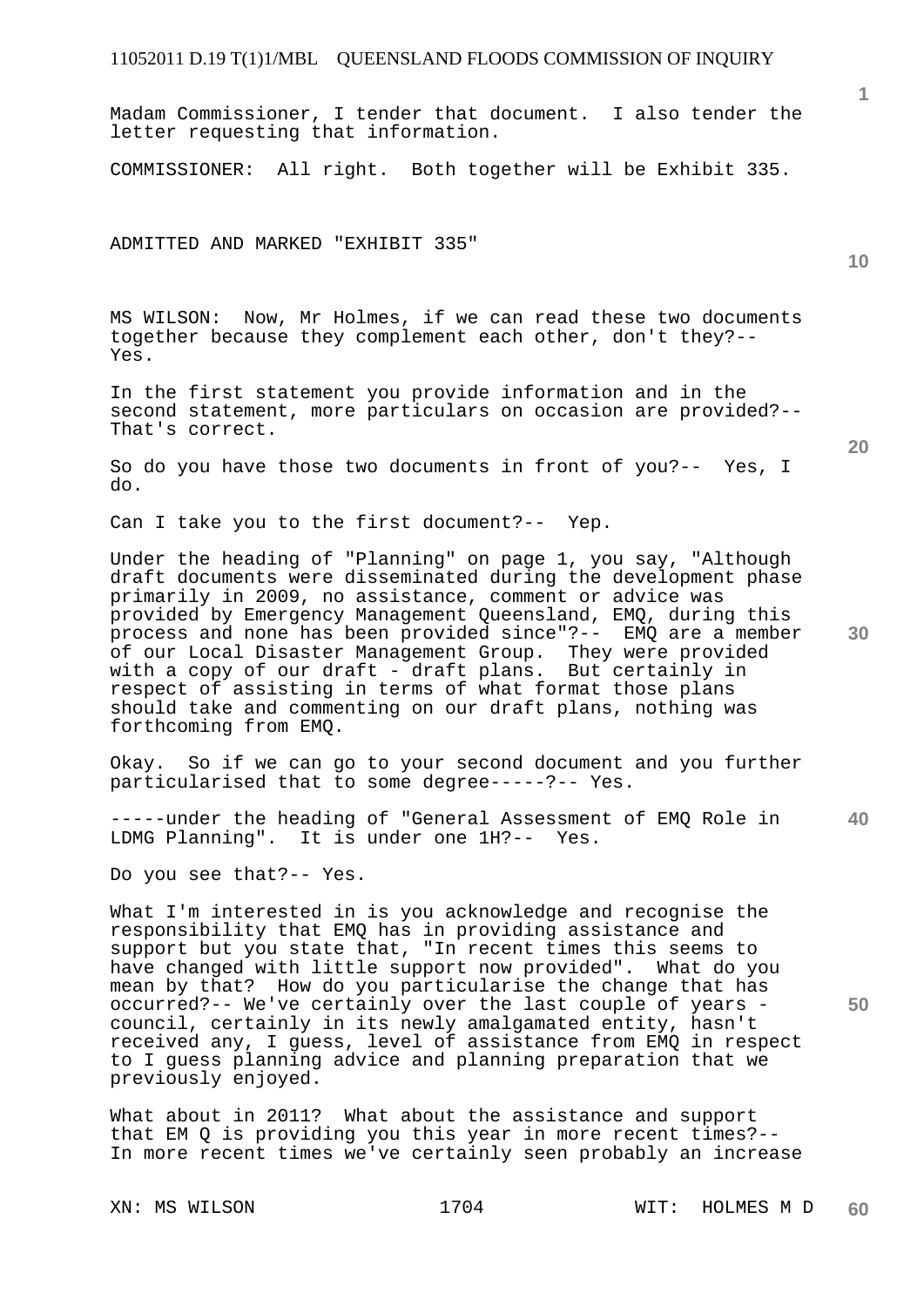in the flow of information from EMQ but nothing, I guess, has been directly I guess - it's more been through e-mail trails. There probably has been a lock of personal communication of that.

You refer to - if we can go to your first statement, under the heading of "Training" where you state that "no training was provided by EMQ to the LDMG for persons who may have been required to work in the LDCC". That then is further particularised in your second statement?-- Yes.

If I can take you to 2C?-- Yep.

Where you say that, "The last EMQ conducted training for the Gladstone LDMG or council occurred on the 22nd of April 2009"?-- That's - that's correct. However, I would probably add that we believe that we've got a level of capacity within council and awareness within our own resources to - of the roles and responsibility of the coordination centre and people's roles within it. So - but we certainly haven't received direct advice or training from EMQ in that regard.

You do state though in your second statement that, "The Gladstone Regional Council intends to request training for the LDMG and other council staff for the 2011/2012 year". Have you-----?-- That's correct.

Have you requested such training?-- Not to this day.

If I can take you also to your first statement and under the heading of "Training", which is on your first page, where you talk about software and that is the Guardian software, is that the case?-- That's correct.

What does actually Guardian do?-- Guardian provides, I quess, a central platform for the coordination of requests for assistance but also for managing their - managing their progress but also for central reference for relevant disaster management information and linking directly into our - our geographic information system as well. So it's a coordinated system that enables people to log their - the requests for assistance as they come in, put them directly to the property and then they are then allocated in terms of priority to the appropriate organisation for action.

When you say "put them to the property", what do you mean by that?-- We receive a - you'll receive a request for assistance by phone or - it's then you're able to locate that particular request for assistance against a - against a property and then that - then that - therefore, people are aware of where that request has come from and when people go to action that they know where they're going to respond to that request for assistance.

Do you find that it has been helpful to previous software that you've had?-- We previously ran on an access database and had a standalone GIS system. We believe having a consolidated system of this nature and certainly one that has resources

**10** 

**1**

**20** 

**30** 

**40**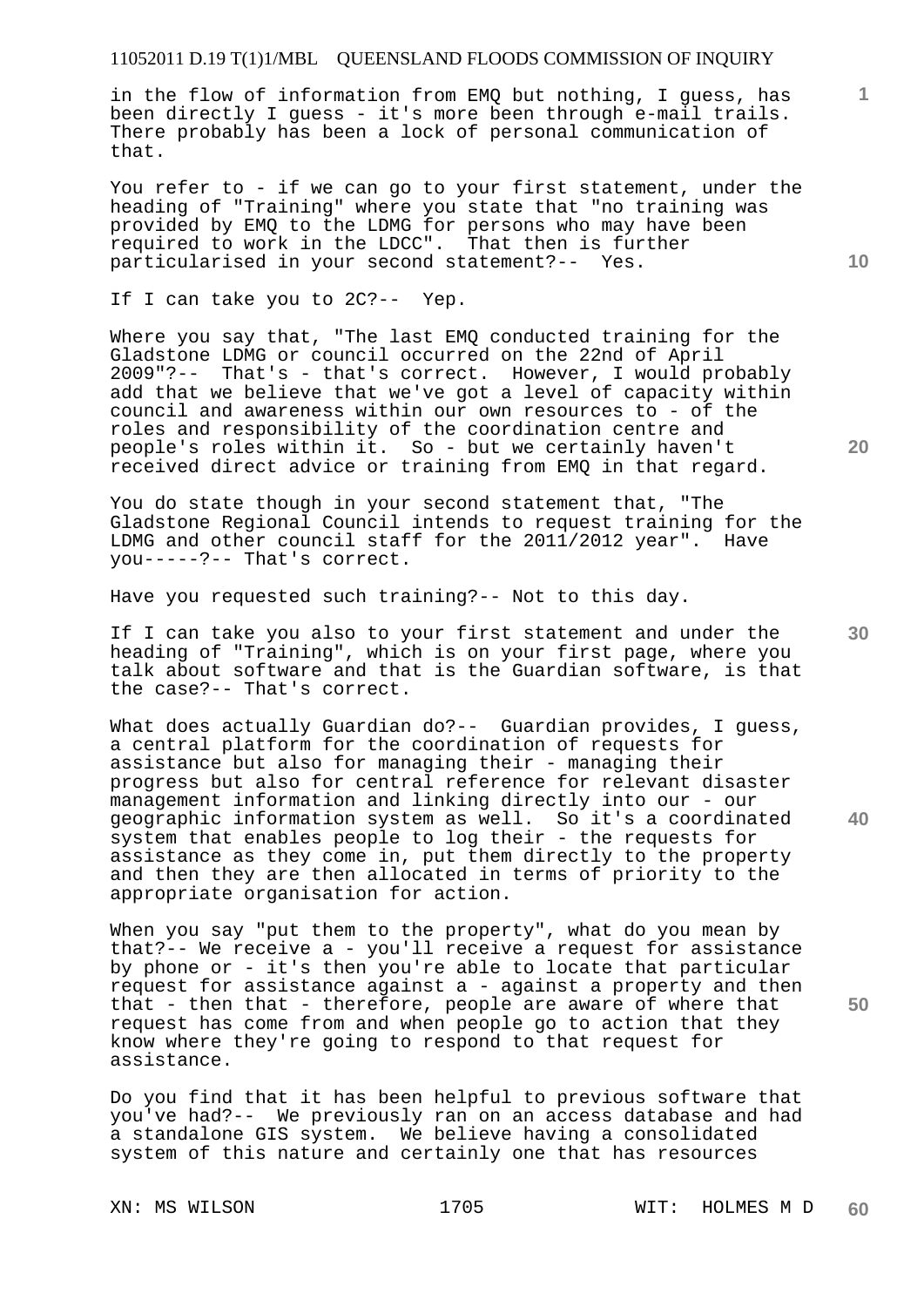that are common across a number of - of local governments is advantageous to us, particularly if we were to have a prolonged event.

That was my next question in terms of access between regional councils. Would it be helpful if all regional councils had this software?-- Look, I guess each council has its own decision in that right but certainly it would be helpful, in my humble opinion, that a common platform is there because you would be able to move administrative resources in to assist daily councils that may be under - under impact from a disaster and relieve those staff in those centres.

So  $whv---$ 

COMMISSIONER: Sorry, can I stop you. When you say that, do you simply mean that because they're familiar with the Guardian software they can go and work on it in another council?-- Yep, yep.

Is there any more to it?-- No, that's - that's exactly it.

Thanks.

MS WILSON: If I can then take you to your first statement and to the second page where you talk about the SES, the State Emergency Services?-- Yes.

This is particularised at page 3 in item 5 of your second statement?-- Yep.

One of the issues that the Gladstone Regional Council raised is that they do consider that it would be good if the council was informed of the training given to SES members?-- It is certainly probably good to know, in our opinion, of the capability of the SES, you know, all units within our region. We rely very much through a local controller, who has - he has good knowledge of that. But certainly, we - it would be good to be aware of what training has been provided and if a particular request for assistance came in and we didn't have the SES didn't have the scope to respond, that we could then look at an alternative means of responding to that request for assistance.

Can you give us any idea about the numbers that you have of SES in your region?-- I don't - I don't have those numbers, sorry.

**50**  Have you got enough?-- I don't think - volunteer organisations, I don't believe you can ever have enough. But, certainly, we have a large population base around Gladstone but certainly in the smaller communities, I believe at times they do struggle for - for numbers and that's going to be, I guess, an ongoing issue for us to deal with.

I'm interested in the deployment of SES and you addressed that at page 4 and item F where you state that, "SES deployment is such that it may occur at several levels and by a number of

**10** 

**1**

**20**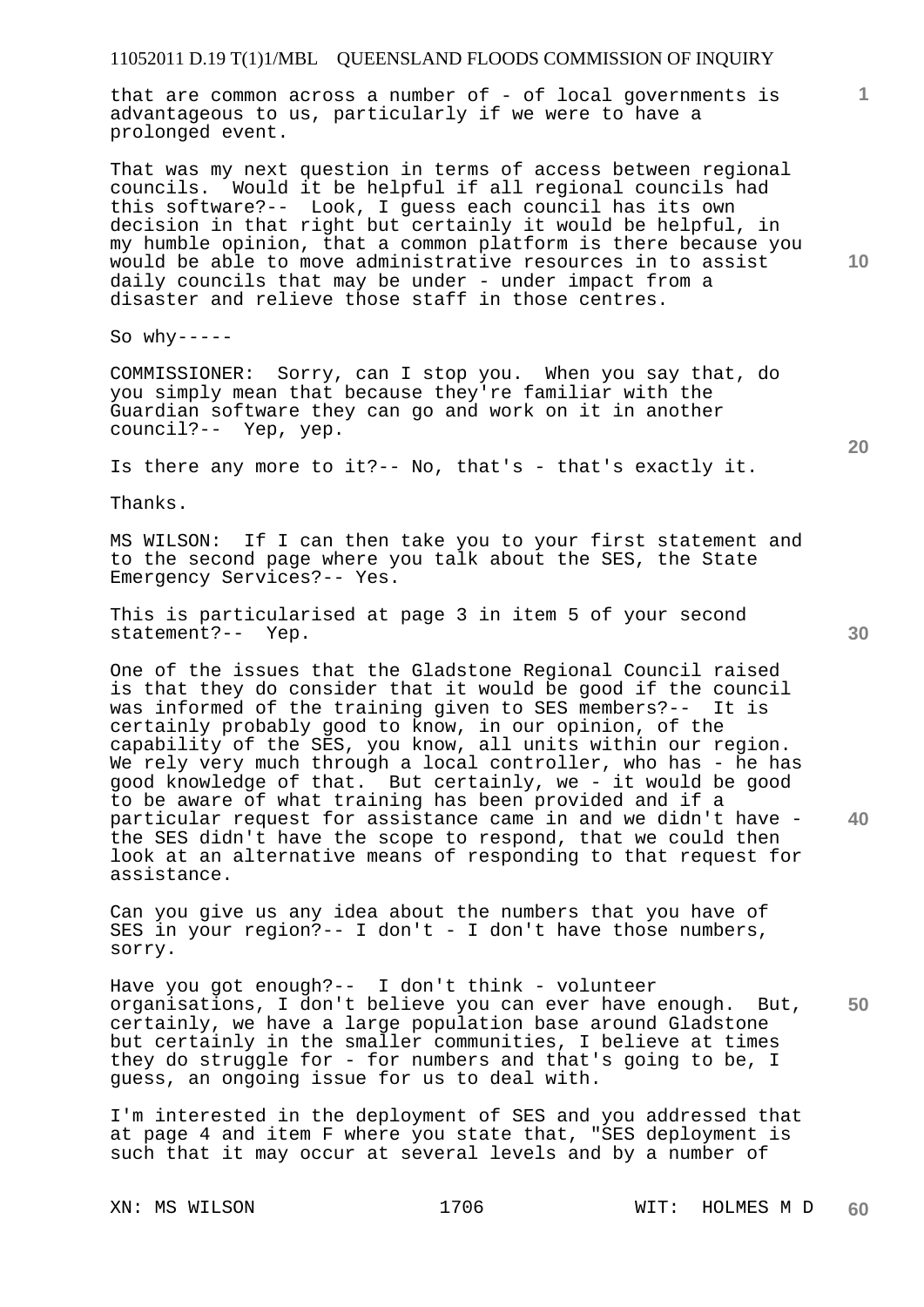agencies". What do you mean by "several levels and by a number of agencies"?-- I guess they could come - the meaning there is it would be - SES could be activated by local police for assistance at a road crash scene, for a traffic supply. They could be activated by the local controller through a request for assistance through the 132 500 network or they could be request by direct - by us through the Local Disaster Coordination Centre or by the DDC themselves.

You state that in some cases council may request that the 132 500 calls for the Gladstone region be diverted to the LDCC?-- Yes.

So they are calls that residents are making to the SES and you are requesting for them to be diverted to the LDCC. Is that the case?-- Yes, that's the request we've made in a - in previous events.

And did that occur?-- That would - the only time we have requested that was at the infancy of the 132 500 and that didn't occur at that stage. However, I believe that that can be done now.

And why do you think that that would be of assistance for those calls to be diverted to the LDCC?-- I believe, I guess, in my role as Local Disaster Coordinator I probably need to have an idea as to what the impact is on - on the ground, what issues are arising, and certainly if a request for assistance comes in from outside of that 132 500 system, so they've they've contacted council directly and I've tasked the job to the SES to done with a high priority and they already have resources committed through a process, through the 132 500 network, that that may be jeopardising, I guess, the performance of that task.

So who is taking those calls when those calls are diverted to the LDCC, an SES member?-- No, they would be dealt with by our local disaster coordination staff.

And then the LDCC would deploy the SES?-- The SES is one of the agencies that make up our - are party to our Local Disaster Management Group so we would task them with the job and they would then perform the task.

You haven't - you said that this hasn't occurred in practice yet but you're hoping for it to occur?-- Yeah, I believe it will beneficial, yes.

But it hasn't occurred yet; is that right?-- No.

If I can take you to page 3 of your first statement where you talk about that "council is aware that EMQ will only provide minimum levels of equipment to the SES". Can you explain that, please?-- Yes. I guess we're aware that EMQ funds only particular forms of equipment and only to a particular standard, and they've got a uniform doctrine that they're applying. I guess we recognise also that there's a need at times for additional equipment to be supplied and additional

**10** 

**1**

**20** 

**30** 

**50**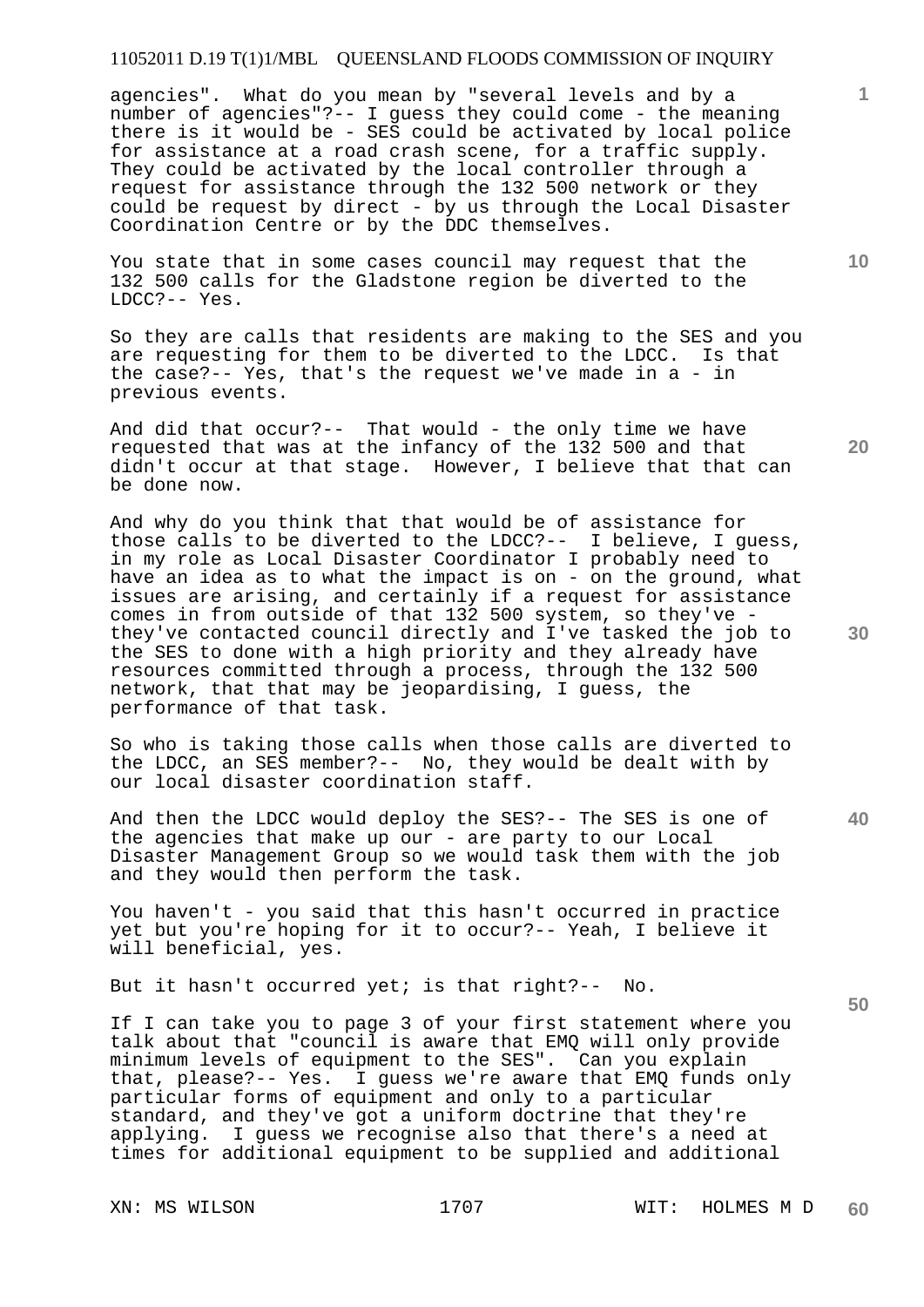resources to be pushed into the SES system, and I guess we provide an avenue of support to our SES groups by providing them with a - basically, a budgetary consideration for that. So each - each unit has an amount of money that they can spend on - on both operations and then also capital requests as needed.

**10**  Does the council have any input into how that money is spent?-- Council has established a - essentially an SES committee, SES funding committee, and essentially - and that is basically informed by the SES local controller and council.

What sort of money are we talking about that you supply to these groups?-- It is certainly in the order of probably about quarter of a million dollars.

And that's per annum?-- That's per annum.

If I could then take you to page 11 of your first statement?-- Yes.

If you look at item 20 there, I'm actually interested in the paragraph above that where it refers to community-based groups working with the LDMG ?-- Yes.

You have particularised that in page 6 in item 9 of your second statement?-- Yes.

The point that you make, it is that, "It is the council's belief that community-based groups working with the LDMG will play a vital role in building community resilience in areas that may be subject to isolation". Then you refer to these community-based groups. You say that, "These groups have not yet been established. However, council is drafting terms of reference for groups at" certain areas that you have particularised?-- Yes.

What are the terms of reference that you are drafting?-- We have drafted a - basically a document that outlines, I guess, our - it is opening - opening the conversation with those communities about what role they can provide in looking after their communities in the form - during an event, and also mainly acting as a communication conduit between the LDMG and their local communities. We had a particular circumstance that has led to this that came out of the last events in December where a - communications were lost to areas to our south and a - if we were to have an alternative communication network in there at a local level, we would think that that would ease a lot of potential angst, enable the community message to get out and for communication to be - you know, genuine two-way communication. So we are getting reliable feedback about what's happening on the ground, not - and also, we are able to provide them what we're doing in particular response and also what may be - may be coming.

So the terms of reference is a document which will stipulate what you require from them and what they can expect to receive from the LDCC?-- Absolute - from the LDMG, yes.

**20** 

**1**

**30** 

**50**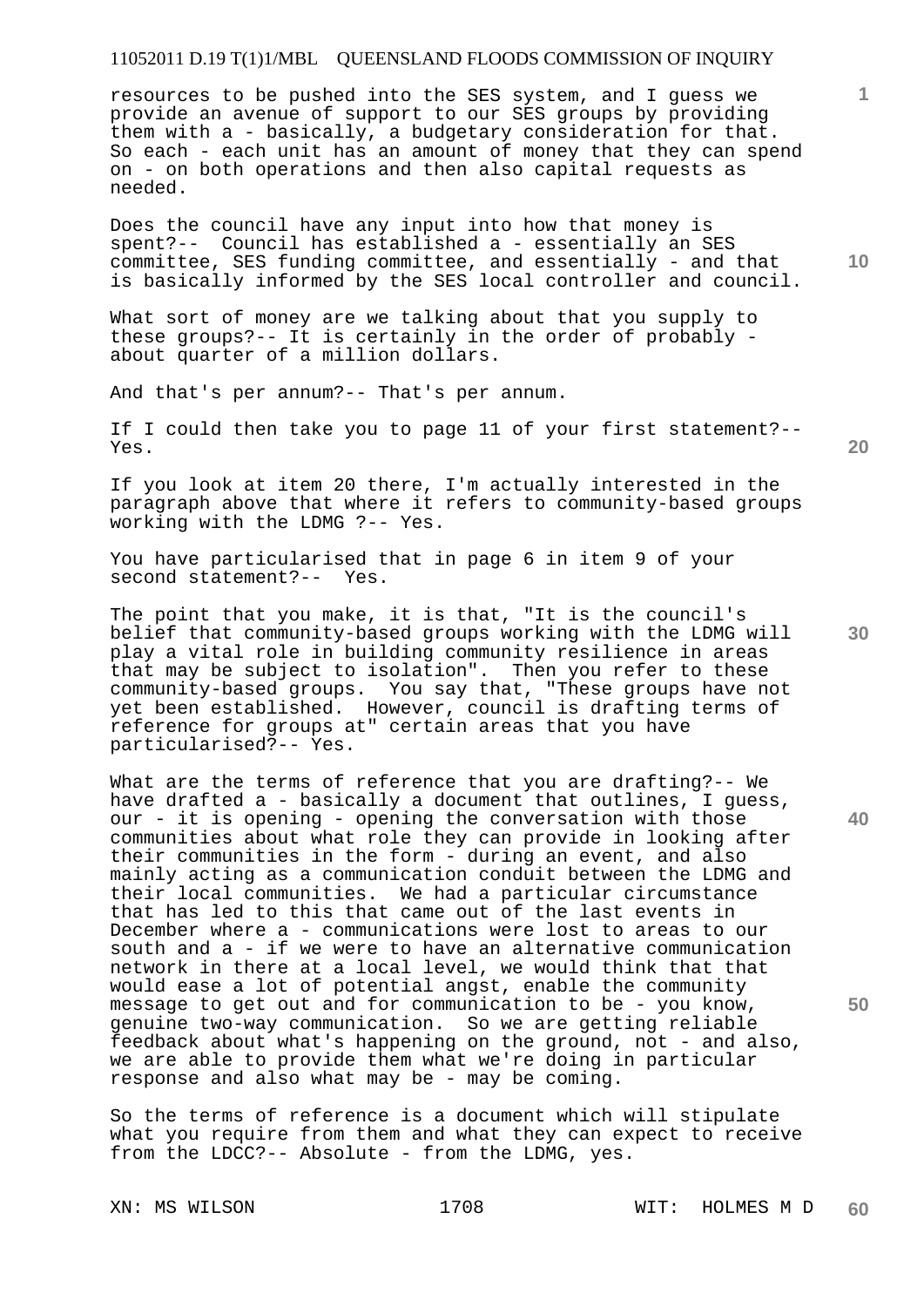#### LDMG?-- Yep.

And then is this going to be worked into the Disaster Management Plan?-- Yes, yes. So we're only started this. We've had - we've had an initial consultation meeting with one of our - one of our community groups and the proposal has received good support and we're looking at refining the document now and to putting it to them finally, and we'll then look at extending it to other communities that may affected, particularly those that get isolated. We have a certain level of vulnerability in the southern part of our region. The communities of Agnes Water and Baffle Creek get isolated with - you know, during normal rainfall events, you know, 60 if you've already got water flowing in a stream, you know, a storm of 60 to 70 mil is likely to send those roads closed. And so we need to have a reliable communication mechanism into those communities.

Why do you need a terms of reference? Why do you need to draft it to an extent that it needs to be documented?-- We believe we need to make sure that the ground rules that clearly establish so that they know, I guess, what their roles are and also - and also so that they know what we - what our responsibilities are as LDMG. We don't want, necessarily, those local groups to be ordered evacuation of places, et cetera, which may - if you don't specify those ground rules, some of those community groups may get - you know, try and extend the boundaries for what they're actually I guess legally entitled to do.

When you're talking about community groups, who makes up these community groups?-- Generally you're talking about volunteers within those local communities. And you're talking, you know - you know, rural fire members and generally, you know, service club type - type members.

Are any other government agencies having a role in these local community groups, for example the police officer or-----?-- Yes. And certainly we would - the draft terms of reference has the - particularly the police playing an important role, certainly just as a - as an officer on a ground and generally the officer in charge in those local communities being a presence.

The next matter that I wish to take you to is in relation to page 12 where you refer to the information that is being provided to the LDMG?-- Yes.

Do you see that?-- Yes.

And this is further particularised in the second statement at item 11?-- Yes.

You say in item 11 at C that, "In recent times the level of support from the State through EMQ and others has decreased with respect to disaster management with expectations that both the community and the State rightfully continuing to

**10** 

**1**

**20** 

**40**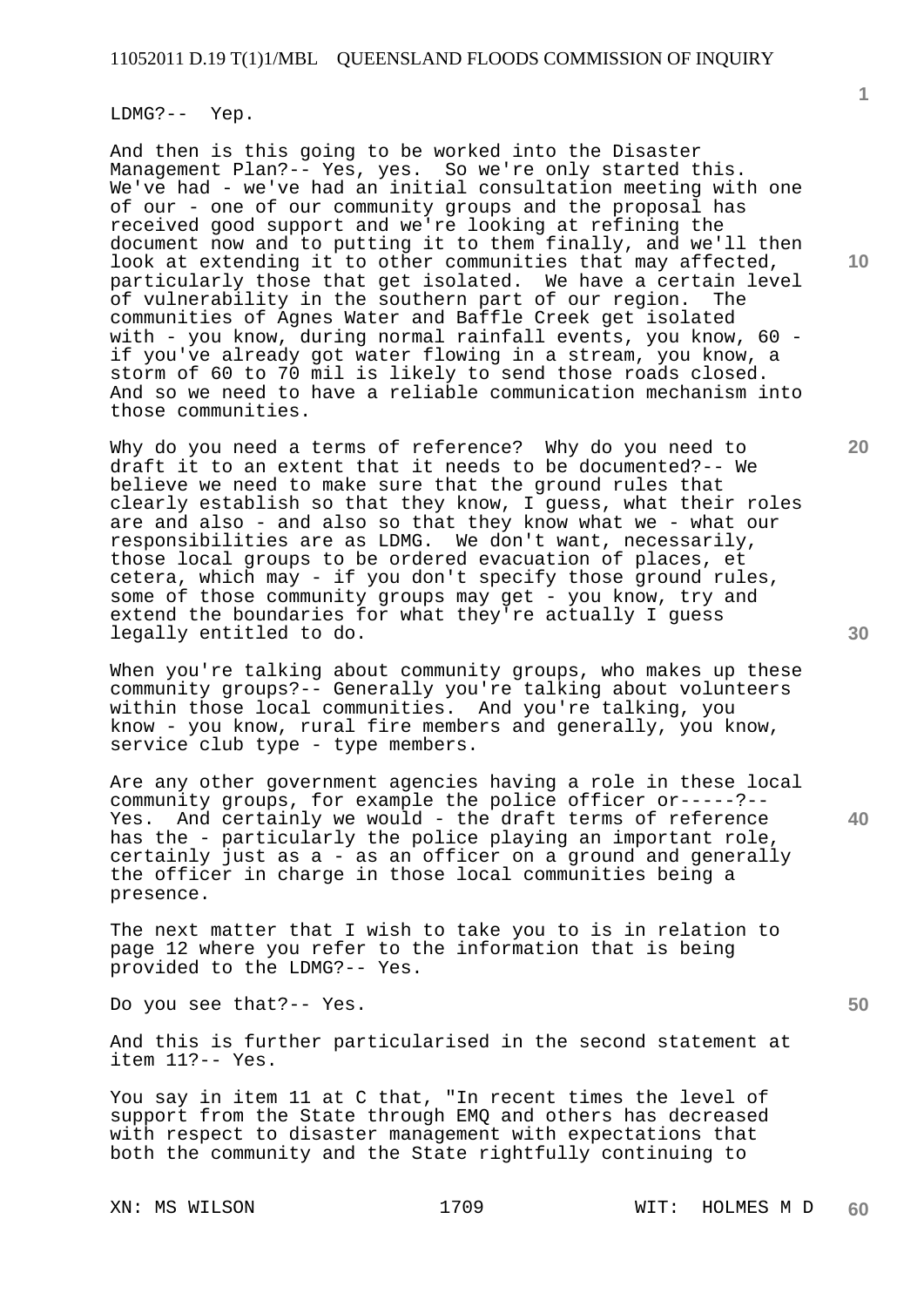increase in this regard". What do you mean when you say the level of support from the State through EMQ has decreased in relation to information?-- Well, we - I guess that is referring to an observation on the ground at our end that, certainly, at times there appears to be a lack of certainly support in our local region, certainly from EMQ, but also a lack of understanding in some areas of State Government agencies of disaster management arrangements in general. And that can lead to confusion then when you are trying to respond.

Can you give us an example of this misunderstanding?-- We've - certainly we've had - you know, we've had issues which have been dealt with by - certainly, the Shen Neng 1 incident was one that came up whereby-----

Can you just pause there, Mr Holmes. We're just taking down a recording of what you're saying so we've just got to catch up.

COMMISSIONER: So which was the incident?-- The Shen Neng incident.

Just spell it. Spell it, please?-- S-H-E-N N-E-N-G 1.

MS WILSON: That is the boat?-- That's the boat, yes.

That-----?-- Certainly.

Sorry, was what that?-- That was the boat that ran aground on Douglas Shoals.

Yes?-- There was an activation - there was a request for us, for council, and the LDMG to be activated and respond to that event. However, what we - some of the tasks that were being asked for us were already being planned for by other State Government agencies. That led to duplication and we believe a lot of that has already been addressed in the report, final report from that incident that came out post my original statement.

What about events that occurred in December of this year? Have you got any examples of that?-- I guess the one - the one issue we did raise there was certainly the resupply policy. We believe that there was - new guidelines came out for that late December. We certainly weren't aware of them or made aware of them, only when we went to act on them several days later. And that - and that certainly was a - was an issue because we did have to look at resupplying areas in Baffle Creek.

You have also provided an example about the release of evacuation quidelines by EMO?-- Yes. That's correct. evacuation guidelines by EMQ?-- Yes.

Can you tell us about that?-- I guess we've received the draft evacuation guidelines were released in - in early November and there certainly has been an expectation by - certainly at a district level that the evacuation planning has been essentially completed. Now, I find that - it was pretty hard

**10** 

**20** 

**1**

**30**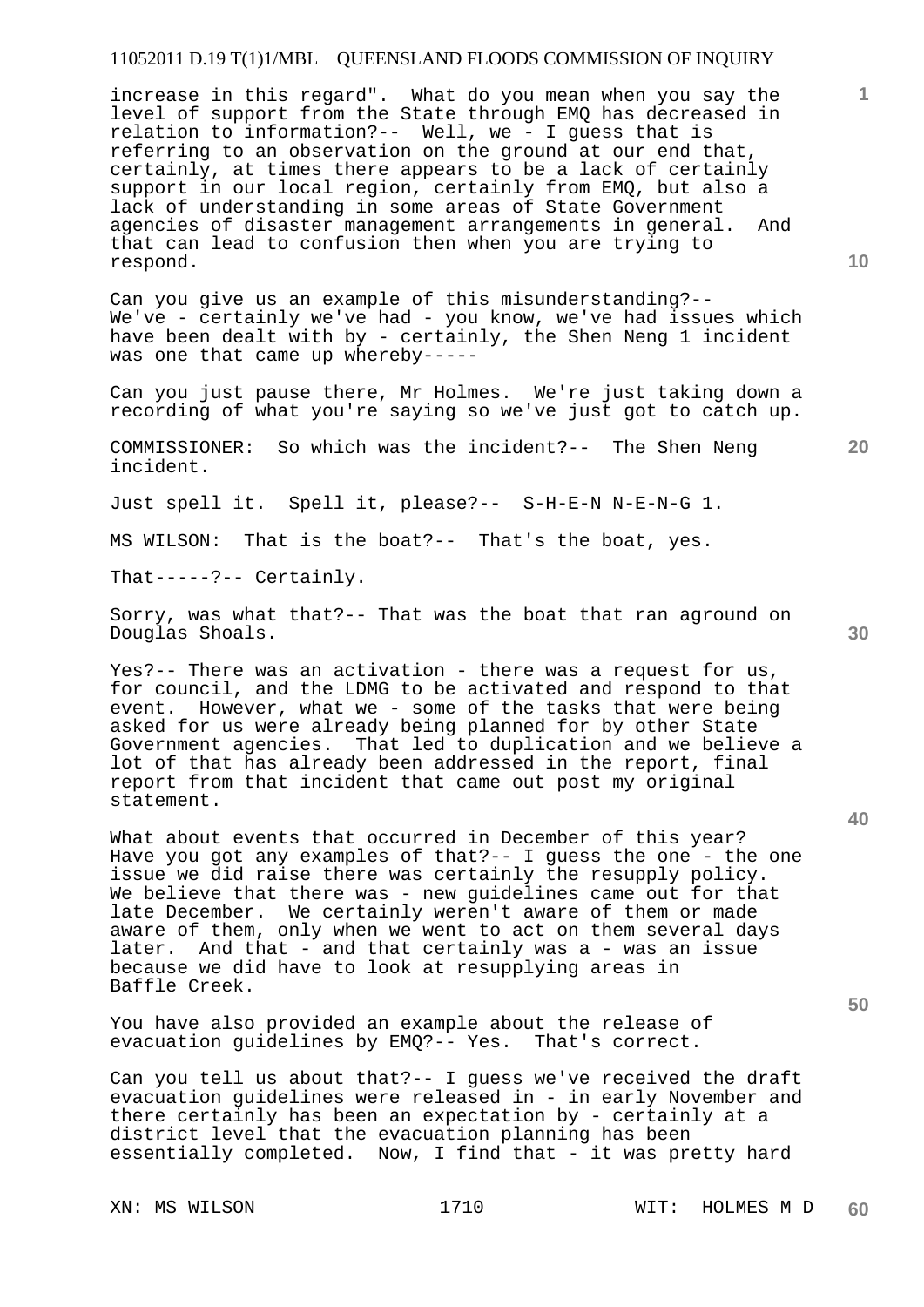given that we only received those guidelines on the 11th of November and had only received our biggest threat in our area, in our mind, is storm tide and cyclone and we'd only just received, essentially, our storm tide and mapping information from EMQ mid-November also. So it just seems very hard to have completed that process with appropriate community consultation in the time frame that was expected.

COMMISSIONER: Can I just ask you, what was the resupply problem at Baffle Creek?-- It was about medical supplies.

But what was the problem?-- People - that we had to resupply medical medicines to local - local people and that was coordinated by council and through the local SES.

I thought you said though that the guidelines had changed or the protocols have changed for doing it?-- Yeah, I-----

**20**  I was just curious as to how that changed and why that mattered?-- It didn't matter in that instance but, certainly, we were looking at resupplying some shops and the like where there was a need to get - my understanding was there was a need to get certain forms and letters signed and agreed, you know, prior - prior to and it just seemed to be a very longwinded process.

So is it still a longwinded process? I'm just trying to get to whether there is a still a problem or what it is that you're-----?-- Look, it may well be the fact that the guidelines, as I said, were released on the 22nd of December and we were looking at implementing these on the 27th and 28th of December. So that it may be that, you know, communication and consultation with respect to those changes wasn't effective and if - you know, if that had been, maybe the perceptions of what we saw would be somewhat different.

**40**  So are you saying that it is not so much the forms you have to fill out but that you weren't familiar with them?-- We weren't - we certainly weren't familiar with them and we weren't aware that there was a change in that policy until we actually went to look at - at that resupply issue.

Thank you.

MS WILSON: Thank you, Madam Commissioner, I have no further questions.

COMMISSIONER: Mr Dollar?

MR DOLLAR: No questions, thank you.

COMMISSIONER: Mr Dunning?

MR DUNNING: No questions, thank you, Commissioner.

COMMISSIONER: Mr MacSporran?

MR MacSPORRAN: Commissioner, can I reserve our position on

XN: MS WILSON 1711 WIT: HOLMES M D **60** 

**30** 

**10** 

**1**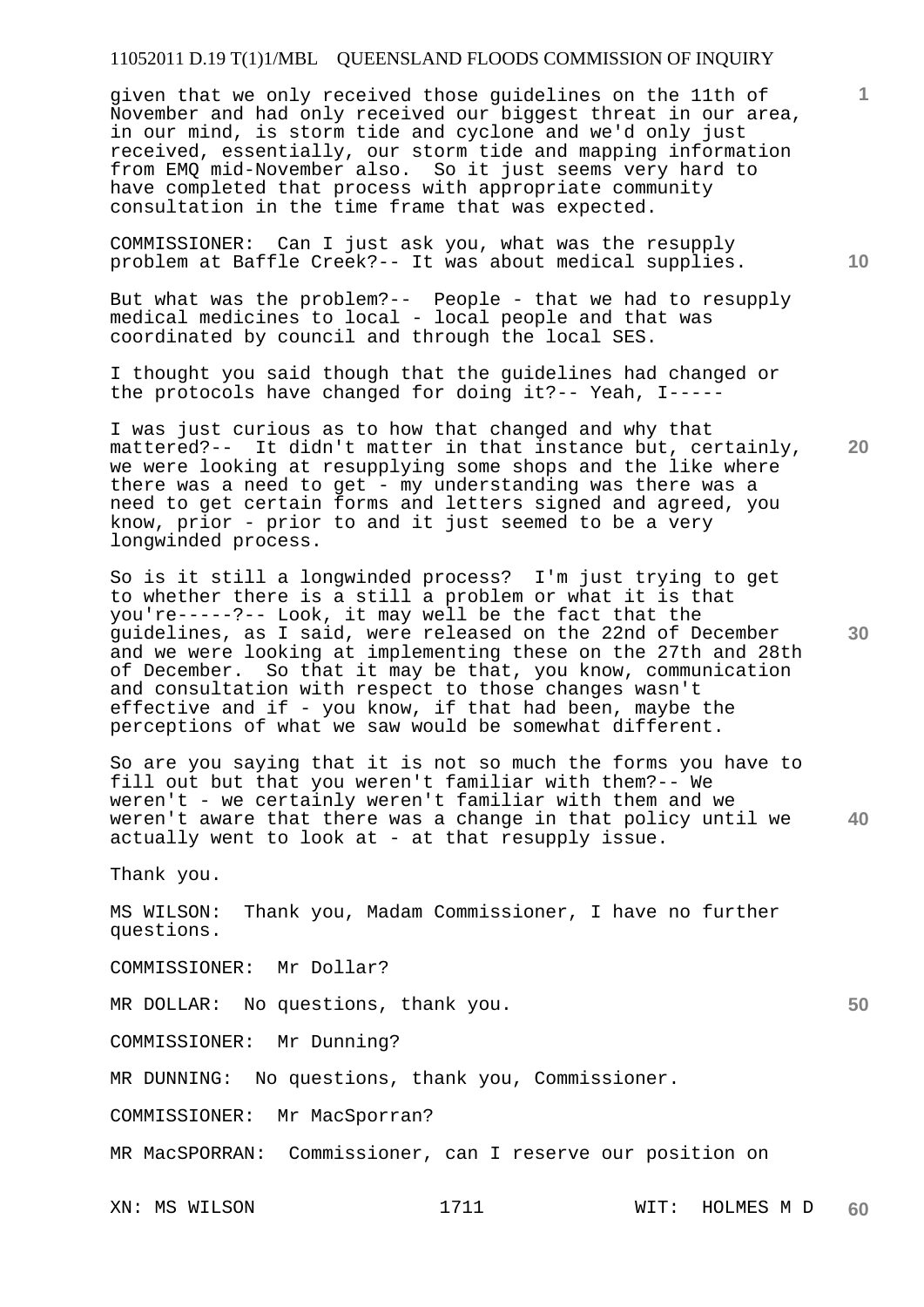some aspects of the evidence Mr Holmes has given this morning. I just need to get some instructions. It might not be an issue or it might be addressed by appropriately calling a witness from EMQ at some stage in the future but I just need to - if I could reserve my position.

MR BURNS: No questions.

COMMISSIONER: No questions, Mr Burns.

MS McLEOD: No questions.

COMMISSIONER: That's everyone, isn't it? Thank you very much, Mr Holmes. You didn't have any re-examination I take it.

MS WILSON: No, Madam Commissioner.

COMMISSIONER: We can end the connection now and you're excused, thank you?-- Thank you very much.

WITNESS EXCUSED

**30**  MS WILSON: Madam Commissioner, the next witness I am calling is Stuart Holley from the Mackay Regional Council. We just need a short adjournment to be able to set up the video link.

COMMISSIONER: All right. We'll adjourn until you're ready.

THE COMMISSION ADJOURNED AT 10.29 A.M.

**40** 

**50** 

**1**

**10**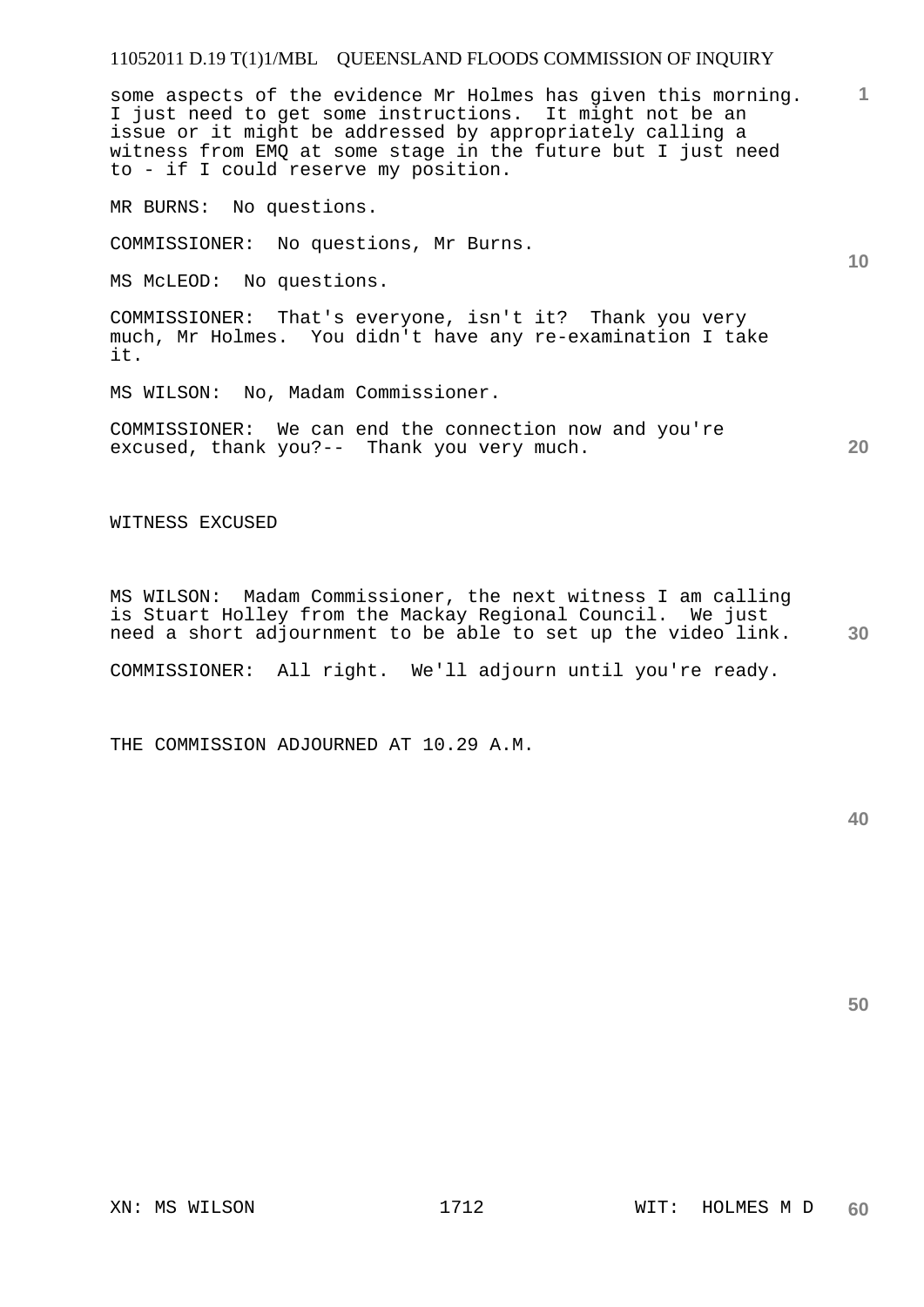THE COMMISSION RESUMED AT 10.31 A.M.

MS WILSON: Madam Commissioner, I call Stuart Holley.

STUART MARK HOLLEY, SWORN AND EXAMINED VIA VIDEO LINK-UP:

COMMISSIONER: Yes, Ms Wilson?

MS WILSON: Is your full name Stuart Mark Holley?-- That is correct.

And you're the local disaster coordinator for the Mackay Regional Council?-- That is correct.

And you have authored two documents that have been provided to the Queensland Floods Commission of Inquiry?-- Correct.

The first - the first statement that - in time that was provided is a statement that was actually signed the 10th of May, yesterday?-- That is correct, yes. I have been away for three weeks and returned yesterday.

Okay. Now, you provided that in form to the Commission, and from that document further questions were asked?-- That is correct.

And you then authored a second document to answer those questions?-- That is correct.

And that document, though, is signed on the 9th of May, the second document?-- I have got both of them being signed on the 9th of May.

Okay. The - okay. Well, I tender the first document which is - which is - the first paragraph is the local planning and preparation, that was the first document that you drafted; you see that paragraph one?-- That's correct.

Okay?-- Yes.

Madam Commissioner, I tender that document.

COMMISSIONER: Exhibit 336.

ADMITTED AND MARKED "EXHIBIT 336"

MS WILSON: And then the second document provides further

**1**

**10** 

**20** 

**30** 

**40**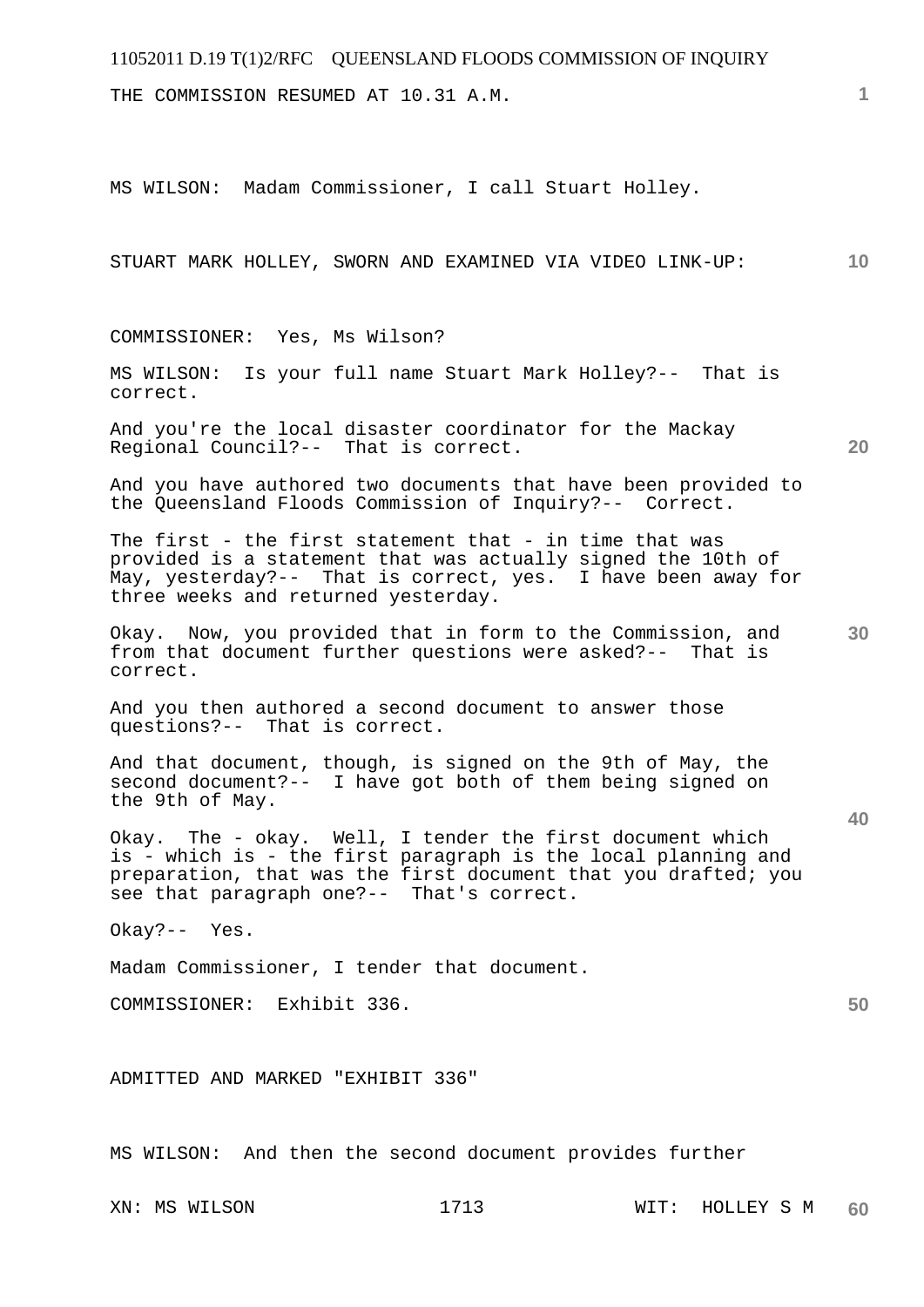details to questions that were asked of you?-- That is correct.

And that first page is headed up, "Question One"; do you see that?-- That's correct, yep.

Madam Commissioner, I tender that document.

COMMISSIONER: Exhibit 337.

ADMITTED AND MARKED "EXHIBIT 337"

MS WILSON: Now, these two documents have to be read together because the second document provides more information or particulars that were asked for in relation to the first document?-- Correct.

Have you got those two documents in front of you?-- Yes, I do.

Okay. Now, if I could take you to that first page which was which is where you discuss the local planning and preparation in relation to the 2010/2011 flood events?-- Yes.

You state there, "There was a review of the Emergency Action Guide in September 2010, and this Emergency Action Guide is available to all residents in hard copy and by Council's website." Have you got that Emergency Action Plan with you?-- I do, yes.

Can I take you to that, please?-- Yes.

Now, this is a document that is provided to residents to assist them in knowing what to do in emergencies; is that the case?-- That's correct. We've introduced this document certainly of the order - initially about 10 years ago, and we've updated that on an annual basis for depending on what circumstances arise associated with particular events that have occurred over that period of time, and the most recent one was updated prior to the cyclone and flood season of 2010/'11.

Okay. Now, the information that you provide in this document, is that advice based on experience, studies, information from EMQ? Where do you get that information from?-- It's a combination of things. Certainly a lot of information comes from resources from EMQ; information that's through experience that we've had with flooding and cyclones over, as I said, the 10-year period; and it's a gradual accumulation of material that's updated on an on-going basis.

And this Emergency Action Guide is attached to your statement, the second statement?-- We - it is, yes.

**20** 

**40** 

**50** 

**10**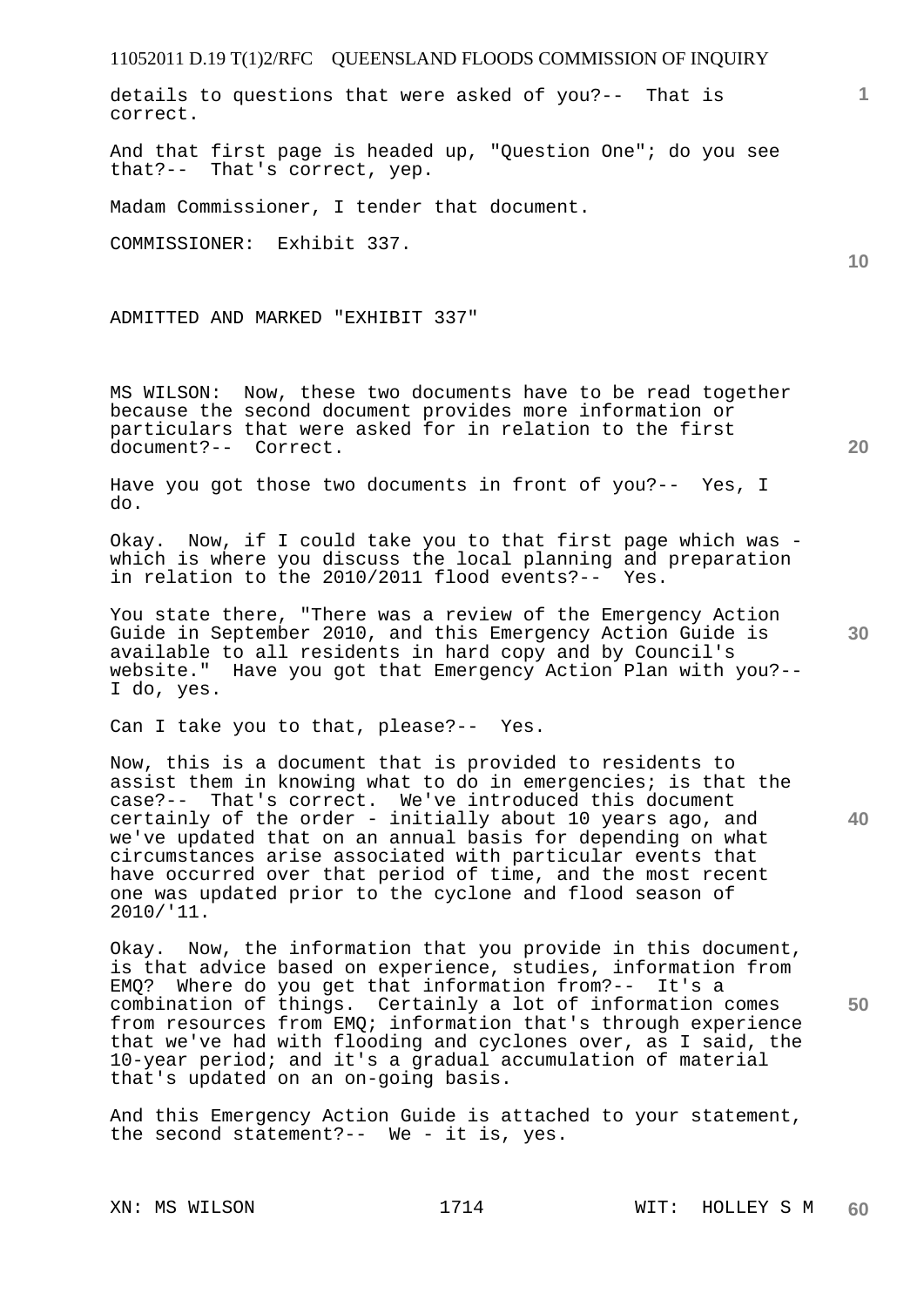Perhaps if I can take you to just a couple of matters in that document. You see at page 4 you've - you provided information on how to prepare an emergency kit?-- That is correct.

That information that you got there, is that coming from EMQ experience or just what you think the residents might require?-- It's - as I indicated before, it's a combination of material. We utilise the material that EMQ has provided in the past. We also have available for distribution at a range of events EMQ material which complements this action guide.

If you go to the next page you refer to flooding?-- Yes.

And you provide the SES number to call in an event of flooding?-- That is correct.

And you provide information to the residents about what to do if flooding is predicted?-- Yes, that is correct.

Okay. And you also refer to the evacuation section which is the next page, and if I can take you to that. Now, does do - does the Council provide evacuation centres in relation to flooding events?-- Council does not provide evacuation centres prior to events. We have - we have evacuation facilities in the case of people that are, if you like, in response to an event, but certainly not prior to an event.

Okay. And in response to an event, where would the residents know where to go?-- In terms of a flooding event, we would advise residents to, in normal circumstances, whether it be cyclone or flood event, to seek assistance from friends and relatives in high places.

And is there any reason why the Council doesn't set up evacuation centres per se?-- We don't have the resources or the access to facilities to accommodate that. The issue for us is - where that is the most critical is in the event of cyclone storm surge and I think - I mentioned in one of the statements that if we get in excess of half a metre above highest astronomical tide, then we're in the process of having to evacuate 11,000 people. We do not have the resources to be able to accommodate people in that sort of numbers in emergency facilities-----

You-----?-- -----or evacuation facilities.

You state on that page that if you decide to evacuate prior to being asked, to phone the disaster ordination centre?-- That is correct. If people need to have access or we need to identify where people are going to be, then we have that opportunity to register those people.

Okay. And how does this - how does this system work, of this relying on self-evacuation to go to higher ground or to friends?-- Well, from experience, over the last 10 years that I have been in this role, that has worked very well. We've had situations where we've had to particularly get people to self-evacuate in a preliminary way during Cyclone Ului and in

**10** 

**1**

**20** 

**30** 

**40**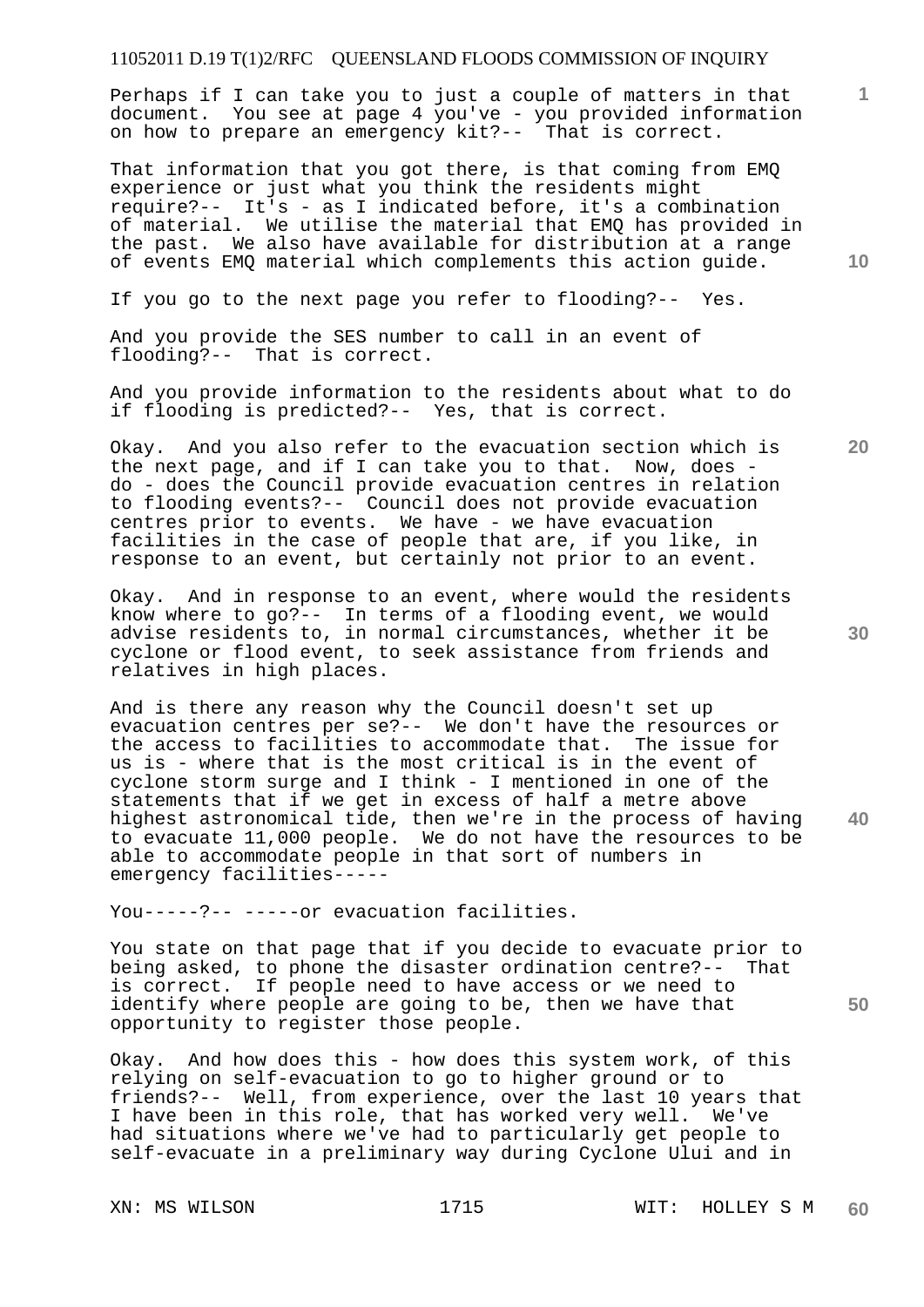preparation for preparation Yasi. In relation to flooding, the areas that are likely, and we can predict those in a reasonable short time, we do door-knocks to particular people. In the Cremorne area which is the most critical, and there's probably only about 20 to 30 properties there that are likely to be impacted upon on on a regular basis and they have mechanisms in place themselves to deal with that evacuation.

You say that this Emergency Action Guide is available to all residents in hard copies. Do you distribute it to all residents?-- We do. We've previously distributed of the order of 60,000 copies two years ago to every resident. We then make it available through our particular customer service centres, civic centre, libraries, to residents that have lost them or inadvertently misplaced them. We also have it available on our website for all residents to be able to get access to. And as a result of issues associated with Cyclone Yasi, the flooding and surge chart maps that are in that document at the rear have all been separately identified so that it doesn't clog up our e-mail and our web page system.

As well as the - that document of the Emergency Action Guide, the Council also distributes with the Daily Mercury a document called Surviving Emergencies?-- That is correct.

And is that put in the newspaper, is it?-- Yes, we have a program each year where we work through our local paper to prepare our community. We also do very comprehensive programs with the - our local radio networks in terms of both awareness, in terms of flooding and cyclones, right through the whole of our region.

And it appears that this document of surviving emergency provides the same type of information as the Emergency Action Guide, but in a - in a consumable way?-- That - we have a very comprehensive Corporate Communications department that work with us in Mackay Regional Council, and they liaise with the Daily Mercury and the local paper to make sure that the material is consistent.

Okay. And does the Council every year provide this document in the paper updated?-- That - that has been the case. We also have a very good working relationship with the paper. We also run a series of workshops or - what would you call it we run a series of seminars that the residents are able to attend and we have workshops at local shopping centres to be able to identify what the needs are of the community, particularly for those people who have just moved into the area to make them aware of what the circumstances are.

And is this of a great expense to the Council providing this type of information to the residents?-- I think the cost is well worth it. I can't give you a figure in terms of what that cost might be. We have program of about \$15,000 for publicity and adverstising and it's well within that sort of program. We allocate about \$15,000 a year for the reprinting and documentation of the Emergency Action Guide.

**10** 

**1**

**20** 

**30** 

**40**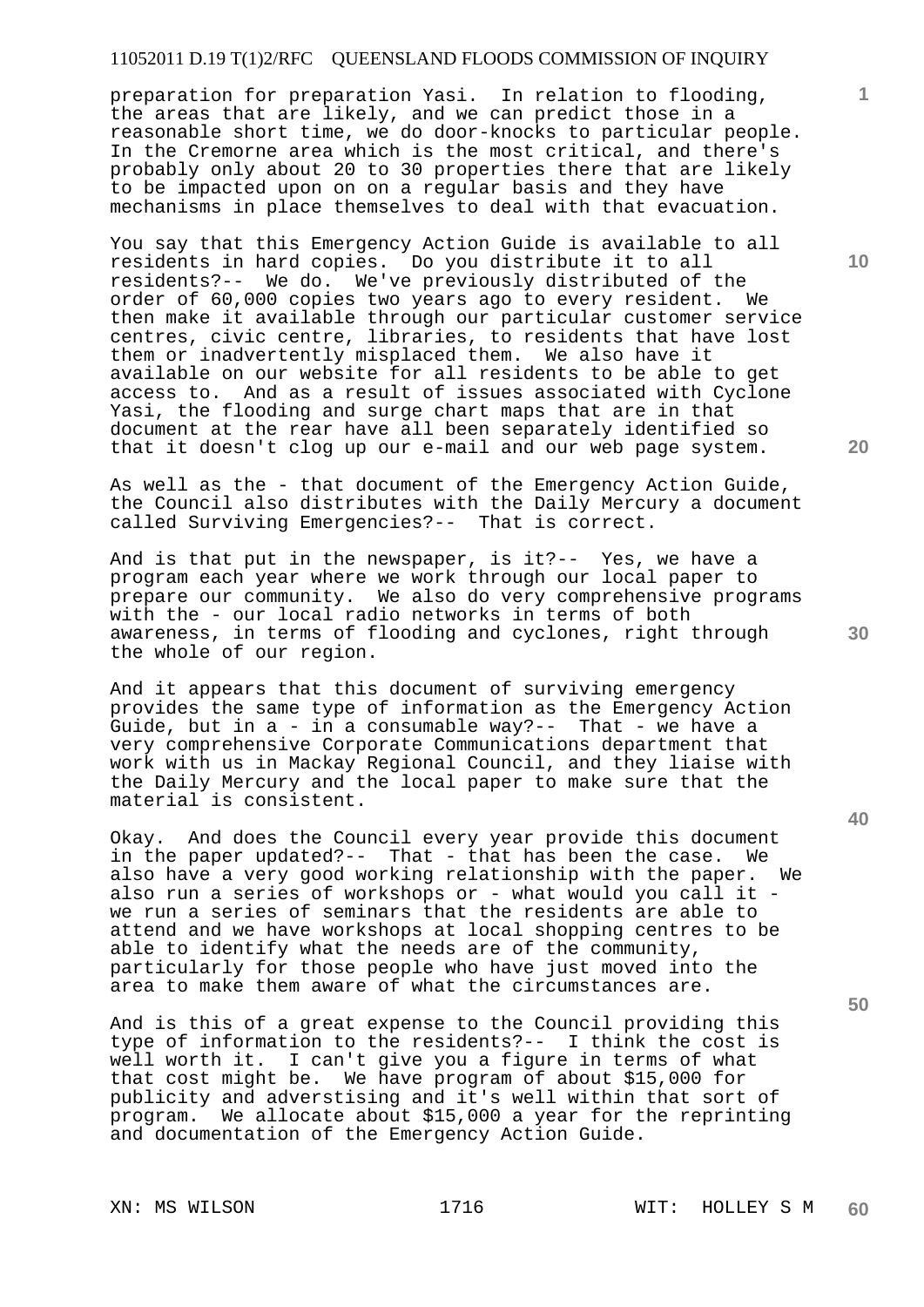If I can take you to item 4 in your first statement and on the third dot point where you talk about, "There is some misperception in the roles of the Queensland Police Service and the role of local Government in events"?-- Yes.

Can you explain that to me?-- That was also a question for clarification in the second document-----

And-----?-- -----and we provide information in relation to that, and where that is I would probably qualify that to say that we have an excellent working relationship with the District Disaster Management Group in Mackay, and because of the sorts of disasters and events that we've had over the, you know, the time that I have been here for 10 years, we have had cyclones and flooding annually for at least the last five or six. We've got a pretty good working relationship. One of the things that we find is that at a State level there seems to be an issue with making sure that local Government, which is the Combatting and Response Agency, and that's our role, is we need to make sure we get that communication through to us to make sure we're able to do that, that happens at a district level. There's some issues at a State level where that doesn't necessarily occur.

You provide examples under question three of that second document?-- That is correct, and if I can just go through those with you. It probably relates predominantly to predominantly to cyclones rather than the flooding events. The flooding events that we experienced were, sort of, the top end of that particular event. Certainly the issues for us were re-enforced by, I think, concerns by State as a result of the floods, then leading into Cyclone Anthony and Yasi where significant requests were made of local Government in relation to contact details associated with retirement villages and disabled groups which is something that we have listed, it's something we deal with, it's a matter of then why the need for State to be involved in that day-to-day or like hands-on issue at that level.

You talk about-----?-- The-----

Sorry, you talk about, "The confusion seems to be created with the changes to the Local Government Act and the air and perception that the Queensland Police Service now runs the response and recovery"?-- I think that where that comes from is that it's only been introduced effectively. This series over the Christmas period and flooding period is certainly a new approach associated with the new Act which has just come into effect. I think it will probably take a little bit of getting used to in terms of who's responsible and the level of responsibility to make sure that people who now have roles to play at a State level have a level of comfort that local Government can operate effectively and what we're saying is that certainly at Mackay we have - we consider that we have got the ability and level of expertise to be able to do that without necessarily being overly influenced from a State level on a - on a day-to-day basis.

**10** 

**1**

**20** 

**30** 

**40**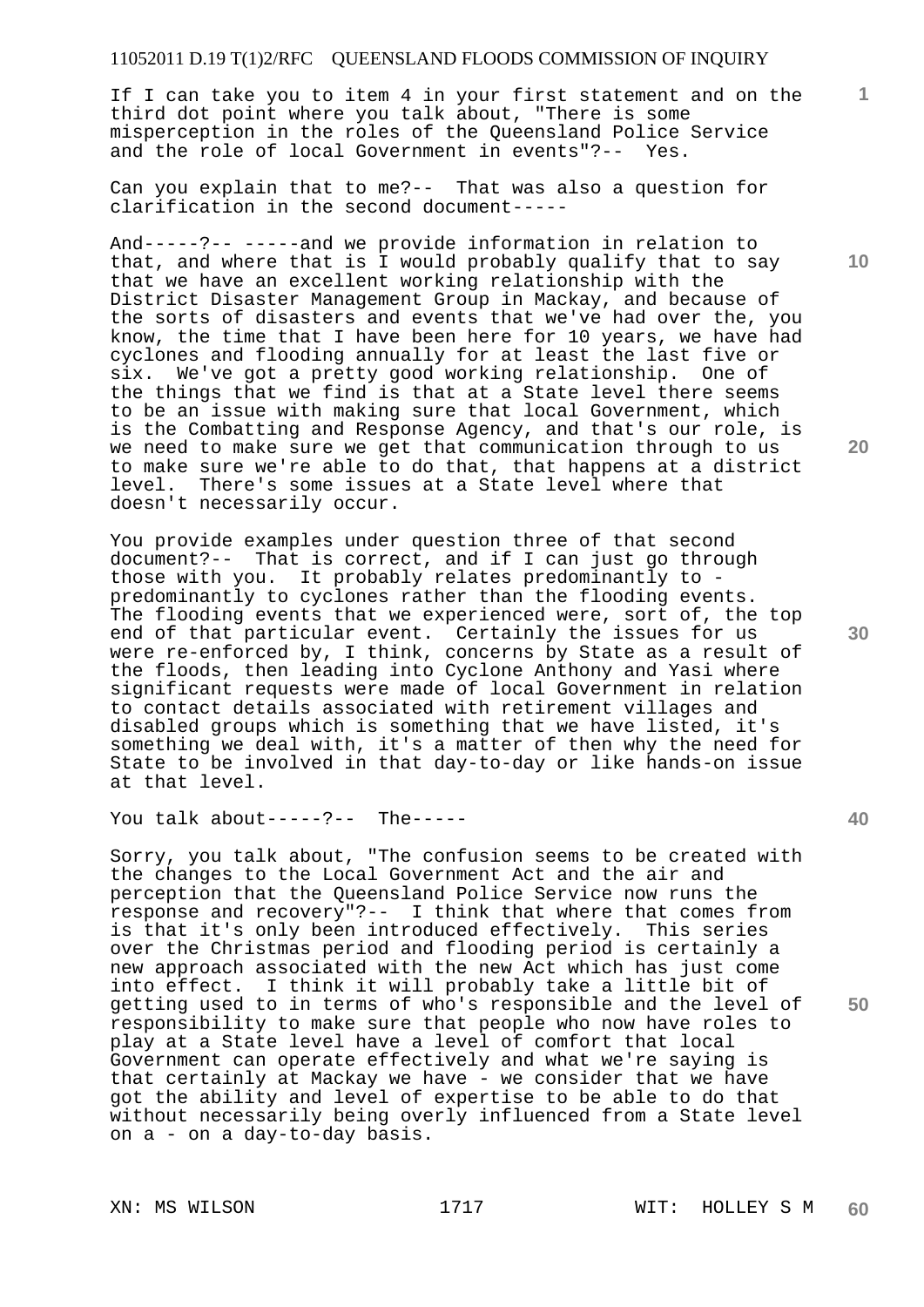And you say that the issue can be resolved with greater training by the - to the parties?-- I think the other thing is there's training but also just working with the system. This was the first time that effectively that system had been put in place and I think it's a matter of getting levels of comfort between organisations as to the ability to be able to perform at that level.

If I can take you to the role the SES plays in the regions covered by the Mackay Regional Council, and you address that in item 5 of your first statement. Now-----?-- Yes.

-----Mackay Regional Council has taken a step of employing a full time SES local controller?-- That is correct. It's one of the things that we took the steps in relation to trying to get a coordinated approached to SES management across the new region with the implementation of amalgamations of Council. We had three Councils come together and the intent was, and what we've been able to achieve, is a coordinated approach across all of our SES units in the Mackay region as a result of that.

And you have also introduced a separate levy charged to all ratepayers to assist in funding to support SES functions and Emergency Services activities?-- That's correct. The Council fully funds the coordination of the controller and that was done prior to the implementation of the levy on residents. Two years ago Council introduced the initiative of a levy of 11 - currently \$11 per annum per rateable property and that provides an opportunity to - provide training for SES units, it provides resourcing for SES units, it give us the ability to provide - improve accommodation and facilities for SES It also provides us with an opportunity to provide services and facilities for emergency management, arrangements both in terms of generators to power our emergency centre and communication centre. Also an opportunity to potentially purchase and develop generators for our works operations depot so we can operate at a - during times of major emergencies.

\$11 per annum per rateable property, what does that equate to in terms of the funds you get to receive?-- You're looking at about \$500,000 a year.

And you state that the Mackay region SES unit took steps to ensure that its volunteer numbers remained above 200 persons prior to the yearly storm season?-- That-----

And at-----?-- That is correct.

How do they do that?-- We have a major recruiting program with SES doing displays at shopping centres and through the we have publicity associated with our local paper and radio. We also ensure that - because we have improved facilities at our units, that - the training that's available is something that - the actual personnel look forward to and that provides them with greater expertise.

And 95 per cent of the SES are trained and ready to

**10** 

**1**

**20** 

**40**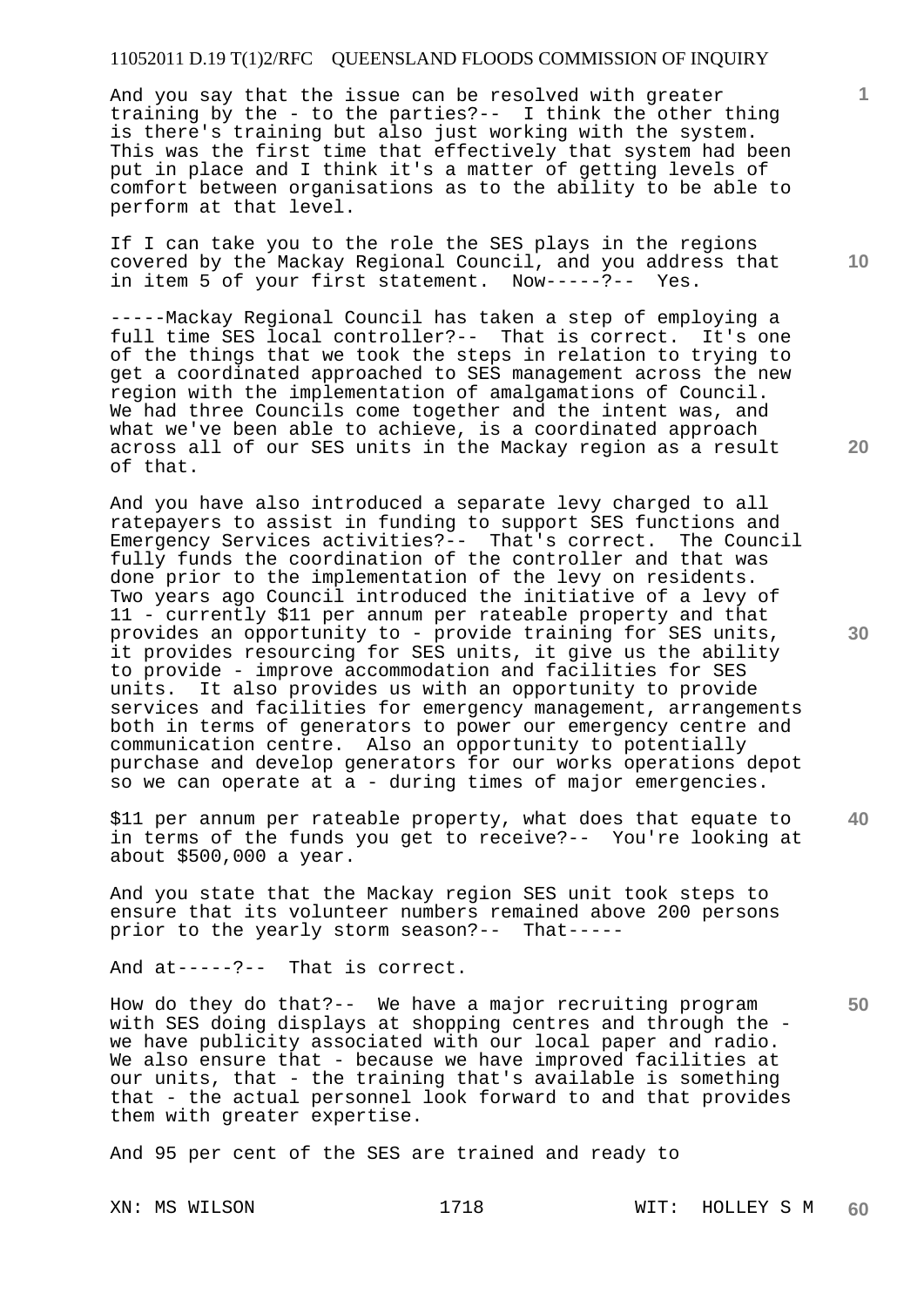participate in some capacity as part of an SES response. How is - how do you ensure that the - that you have such a high percentage of SES trained to that degree?-- We are having arrangements in place where we have certified trainers within our SES units. It's probably something that we aren't at the level that we would like to be and it's an area where we're having on-going discussions with EMQ in relation to that matter. The other issue for us is that the level of training that EMQ supports and provides for the numbers that we do have does not allow us to rely purely on EMQ systems to maintain that level of training. So one of the things that we're looking at in the future is how we can facilitate the available training for our SES units and still get them accredited through the EMQ system but looking at external providers.

And have you - have you had any discussions with EMQ about using external providers for training?-- Yes, we have, and there are a number of providers who can provide that service in relation to workplace health and safety, some of the other training aspects, and ensuring that they are accredited.

In relation to the-----?-- And-----

Sorry, continue?-- And we have an excellent working relationship with EMQ at a local level in Mackay.

In relation to the deployment of SES, who determines what which tasks they go to?-- We get advice from EMQ when there's a request made to deploy them outside of the region, but in relation to deployment within the region in terms of our own activities, that's coordinated through the SES controller and his team.

If I could take you now to strategic alliances that the Mackay Regional Council has with other Councils. You address that in point 7 of your first statement?-- Yes.

Where you state that, "The Mackay Regional Council deployed a team of seven experienced disaster coordination centre staff to Emerald for a period of a week"?-- That is correct, yes.

How did this come about?-- Our Mayor and CO have been in contact with their respective counters at Emerald and Rockhampton during the flooding events to just let them know that if they needed resourcing and assistance then we were in a position to be able to do that. That was subsequently considered appropriate so a formal application was made through the DDMG at Rockhampton through to Mackay, and we did it formally through the standard process of DDMG requests.

Has the Mackay Regional Council continued working with the Central Highlands?-- We - half that event, we've been in communication with Central Highlands. They've offered assistance to us in the event that should we be in a similar position and particularly in relation to Cyclone Yasi as it come through, so we had that on-going communication. We also have that same working relationship with the likes of Cairns

**10** 

**1**

**20** 

**40**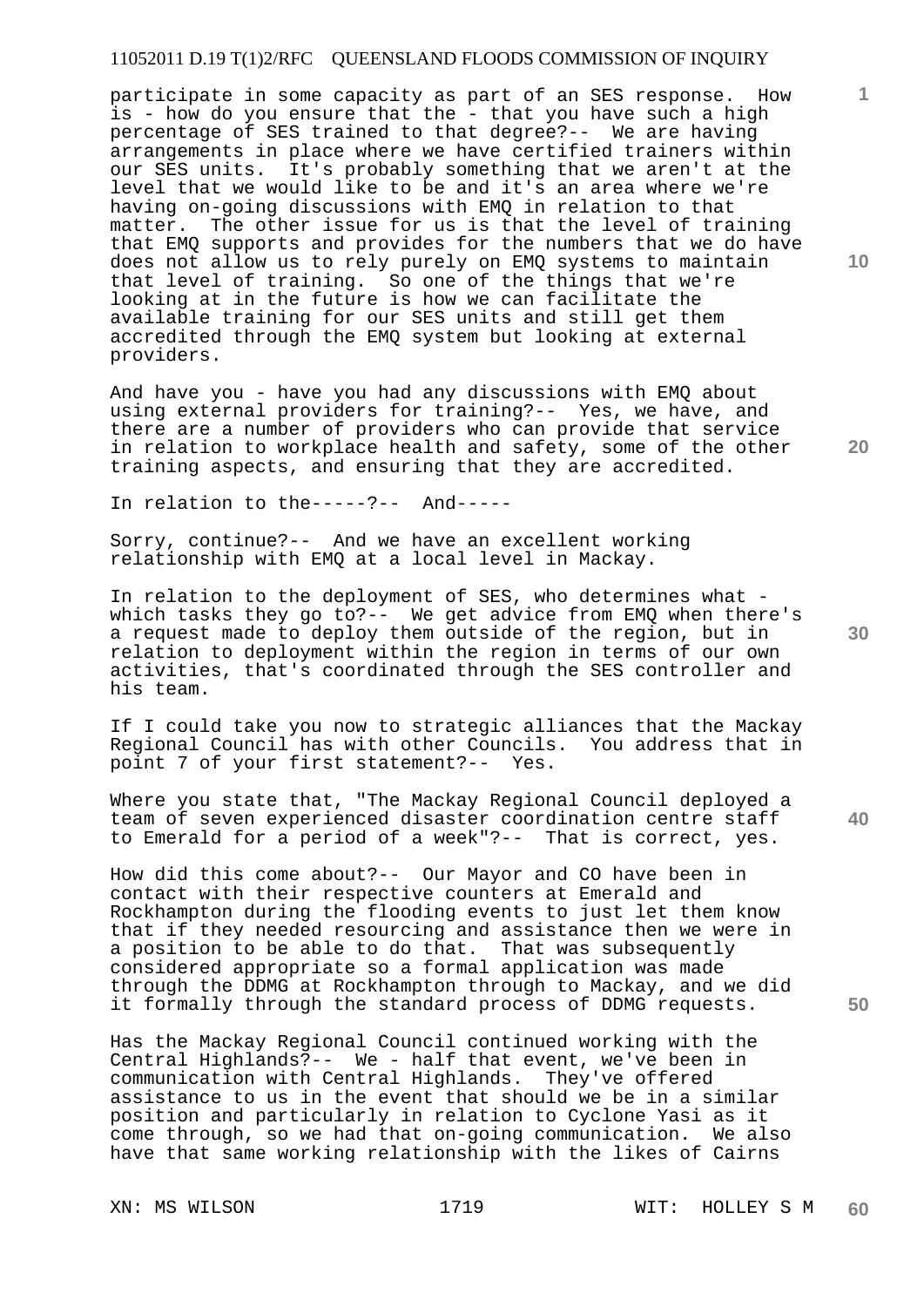and Townsville when we also attended at them through cyclone Larry a number of years ago.

Is it your view that these strategic alliances should be continued, that there should be an on-going working relationship with Councils that you have worked with previously?-- Oh, very much so. I think one of the issues for us is the introduction of the new disaster management software that most Councils up and down the Coast are using now, and it's the Guardian system. That system is excellent, but there is a need to make sure the staff using that are trained to be able to get the best benefit of that, and then when you have a situation where either during floods or cyclones, your own staff had the potential to be impacted upon, therefore, your available resources might be limited, therefore, to be able to pull upon - or call upon a group of trained personnel from other areas that aren't necessarily affected is something that we will be pursuing over the next six months.

In terms of the Guardian software, what benefit do you see it for the Mackay Regional Council to have it?-- It certainly provides us an opportunity to have the whole system automated. We are now making sure that with our Generation System for our communication centre, that the whole system is stand-alone. It provides us with an opportunity to have on that system our mapping arrangements so that we can identify specifically where there might be a range of activities or areas of staff and we need to address so we can plot the whole lot. We can also make sure that we can send activations out to the other agencies, whether it be police or the service authorities, fire, Ergon, to make sure they can then come back and sign those off, and we've got - we've provided training to those particular agencies. So for us whilst we still have a back-up system of a paper system, initially that material then gets get fed into the computer-based system. It means that we can then do Sitreps to DDMG, then can be forwarded on to State as a matter of course with all the information that's automatically loaded into that system.

And finally if I can take you to the partnership that you have established with the Bureau of Meteorology-----?-- Yes.

-----in terms of the river and rainfall alerts. You-----?-- Yes.

-----discussed that at item 9. You have got that?-- I think one of the - again, the issue for us is that because we have a very short, sharp catchment in terms of the Pioneer River, the advice that we get from the Bureau and DERM in relation to particularly the bureau in relation to flooding and DERM in relation to some of the storm surge use for us is critical.

**20** 

**10** 

**1**

**30** 

**40**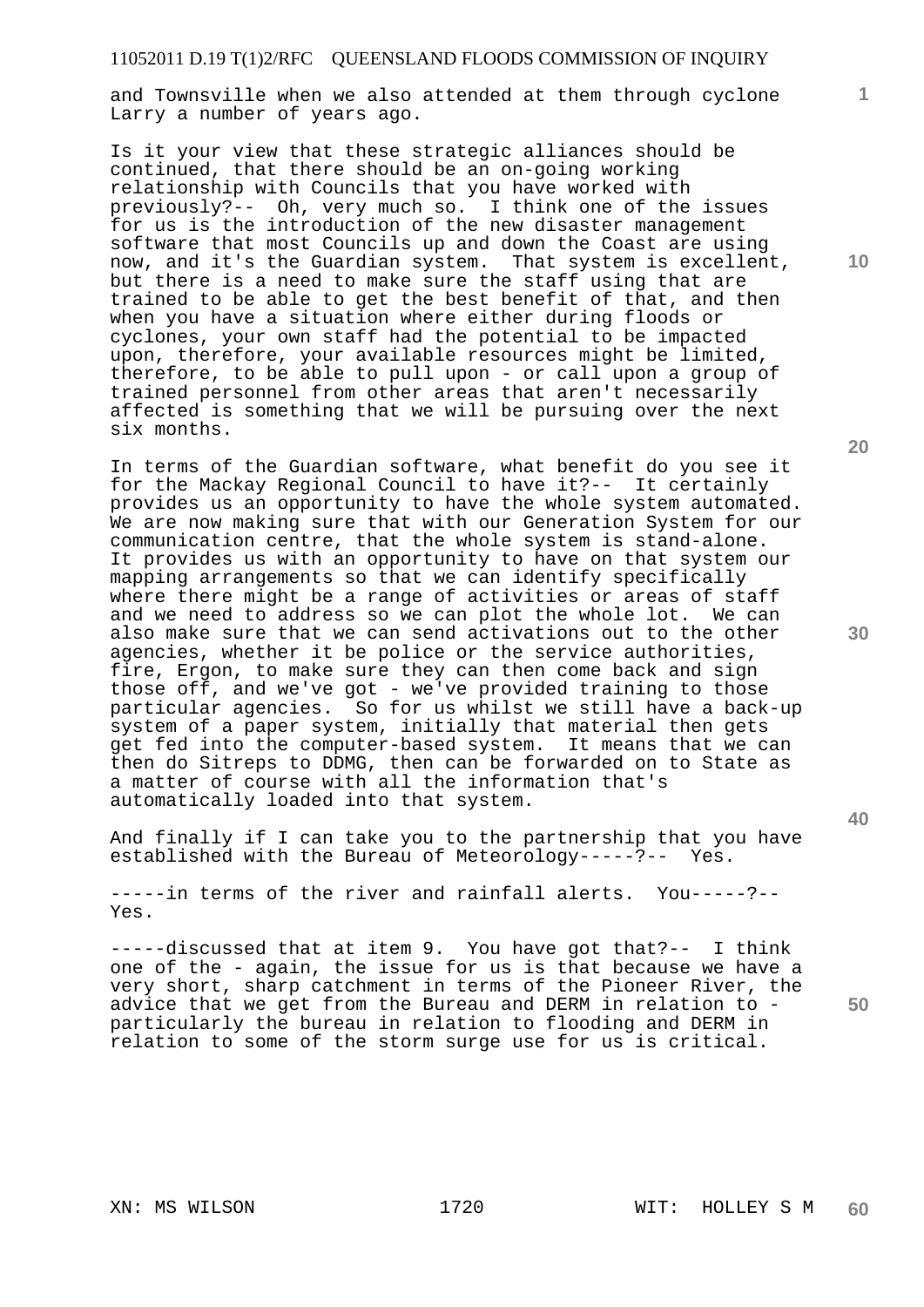We could have major issues in our - the top of our catchment and we can get only four to six hours' notice before we're likely to have mayor impacts on the town centre of Mackay. So that working relationship and the flooding levels and the storm - sorry, the flood levels and flood monitoring along the river is critical.

You say that, "When a trigger point is received the ALERT system sends an SMS alert to three council officers"?-- That's correct.

"And based on the warnings received, information is then disseminated to affected residents"?-- Yes.

How is that information disseminated?-- What it is is we effectively have trigger points whether it shows as minor minor flooding at particular locations, major flooding or moderate flooding. When we get to the situation of potential major flooding, we use the necessary resources we have through our communication team to warn the public through the media and if we need to, we do door-knocking of particularly the Cremorne area, which is the critical one for us, we use SES or our own emergency management staff to do that.

What is the lag time from when a trigger point is activated to when residents should be evacuated?-- It really depends on what the forecast arrangement is whether the information from the Bureau we monitor carefully as to whether it continues to rise or fall. So it is probably hard to say exactly. We treat it situation on its own merits. But again, it is a situation, as I said before, that we treat on a case by case basis.

But under normal circumstances, if there are normal circumstances, how much time have you got to warn these residents from when you first receive the trigger points?-- It can vary depending on the - the tides that we have because the area that's most likely to flood in the Cremorne area is more susceptible when we have king and high tides coinciding at the same time as a peak flood event in the river. So we would normally have a situation of probably four to six hours.

Thank you, Madam Commissioner, I have no further questions.

COMMISSIONER: Mr Holley, I can see looking at your storm surge inundation maps why evacuation centres aren't feasible for them, but what about flooding? How many households would you have affected in the event of a major flood?-- In terms of a major flood, and we have been able to control to date behind our levees. We have got a one in 40 year return period for our - at the moment on our levees in terms of our recent study. The main area of flooding is the Cremorne area. As I said before, we get the a four to six week - four to six hour time frame and you're probably only looking about 30 to 40 houses in those areas.

Are they all capable of evacuating themselves to somewhere else?-- They have their own plans. We have a system in place

**10** 

**1**

**30** 

**40**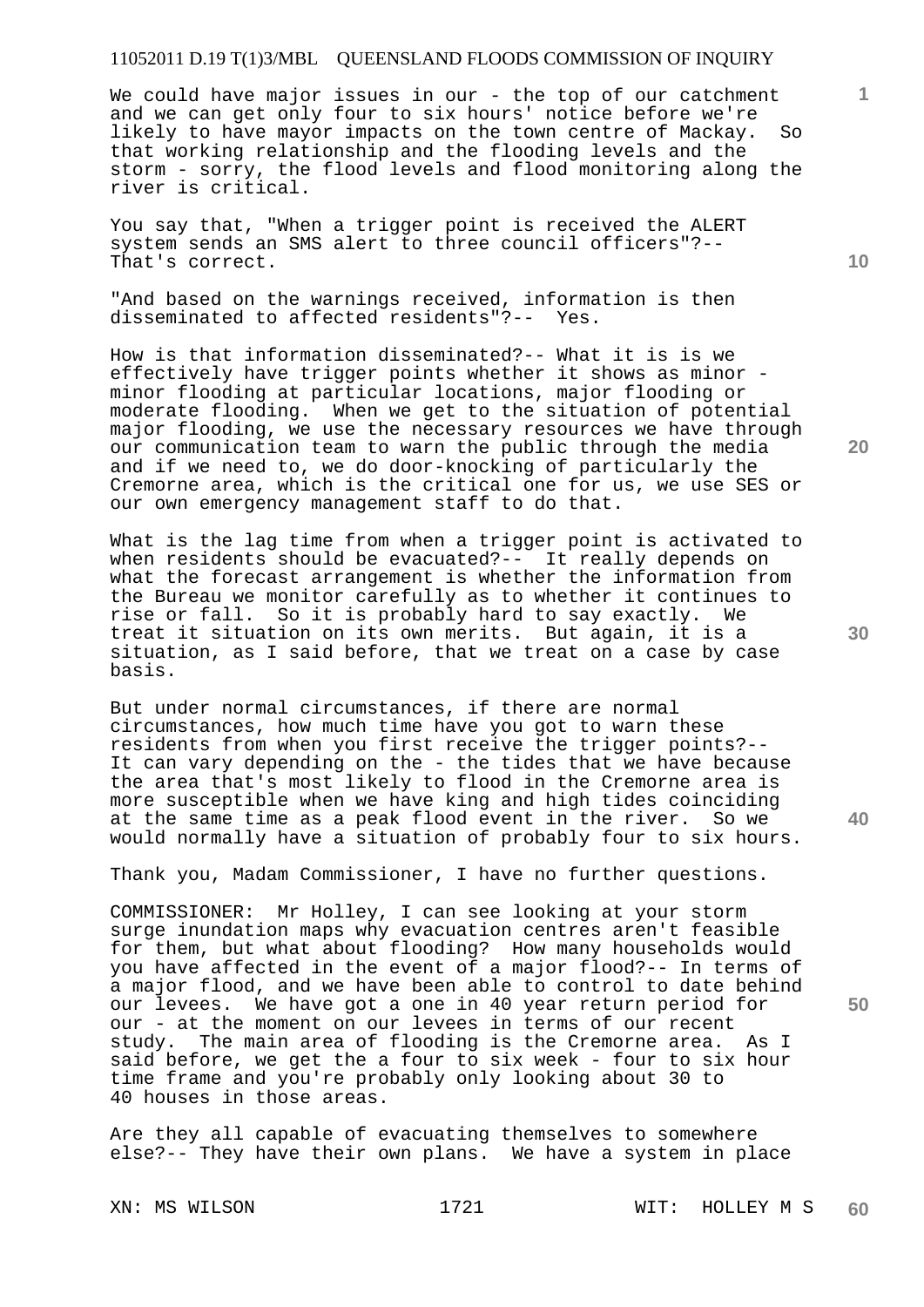where they - that happens on a regular basis if you like, at least annually. So they have systems in place where they know what they've got to do during that period of time. The issue for us a number of years ago in 2008 was local flooding that occurred and we had 4,000 properties inundated in 2008 and we were, I suppose - it happened overnight so the time associated with that was only a four-hour period of time and it happened overnight. So it was an issue that was outside of the Pioneer River catchment which is where we all have our extreme height controls.

Well, in that circumstance where you've got 4,000 properties affected, did you not find a need for evacuation facilities?-- It was necessary after the event, because the situation in Mackay is that you might have four to six hours' notice but, certainly, the levels in a river normally drop because of the effect on the tides. So I would - in normal circumstances, the tidal effect would be gone within another six hours. So it's really after that period of time that we need to provide more recovery centres rather than evacuation centres.

I see. And do you do that?-- Yes, we do. We have a whole range of recovery centres identified across our region. Some are within some of the flood-prone areas. Some - and a lot a lot of them aren't. It just depends on the circumstance and what the event is as to what facility we would use.

So you don't find yourself in a situation of having stranded travellers or backpackers with nowhere else to go where you need to put them up during the flooding event?-- Not during floods, no, we don't. The issue for us is more in terms of cyclones and a storm surge and, again, that's an issue for us to deal with in terms of getting residents to higher places, because we usually get two to three days' notice in relation to that. In relation to flooding of the Pioneer River, which is our main issue and probably an issue that is probably more of a concern to the Commission, that is a more up and down issue. If we struggle with having a break in our levee banks, then Mackay is in real danger and I think that's the critical thing. Is that our levee banks have upheld up since the early '50s and we have been ongoing with the Pioneer River Improvement Trust to improve and increase the height of those levees and we are about to finalise the last link in that levee on the northern side of Mackay to finalise the total enclosure of the Pioneer River as it gets down into the major part of Mackay.

Thank you. Then in relation to SES volunteers, you said that you had this levee which enabled you to do a few things in relation to training and facilities and so on for volunteers, and you say in your response that it resulted in a greater ability to retain and attract volunteers. What aspect do you think it is that is likely to get you more volunteers? Is it better training? Is it the facilities? What brings people in do you think?-- I think it is a number of things. I think because Mackay has regular activation - I mean, people like to be active when they volunteer. So that's an attraction in itself to a lot of people. That's why they do that.

**10** 

**1**

**20** 

**50**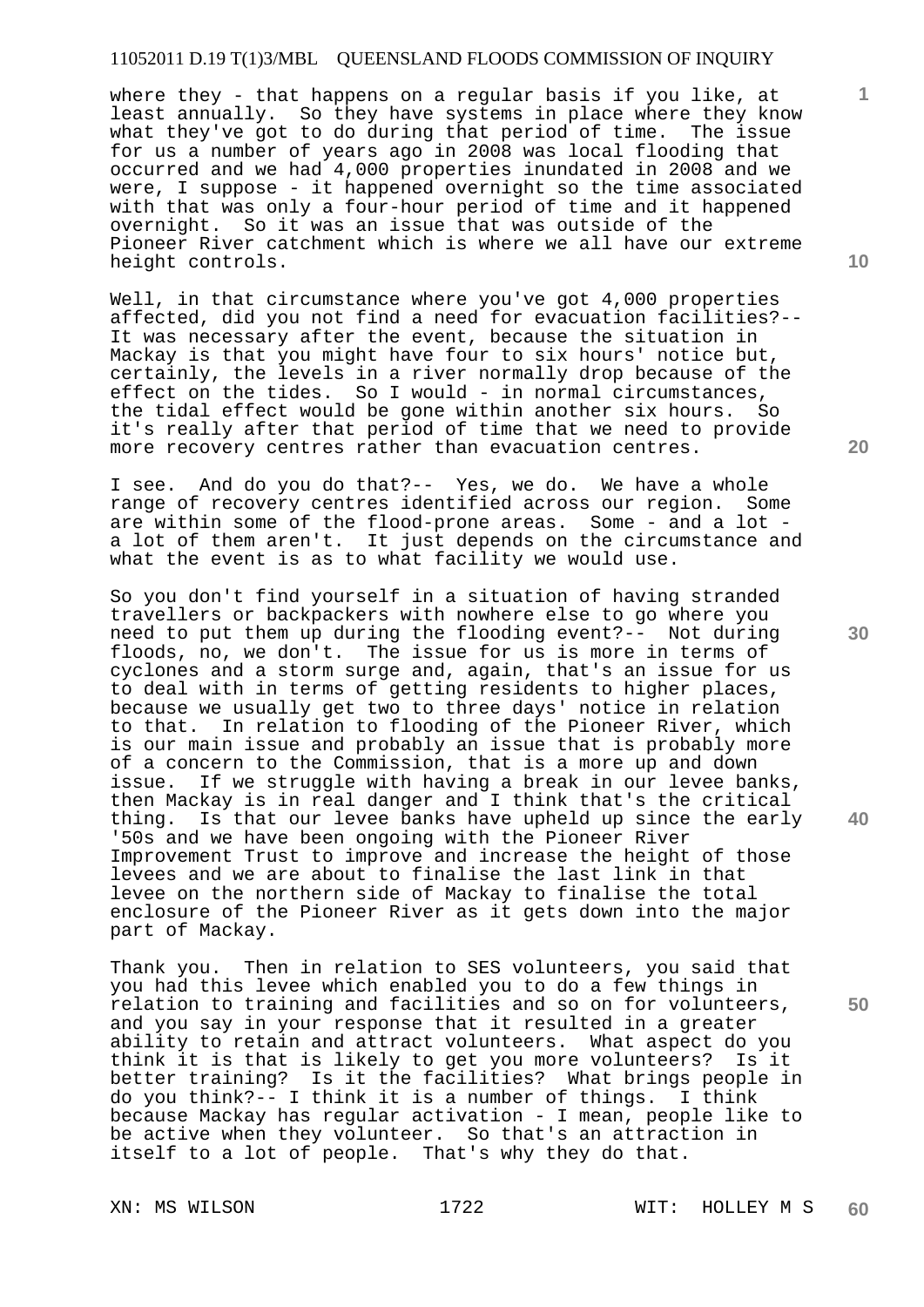I don't think we could really recommend that people have more emergencies in order to up the SES attendance?-- I don't disagree with you but, I mean, that's what we're finding. Is when people are activated in the SES, they have some sense of being - providing a community service and that's one of the things that we want to encourage. The facilities that we have, where there are training facilities that are reasonable standards; we have provision of appropriate trained staff to be able to provide that opportunity for them to be trained; the equipment that they're using, whether it be vehicles or the rescue boats and whatever, all add up to providing an environment in which they're providing assistance to the community. I think the other thing is that what we've been trying to do is emphasise to the community that they are actually volunteers, they provide a service to them. They're not there to be abused or discouraged from undertaking their role and we certainly promote volunteerism in Mackay as a major issue for us.

So, essentially, you're saying that it's a better looking service because it's better resourced and that brings people in?-- Very much so and that's something that the council were conscious of a number of years ago when they introduced the levee. When you have a look at the facilities we've got and got planned over the next four to five years because of that levee opportunity, it means that we can then provide them with facilities and services that are cyclone proof in if you like. So we're looking at that in the future.

Then the question of training, what is it about the EMQ training that makes you like to outside providers? Is there not enough of it or is it not of good enough quality?-- It is not so much the quality. I think they have upped the ante in terms of quality over the last number of years in terms of accredited training. And that's one of the areas - because of their new ability to be able to provide trainers who can deliver that accredited training at a local level, is an area that is of major concern and that's one of the areas we're wanting to support and complement what's available at EMQ to give our SES members an opportunity to diversify and develop different skills in terms of their training. It gives us more flexibility in what we can do and utilise our staff and members of the SES for. So they're the sorts of things that we want to continue to develop over the next couple of years.

That seems very diplomatic. Thank you. Mr Burns?

MR BURNS: No questions, thank you.

COMMISSIONER: Mr Dollar?

MR DOLLAR: No questions, thank you.

COMMISSIONER: Mr Dunning?

MR DUNNING: No questions, thank you.

**1**

**20** 

**30** 

**50**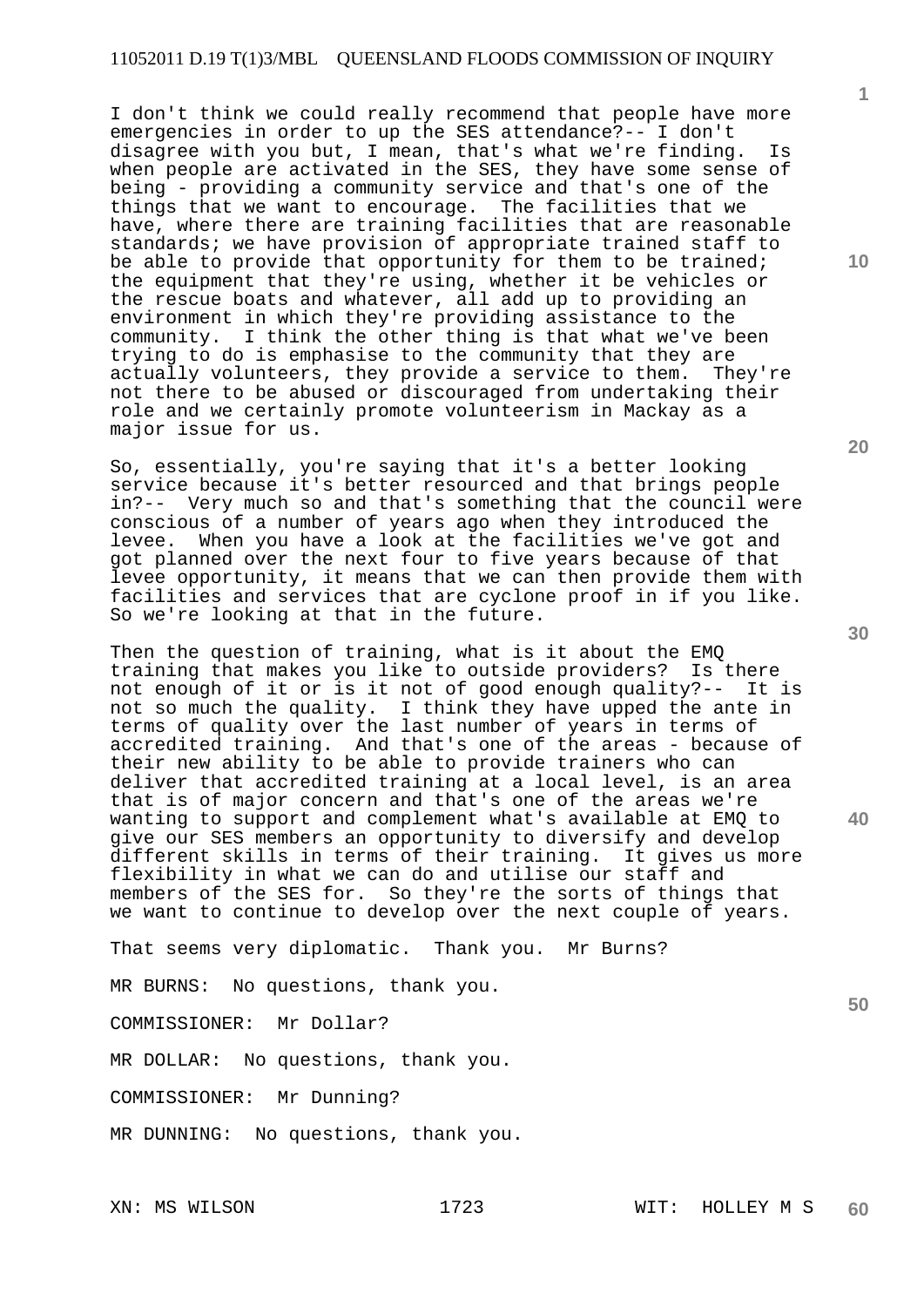MR MacSPORRAN: I have nothing, thank you.

COMMISSIONER: Ms McLeod?

MS McLEOD: No questions.

MS WILSON: Thank you, Madam Commissioner, I have no further questions. May the witness be excused?

**10**  COMMISSIONER: Thank you, Mr Holley, you're excused and we can end the connection.

WITNESS EXCUSED

MS WILSON: I call Air Vice Marshall Paule.

**20** 

**1**

**40**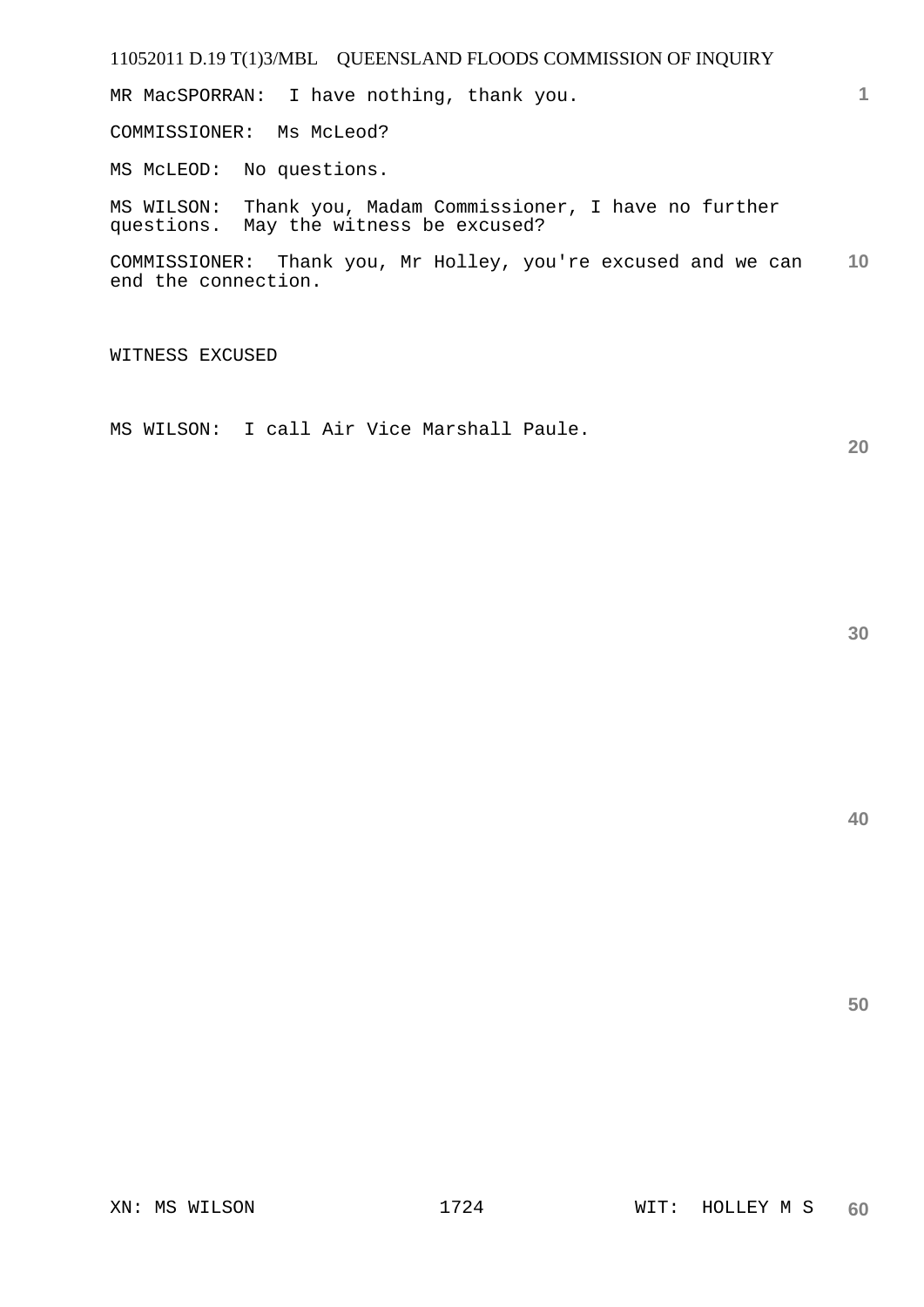KEVIN JOHN PAULE, ON AFFIRMATION, EXAMINED:

MS WILSON: Is your full name Kevin John Paule?-- It is.

You hold the rank of Air Vice Marshall?-- I do.

With the Royal Australian Air Force?-- That's correct.

You also - your role is as head of Military Strategic Commitments, MSC?-- That is right.

And MSC provides strategic level management and situational awareness of potential and current ADF commitments?-- That's correct.

Now, you provided a statement to the Queensland Flood Commission of Inquiry?-- Yes, I did.

The statement has attachments. Can you have a look at this document, please. Madam Commissioner, I tender that document.

COMMISSIONER: Exhibit 338.

ADMITTED AND MARKED "EXHIBIT 338"

MS WILSON: There's some matters that if I can just take you to in relation to your statement. Have you got a copy of your statement there?-- I do.

One of the issues that I wish to take you to is the request for assistance to Defence and there's a process involved and that process you explain in paragraph 11, but perhaps we can just summarise it as this. Requests come to the Australian Defence Force through the EMA, and the EMA is the Emergency Management of Australia?-- That's correct.

And then you state that you - "The ADF prefers the requests be made for an outcome or effect rather than a particular asset". So what you're saying there is you don't want requests - you do not want requests coming through saying, "Can we have three helicopters?" You want a request coming through saying, "We need this outcome to be achieved", and for the ADF to determine how that outcome will be achieved. Is that it?-- I think that would depend more upon the nature of the crisis that the state or the territory has before it, and you would perhaps be aware from my statement that there are a number of different categories of Defence assistance. So in terms of a request from a local community to a local commander on a base or so, it might be able to be a reasonably specific request because there's quite a specific need that's beyond the capacity of that community to respond to. But in terms of a much larger commitment, it is probably better to seek from the

**30** 

**50** 

**10**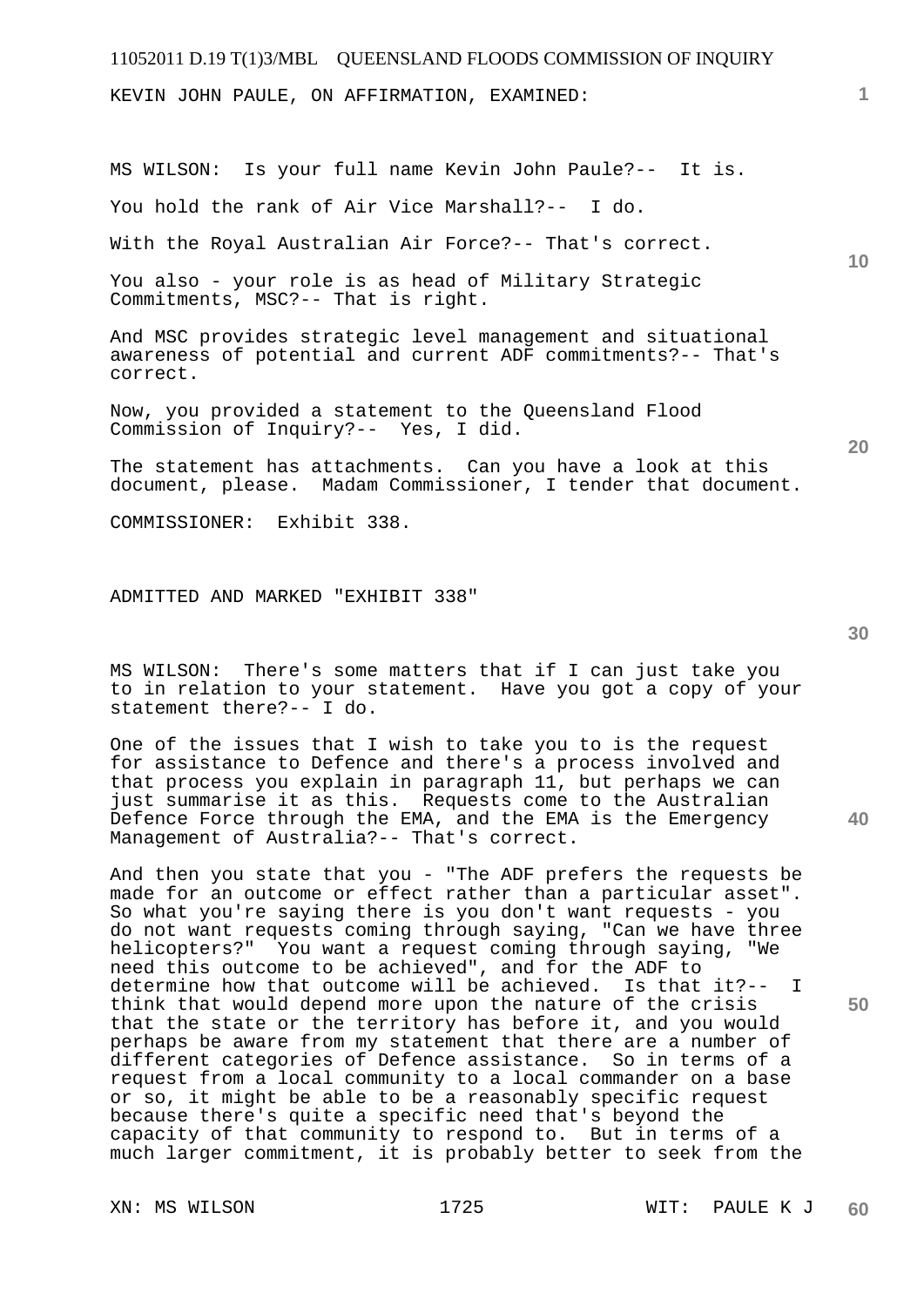defence force what you're trying to achieve. You want to move 500 people; you want to accommodate this many people. I think it is probably best left to Defence as to what platform we have available and most able to respond in that circumstance. You know, if we were to get - for example, we would rather not someone ask us for a couple of C-130 Hercules aircraft. We would rather someone say, "Can you move a couple of hundred people", and we will determine whether the C-130 is indeed the correct platform or whether we might use any of our other airlift platforms to best perform that task and in the most timely manner.

Can we talk about the role that the Australian Defence Force plays within disaster management hierarchy?-- Certainly.

Now, you have provided an annexure to your statement which is a diagram that represents ADF liaison with LDMGs, DDMGs and SDMGs. Have you got that diagram there? It's KP-3?-- Yes, I do, that's right at the back.

Now, on the left-hand side is the agencies that the ADF are supporting, they're the supported agencies, and the ADF on the right?-- That's correct, yes.

Now, what I'm interested in is the role that the liaison officers play with the SDCC and the DDMG?-- Sure. Well, I think that - I think the diagram that is presented there is more likely to be the type of arrangements we put in place to support a large-scale response to a natural disaster such as the Queensland floods. So while on a regular basis Defence would some I'll call them liaison officer established in the state capitals to coordinate, if necessary, with the state-based authorities should there be a request for Defence, we would not normally have constructed a joint task force to a joint task force wouldn't exist unless there was a particular natural disaster that we were seeking to - we were responding to. So what we did is establish some liaison officers within the District Disaster Management Groups and increase the level of representation to the State Disaster Coordination Committee to best liaise and communicate with the other state-based and emergency authorities to provide the best possible response to a particular request.

When DDMGs were requesting assets or were requesting assistance in resolving an outcome, how would they make that request for military assets?-- I think, yes, there were probably a number of examples here and it depends upon the particular type of request that we're talking about. The way the joint task force was constructed and then distributed amongst the region to provide that support to the Queensland authorities, Emergency Management Queensland and also the Queensland Police Service - I'm sorry, can you just ask that question again.

I'm wanting to know how-----?-- Yes, the requests, yes. Right.

How these requests are actioned and the system that must be

**20** 

**1**

**10** 

**30** 

**40**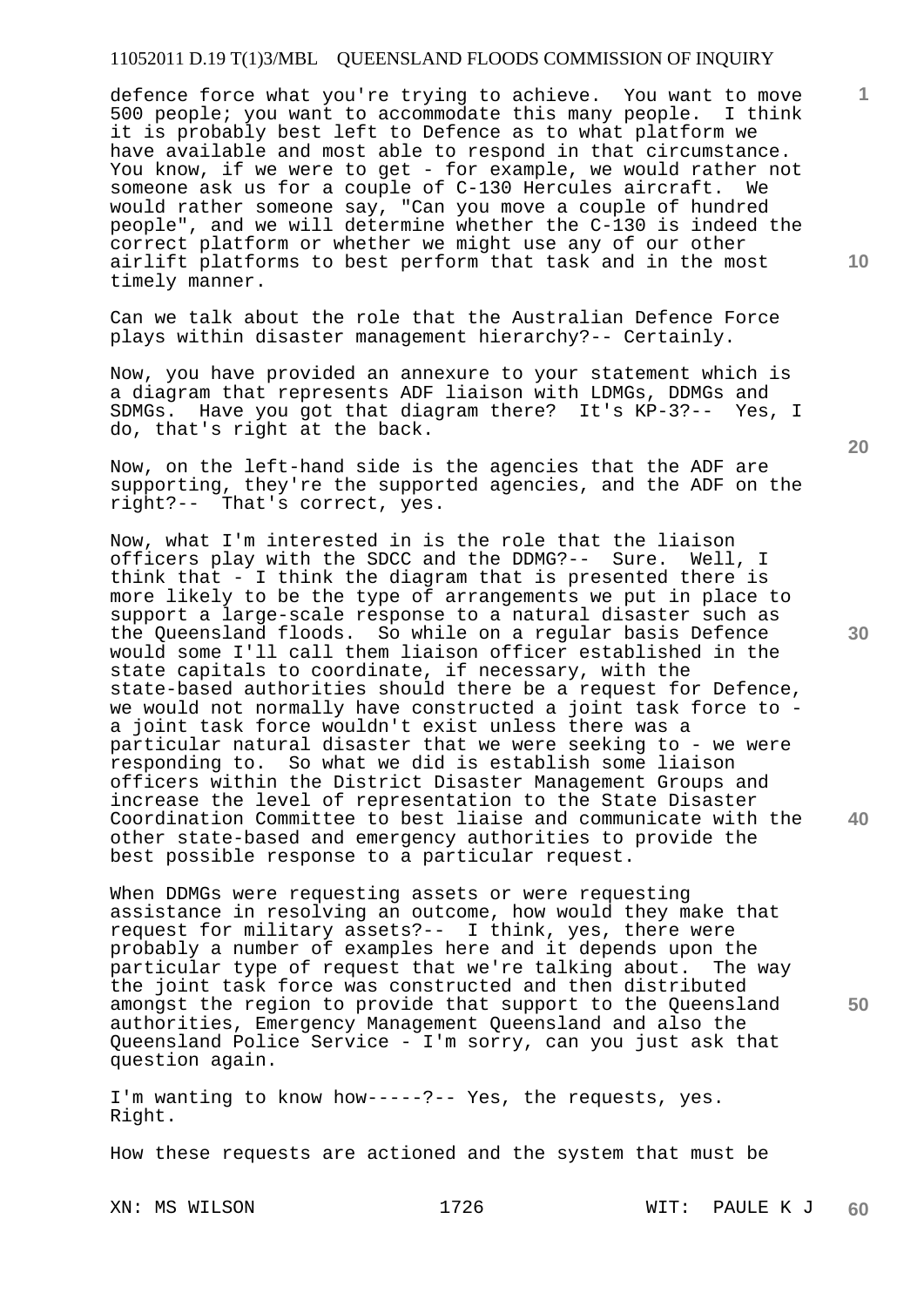undertaken for these requests to be supplied?-- So an initial request for support would traditionally come up through the state authorities to Emergency Management Australia into Defence headquarters, probably in Canberra, or it might come through our joint operations command headquarters.

So we have got this map in front of us. So are you envisaging that it comes up from the DDMG to the SDCC?-- I'm not quite sure in the early stages of a disaster response whether you would have established your District Disaster Management Groups at this stage. I suspect that's probably the case. But here's where-----

Let's work on the basis that they are?-- Okay. So if we're looking at consultation that probably occurs within the state-based system and the state realises that the magnitude of the emergency or the speed with which the response you would seek to implement is beyond the resources of the states or the territory, so that's when the request would then come outside the states into Emergency Management Australia and then across to Defence. And then, we would work with Emergency Management Australia to consider the request and respond with the appropriate assets. The response would normally require a level of authorisation, perhaps at the Chief of Defence Force level or, indeed, the Minister for Defence for a large-scale emergency such as we're talking about here. Military instructions are written from the Chief of Defence Force to the Joint Operations Command and it is the responsibility of the Chief of Joint Operations to then operationalise that instruction from the Chief of Defence Force. The Chief of Defence Force also assigns assets from the other - from the services, our navy, army and air force, to the Chief of Joint Operations and then, indeed, our subordinate to him, the Joint Force Commander. So we're trying to assign the right number of assets at the right time in order for the Joint Force Commander to be properly resourced to conduct the task that we've been asked to perform. Now, that's at the early stages of, you know, the emergency or the response that's required. Once we get into the response phase and the Joint Force Commander has his assets distributed amongst, you know, the Brisbane region or the Lockyer Valley and perhaps - there was lot a close coordination between the units that were in that location and the Local Disaster Management Groups and the District Disaster Management Groups to look at the tasking that came day to day, and I suspect that the coordination that occurred at that local level and at the district level was confirmed at the state level and then put in place for the next day. At that part of our response or indeed as we move some weeks on the recovery, those requests did not have to come back up to Emergency Management Australia to then talk to Defence to, you know, make things happen on the ground. If the resort - if the task that the local commander was being asked to perform was within the resources that he had under his authority or it was within the guidelines of that particular task, they would just make that work happen. It would only be where we're moving on to the next scale of operation where a request might then come back up through probably the military command

**10** 

**1**

**20** 

**30** 

**40**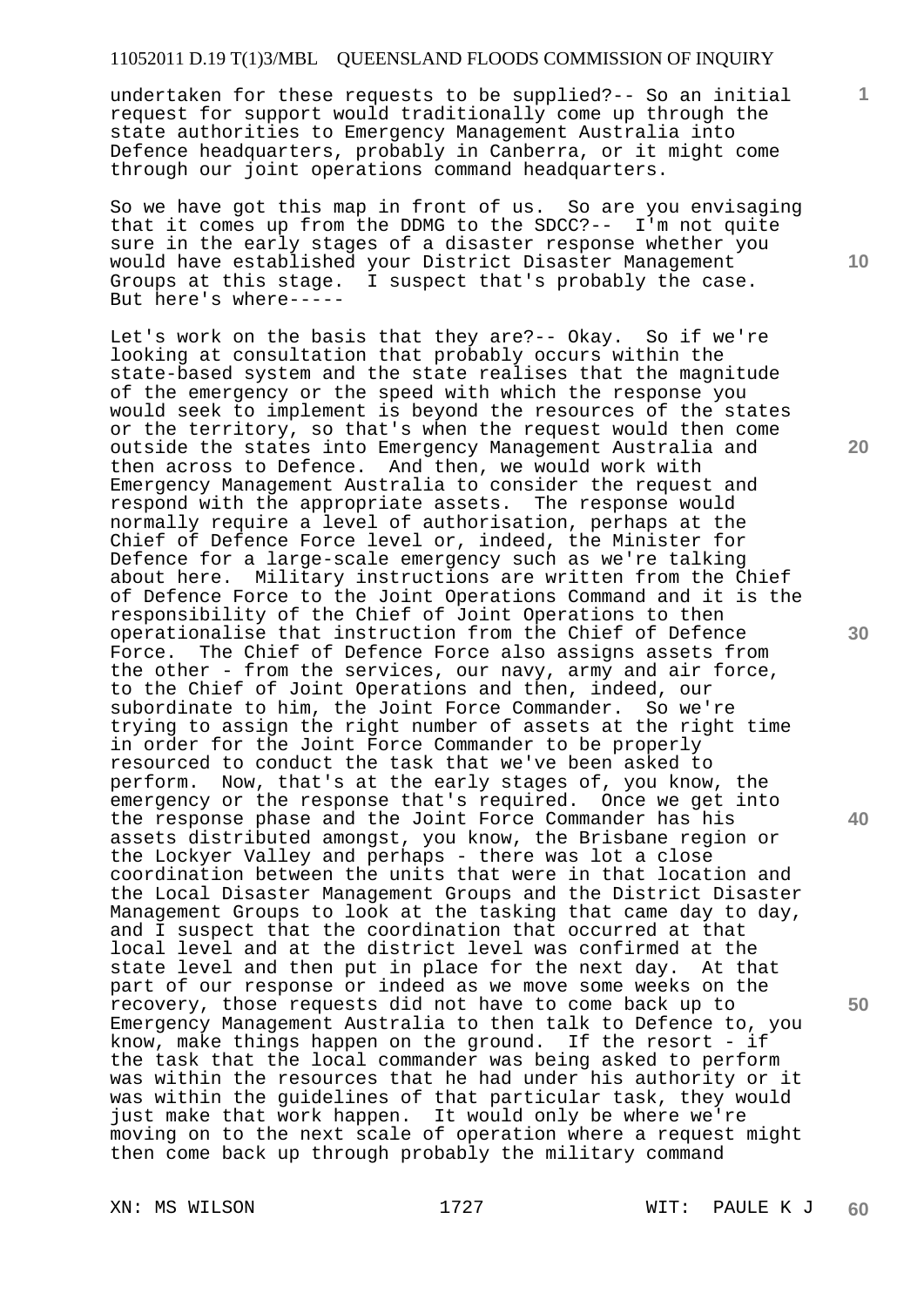through to Headquarters Joint Operations Command and then into Defence at Russell to assign the Joint Force Commander some additional assets, and that happened about two or three times during the length of this operation where the Joint Force Commander didn't have sufficient assets assigned to him to move on to the next stage, or the increase in the level of the devastation that was - you know, he was seeing before him as the level of the waters increased. So additional resources were then assigned by Chief of Defence Force to Chief of Joint Operations and then further down the chain to the Joint Task Force Commander, and this applied to aviation assets, specialist engineering assets and when some of the naval assets were brought into the Brisbane River and Moreton Bay vicinity.

If you can go back to paragraph 63 of your statement and that refers to the ADF's role in Toowoomba and the Lockyer Valley from the 10th of January and this ties in I think to what you were just discussing. You state there that, "There are no standing contingency plans at the local level for army units in regional barracks depots in the vicinity of Toowoomba." What do you mean by standing contingency plans?-- Well, Defence is not postured directly to provide support to a natural disaster. We are postured in terms of capability and also in a level of standby to provide military response options for government and defence policy. But because of many of the capabilities that Defence possesses and also the agility with which I think we've proved we can bring those assets to bear in natural disasters, you know, that have previously - we've previously seen, we're able to mount those operations quite quickly. Now, I don't want to get into the details of how we postured the defence force to provide those options to the Minister and governments but there would be some occasions where perhaps you might have some standing contingency plans to support local environments. What I'm trying to say in my statement here is that I'm not aware of any that applied in the Toowoomba area at that time. That's not to say we weren't able to bring assets and personnel to bear on the task at very short notice.

And that was because, was it, JTF637 was established prior to event and, therefore, support was provided under the DCC's category 2 via direct requirements from the SDCC. So it was just a continuing of operations, is that what you're saying?-- Look, it was and I think there have been discussions already about the speed with which the waters and torrents raced through Toowoomba and then into the Lockyer Valley. If we did not have the joint task force already established and in the environs, it would have taken a little bit longer to be able to mount the response. But because the Joint Task Force Commander was - because the joint task force was already established and he had his liaison officers in the State Disaster Coordination Centre and inside the district and Local Disaster Management Groups, we were able to understand what tasks are likely to be coming up tomorrow and the next day. In the Toowoomba case, we had an understanding that after the waters had raged through Toowoomba, the next day was probably going to require a significant search and rescue effort by

**10** 

**1**

**20** 

**30** 

**40**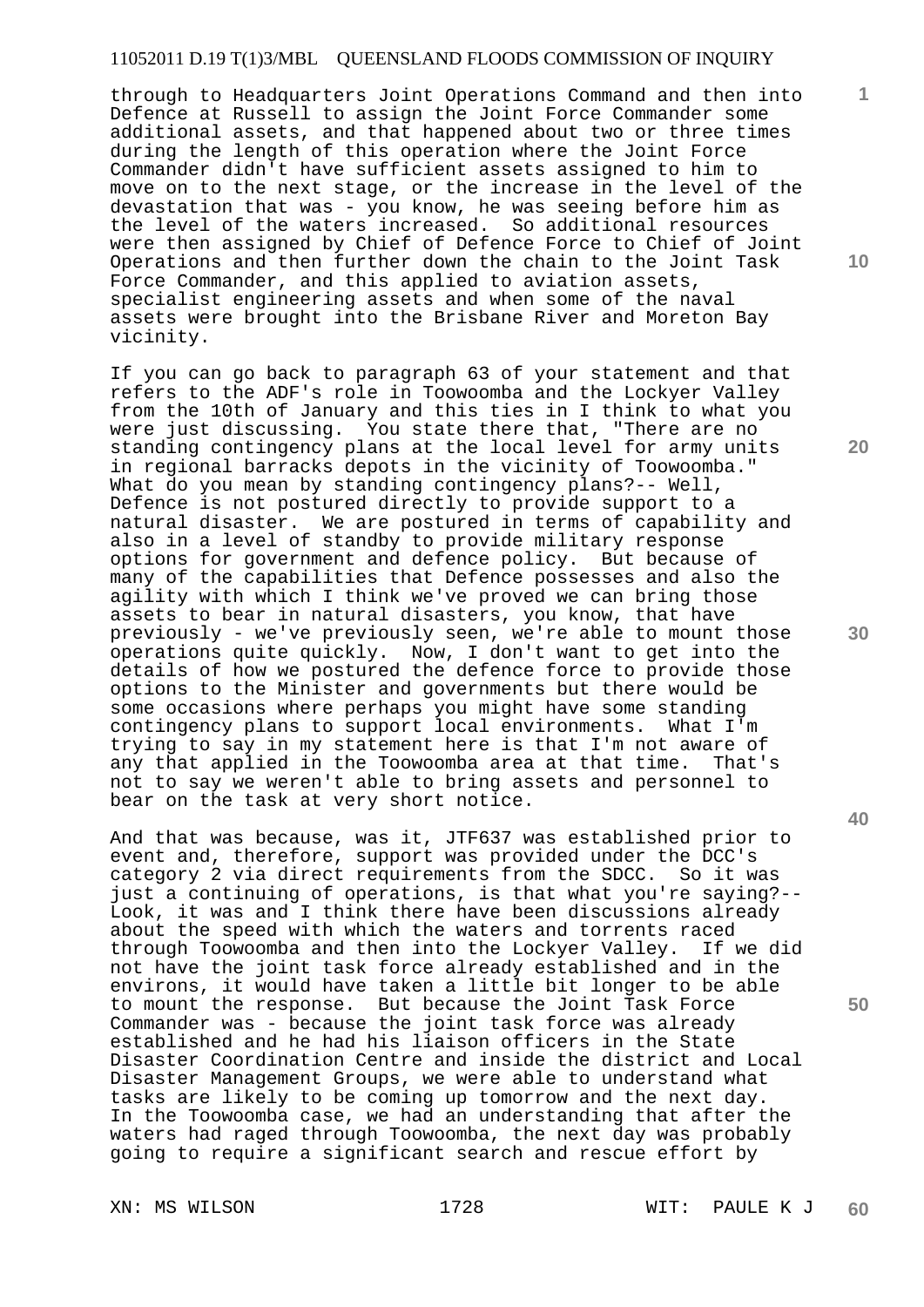helicopters. So because the Joint Task Force Commander already had some assets under his command, he directed the movement of, for example, some helicopters from St George up into the Amberley region at very first light the next morning and he also put a request back up through his command chain to have some additional assets assigned to him, and in this case there were two helicopters from the Oakey Aviation Training Centre that we had assigned to the Joint Force Commander to be available at very first light the next day. So that coordination that occurred at the district level and also the ability to quickly ask for additional assets meant that the Joint Task Force Commander and those aviation assets were able to begin their search and rescue operations the next day.

If JTF637 had not already been in operation and this was a standalone incident, would there be any delay in deploying ADF assets?-- In the case of the Toowoomba waters, flooding waters, I don't really think so. All it would probably have taken was some conversations between if indeed there's a Local Disaster Management Group or a District Management Group in that Toowoomba environ to speak to someone in Defence, and probably they would know that there are helicopters based at Oakey. So he would probably have spoken to one of the local commanders. And I am sure if there hadn't been a joint task force already in place, the local commander would have done his best to get some helicopters out there, you know, as early as possible the next day. I hesitate slightly because we were during a, you know, major holiday period for Australia so it may have been that there were not as many helicopters available simply because crews were taking leave.

You talked before about contact being made with a local commander. How is then that request actioned up the line to get approval for defence assistance?-- Well, if it's - if it's a request of such an immediate sense, then the local commander would provide that level of authorisation. Under our defence assistance to the civil community categories we have a category 1 which allows local commanders to authorise defence assets to support the civil community when there is life at risk or to alleviate significant suffering. In that case, I'm sure the local commanders would have provided that authorisation and the work would have happened the next day. That category of defence assistance normally only applies for a 24-hour period. So if it was likely that that level of response was required over a longer period of time, then communications would have probably flowed up through the defence hierarchy to - if it wasn't through the joint task force, probably up through single service channels to the various service headquarters in Russell. There would have been some rapid coordination probably involving members of the Military Strategic Commitments, coordination with Headquarters Joint Operations Command. Some detailed planning would have occurred within Joint Operations Command and some authorisation would have been provided to move that level 1 category assistance into category 2 of a more enduring nature and that would normally require the approval of Chief of Defence Force or perhaps the Minister.

**10** 

**1**

**20** 

**40**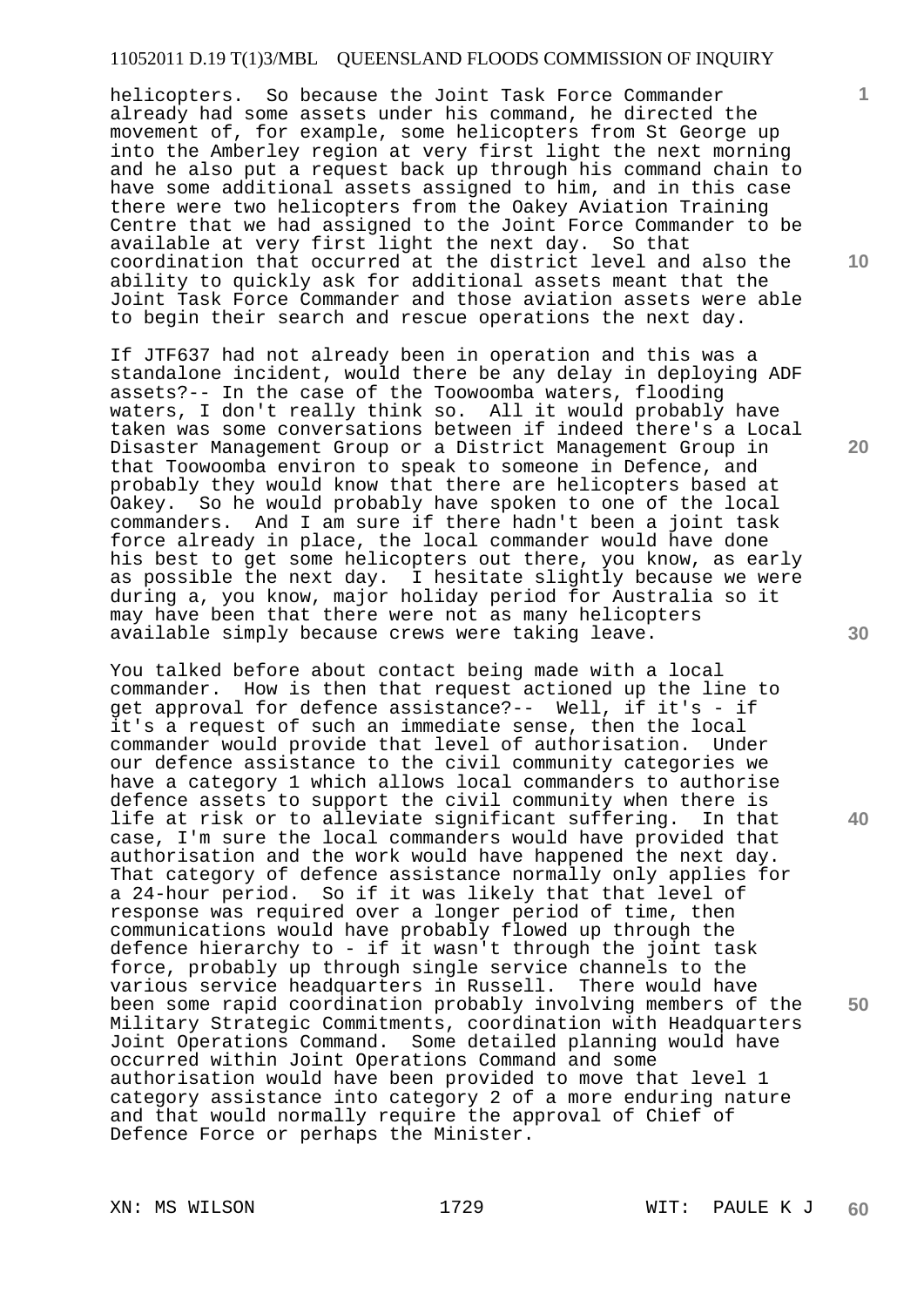Can that happen quicker?-- Yeah, very quickly.

Hours?-- Well, in the example I have just provided, we are talking about moving from a response that may have been provided in the first 24 hours and we're seeking about going beyond that. So in that case we don't have hours. We've got a considerable amount of time to make those authorisations happen.

**10** 

**1**

**20**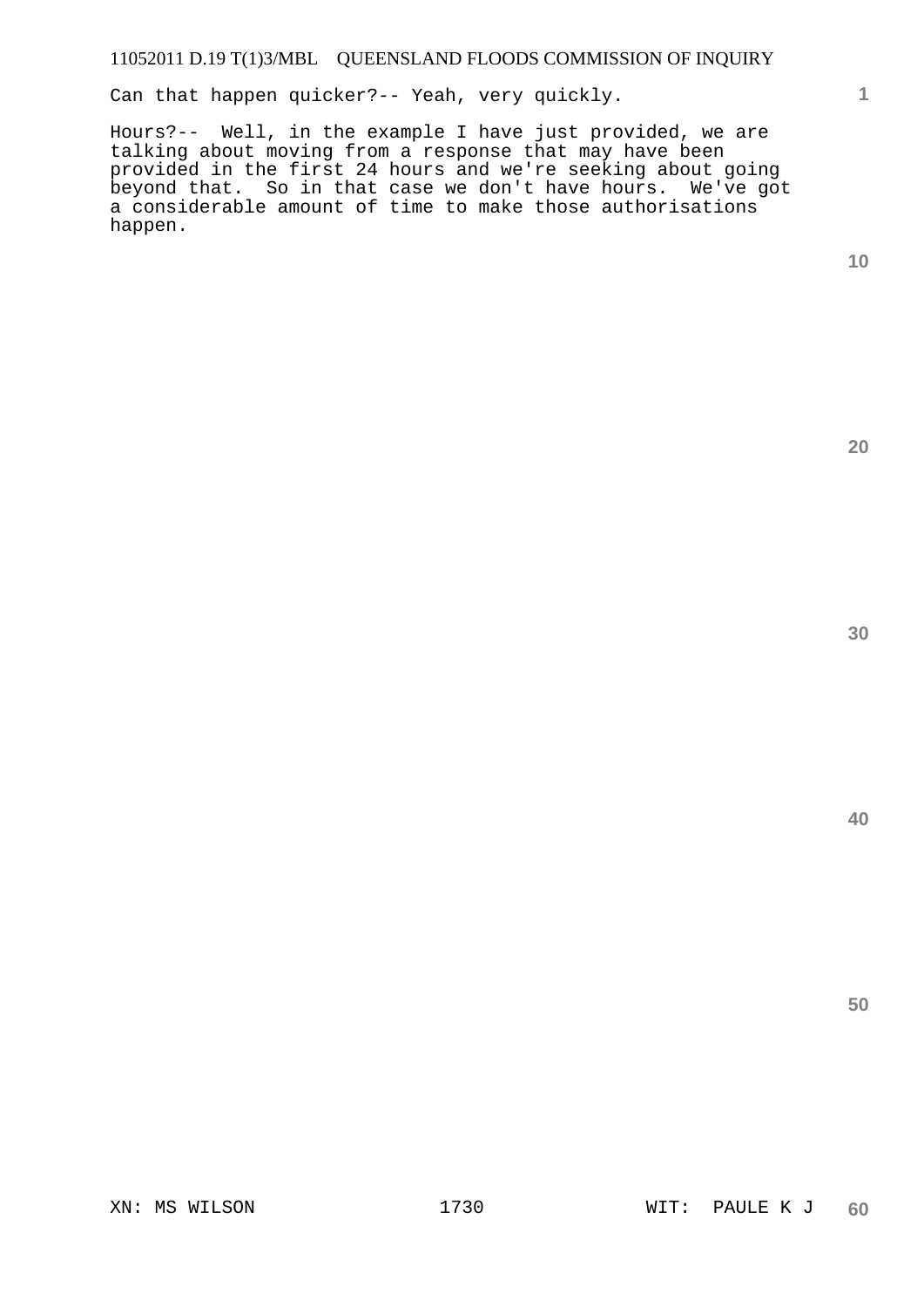And the Local Commander has a degree of discretion whether to be able to respond to it about how he sees which category it falls into?-- The Local Commander's authority is normally limited to category 1 in an emergency sense so it's an immediate response required to save life or alleviate suffering. It's only once you go beyond that 24 hours immediacy that you may enter one of the other categories of assistance and require a greater level of coordination or perhaps a higher level of authorisation.

If we can go back to your diagram, I'm interested in the liaison officers. Which DDMG are provided a liaison officer? How is that determined?-- Well, in the particular case here in South Queensland, it was determined basically by a planning process within the Joint Force headquarters - yeah, the Joint Force headquarters. It might be worth mentioning that and you would know perhaps from reading my statement, that we had what I would describe as two phases of our response to the natural disaster here. We had what we would call the response phase and then we had the recovery phase. The response phase was quite immediate, it - it largely was - was - it took the form of a search and rescue operations. But as that had proceeded for a scarch and research speriorisms. The assuments that the immediate search and rescue phase, the response phase, was perhaps coming to a close and we're now looking to moving into a phase of recovery where perhaps different types of Australian Defence Force assets might be required on request from the Queensland Government up through Emergency Management Australia, and so the headquarters that was about to move into that response phase was able to undertake a couple of days worth of detailed planning and best position their - the new Joint Task Force, the expanded Joint Task Force to provide that level of response to the Queensland authorities. planning process included looking at where the initial JTF had the liaison officers established and whether we might seek to augment those local groups, those district groups, and indeed the State Disaster Coordination Centre with additional expertise to make sure that we had the right skills and the right people to provide that - that - that level of expertise and coordination with the other State authorities, State departments and emergency agencies.

When you talk about the right skills and the right people, what do you mean by that in terms of determining the liaison officers?-- Well, there were some examples where we deployed aviation liaison officers down into the St George and Roma area where we initially deployed, I think, two seeking helicopters to provide some assistance, and to - those liaison officers had stayed on for a longer period of time than those two military helicopters and were able to provide a degree of coordination with the local Councils to assist with the Queensland Police Service helicopters that were operating in that area. People who understood the  $-$  the  $-$  the capabilities of the particular units that were employed, and there's another example we might use in the Lockyer Valley region where these liaison officers coordinating with the District Disaster Management Group in Gatton and I think the Queensland Police Service headquarters in Grantham understood what - what

**10** 

**1**

**40**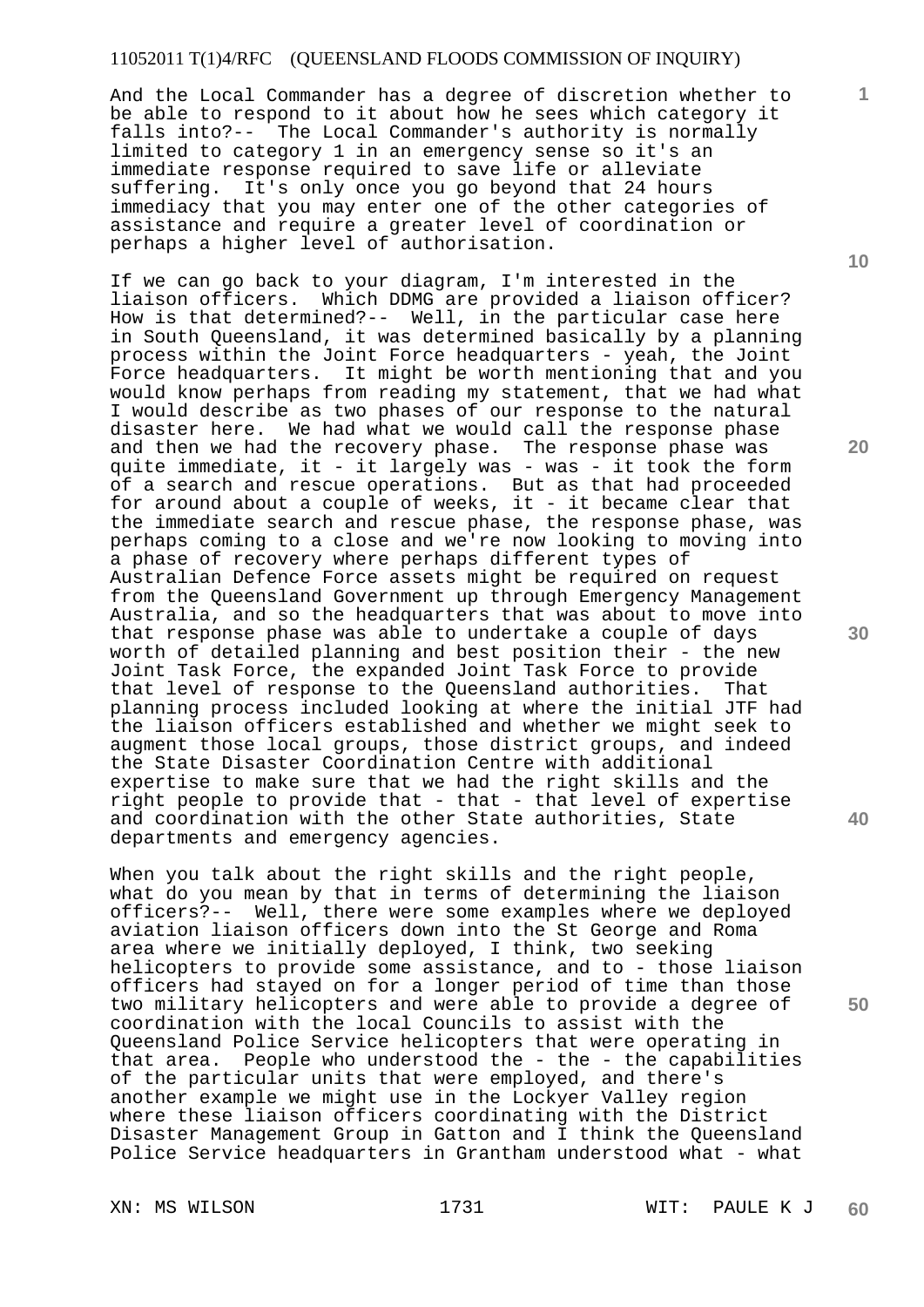assets the Defence Force had in their particular area, what capabilities they had at the time, and were able to best coordinate the response to the tasks. Not all the tasks went to defence, and nor should they, so they were able to best determine the right Commonwealth or State resources to the particular task of tomorrow or the next day, perhaps.

Now, you read the statement of Inspector Pitman?

COMMISSIONER: Miss Wilson, I'm thinking about taking the morning break, but that will depend on if you're just going to be a couple of minutes we won't, but if you'll be a little time, well, we might take it now.

MS WILSON: I'll be about five minutes, Madam Commissioner.

COMMISSIONER: All right. We'll go ahead then.

**20**  MS WILSON: You've read the statement of Garth Pitman, the Ipswich, the District Disaster Coordinator?-- I had a brief look before. Can I have another look at that now, please?

The paragraph that I - that you refer to talked about the deployment of ADF air resources, and we're referring to page 7 of Garth Pitman's statement?-- Mmm-hmm.

And it talks about that, "It could have been more effective and timely given the urgency for deployment during the initial phase", and it talks about the process that was involved "that DDC would submit a request to SDC for air support who would then forward it on to Emergency Management Australia, and they would then forward it on to ADF for consideration", and it talks about, "That despite the ADF RAAF having a representative at the DDMG level, this avenue of deployment was not possible with the ADF and request required to be processed as outlined above"?-- Mmm.

Have you got any comment on that?-- I don't that quite describes how it would have occurred in most occasions.

Well, what about can you particularly refer to this - this occasion which the Ipswich District Disaster Coordinator is referring to?-- Um-----

If you can't, you can't?-- Well, do we have a date in mind here at all?

He's talking about the initial stage of the flood was problematic?-- So I'm just wondering whether we're talking about the time frame where the Defence assets were more or less concentrated in the Theodore, Emerald and Rockhampton areas. So I'm trying to establish whether it was, well, before or after the Toowoomba floods, I suppose.

Well, let's just - if it was before the Toowoomba floods, would this have been the process?-- Look, it could have perhaps been the process, but before the Toowoomba floods the Defence concentration was largely further north in the Emerald

**30** 

**40** 

**50** 

**10**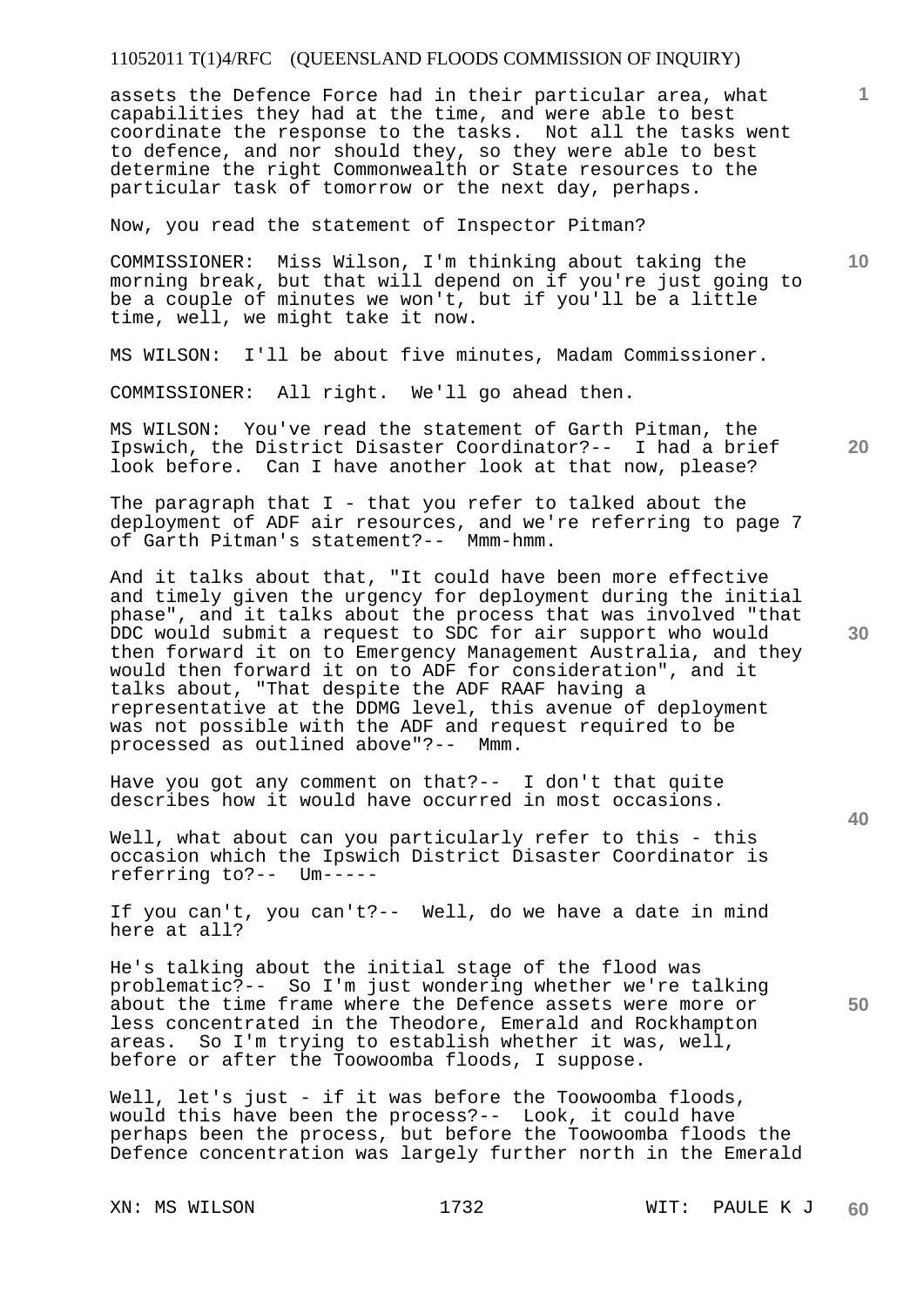and Rockhampton area. It really wasn't until the Toowoomba floods where you saw an increased concentration of defence assets in, you know, the Lockyer Valley region. But-----

So can we stop there. So after the Toowoomba floods you would expect it to be a bit more streamlined?-- Oh, very streamlined, and I would say-----

For the Ipswich DDC, the Ipswich District Disaster Coordinator?-- For any of the DDCs. I would say that there was a high level of flexibility in the arrangements that were allowed to occur. I describe before that there was not a need on a day-to-day basis for requests to go from the local level to the district level to the State level in order for the Joint Task Force commander or, indeed, the liaison officers that we had in those various levels to consider and approve the task. There are many areas - well, there are some areas where unit commanders were almost co-located with the districts. So if the task was within the resources of that local commander, he would approve the task and just go on and implement it the very next day. It would only - or immediately depending on, you know, when their planning processes occurred. It would only have been if the task was larger than he was able to undertake where he would have to send that request up to the Joint Task Force commander.

And just in two other matters. You're aware that the ADF worked with the police in the Grantham area?-- I am.

You're aware of the command structure that the ADF had with the police?-- Broadly, I would describe it as the Defence - Defence worked very closely with the Queensland Police Service, but it was defence was in support of the State-based arrangements.

And the police were directing the tasks for the ADF?-- In many cases, yes.

And this worked well-----?-- Look, I think-----

-----from the ADF's perspective?-- I think I've described a couple of times that the degree of flexibility that we're able to use in this particular case worked very, very well. Sometimes it may have been the Queensland Police Service who directed a particular task, sometimes it may have gone up to in consultation with the local Council, the District Management Group, so I think it worked very, very well. And there was a high degree of trust built up with the people who did that day-to-day coordination.

And finally, we've hard about weather conditions precluding the use of rescue helicopters in certain circumstances?-- Mmm-hmm.

What about ADF helicopters, do ADF helicopters also have to be grounded because of weather conditions?-- Well, ultimately, yes. There will be some weather conditions such as low cloud base, extreme thunderstorms, very low visibility that no

**20** 

**10** 

**1**

**30** 

**40**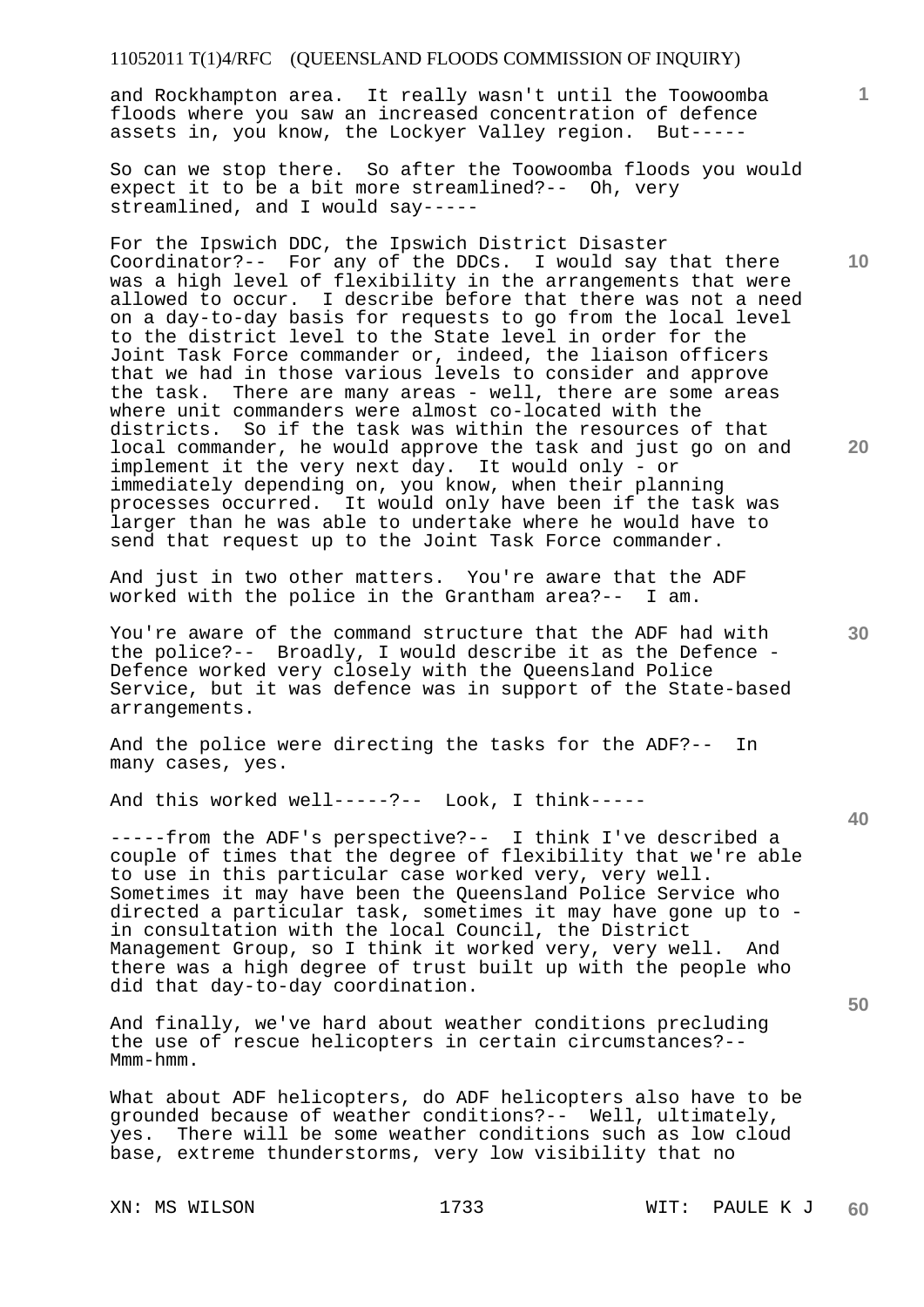helicopter is going to be able to operate over land. It's a slightly different matter over water, but over land and particularly in, you know, mountainous regions, and if we're talking about the Lockyer Valley here, you know, there would be a risk that at night you may inadvertently fly into cloud, so there would be different considerations from day - daytime to night-time.

Are you aware of the weather conditions that prevailed on the 10th of January over Grantham?-- Not through my presence there, but I have had the weather described to me and reported, yes.

Could ADF assets have been deployed in those weather conditions?-- The morning of the 11th of January?

No, the afternoon of the 10th?-- Well, let me answer it this way: I don't think it was a case as to whether the military aircraft would be better able to fly than the civilian aircraft. I would ask whether any aircraft were able to fly during those conditions, and in and around that period I understand that there were periods where helicopters would be undertaking their search and rescue operations, and a particular weather score, might come round, they would have to land, wait for that very low cloud, the rain to pass, and then take off and continue their operations. I think what the crews were certainly trying to do is maintain visual sight of the ground. If you inadvertently flew into the cloud, you're then obliged to fly to safety altitude which might be some thousand or so feet above the highest terrain in the area and you may never get down in that area again. You may be forced to divert to an airfield. So if it was possible for any helicopters to fly, I think it would - an SES helicopter or a military helicopter, you know, would have been able to fly using those techniques I have just described.

The question, though, is does ADF helicopters, are they - do they have any tools that allow it to - allow those helicopters to fly in worse conditions than normal emergency rescue helicopters?-- I would say it's more largely dependent upon the type and design of the helicopter. Helicopters are reasonably susceptive to turbulence, particularly as you have to manage the connection from the fuselage of the helicopter to the rotor, and that, I think, would probably be the larger risk as whether it is - continues to be safe to operate the helicopter. So depending upon the design of that rotor to fuselage interface would more largely determine whether a helicopter was able to operate in greater degrees of turbulence. Now, there would be some military platforms that are designed this way, but there would be some civilian platforms designed in this way.

And my final question is military helicopters, ADF can perform rescues at night?-- They can.

Pending the weather conditions?-- Yes.

Thank you, Madam Commissioner. I have no further questions.

**10** 

**1**

**20** 

**30** 

**40**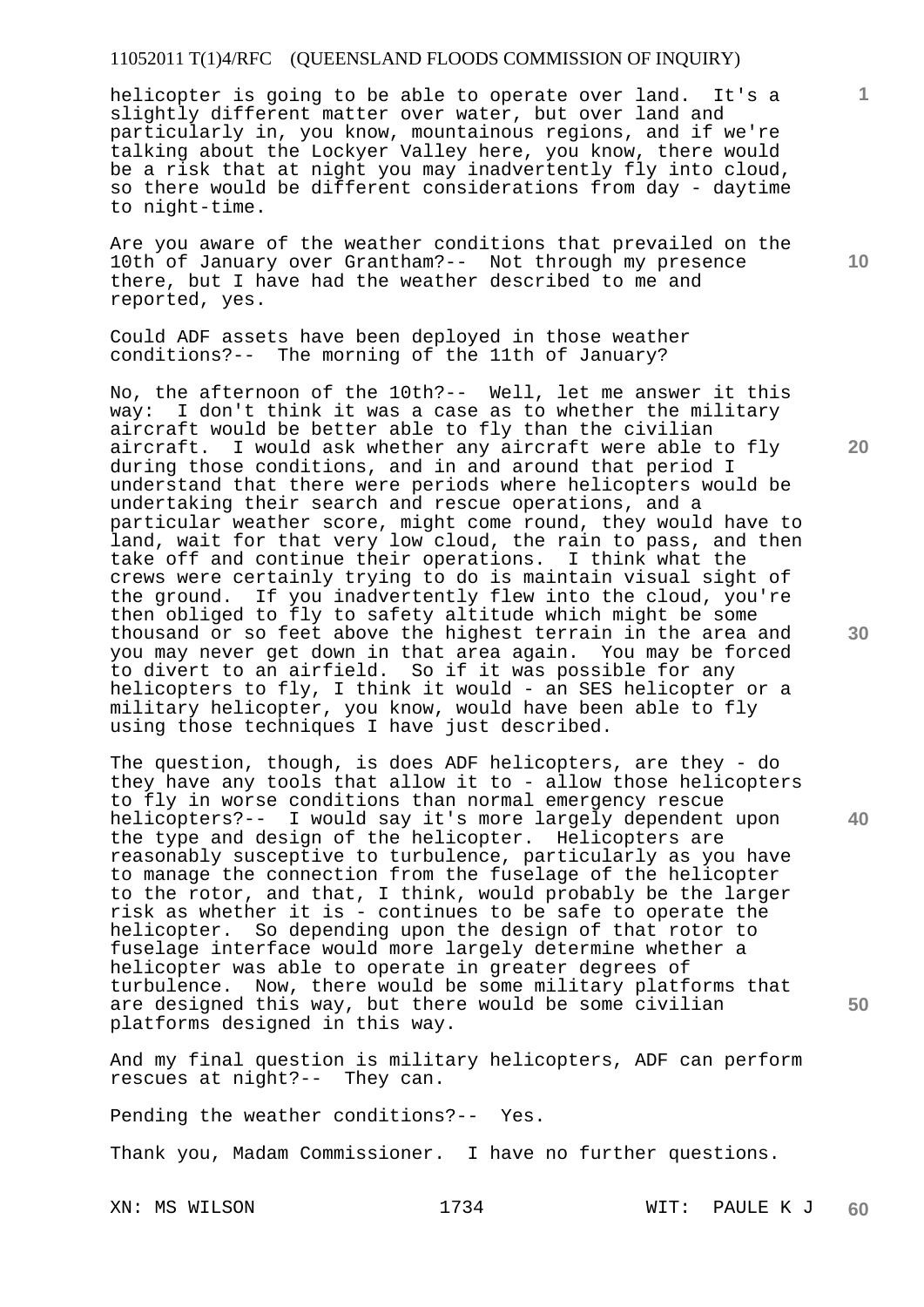COMMISSIONER: Any questions?

MR BURNS: No questions.

MR DOLLAR: No questions.

MR DUNNING: No questions.

MR MacSPORRAN: I have nothing.

COMMISSIONER: Ms McLeod?

MS McLEOD: I have approximately five to 10 minutes.

COMMISSIONER: Look, we might take the break and come back after that. So we'll adjourn until midday.

THE COMMISSION ADJOURNED AT 11.44 A.M.

THE COMMISSION RESUMED AT 11.59 A.M.

COMMISSIONER: Yes, Ms McLeod?

MS McLEOD: Thank you, Madam Commissioner. Air Vice Marshall, I might start by asking you about in a general sense about the arrangements for the engagement of Commonwealth resources. You mention in paragraph 8 of your statement what I might royally describe as the constitutional arrangement; that is, the State and Territory authorities have a responsibility for coordinating and planning response to disasters and civil emergencies. You mentioned in answer to a question from Council Assisting that Defence or Commonwealth resources become involved when the magnitude of the event or the speed that is required for the response mean that the State resources would be exhausted. That's the trigger, if you like, for Commonwealth engagement; is that-----?-- Yes, that's correct, yes.

Okay. And your role, as I understand, is a support role, it's not to go in and take over, as it were, the coordination of the response?-- That's correct, yes.

The coordination role stays at all times with the relevant State or Territory?-- Well, they have the responsibility to lead the coordination, but I guess coordination is - involves all of the parties so we will be involved in discussions perhaps through EMA or direct contact with local commanders, and once a the Joint Task Force has been established with perhaps the Joint Task Force commander, but, yes, as you are

**40** 

**50** 

**10**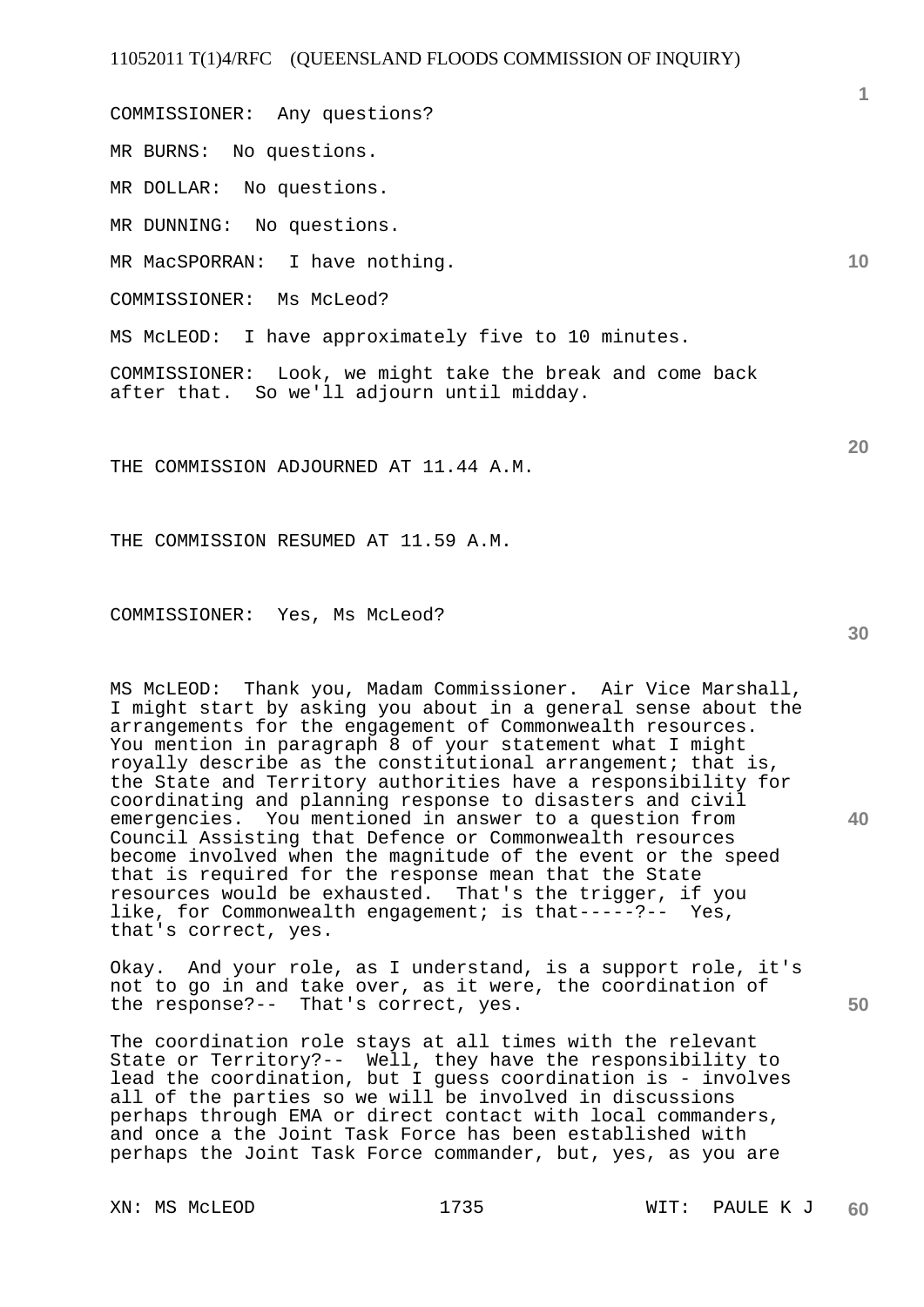describing there, at all times Defence is in support of the State or - the State-based authorities.

Okay. And that's not just because of the constitutional or legal arrangements between the Commonwealth and the State, but because there are financial implications for the involvement of ADS resources that may impact upon private operators or Government operations?-- Well, that's true, yes.

The Commonwealth does have a role, does it not, in the planning and preparation work that happens preseason annually with each State and Territory?-- Yes, I think that is largely the responsibility of Emergency Management - Emergency Management Australia, but I did indicate in my statement there was an occasion in mid-November, I think, where defence - a Defence representative was involved in some of that preseason dialogue, if you like, to refresh an understanding as to how you would seek Defence assets should the natural disaster or crisis be beyond the State-based authorities.

Now, in terms of the formal process for requests in emergencies, you explained the Defence aid to the civil community category, category one in particular, or DACC 1, and you asked some questions about the availability or the ability of a Local Commander to initiate or respond to a DACC 1 request?-- Mmm-hmm.

If a DACC 1 request is likely to exceed 24 hours, let's say, is there a gap before you can initiate a DACC 2 response or does it roll into a DACC 2 response?-- Well, it could roll into a DACC 2 response. The guidelines in our instruction talk about an expectation that it would be a limited period of time and, you know, talks about 24 hours. That's not to say that if it's going to take, you know, 36 hours or perhaps slight - you know, that sort of a period that - I don't believe that would be the reason why a Local Commander might refuse the task. I think his immediate concern would be to save life or to alleviate suffering which was the design of the request in the first place. So I think he's more likely to approve the request provided he's got the resources to do so, get on and provide that level of support, and then very quickly start consulting back up through his chain of command as to what we might do if it goes for a longer period of time, and that's when you might roll into, you know, category two which would more than likely require a Chief of Defence Force or ministerial approval, and we would - we might need to look at re-enforcing or augmenting the Local Commander with additional resources, additional types of capabilities. You know, the Local Commander may not have helicopter assets at his base, we might to deploy some there in order to provide that enduring support. It could very quickly move from a category one to a category two, yes.

How do the DACC responses, how do they relate to the activation of COMDISPLAN which is the - the Commonwealth Disaster Plan Response, which was activated in this case on the 28th of December 2010?-- Well, I think they're complimentary.

**20** 

**10** 

**1**

**30** 

**40**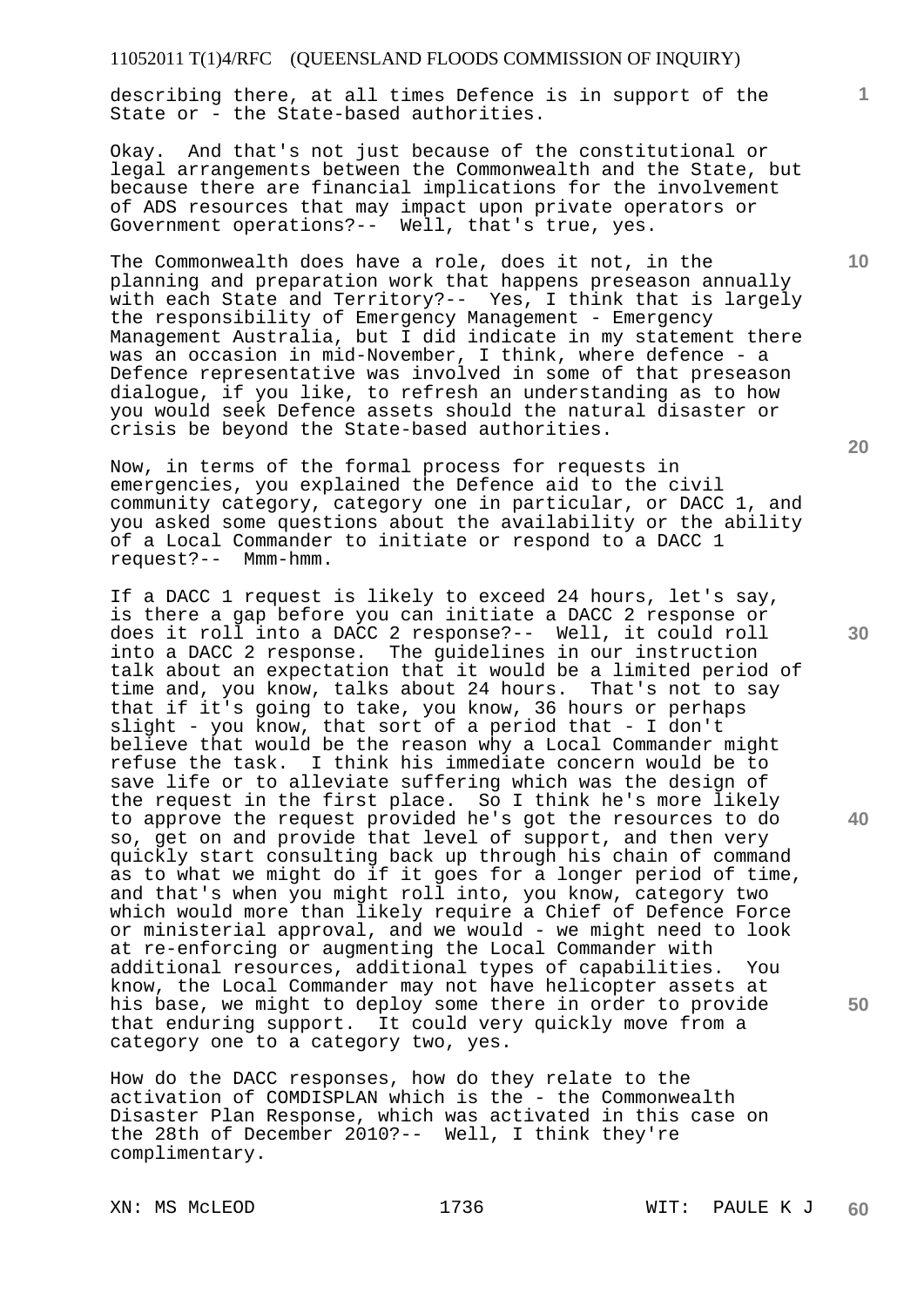Yes?-- It's the Commonwealth Disaster Plan and it is underneath that arrangement that the Defence assistance would be provided, so our - you could say in a sense although it's not purely a hierarchical, you know, command chain or document chain there, but the Defence assistance to the civil community, once you start to get into an enduring level of support of the magnitude that we have here, we're talking about in terms of the floods in South Queensland, the arrangements that we have put in place support the activation of the Commonwealth Disaster Plan. So it's - I believe it's the activation of that plan that allows the Commonwealth assets to be able - to provide support to the State or Territory.

Now, you talked about the ADF response initially before the end of 2010 being principally based around Theodore and then Rockhampton, Emerald and we have also heard about Condamine and Dalby. That - they were requests made through EMA, Emergency Management Australia, which were then fed through to Defence?-- Largely, yes. The - there were certainly some early communication between Emergency Management Australia and Defence. Now, I had a couple of conversations myself with the Director General of EMA about the type of support and the speed with which Defence might be able to provide that support.

**40** 

**50** 

**1**

**10**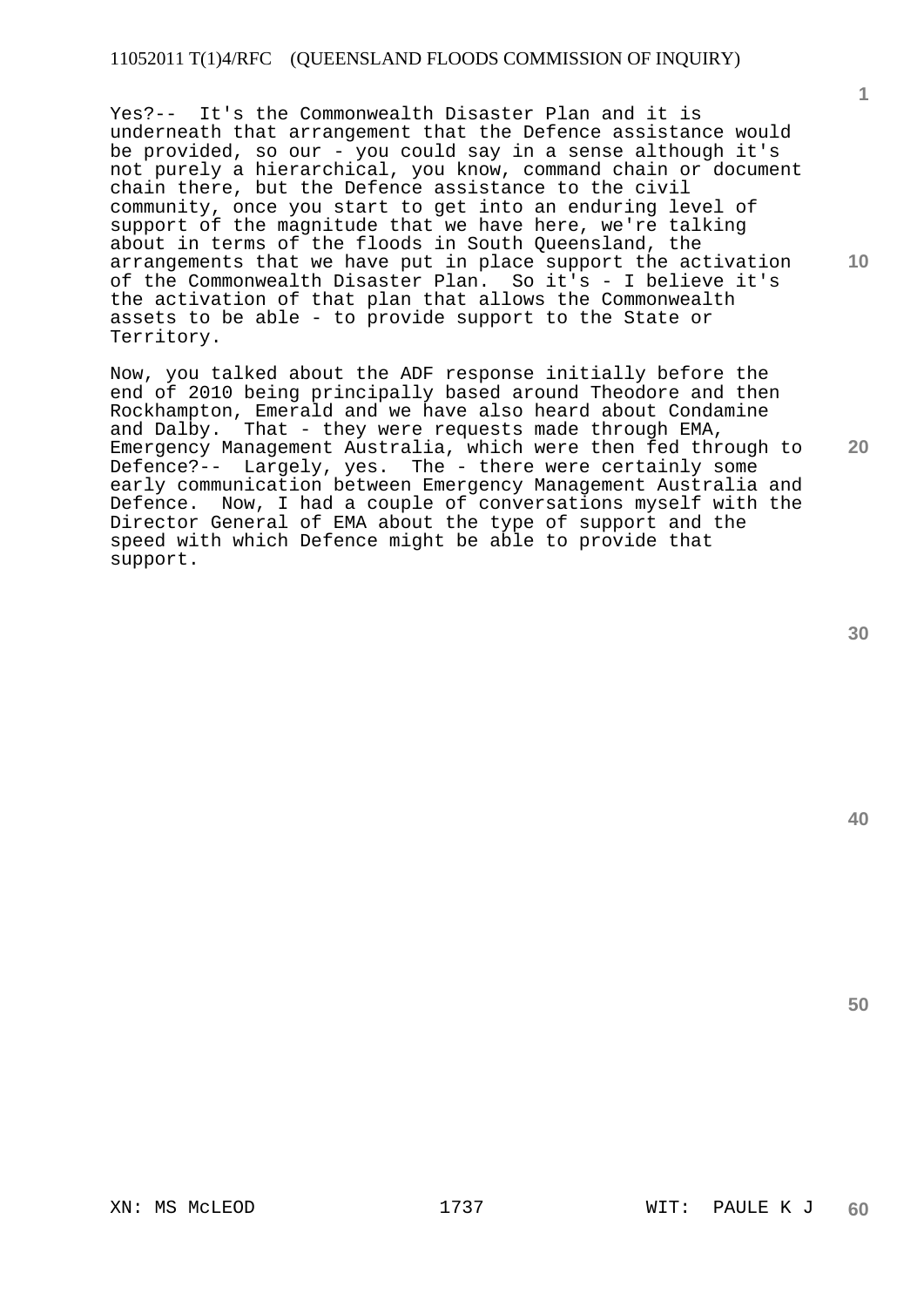But very shortly after that, on the 1st of January I think, the Joint Task Force was directed down through Chief of Defence Force to Headquarters Joint Operations Command to stand up a joint task force and at that point you then - we allowed the flexibility of the Joint Task Force Commander and his liaison officers working much more so with Emergency Management Queensland and the Queensland state authorities without requiring each and every task to come back up through Emergency Management Australia. Now, I would point out that there was very in the very early period of time, in the late December period there was a DACC 1 task approved by local commander to provide some evacuation of people. So in those early days it was, yes, a very small amount of our DACC 1 tasks and then we very quickly moved into DACC 2 because the requests started to flow quickly through EMA up from the state-based authorities. Once the JTF was in place, a lot more coordination and communication occurred with Emergency Management Queensland then I'd say it did with Emergency Management Australia.

Okay. If you look at the timeline that appears at page 24 of your witness statement, it starts with 26th of December, the location of a liaison officer at the State Disaster Coordination Centre in Brisbane and the Disaster Coordination Centre in Rockhampton. Was that - I'll wait till you turn that up?-- I have your page.

Do you have the entry for 26th of December there?-- This is on one of the annexes?

Yes, I'm sorry, it is KP-2?-- Yes, I have now, yes.

That movement before the activation of COMDISPLAN, before a DACC request appears to have been made and before the joint task force was established was that a preemptive move, if you like, to put liaison officers in place in anticipation of severe weather events?-- Perhaps I just need to make clear that those early tasks were still DACC tasks. So we very quickly moved to defence assistance to the civil community, DACC, and I think the most important thing was to provide the support that was required in the most timely manner. Officially designated as DACC 2; actually happened a little bit after that.

Okay?-- Nevertheless, we had requests from the state up through the Commonwealth EMA to provide some Defence assistance. So even in those earlier periods around the Theodore and Emerald area, they were still - they were still DACC support. But to attempt to answer your question regarding pre-emptive support, we would normally wait for the state to request a degree of assistance. We wouldn't - we are probably unlikely to - well, we won't force our activation of support on to the state-based authorities but, unfortunately, Defence has provided our support over the years to similar types of natural disasters. So planning that incurred within Defence looked to posture Defence to best respond to what we thought would be further requests that would come up through the state to the Commonwealth. We had experience from

**20** 

**40** 

**50** 

**10**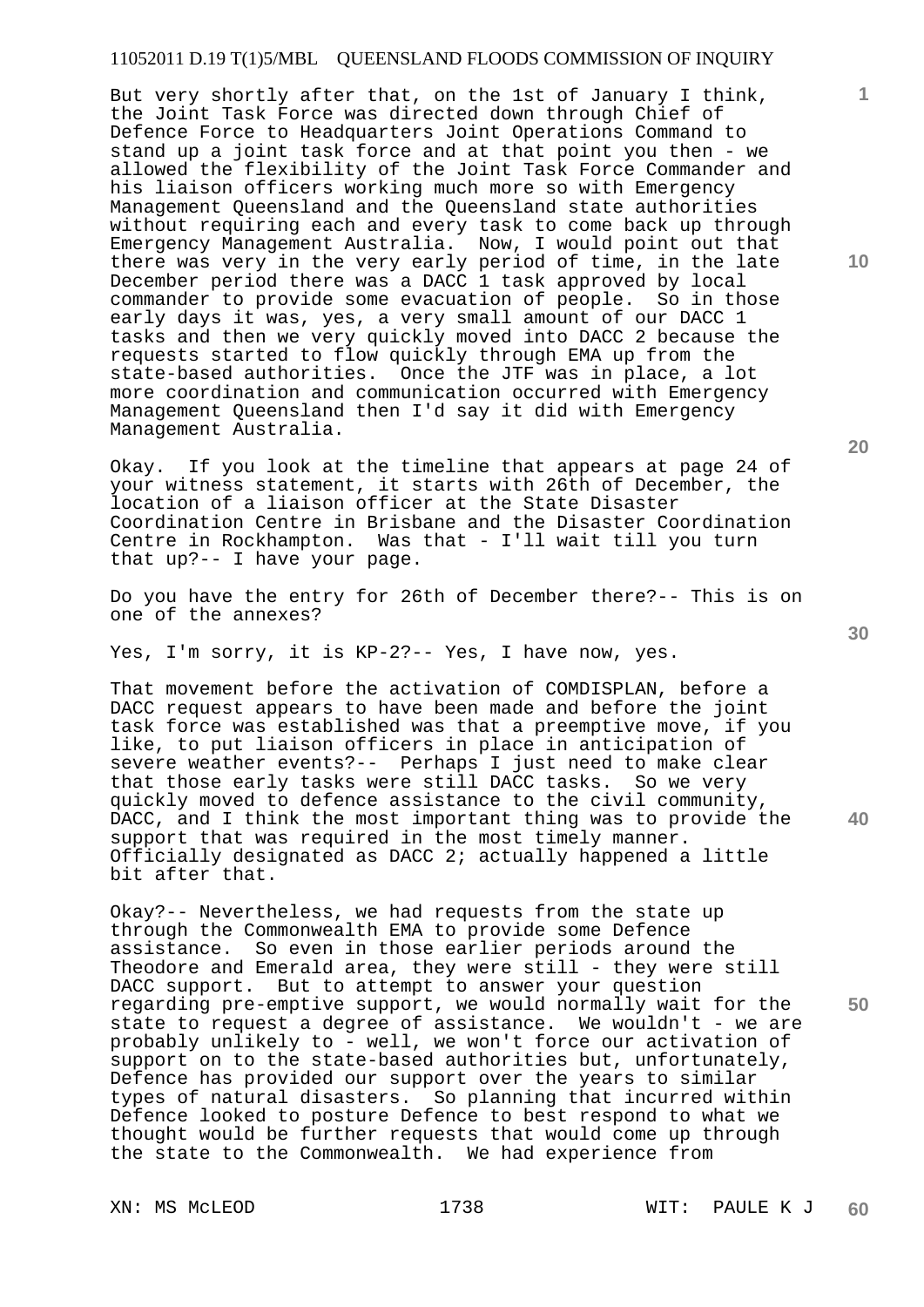Cyclone Larry in 2006 and other natural disasters around Australia, so we knew the type of assets that we were likely to be asked to provide to assist the state in responding to the crisis. It was the establishment of that joint task force that was the beginning of that. In terms of the other pre-emptive planning and posturing, Chief of Defence Forces - Chief of Defence Force directed through his instructions a number of assets be prepared to - is a terminology we use, "be prepared to" - provide this particular asset or that particular asset. So there's official direction to the service chiefs, Chief of Navy, Chief of Army, Chief of Air Force to increase the ability of some assets to respond to what we think might be a request coming. But we wouldn't necessarily move those assets yet and we certainly wouldn't force them on the state.

An example of that might be telling a reserve unit not to go on leave that week if you think something there might be a request coming?-- Well, I wouldn't use the reserve example along this lines. But given the time of the year that this occurred, there would certainly have been some planning within the services to establish where their people were and what assets could be brought to an increased status of readiness. I mentioned before that Defence is postured to provide military response options to the government and there are various levels of standby that we would - that we have on a day-to-day basis to allow that. We might need to provide some instructions to particular units or particular services to get ready support to the Queensland floods rather than any other type of contingency or operations overseas. So that is the type of be prepared to task. We expected that there would be a need to move people and probably food supplies around Queensland because of the rising flood waters. Particularly, communities were likely to be cut off. So, for example, Chief of Air Force, be prepared to assign some airlift assets to the Joint Task Force Commander in order to move those supplies around. Chief of Navy, you know, be prepared to move a couple of ships into the region to provide some support that - you know, requests that might come. So those type of planning considerations are done within Defence. And then coordination through, in some cases, Emergency Management Australia or, more likely in this particular case, requests that have come up through the Joint Force Commander because he is - he has staff and he himself is embedded in the State Disaster Management Group with - I think I have got the terminology right there, that the Premier is actually chairing. So he is very involved at that very highest level within the state to understand where the state is with being able to respond to the continuing crisis and what further requests might come the ADF's way.

And just in terms of how, after the joint task force was established, how EMA's role continued, if you like, in parallel with the joint task force, there may have been requests for assistance requiring movement of personnel from interstate, for example, New South Wales Search and Rescue, personnel from Victoria, Tasmania like that that weren't defence personnel. EMA would have a continuing role with that

**10** 

**1**

**20** 

**30** 

**40**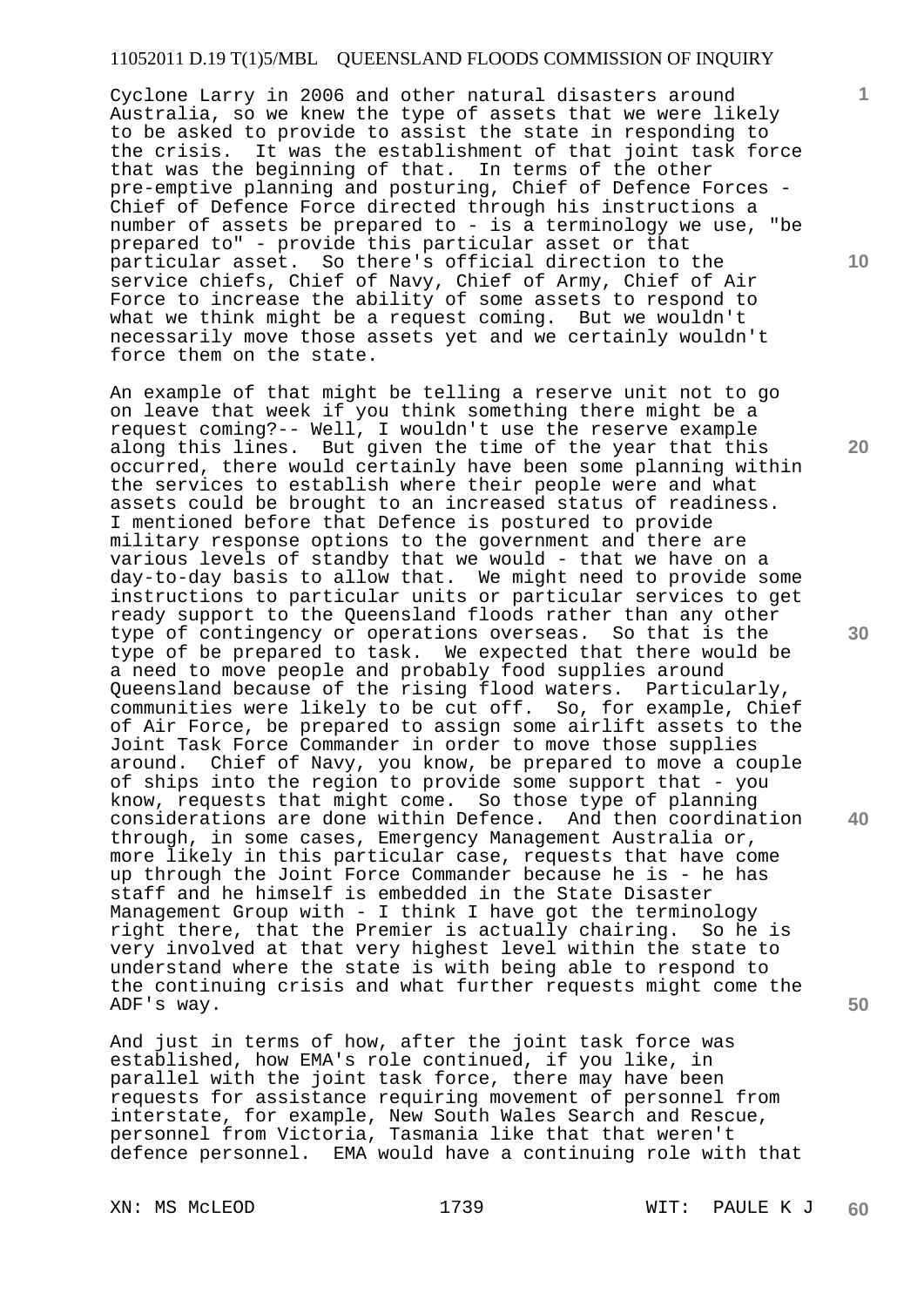in terms of coordinating Commonwealth resources?-- I'm sure they would. There were occasions where we moved some New South Wales police, you know, from the Sydney environment up to the Brisbane environment and changed them over at least once. There were occasions throughout the weeks worth of response and then recovery - I was looking for those two words.

Mmm?-- Through the response phase and then recovery phase where additional resources were required. I guess some examples here would have been a request from the Premier for some naval assets to provide clearance of the Brisbane River and Moreton Bay environs. The Joint Task Force Commander did not have those assets under his authority at that stage. There was close coordination in this particular case between the Chief of Defence Force, Director-General Emergency Management Australia and the Premier to seek - to make that request and seek a level of understanding as to what would be required and then implement that as soon as possible.

Can I just ask you briefly about some limitations on the Defence capacity to respond. You have mentioned the primary role of Defence being, obviously, defence of the nation or military requirements. There may be from time to time operational limitations or restrictions on a particular unit being able to respond?-- Look, there might. Clearly, I'm sure you would be aware that Defence has a number of operations ongoing, you know right now as we sit here in this room, both international operations overseas as well as operations mounted in support of Customs in Australia especially. There may also be occasions - and there is forces within Australia that are being prepared to move into one of those operational theatres. So we would seek to lessen any disruption to that preparation. But even a natural disaster of the scale that we are discussing here this morning, you can see that there's still sufficient ADF resources to be able to provide response to the state or the territory.

As I understand, it is always subject to what you're actually asked to do by the state in each case. So the ADF doesn't say, "Well, we should be doing this and we'll go in"?-- Well, on the grand scale that is - that is correct. In terms of that strategic level of coordination between Defence and EMA, I would say that that is correct. I think in the case of the Queensland floods where we had liaison officers embedded within the District Disaster Management Groups, there was a degree of coordination and I think I have described a couple of times here the flexibility with trying to establish what is the best unit or be it military or state to provide a level of response to the next stage of the response to the crisis.

You mentioned that the liaison officers can make on-the-spot decisions, as it were, about the allocation of resources they have in a particular district and an example might be where personnel were involved in search and rescue of creek systems in the Lockyer Valley. If the liaison officer is told, "We need to search again", he might make the decision, "Fine. We'll do it again." He would not necessarily have to refer

**20** 

**30** 

**50** 

**1**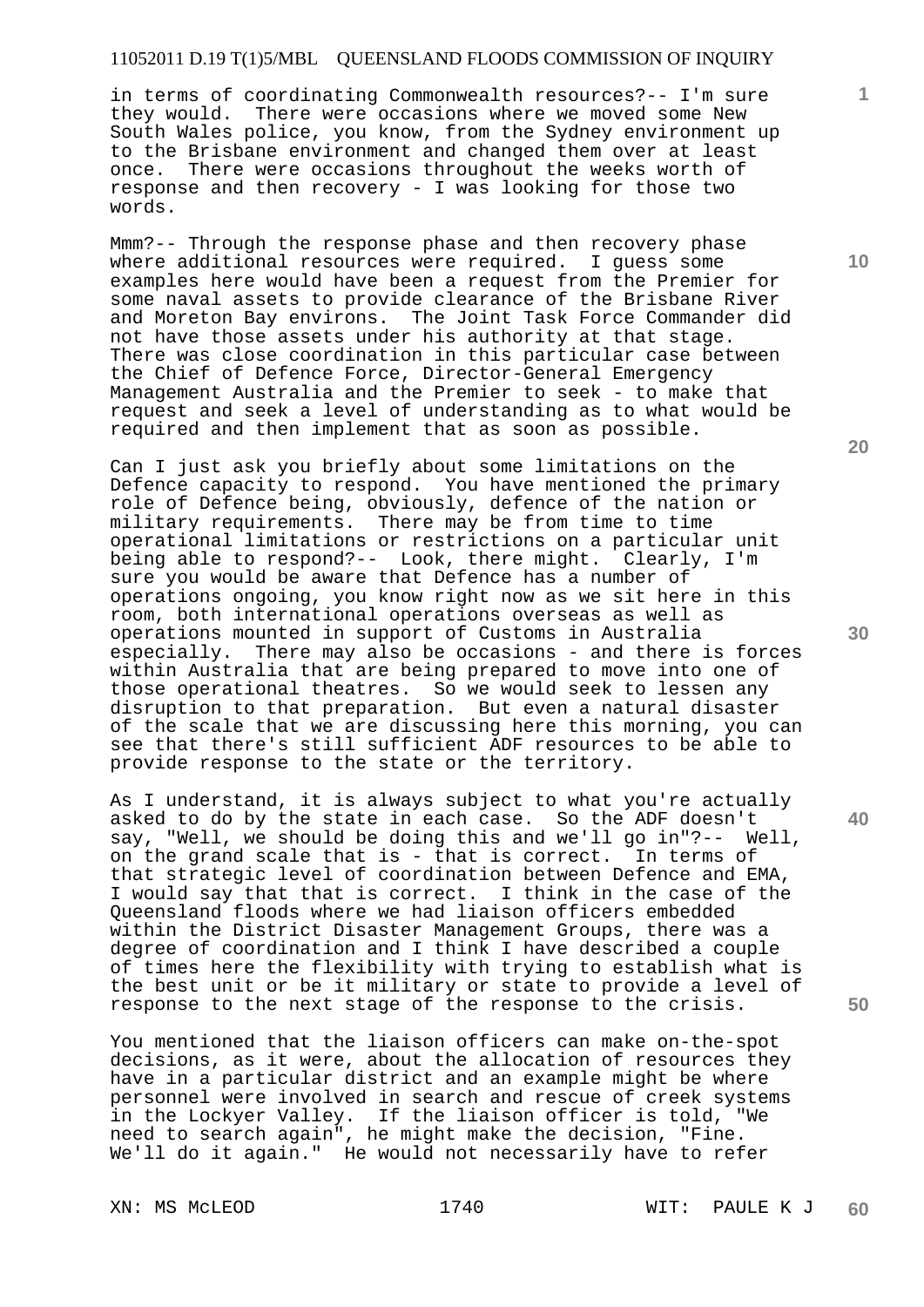back to the joint task force for that?-- Well, in some cases he would and in some cases he wouldn't. It would depend upon, in this particular case, whether we had a unit or a subunit commander who was collocated or, you know, in discussion with that disaster management group. There were some examples where there was an understanding of the type of requests that was coming through and some checking from the district level up to the state level: "Have you heard about this request? Have you thought about how you might fit that into the plan?" "You don't need to worry. That's already been taken care of at the state level. We have some state-based assets or commercial assets being brought to that task tomorrow." So I would say within the - you know, within this particular response and recovery, there was a high degree of flexibility in coordinating that response be it military, commercial or state.

Were there any issues that you were aware of that required I think the term is deconflicting?

COMMISSIONER: What does that term mean?

MS McLEOD: Perhaps I'll ask you. What does that mean in terms of military arrangements?-- Did I use that term in my statement? I didn't think so.

You probably used it with me outside?-- I would have tried not to. Look, we might use "deconflicting" in a variety of terms. If I take an aviation context, I'm sure, given the poor weather that was in existence at the time, that it would be better to separate, deconflict, separate some areas of responsibility between this particular unit or platform and another particular unit or platform so that there's more - it can be done in a more - you know, more safely. You might less use that term to describe how operations would occur on the ground to, again, separate a particular zone of work to this particular unit from this particular unit so they know exactly what is their responsibility for the day or the weeks ahead. I would describe it in those terms.

Okay. Can I ask you for your response to some individual issues that have arisen with other statements of other people giving evidence before the Commission. The first is an issue about refuelling from the Amberley base. Were civilian and Emergency Services aircraft refuelling to your knowledge from Amberley over the 10th to the 13th of January period this year?-- Yes. There was fuel supplied to both military and civilian - I'm not quite sure whether Queensland Police Service, probably, but State Emergency Service helicopters over that period, yes.

Given that the joint task force was place at that time, would a request for refuelling from Amberley from a civilian aircraft or an Emergency Services aircraft had to have gone by EMA or could that have been dealt with at the local level?-- I think it was probably done in parallel. There was a request that came in late afternoon, perhaps early evening - I could check some times perhaps - but on the 10th of January as the

**20** 

**30** 

**50** 

**10**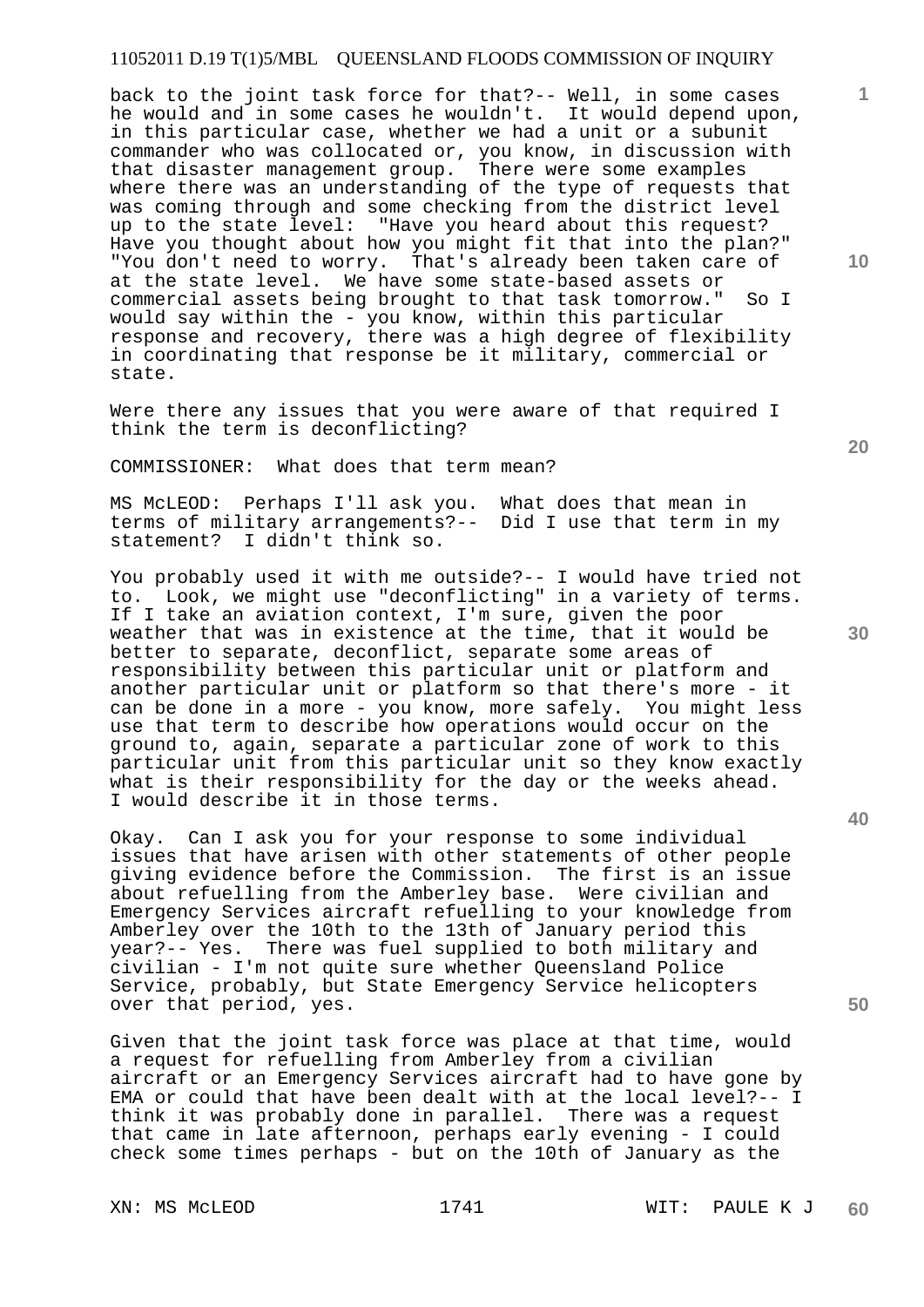Toowoomba floods was occurring that given the expectation that the next day there would be a surge of search and rescue searching the river, et cetera, and a lot of helicopters would be involved including non-military helicopters-----

Were there issues-----?-- So I know - sorry.

Sorry?-- So I know that there was a request that went into the - into the joint task force to approve the refuelling of those civilian helicopters. I suspect that that may have gone in a parallel manner up through the state-based authorities but my understanding is that that approval was given locally. It may not have been given by the Joint Task Force Commander, because at that time the Amberley base itself was not under his authority. But I know that there were local commanders at Amberley that approved the ability for civilian helicopters to refuel during the - you know, during the coming days and used the fuel that we had in our stocks at that stage. So I think it probably happened maybe on three fronts: up through the joint task force command; the local Amberley command centre would have made that similar approval; and it probably went up through the hierarchy or the process up to the Air Operations Centre inside joint operations command at the same time. All of that meant that, you know, fuel certainly was available to helicopters almost from first light the very next day.

The next issue that I wanted to just ask you about, if you're aware of it, is some advice that was sought with a potential need to sink the barge known as The Island. Were you aware of that particular request for advice?-- I'm aware of a request that came in for some advice regarding the Tuesday Islander. Are we talking the same thing there? Is that the same vessel, the same barge?

I think it was called The Island?-- Look, I suspect we might be talking about the same platform. In any case there was some advice that was requested from Defence about the ability to sink this particular vessel. What I have read through the operational reporting is that it wouldn't have - well, not wouldn't be impossible. I'm trying to think of the words in the report. But it wasn't feasible to sink that vessel, but there were discussions about increasing the shoring up of the mooring to prevent that vehicle from breaking free from its moorings. Now, I don't know for sure but I suspect that the inability or the advice as to not to sink it was probably because of the speed with which the river was flowing at that stage but that's an estimation on my part. But I do know the advice that was provided that it wasn't feasible to sink that vessel.

Then some issues broadly that have arisen about competing interests if you like. One is that some people have noted that the ADF were not in attendance at their particular locality when they were in strife and others noting the impact that the ADF presence did have on their own commercial operations. So in terms of prioritising tasks and deciding where you should go, ultimately, who makes those decisions?-- Well, the decision is ultimately made by the state-based

**10** 

**1**

**20** 

**30** 

**40**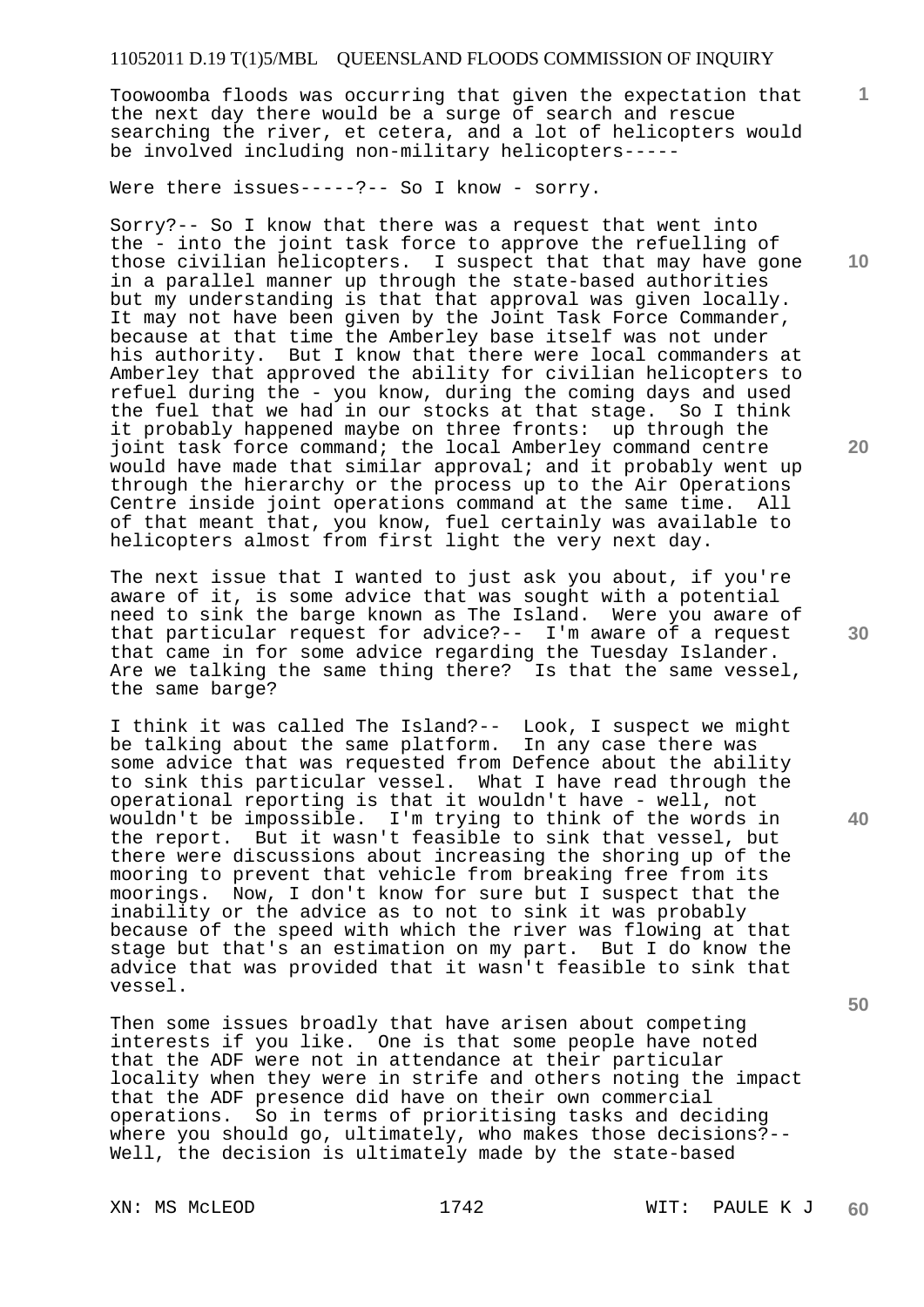authorities. We've spoken about the flexibility that existed between Defence, Emergency Management Queensland and the Queensland Police Service, for example, in terms of providing that coordination, but ultimately it would have been one of the state-based authorities that determined the assignment of a particular task to particular agencies. And, yes, there perhaps is a balance to be achieved with defence not doing the tasks that other commercial agencies or individuals would be able to perform and, also, close arrangement with the state-based authorities and councils in terms of when is the right time for Defence to start drawing down its level of support and indeed, in the end, ultimately withdrawing our operation and allowing the state-based recovery authorities from continuing the task. There were examples throughout the operation where Defence, while it may have been undertaking some particular tasks, an example would be in the Brisbane environment, in the suburbs, providing support to the population where Defence did provide some of that support, but as time passed, less and less Defence support was required for that particular task as some of the state-based authorities and the communities itself was able to undertake that work.

So that would be a trigger for a drawdown of Defence resources?-- Yes, yes. But we would not determine unilaterally when it was the right time to drawdown. We might start to form an opinion about when we thought the right time would be but I know it was well and truly communicated with at various levels within, you know, the diagram that we've discussed a couple of times. So there were conversations between the Joint Task Force Commander at the time with Major General Slater, who happened to be the task - the Flood Recovery Task Force Commander at the time. Then on to lord mayors, the Brisbane Lord Mayor, the Ipswich Mayor, et cetera, in terms of getting an agreement as to when is the right time for Defence to start stepping back as the local councillors and the state-based authorities, and the community, was able to take over some of that recovery work.

**10** 

**1**

**20** 

**30** 

**40**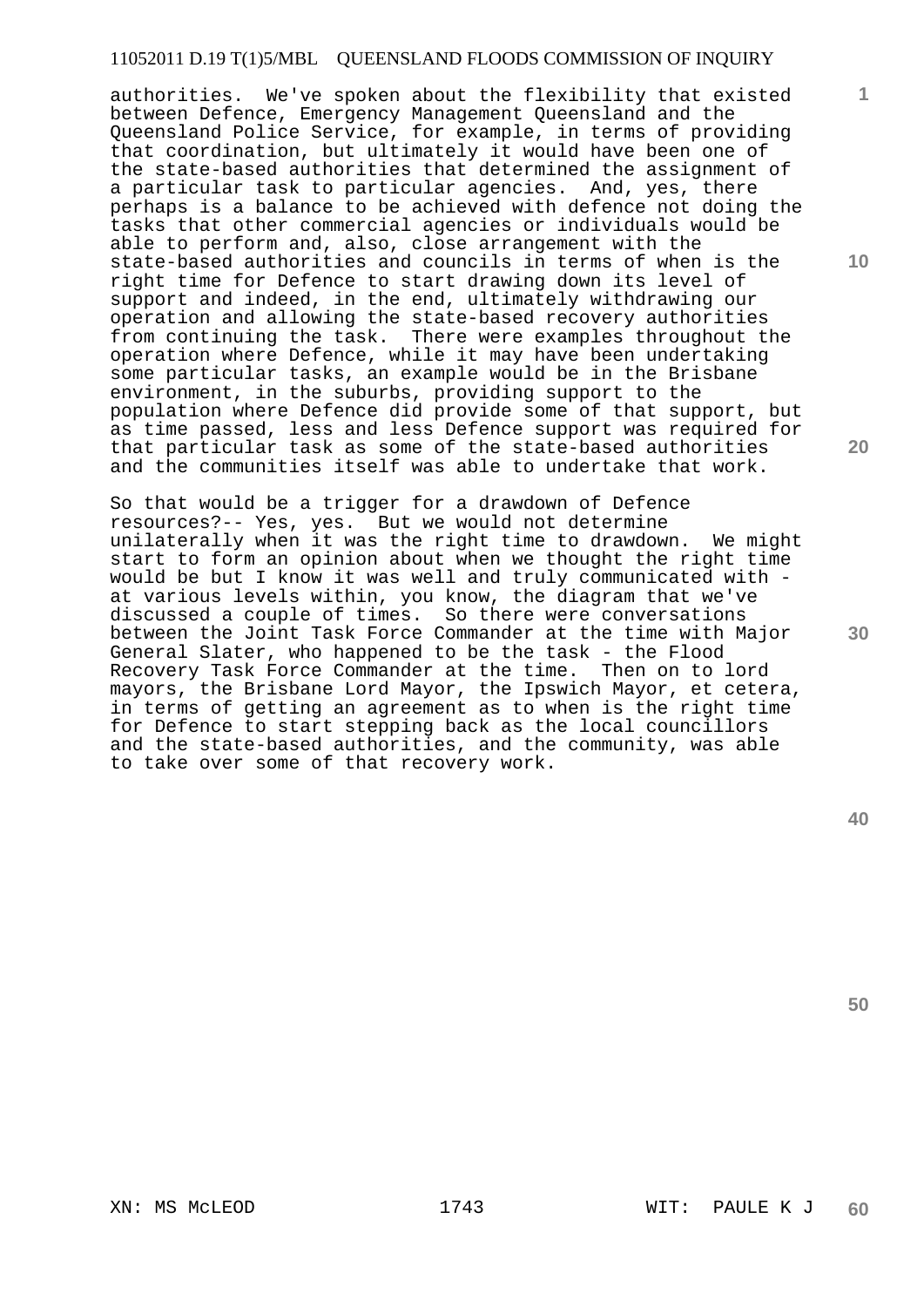So it was communicated both within the military in terms of up through our command chain, as well as dialogue with many of those agencies I have just described. So it wasn't a unilateral decision for us to withdraw. It was all communicated in the days prior. And, in fact, I think, indeed, at the time we were looking to start withdrawing, the surge of our support in the Brisbane environs was at about the same time as Cyclone Yasi was looking to come across the North Queensland coast and there was discussion as to whether we should delay some of the proposed drawdown because we might be asked to provide some support to North Queensland in Cyclone Yasi. There was a little bit of an overlap. We did some evacuations of a Cairns Base Hospital, and in the end we stood up a new Joint Task Force in support of Cyclone Yasi. So we had the two Joint Task Forces running concurrently there towards the latter part of the time.

Okay. The last thing that I want to ask you is that the Commission is interested in, in a broad sense, what worked well and what didn't work well for its future - for the future planning of the State in responding to the next flood season. Do you have a comment in terms of what worked well and what didn't work in this flood response?-- Look-----

From the ADF point of view?-- I would say from the ADF's point and from the aspects that we were involved in, I think things worked very well. A couple of items I would highlight would be the positioning of the Joint Task Force Commander into the State Disaster Management Group at that level. So the Joint Task Force Commander is able to hear the considerations of, you know, the senior Government department heads, Ministers and the Premier, in terms of how the State is responding to this crisis. So put in the JTF Commander in at that level as a member of that State Disaster Management Group worked very well. I would also highlight the flexibility that I have describe a number of times now, not following the "You must have a request that goes from State, EMQ, to EMA up to Defence", allowing that - allowing the flexibility of the Joint Task Force to consult directly with Emergency Management Queensland, and although there's some activities needed to go to the Commonwealth again and some activities probably went in parallel, the ability for that to be coordinated very, very quickly that those local, district and State-based groups worked very well. And the last point I would add is the positioning or augmenting of the liaison officers in amongst those various State agencies to provide the person with the right level of expertise and understanding to get the best response out of all of the agencies in - in a particular task, be it a Defence task or a State emergency task or, indeed, you know, the community coming together to respond.

Thank you. Air Vice Marshall, I have no further questions.

COMMISSIONER: No downside, Air Vice Marshall?-- I'm sorry?

No downside?-- Look, not from our perspective. I would - I think it worked very well. We had - we were able to respond very quickly to the earlier requests. Some detailed planning

**10** 

**1**

**30** 

**20** 

**40**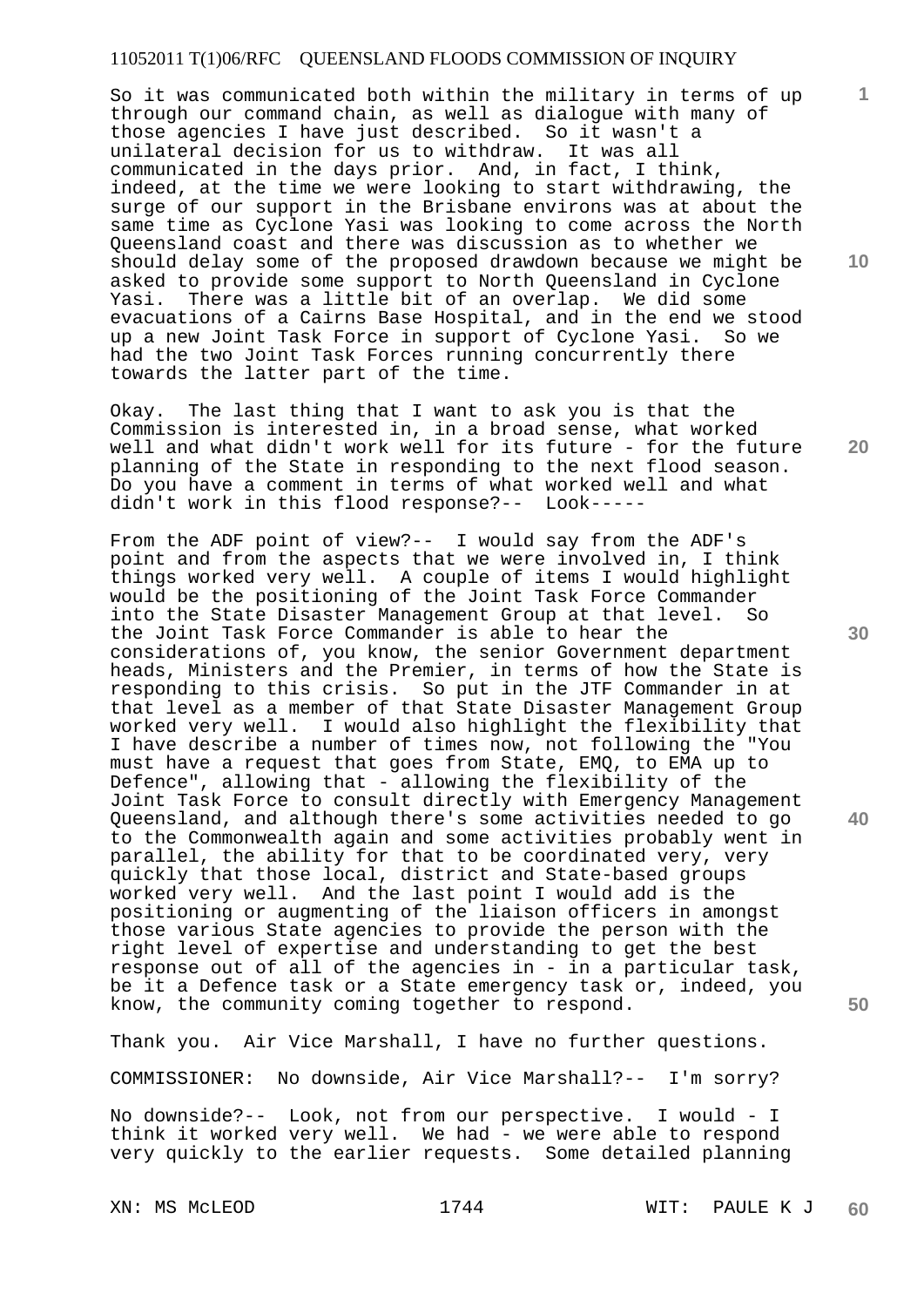was undertaken. We were able to increase the level of support to the State up to almost 2,000 people. A number of aviation assets and specialist resources, such as naval vessels, and then as the appropriate time was reached to be able to drawdown those resources and allow the State-based authorities to take over and allow the communities to get back as much as they could to normal as possible.

Thank you. Any re-examination, Ms Wilson?

MS WILSON: No, Madam Commissioner. May the Air Vice Marshall be excused?

COMMISSIONER: Thank you, Air Vice Marshall, you're excused.

WITNESS EXCUSED

MS WILSON: I call Senior Sergeant Cooling.

**30** 

**1**

**10** 

**20**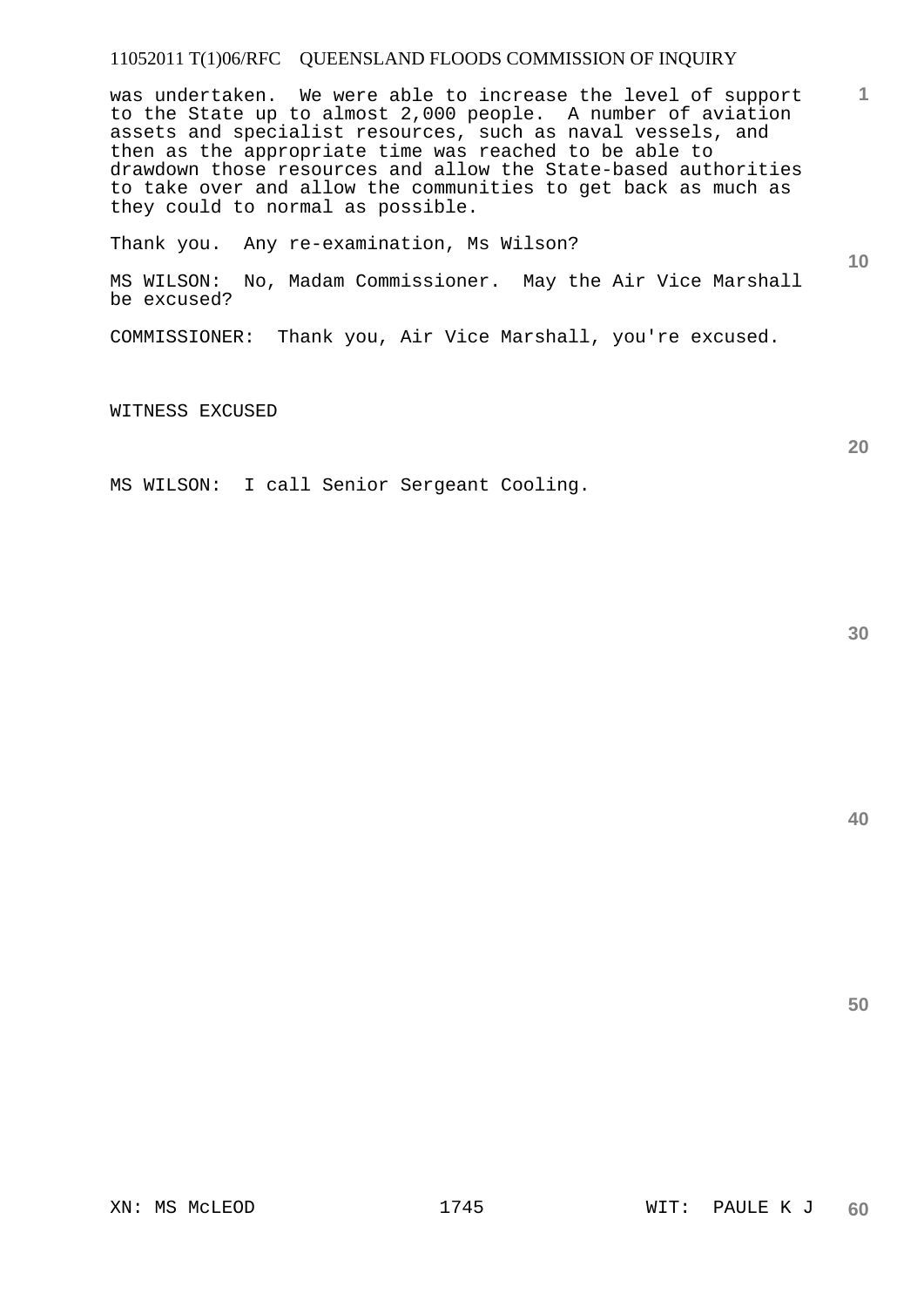JULIE ANN COOLING, SWORN AND EXAMINED:

**10 20**  MS WILSON: Is your full name Julie Ann Cooling?-- Yes, it is. And you're a senior sergeant?-- Yes, I am. And you're the officer in charge at the Toowoomba District Communication Centre?-- That's correct. And you've held that role since 2009?-- Yes, I have. Now, you made a statement for the Queensland Flood Commission of Inquiry?-- Yes, I have. Can you have a look at this document, please?-- Thank you. Is that your statement?-- Yes, it is. Madam Commissioner, I tender that statement. COMMISSIONER: Exhibit 339.

#### ADMITTED AND MARKED "EXHIBIT 339"

MS WILSON: Now, if I can ask you some questions about the Toowoomba District Communication Centre receiving triple O telephone calls. The communications centre receives the triple O telephone calls from a Telstra triple O operator?-- That's correct.

So let's take it - walk - let's walk these steps through. A person rings triple O, that will go to Telstra?-- That's correct.

And Telstra will ask the nature of the emergency?-- They will ask, "Police, fire or ambulance?"

And if police is nominated, then it will be directed towards the communication centre that is closest to deal with that emergency?-- That's correct.

Okay. Now, as the call has been connected to the Toowoomba Communication Centre, you say that an ICL display monitor displays information. What information does the receiver of the call have on that monitor?-- The information would be the telephone number that the call has originated from, and the name and address attached to the subscriber of that telephone  $and----$ 

And where does that information come from?-- I beg your pardon?

**1**

**30** 

**40**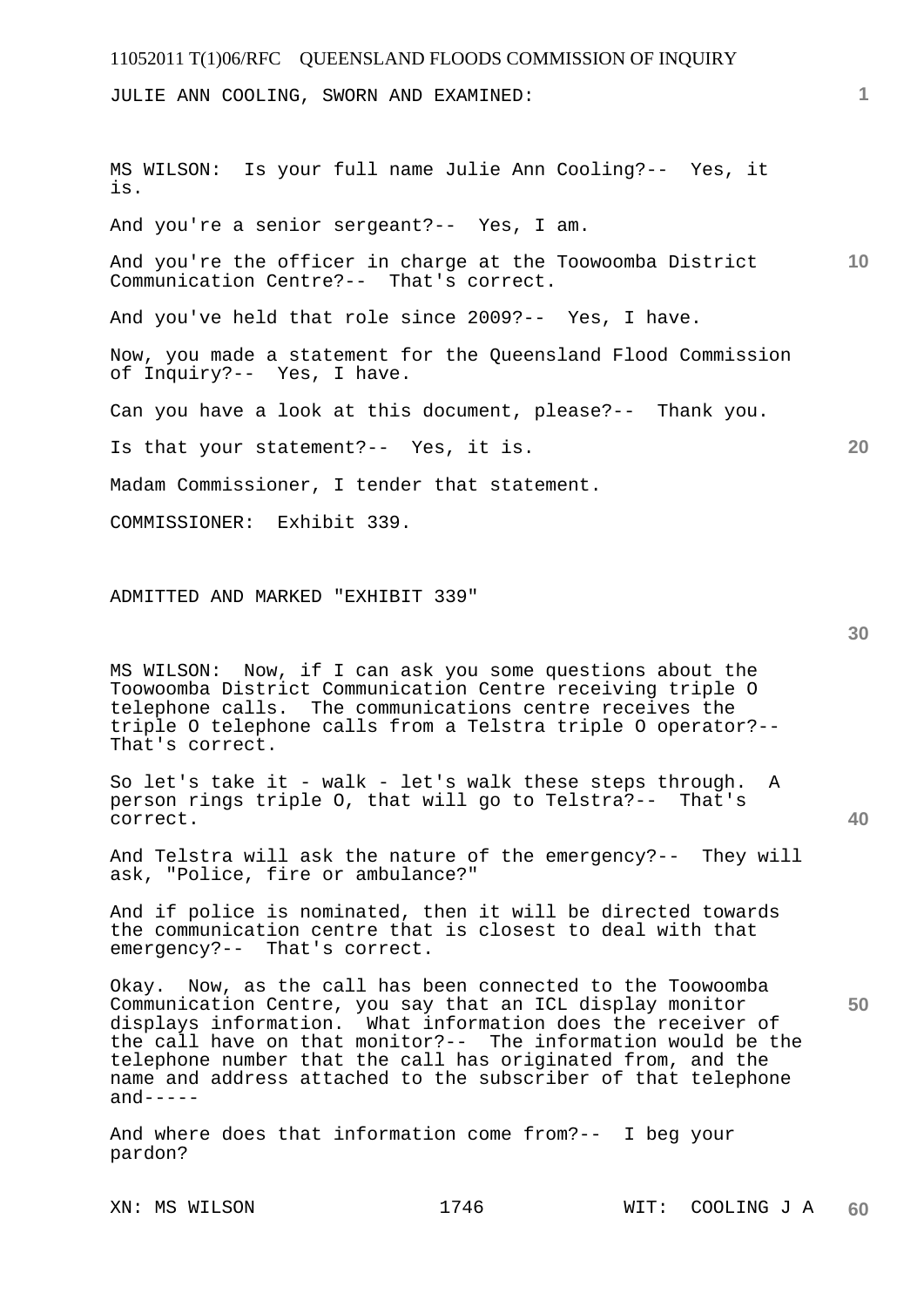Where does that information come from?-- That comes from Telstra.

You state that the communication centre in Toowoomba has five available lines for people to call triple O?-- That's correct.

How many operators on a normal shift?-- On a normal day shift, we have one communication sergeant-----

Yes?-- -----and three operators if possible.

Okay. So there's five lines for three operators to manage?-- The sergeant also answers triple 0 calls.

Okay. Now, in terms of taking calls, what about dispatching and actioning those calls, do you have any further staff to do that?-- No.

So the operator at the Toowoomba Communication Centre has to take the call and then also dispatch the call - dispatch an action to that call?-- They do.

Now, you stated that when these five lines are in use, the call redirects to the Toowoomba district communication response lines?-- That's correct.

Can you tell me about what these response lines are?-- The response lines were set up for when a person calls a station, a district station, and they can divert their phone so that the Toowoomba Communication Centre will answer, but in cases with the triple O, the triple O lines when they're not answered go to the response lines.

Okay. And you have six response lines in total?-- We do, yes.

**40**  So if the five available lines for triple O are being used and also the six response lines, would that mean that at any one point in time there are 11 lines being used in Toowoomba?-- That's correct.

And that is the maximum amount of calls that can be taken at any one time?-- That's the maximum amount of presentations.

And that - well, that's important to address, isn't it, because you haven't got on a normal shift that many operators to take that many calls coming through?-- That's correct.

Okay?-- The operators also tend to the police in the field doing name checks and giving other jobs as well as answering a triple O.

Okay. So on a normal shift you talk about that there was two operators and a sergeant as well who could take calls?-- That's correct.

**20** 

**10** 

**50**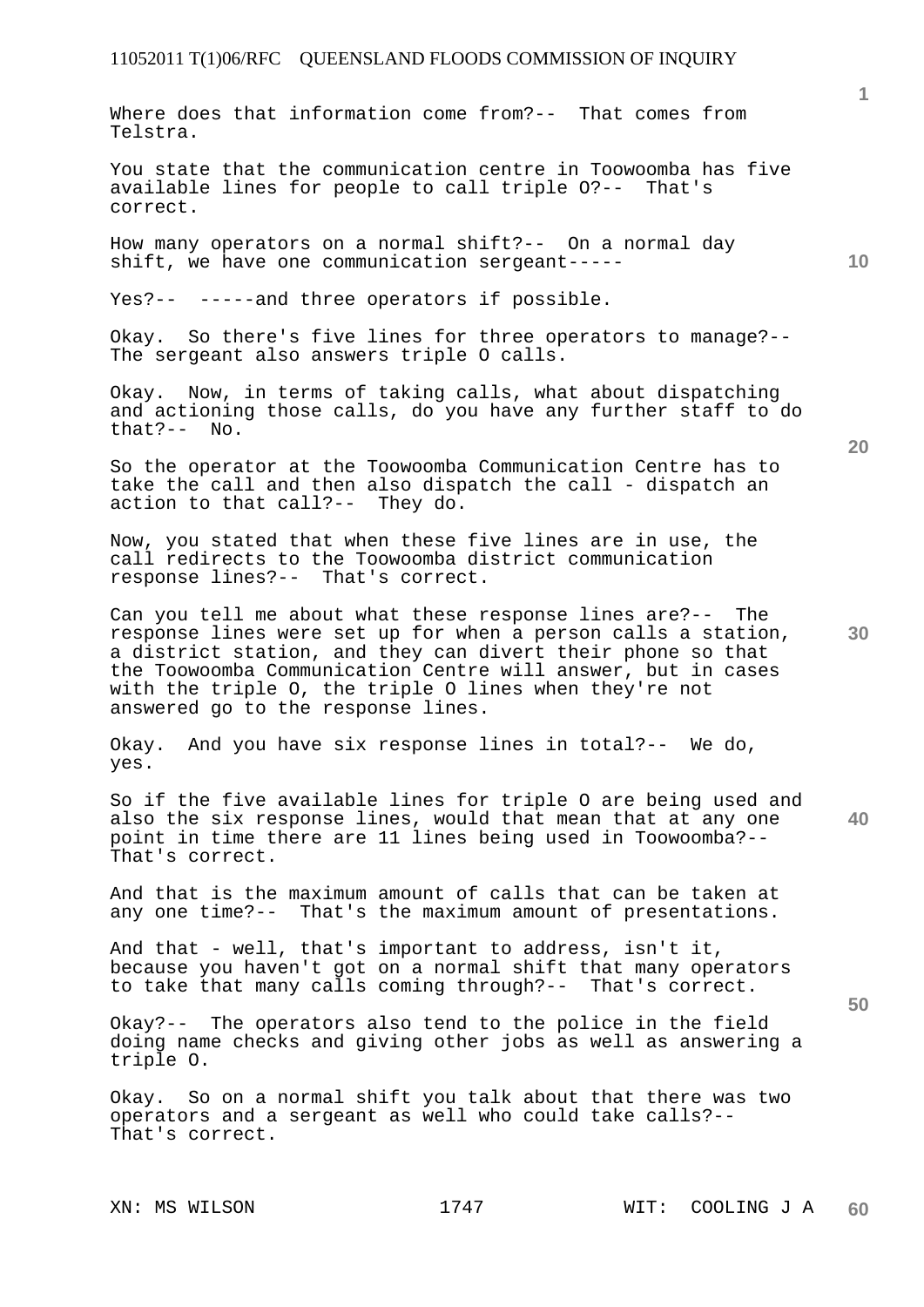So there are three available persons in the communication centre to take calls?-- Sometimes four.

Okay. Where's the fourth come from?-- There's three operators and a sergeant usually.

**10**  Sorry, three operators. So if those four operators are busy doing other tasks, that is taking calls or redirecting - or actioning these calls, then the unanswered calls ultimately will be redirected to Ipswich and Brisbane?-- That's correct.

There's a sequence, isn't there?-- That's correct, they-----

Can you walk us through that sequence?-- They go to Ipswich communications, and I believe they have the same system as us where they go to their triple O lines, then their response lines, and if they're unanswered they go to Brisbane Communication Centre.

**20**  How many - how many presentations does it take before the call<br>is redirected to Ipswich or Brisbane to Toowoomba?-- I is redirected to Ipswich or Brisbane to Toowoomba?-believe, not being technical, I believe it's one presentation.

Okay.

COMMISSIONER: What's a "presentation"? What are you calling a "presentation"?-- I'm calling a presentation where the call is put through to the triple O, and if it's not answered on the lines, it then goes down to the response lines, and it has one - one - one ring cycle there.

Okay. Thank you.

MS WILSON: Can you tell us how long your ring cycle is?-- I'm not sure.

Okay. Now, Toowoomba operates what is known as an IMT system, Information Management?-- Information Management System, yes.

Yes?-- IMS, yes.

How does that work, the IMT system that Toowoomba operates?-- The Information Management System is a system where we log jobs onto. When a call originates for a job, the operator brings up a screen and on that screen is the Information Management System job where it's got details of how that job was received, who the operator was that took the call, the information of the informant in the instance, where the job is to be - is to - is to be responded to and any other details associated with that job, there's priority codes on there, there's job codes.

Okay. Now, Ipswich also operates an IMT system?-- IMS, that's right.

Okay. But the Ipswich IMS system is not compatible with Toowoomba?-- No, not at that stage, but we are moving towards a multi-district IMS system.

**1**

**30**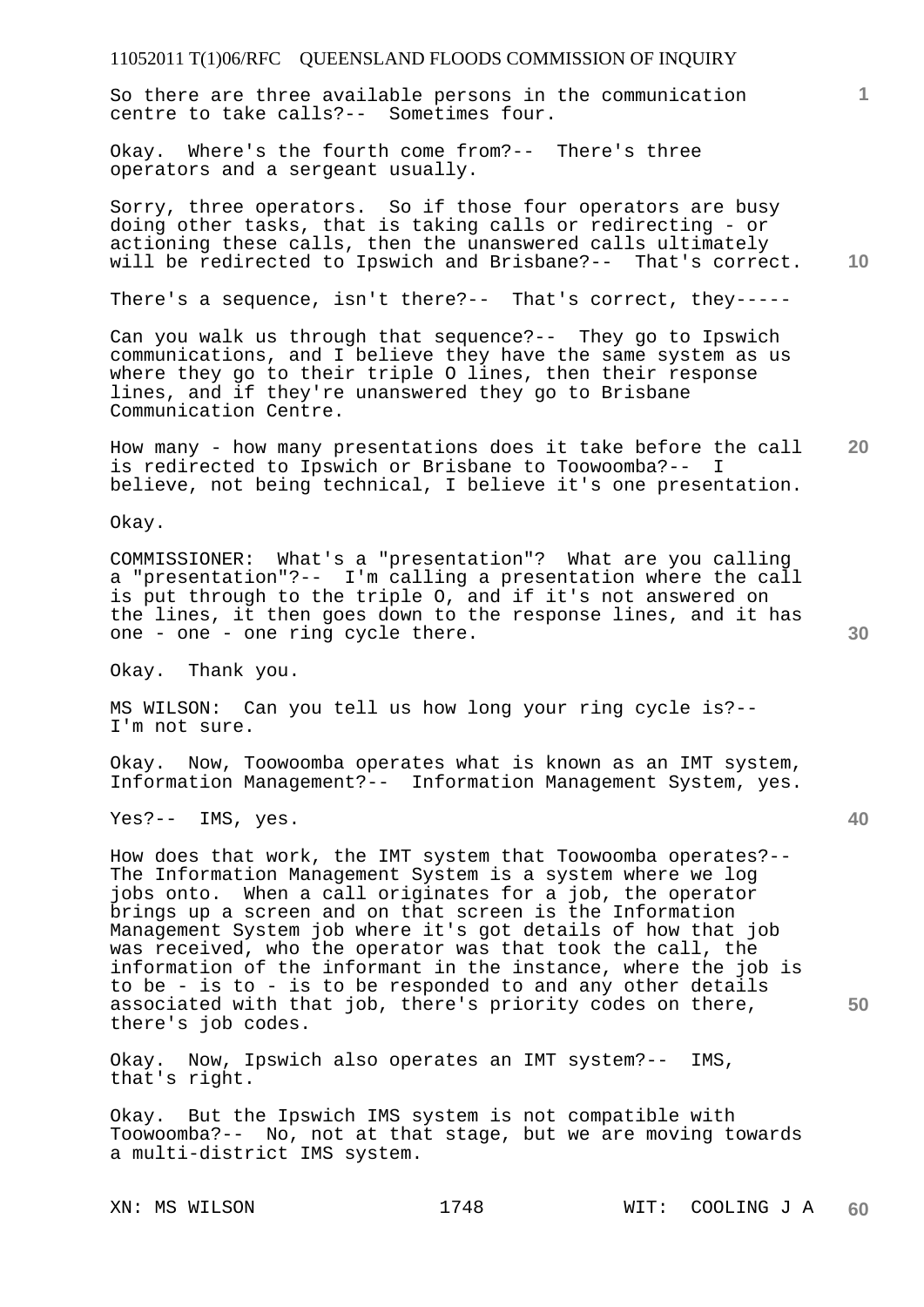Okay. At the time of January this year it was not compatible?-- No, not at all.

And you say that you're moving towards a more compatible system?-- That's correct.

Can you tell me about that?-- The more compatible system is a multi-district information management system where all the districts in the southern region will be linked to one file server and we will have access to each other's jobs.

And when is that going to be implemented?-- The next couple of weeks I believe.

Next couple of weeks?-- Yes.

Has this been in the pipeline for long?-- It has been in the pipeline for some time, yes. It's not a result of the flood.

Okay. So the capability of this new system would be in the circumstances which we've described, if there is an overload in Toowoomba and the call get redirected to Ipswich. Ipswich communications can put that information into their system, is that the case?-- It's a multi-district system where they where we will be able to view all the jobs in connection with our district on the system. It will come up on the Toowoomba Incident Management System.

Can you just work with me and we work through these processes? If the call is not answered in Toowoomba and it gets redirected to Ipswich, the Ipswich operator picks it up, gets the information and puts it into the system?-- That's correct.

Will then Toowoomba be able to access that information?-- Yes.

Now, that was - that couldn't occur in January this year, could it?-- No.

Now, when the information - when Ipswich communications answer the call that was originating in Toowoomba, do you understand?-- Yes.

Then they would enter it into their own system but have to manually feed that information back to Toowoomba?-- I believe that was the case on the day.

Well, you are the officer in charge of the Toowoomba Communication Centre. Wasn't - that was the situation on the day, wasn't it? There was no compatibility between the systems?-- No, that's right, but I believe that's what they were doing on the day, they were faxing and e-mailing the jobs. I wasn't present that day, but I believe that's the system they were using.

Okay. Under normal conditions when there is an overload and

**20** 

**10** 

**30** 

**50**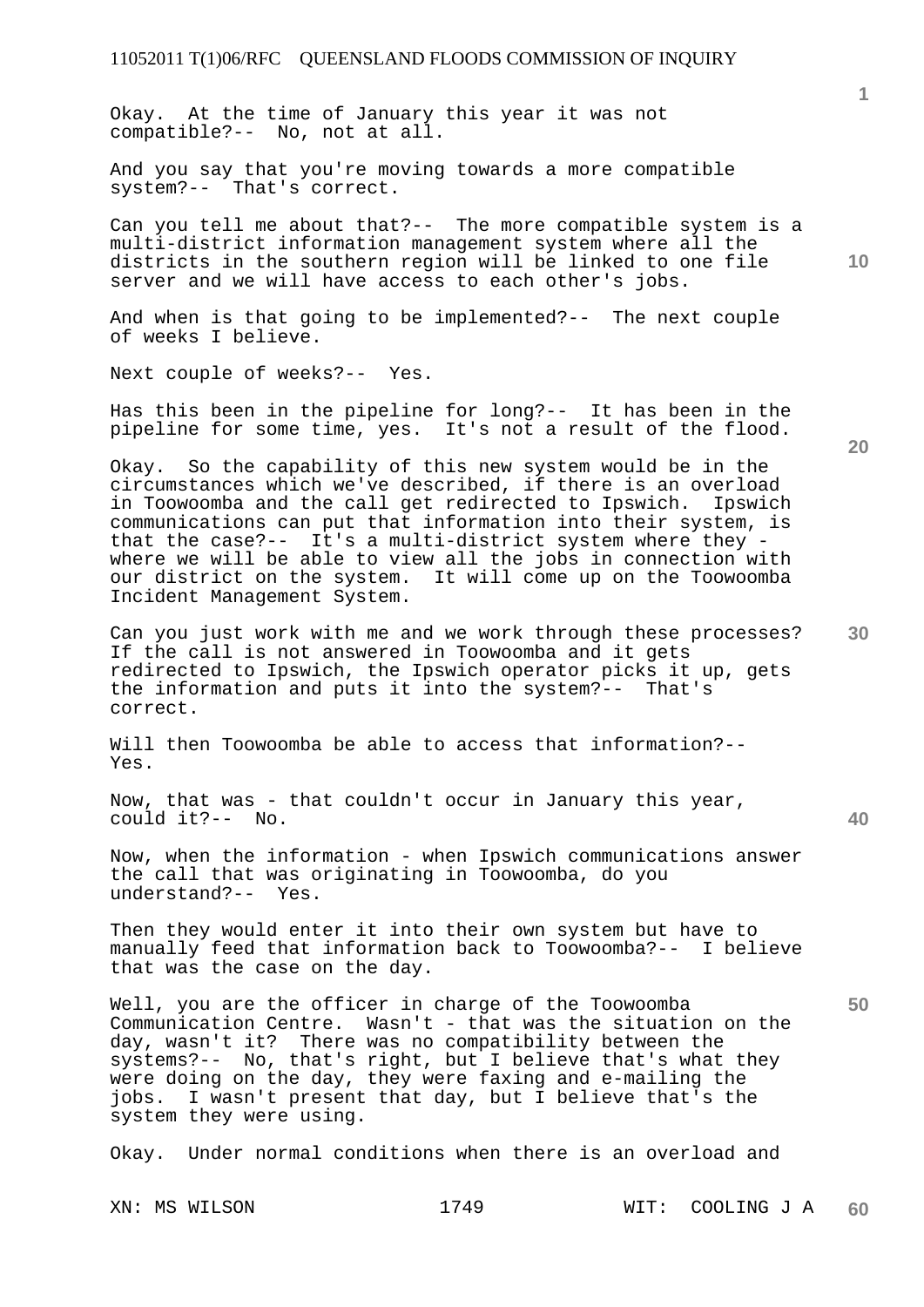calls then are redirected to Ipswich, does the Ipswich communications have to either ring the Toowoomba Communication Centre and say, "This is the job", or e-mail it or fax, so are they the three tools that can be used by Ipswich?-- Ordinarily what has happened in the past is it's passed by telephone.

Passed by telephone?-- That's correct.

**10**  So that is the preferred tool to communicate that information back to Toowoomba?-- That's correct.

Now - but on Toowoomba - on that day on the 10th of January this year, there was an overload of Toowoomba communications and the lines were busy and that couldn't occur?-- That's correct.

Now, on the 10th of January, if we can just focus on - on that day and the communications that were available and operating on that day, we've talked about Toowoomba as an IMS system, we talked about that Ipswich has an IMS system. Brisbane was operating on a CAD system, which was a Computer-Aided Dispatch?-- Yes.

Are you aware of that?-- Yes, I am aware of that.

Now, there's no compatibility, is there, between the CAD system and the Toowoomba IMS system?-- No, there's not.

Nor with the Brisbane system with the Ipswich system?-- That's correct.

So if the calls then got redirected to Brisbane, then Brisbane communication centre would be in the same position as Ipswich and have to manually forward that information back to Toowoomba?-- That's right.

Using the processes that we have just talked about?-- That's correct.

Now, because Toowoomba communications were saturated on the 10th, the - using the telephone and the fax was inherently difficult, wasn't it? For people - for people in other communication centres to communicate with Toowoomba, it was difficult via telephone and fax?-- I imagine it would have been.

Okay. Do you know how well the e-mail system was working?-- Only from what I have been told.

And can you tell us that?-- I have been told it was not working at all because people were going on and off shift, that people didn't have time to look at their e-mails.

So what was we're seeing on the 10th day of January is problems arising due to the lack of connectivity between the communication systems used by the Queensland Police Service?-- The 10th of January was an extraordinary event and on that day

**30** 

**20** 

**1**

**40**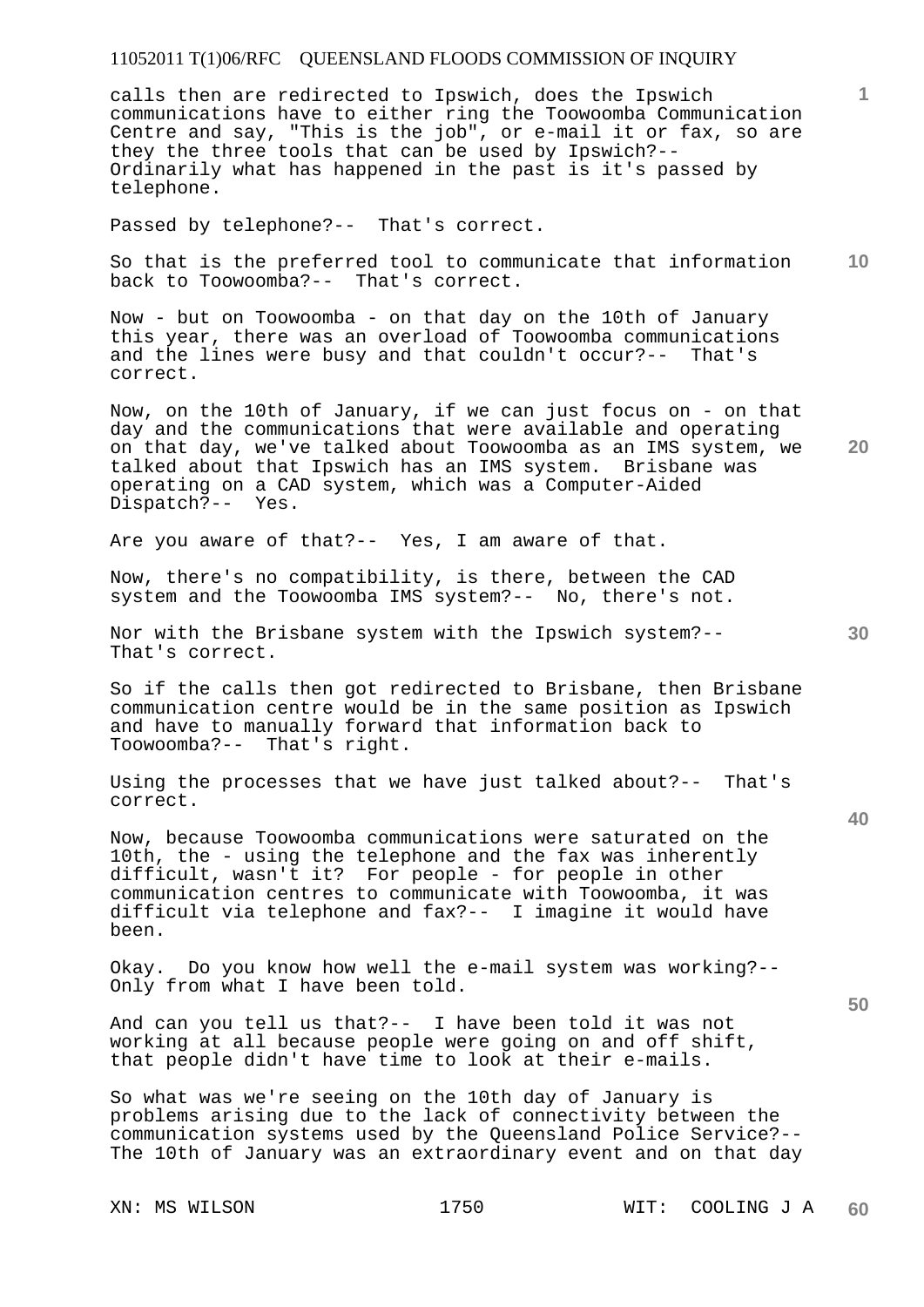it appeared not to be able to cope with it.

So the answer to that question is yes?-- Ordinarily-----

Problems arising due to lack of connectivity?-- Ordinarily no, but on that day, yes.

Now, if I could take you to the training that was provided to the operators at the Toowoomba District Communication Centre?-- Yes.

Now, you say in your statement that the Toowoomba Communication Centre does not have specific call operators?-- No, we've just covered that.

**20**  No. Who - where - where do you get the personnel to man the phones at the Toowoomba Communication Centre?-- I think we may be at cross-purposes. The Toowoomba District Communication Centre does not have dedicated call operators, they do the duel roles. They are some administrative officers who have undergone a 15-week course to become a fully fledged communication operator.

How many civilians do you have working in Toowoomba?-- We have 11 full-time and four part-time.

And how many police officers do you have working?-- Six.

Okay. Now, we talked about the usual staff that is available on a - on a shift. Can you tell me about the ratio between police officers and civilians?-- Yes, there's always one communication sergeant and three operators, or maybe one of those sergeants may be an operator on occasion.

Okay. And do civilians also take the telephone calls?-- Civilians?

Yes?-- Yes, they take the majority of the telephone calls.

**40**  Okay. And what about police officers, do they - they do not take - if they - if the civilians take the majority, then the police officers perform a supporting role, is that what you're saying?-- No. Because the volume of calls that we experience, the sergeants quite often take calls as well.

Okay. But I just want to know the make-up of a shift. We have got-----?-- One sergeant.

One sergeant?-- And usually three - two or three communication operators.

Okay?-- But on occasion, there may be a sergeant filling a role of a communication operator.

Okay. I understand that. Out of those three communication operators, how many are Queensland Police Service staff and how many are civilians?-- We have only six sergeants who are police officers, and the rest of my staff are civilians.

**10** 

**1**

**30**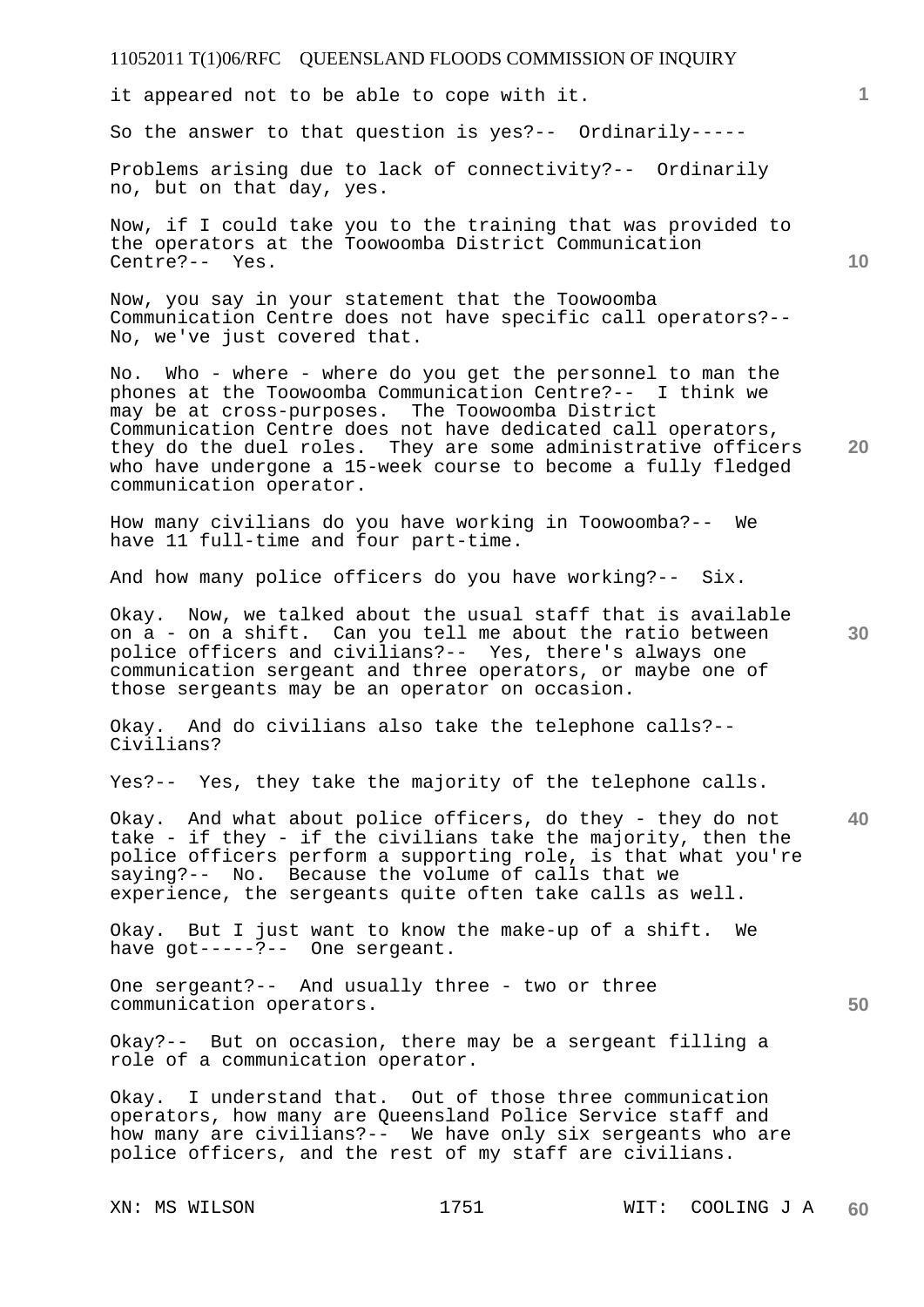Okay.

COMMISSIONER: So how does it usually work out on a shift, would you usually get one of the sergeants sitting in or not?-- It depends on the roster.

Is there any average you can give us, any idea of how it works in practice?-- It just works out with roster availability on operational requirements at the time.

So would it be a normal thing to see a sergeant sitting there answering triple O calls, an uncommon thing?-- The actual communication sergeant or answering-----

No, not the communication sergeant. You're saying you bring in other officers who I thought you said were sergeants, but I might be wrong about that. How often would you have a uniformed police officer sitting there answering triple O<br>calls? Is it normal, irregular?-- It's - the only people Is it normal, irregular?-- It's - the only people that sit there are the six actual call sergeants, one of those sergeants that normally perform the duty of communication coordinator may be rostered due to rostering on a busy shift as a communication operator. We don't bring in extra sergeants.

And now I'm really confused.

MS WILSON: Yes. Senior Constable Wheeler-----?-- Yes.

-----what is his role there? He's not a sergeant, so he would be working as a comms operator?-- He was on - yes.

Okay. But where I'm confused, and perhaps you could assist me, that you talked about that the civilians were the comms operator - comms operators, but on the day Senior Constable Wheeler was a comms operator, how does that work?-- On occasion if we have people who are in the centre who may be have hurt themselves in some regard, on rehabilitation or may be on light duties for pregnancy, they - or if we need - if it's an emergent situation, we get people across the station.

Well, do you know the staff that were working on the 10th day of January?-- I-----

The make-up?-- I have some recollection.

Okay. We've got a sergeant?-- Can I just clarify which shift you're talking about? There's 6 a.m. to 2 p.m. shift or the 2 p.m. to 10 p.m. shift? Because that incident occurred at the changeover shift.

COMMISSIONER: Well, perhaps you can give us both?-- Okay. From memory as I was not working on the 10th of January, I think there was one sergeant and three communication operators on the 6 to 2 shift, and one sergeant and three communication operators on the afternoon shift. One of the communication operators on the morning shift, I think, was a police officer;

**20** 

**10** 

**30** 

**40**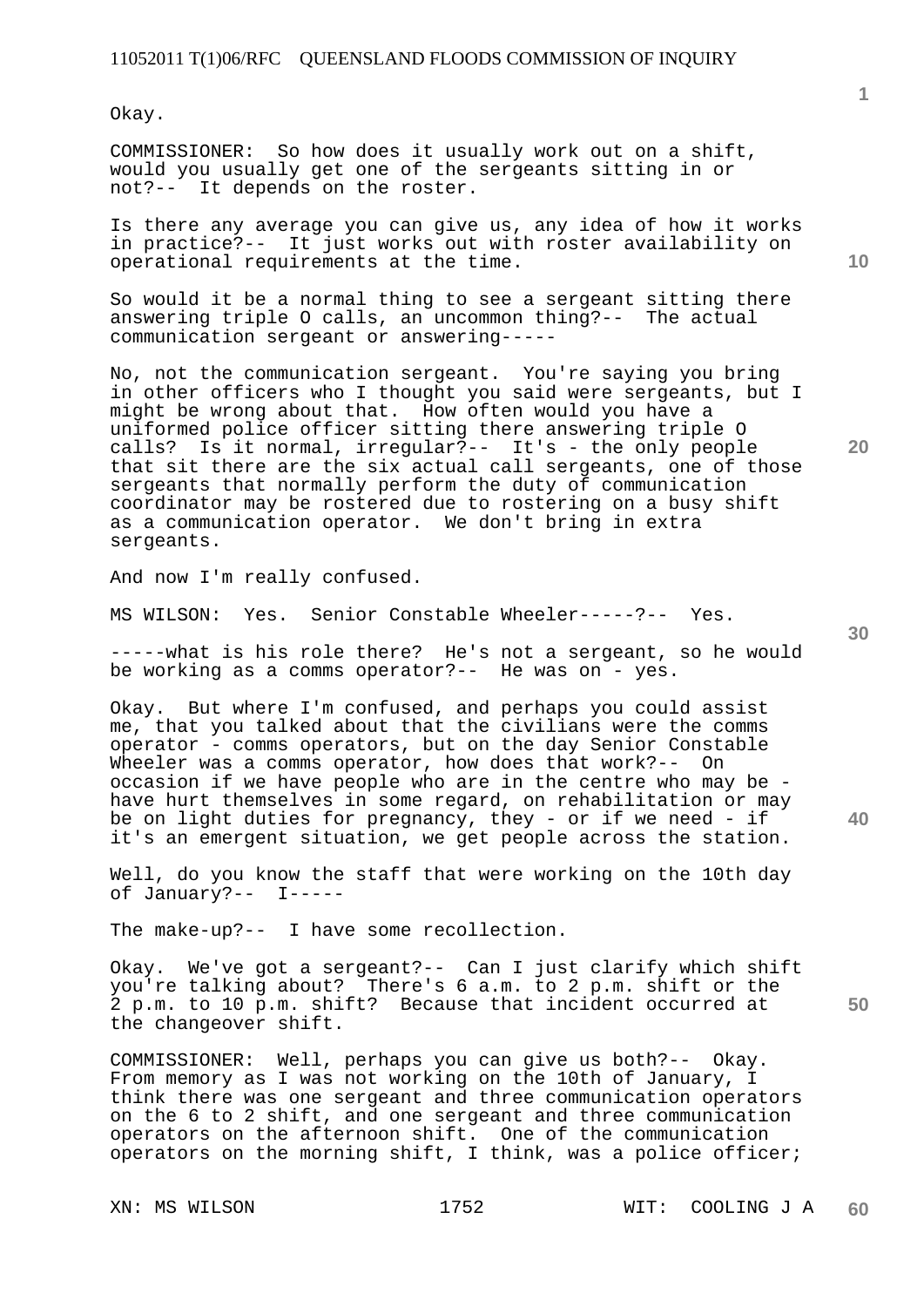and in the afternoon it was also a police officer from memory.

MS WILSON: From memory.

COMMISSIONER: And then going back, can you tell me how common was it to have a police officer sitting in? I know you've said the circumstances in which it happened, somebody being off sick or something like that, but did it actually in practice happen a lot, a little?-- It happens quite frequently, yes.

All right. Thank you.

MS WILSON: And Senior Constable Wheeler had been working at the communication centre for three weeks, was it, prior to the 10th?-- On this occasion, yes.

And why was Senior Constable Wheeler stationed at the communication centre on - for this period?-- I believe it was a management decision to put Senior Constable Wheeler in the communications room.

COMMISSIONER: Was somebody missing? Why was he needed there?-- I'm not - I'm not quite sure of the details, but I believe he was put in there based on a management decision.

MS WILSON: Do you know the basis of that management decision?-- Yes.

Why was he put there?-- Not clearly, but he was put there because of - he had an incident a few weeks earlier that he was involved in.

COMMISSIONER: So it's less about the centre needing him and more about wanting somewhere to put him, is it?-- No, Toowoomba District Communication Centre is quite understaffed and Senior Constable Wheeler had always performed his duty very well when he was communications coordinator.

MS WILSON: So there was an incident and it was a management sometime before three weeks prior to the 10th and a management decision was to place Senior Constable Wheeler at the com centre?-- That's correct, to assist us.

Does that happen often?-- Yes.

And can you tell us what the incident was?

MR BURNS: Well, I object, Madam Commissioner. The nature of the incident couldn't possibly be relevant in terms of reference. The fact of the matter is he was there, it was a management decision, wasn't Senior Sergeant Cooling's decision, and that's really where the evidence should stop.

COMMISSIONER: That actually seems right to me, Ms Wilson, unless-----

MS WILSON: Yes, I can appreciate that, Madam Commissioner.

XN: MS WILSON 1753 WIT: COOLING J A **60** 

**20** 

**10** 

**1**

**30** 

**40**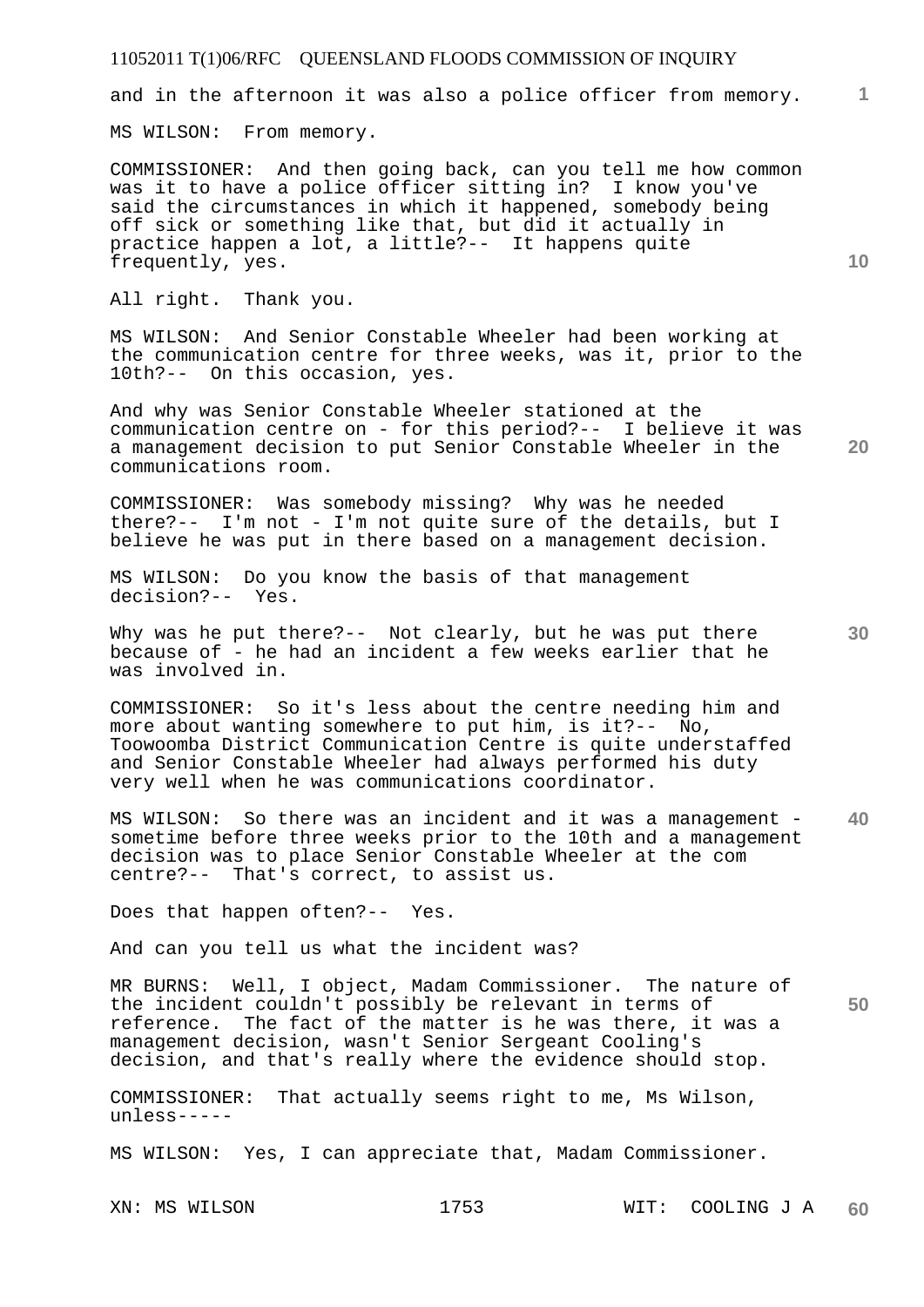The only point that would be of relevance is the quality of persons being put - being provided to the communication centre.

COMMISSIONER: But that's more a matter of exploring Senior Constable Wheeler experience and training, isn't it, rather than what any particular incident was?

MS WILSON: I can move on. And whilst we're at the training, if we can focus on the training that is provided. At page 5 you refer to the training and you say that there is a 15-week - there is a 15-week training program?-- That's for civilians, yes.

What about for police officers?-- For police officers to perform the role, it's usually a two-week bridging mentor course when we bring somebody in, or if they're going to be a communication sergeant we have a three-day communication sergeant course on offer since February last year.

So for QPS officers who are being stationed at the communication centre, there is - you come in and there is a two-week bridging course?-- That's correct, you put them with a mentor and assist them for two week.

And what training is undertaken in that two-week bridging course?-- Incident management, system duties, ability to answer the phone. They have to be aware of the standard operating procedures. Just all the normal duties that a communication operator would perform.

And is that a standardised course that is offered within that two-week bridging course, or is that just learning on the job?-- No, it's learning on the job, but certain - certain standards must be met during that period and that is checked at the end of that period.

Is that assessed?-- By myself, yes.

**40**  Okay. And is there a formal assessment in relation to that two-week bridging course?-- There is a formal assessment as in I listen to their telephone calls and I check their job cards and talk to the person that has been mentoring them.

Now, Senior Constable Wheeler, you say, also completed a three-day communications sergeants course?-- That's correct.

Now, was he acting up as a sergeant at this point in time?-- At the point of time the 10th of January, no.

No, at the point in time he completed this course?-- No, he had on two previous occasions - two or three previous occasions being the communication sergeant prior to this course. The course was brought about to enhance people that wished to relieve in there their standards to be an acceptable level.

Can you have a look at this document, please?-- Thank you.

**50** 

**30** 

**10**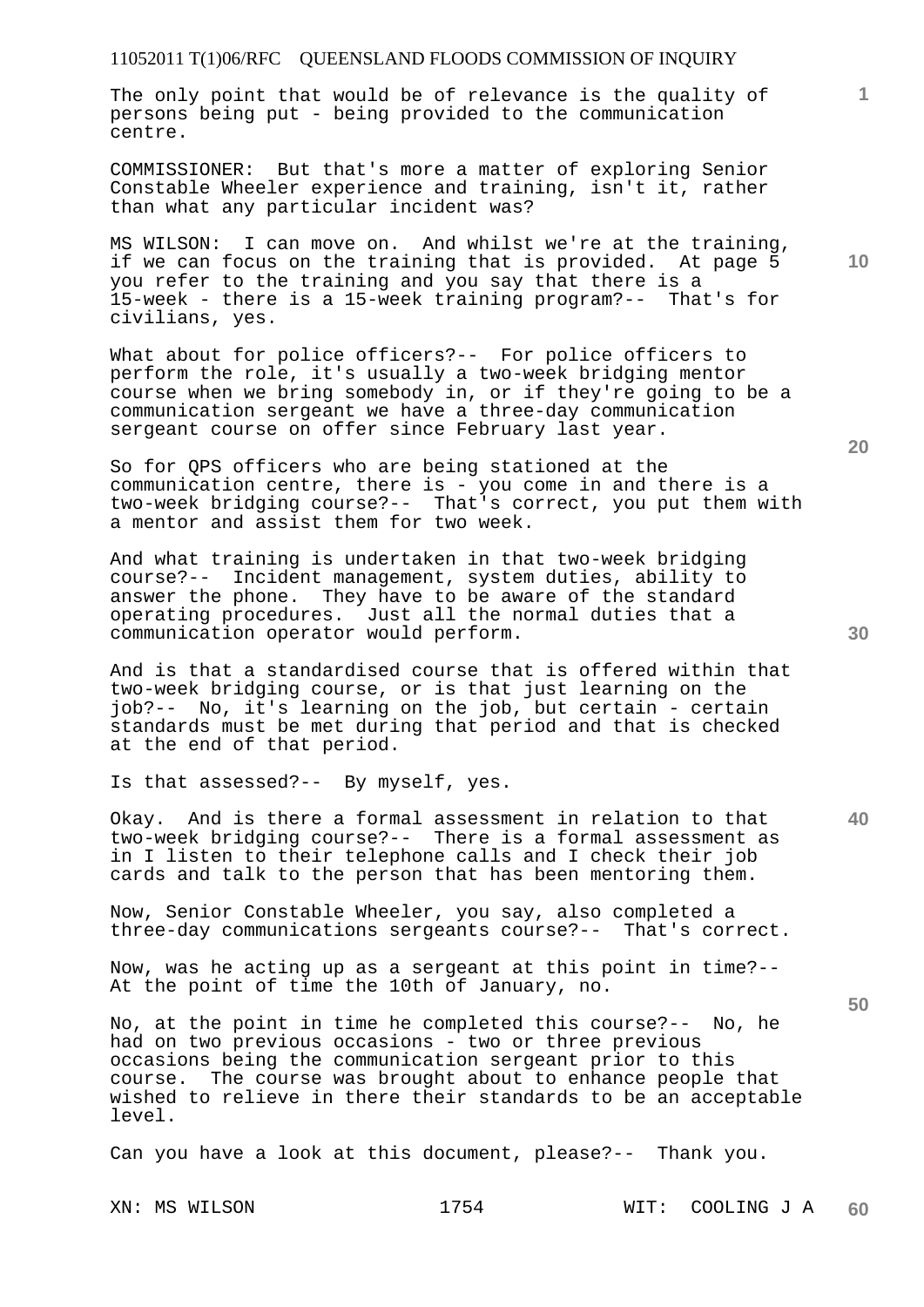You say that you provided the Queensland Flood Commission of Inquiry a document that states that, "This is to verify that Senior Constable Jason Wheeler completed a three-day communication sergeant course from the 10th of January to the 12th of February 2010. He was deemed competent at the end of this course"?-- That's correct.

You also provided some - a document that I imagine you used to substantiate that - that statement?-- No. This is----substantiate that - that statement?--  $No.$ 

Because I have looked through this document and I can't find this course in this document which is - records the history of Senior Constable Wheeler's training?-- No, the course has been adopted from the Police Communications course in Brisbane which is eight days, and also the North Coast Region course. It was a course that I put together to suit the regional Toowoomba - Toowoomba's capabilities, I guess. I adapted it to suit our needs.

So this three-day course is a course that you have devised?-- That's correct.

And this three-day course is not standardised across the State of Queensland?-- No.

What are the issues you address in this three-day course?-- In this three day - we have only had one of these courses.

Sorry, you have only had one of these courses?-- That's correct.

And was that for Senior Constable Wheeler?-- He did attend that with nine other participants.

**40**  Okay?-- The matters that were addressed in that course were the ability to answer the phone, telephone procedures, incident management system, how to work our main roads, how to work the City Safe, standard operating procedures, priority policing, everything that I thought that they would require in consultation with the other two courses they would need.

And did this course have documentation that the students could refer to to assist them in their training?-- They did, they had a complete communication coordinator's handbook.

**10** 

**1**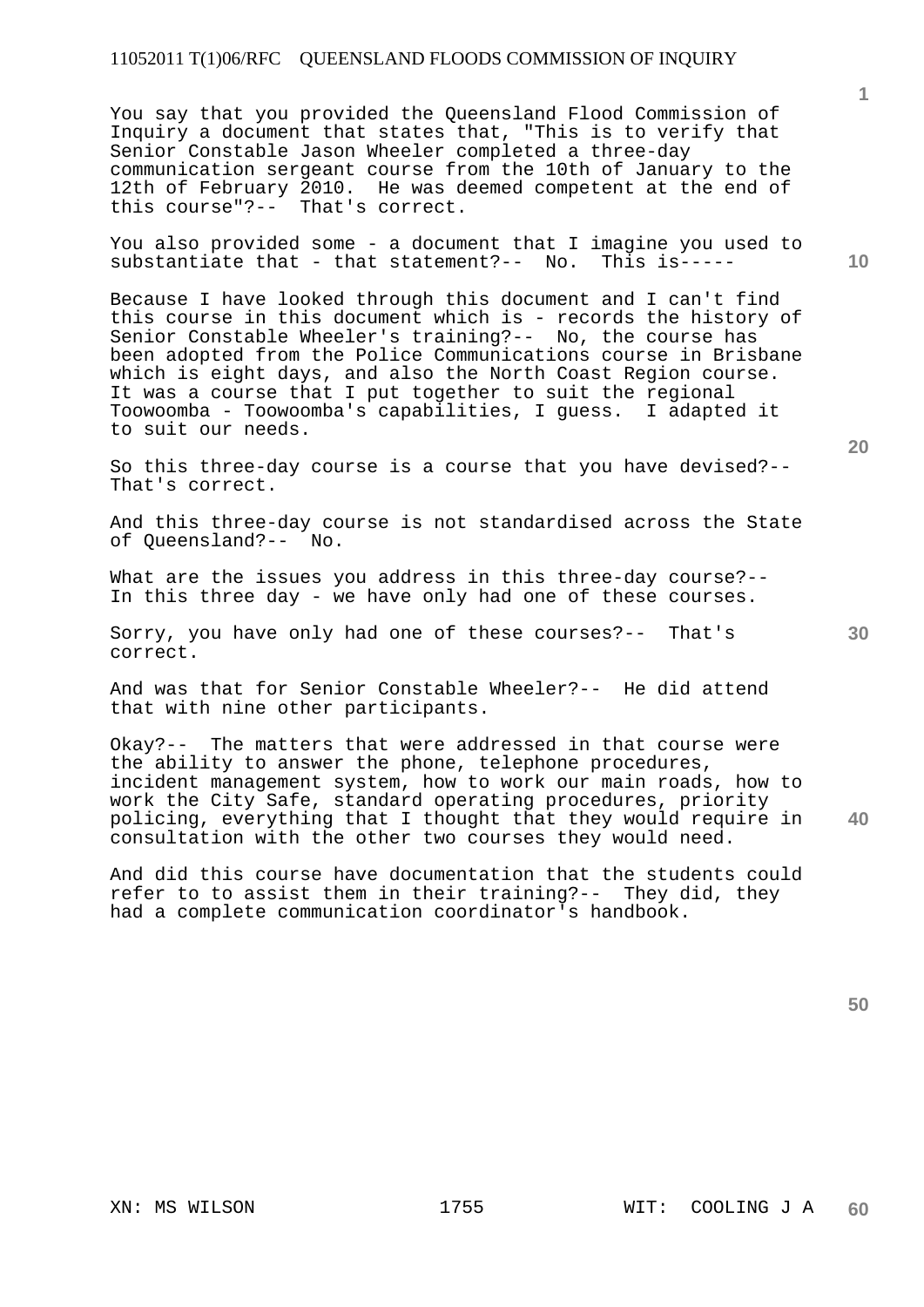| 11052011 D.19 T(1)7/MBL QUEENSLAND FLOODS COMMISSION OF INQUIRY                                                                                                                                                                                                                                                                                                                                                                         |              |
|-----------------------------------------------------------------------------------------------------------------------------------------------------------------------------------------------------------------------------------------------------------------------------------------------------------------------------------------------------------------------------------------------------------------------------------------|--------------|
| And were they trained - these officers trained in how to take<br>calls from distressed persons?-- That - as in-----                                                                                                                                                                                                                                                                                                                     | $\mathbf{1}$ |
| Well, a lot of the calls, the triple 0 calls, that you must<br>receive are from people who are in distress?-- That's correct.                                                                                                                                                                                                                                                                                                           |              |
| And I was just wanting to know the training that was provided<br>to these officers to how to deal with that?-- All these<br>officers were very experienced police officers that had a<br>number of years service dealing with distressed people, face<br>to face and on the telephone, and no specific training was<br>given in regard to that as they - every person that did the<br>course was deemed to be competent in that regard. | 10           |
| So in relation to taking triple 0 calls, there was no training<br>provided in this course about how to deal with distressed<br>persons?-- Can you rephrase that.                                                                                                                                                                                                                                                                        |              |
| In relation to the training that was provided for this<br>three-day course?-- Yes.                                                                                                                                                                                                                                                                                                                                                      | 20           |
| That occurred in February of 2010, there was no training<br>provided to these people who took this course about how to<br>deal with distressed people making triple 0 calls?--<br>No<br>specific training.                                                                                                                                                                                                                              |              |
| You are relying on past experience?-- And the fact that most<br>of the people that did the course had - had done some<br>relieving in communications. That they were competent police<br>officers with many years' service.                                                                                                                                                                                                             | 30           |
| But it would have been the case, wouldn't it, that there were<br>different standards between these police officers who took the<br>course?-- That's correct.                                                                                                                                                                                                                                                                            |              |
| Some were better at some things than others?-- That's correct.                                                                                                                                                                                                                                                                                                                                                                          |              |
| And how did you ensure that there was a standardisation that<br>they all met appropriate skills?-- I did it on base level.                                                                                                                                                                                                                                                                                                              | 40           |
| Okay. And-----?-- To - to the lowest level of the<br>participant.                                                                                                                                                                                                                                                                                                                                                                       |              |
| So the lowest level, if you all met that level, then you<br>passed?-- That's correct.                                                                                                                                                                                                                                                                                                                                                   |              |
| COMMISSIONER: We might take a break there, Ms Wilson. 2.30<br>or 2.15?                                                                                                                                                                                                                                                                                                                                                                  |              |
| MS WILSON: Yes. I understand that Senior Sergeant Cooling<br>has to return to - so $2.15.$                                                                                                                                                                                                                                                                                                                                              | 50           |
| COMMISSIONER: Do we need to go on? We can continue if<br>necessary.                                                                                                                                                                                                                                                                                                                                                                     |              |
| MS WILSON: I understand that she has to return to Toowoomba -<br>beyond Toowoomba by 3, so could we press on?                                                                                                                                                                                                                                                                                                                           |              |

XN: MS WILSON 1756 WIT: COOLING J A **60**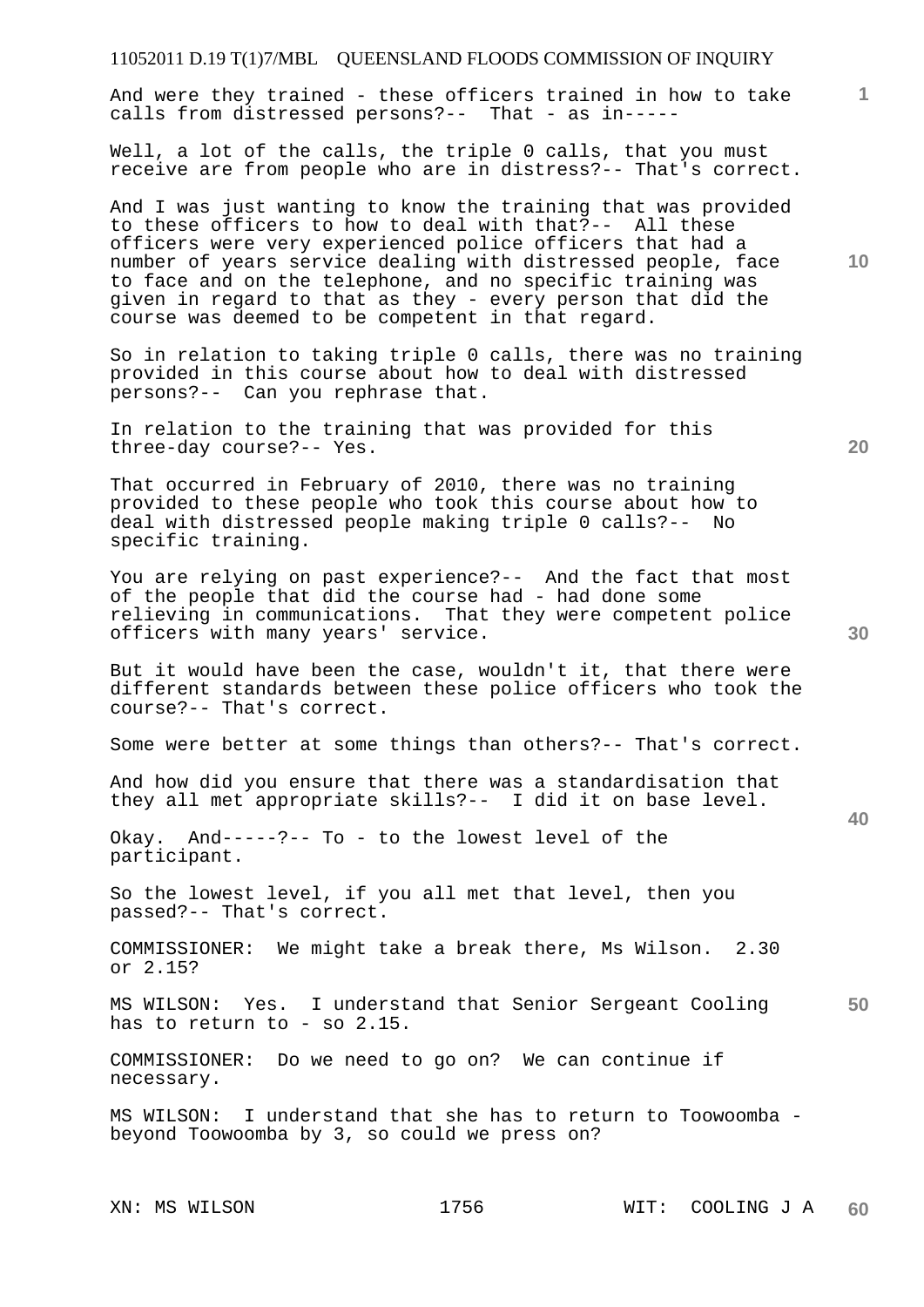COMMISSIONER: Yes, by all means.

MS WILSON: If I can show you the - if I can show you a statement from a Superintendent Robert Waugh. Have you seen the statement?-- I had a brief look at this morning.

Okay. And if I can take you to page 4 of that statement. Now, Superintendent Waugh is in charge of the communications branch within the Operational Support Command?-- That's correct.

He refers to the Brisbane Police Communications Centre. At page 4 he states that, "All staff working within the BPCC" - Brisbane Police Communications Centre" - "from AO3 level to Sergeant are required to complete the Call Takers Course prior to attending the Communications Room Operators Course. Sergeants will then go on to attend the Communications Coordinators Course. The Call Takers Course is conducted over a 9 week content and assessment period followed by a short mentoring period." And it sets out on page 4 the components that are covered in that call takers course?-- Yes.

It appears from what you have been telling me that the callers in Toowoomba do not get the same training as the staff working at the Brisbane Police Communications Centre?-- The callers, I don't understand which - who you're referring to?

COMMISSIONER: The call takers I think.

**30**  MS WILSON: The police officers who are attending?-- Police officers.

Yes?-- No, they don't, they don't get that much training.

The training that is offered at the Brisbane Police Communications Centre seems a lot more extensive than what is offered at Toowoomba?-- It certainly is.

**40**  COMMISSIONER: It seems, really, that you give the mentoring period but you don't give the training in advance. Is that a fair summary?-- Yes.

MS WILSON: At page 7 of Superintendent Waugh's statement, he states that, "Operators will not start taking calls without direct supervision from a qualified call taker at the BPCC until they have completed the 9 week Call Takers Course including a period of mentoring." That is not the case that that occurs at Toowoomba, is it?-- No. No, it's not.

**50**  Is it the case that there needs to be standardised training to all call operators of Queensland Police Service across the state?-- Yes, there does.

And that it can't just - at the moment, is it the case that each regional communication centre does their own training package?-- I can only speak for Toowoomba but, yes, that's what happens.

**1**

**20**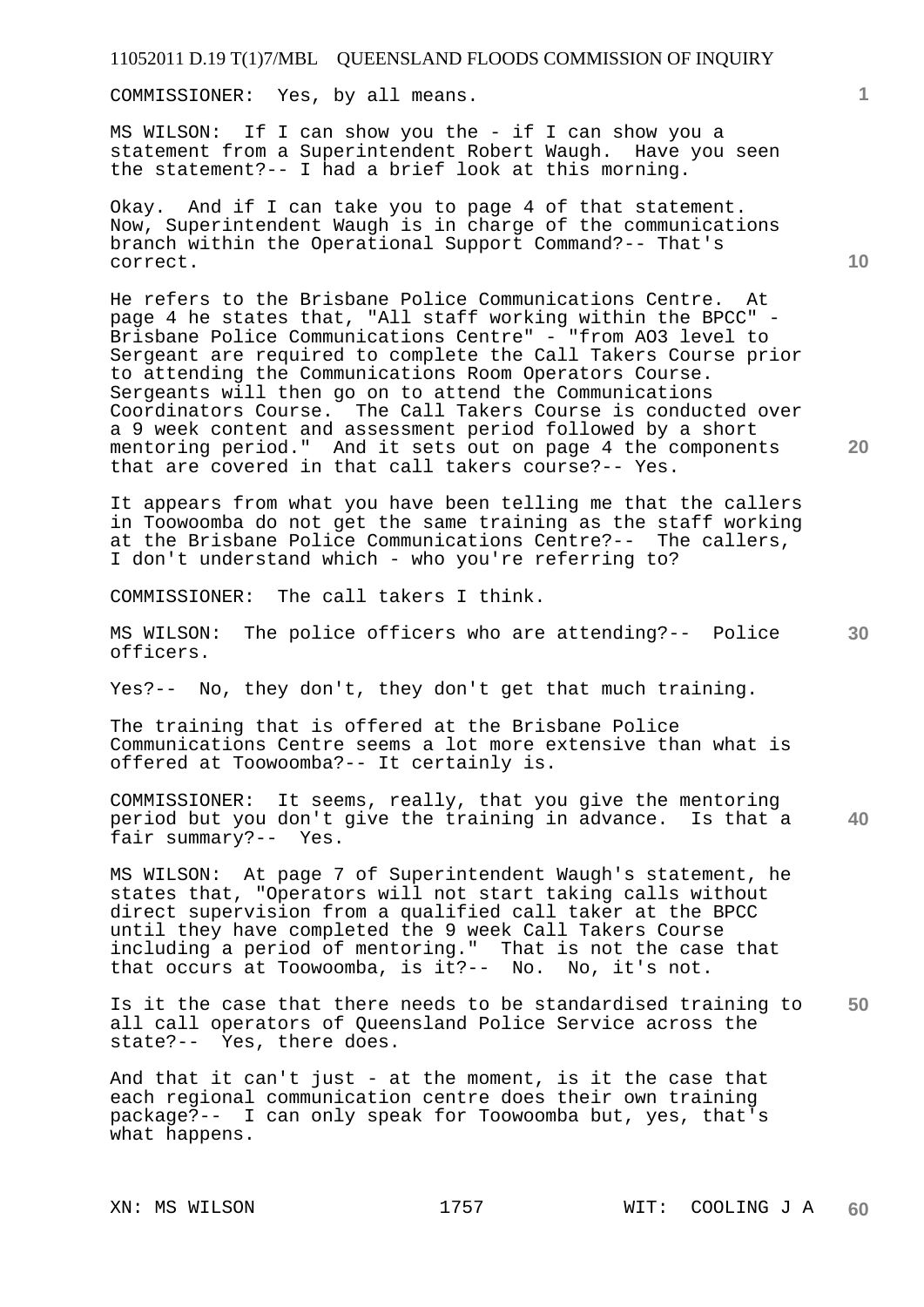And you devised your own training package for Toowoomba?-- Yes, I did.

It did not cover the components that are covered in the Brisbane training course?-- Not for sergeants, no.

And that is the course that was - that's the same type of course that you were offering for your three day, the sergeants course?-- That's right, they offer an eight-day course. We offer a three-day course.

But there also is this fifth - sorry, this nine-week - the call takers course is conducted over a nine-week content and assessment period?-- We do not offer that.

Would it be assistance for your Comms officer to have that course?-- It would be of great assistance.

Do you know why that course is not offered to your Comms staff?-- No.

COMMISSIONER: Are there practical difficulties about getting them there? Why can't they come to Brisbane and do it?-- It would be - it would be quite difficult, I imagine, to take 10 persons of an operational experienced level from Toowoomba to come to Brisbane to do - to do this.

Well, obviously all at once it would, but is it out of the question for them to do it individually at different times?-- I would not know-----

That's out of your hands, is it?-- -----They're not my staff.

MS WILSON: Now, you were not there present on the 10th day of January 2011 at the communications centre?-- No, I was not.

Have you had an opportunity to look at the statistics of how many calls were received and how many calls were abandoned?-- Yes, I did.

On page 6 of your statement you address that. And you say that, "The total number of 000 related calls to the Toowoomba District Communications Centre was 1446"?-- That's the total number of presentations, yes.

Yes. "The total number of 000 calls abandoned on this day were 845." What do you mean by the term "abandoned"?-- The term "abandoned" on that particular system means that the caller either hangs up before engaging the police officer or the calls rings out in its duration.

So abandoned does not include those calls that were redirected to Ipswich or Brisbane?-- Not to my knowledge.

And then you say the total number of calls serviced was 601. What do you mean by the term "serviced"?-- Answered. Answered.

**10** 

**1**

**20** 

**50**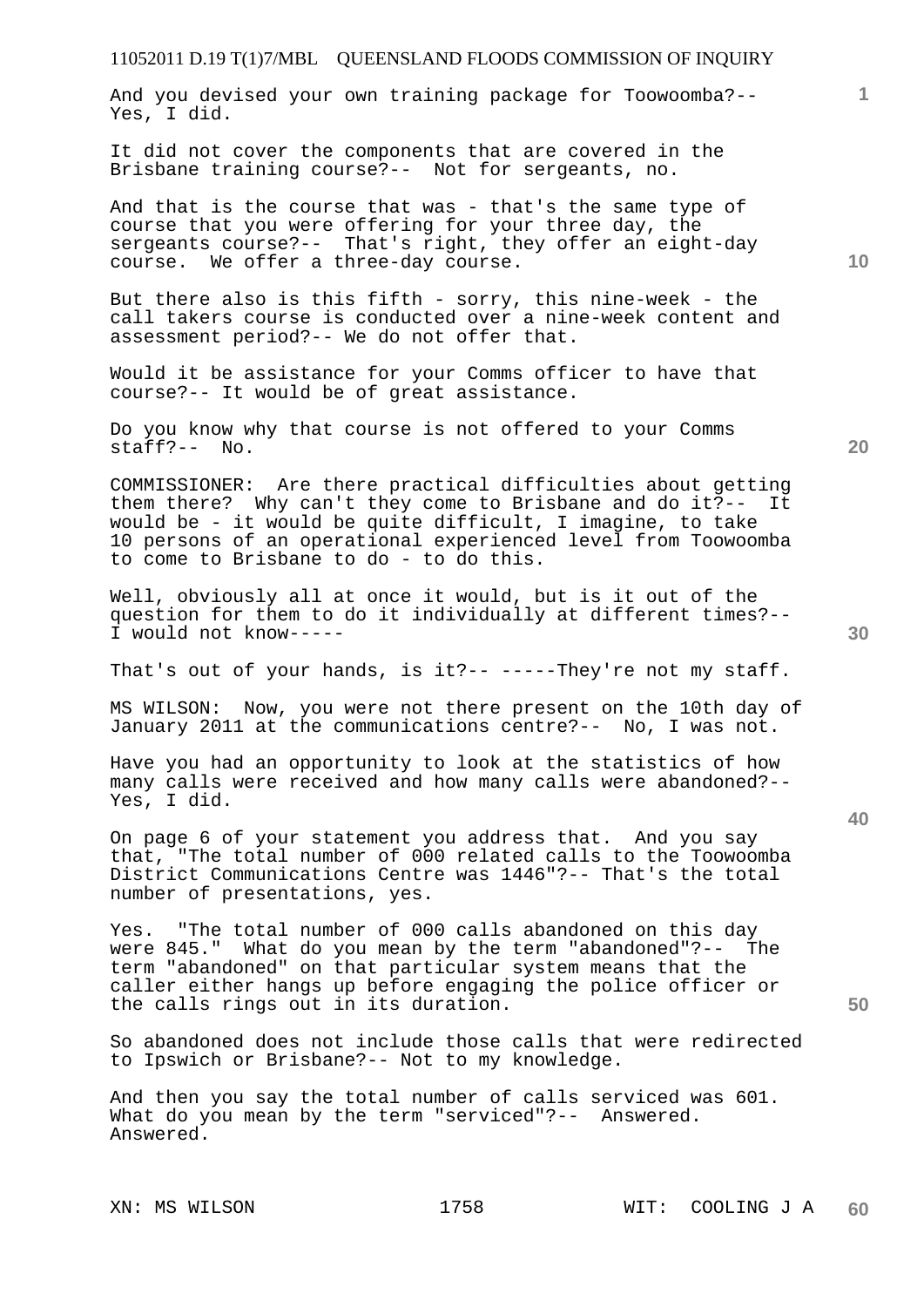**1** And responded to?-- Well,  $I -$  the system only says that those calls were answered.

When you're talking about the 601 calls that were serviced, were they by the Toowoomba Comms staff?-- Yes.

You also state on page 7 that, "Staff stated that due to the time it was taking to answer the 000 calls, calls had dropped out and Telstra had to provide the details of these callers." How does that work? If calls drop out, does Telstra ring you back or provide this information?-- Telstra usually stays on the line.

Right?-- And informs the police.

And then is that information recorded and do police try to attempt to ring back the caller?-- That's correct.

Now, have you listened to the phone call that Senior Constable Wheeler took from Donna Rice?-- Yes, I have.

Has this call been taken in accordance with the training that you provided?-- Has it been taken according to-----

Has he responded in accordance with the training that you provided?-- His response that day, no. He - he appeared to be very frustrated on that day in the way he was speaking. That's quite out of character for him.

What about the comments about driving through the water? Did you find that appropriate?-- We'd been experiencing - we had been experiencing flood in Toowoomba since early December and we had a lot of experience of people continually driving through flood water and I think all of the Comms staff were getting increasingly frustrated with the fact that people were just continually driving through. Our efforts to warn the public over - over the media were - were not working.

So are you saying it was appropriate then?-- No, I'm not saying it was appropriate. I'm giving you a bit of background.

Well, that was my question. Was it appropriate?-- No.

Would you have answered this call in similar terms?-- I was not there on that day with that volume of calls with that event.

**50**  But you saw what was being asked of the triple 0 operator. You've heard what Donna Rice was asking?-- Yes, I heard Donna Rice ask for a towtruck.

And how would you have responded?-- I would not have provided her with a towtruck.

COMMISSIONER: Would you have asked her a few more questions about her circumstances?-- With my local knowledge, I don't know if I would have on that day because that intersection of

**10** 

**20**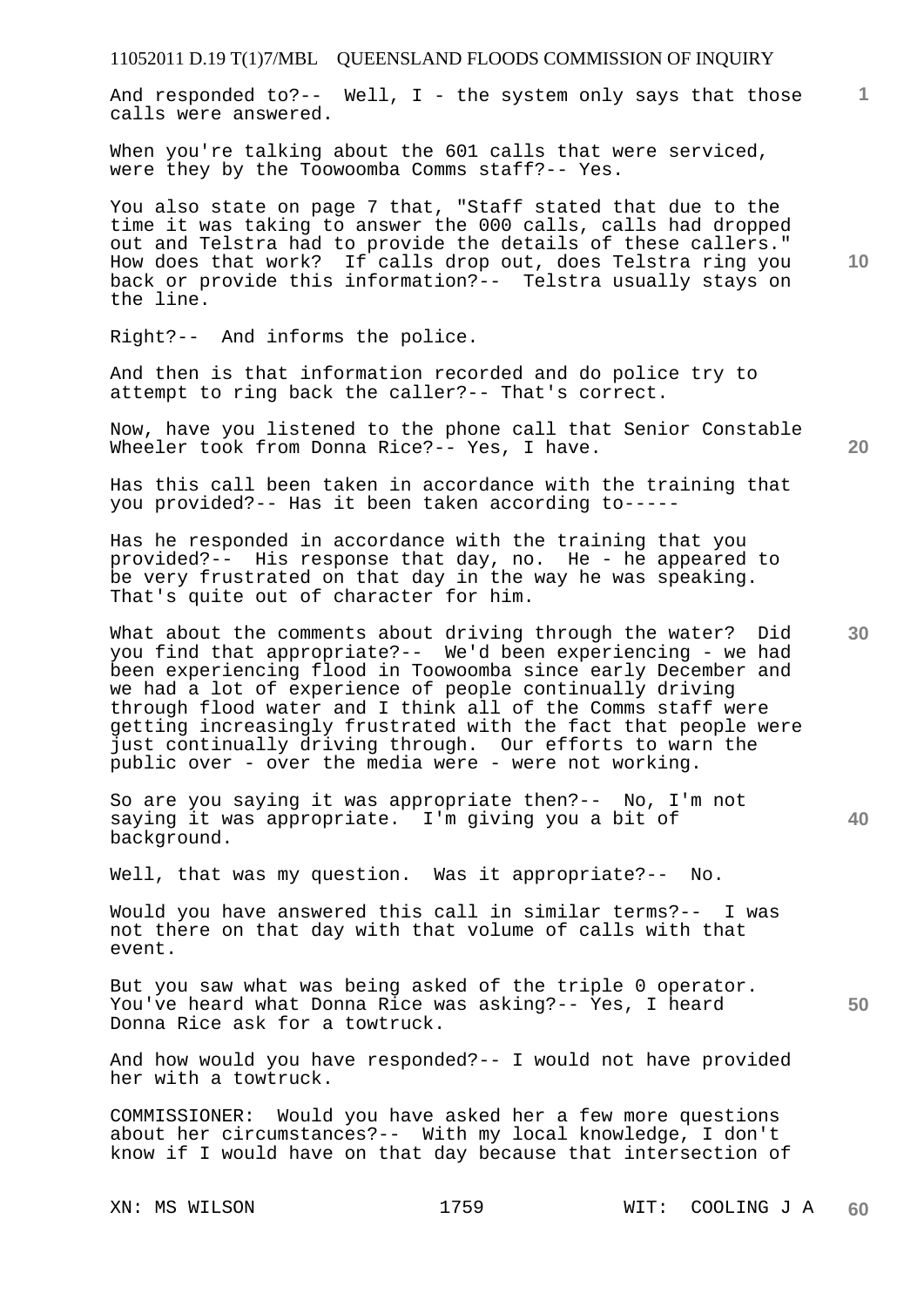James and Kitchener rises and falls quite rapidly and I may have asked her could she get out of the car, but I don't - I was not there on that day and by the sound of what my staff have told me, it was - it was a terrible event.

MS WILSON: I have no further questions, Commissioner.

COMMISSIONER: Mr Burns.

**10**  MR BURNS: With your leave, Mr MacSporran has agreed to go before me if that's suitable.

COMMISSIONER: All right. Now, Mr Dunning, did you have any questions?

MR DUNNING: No questions, thank you.

COMMISSIONER: I might check. Miss McLeod?

MS McLEOD: Yes, no questions, thank you.

COMMISSIONER: Mr MacSporran.

MR MacSPORRAN: Senior sergeant, just in terms of the conditions on that day, they were unprecedented in your experience in Toowoomba?-- That's correct.

**30**  The staff working in the communications room at Toowoomba, all of them were under extreme pressure?-- Yes, I would say they were.

And one of the difficulties with the way the calls are re-diverted is that if they come back to Toowoomba, they come back to the response lines?-- That's correct.

Which are ordinary landlines?-- That's correct. Normally.

**40**  Situated within the communications room?-- That's correct.

So that, to be answered, they would have to be answered by other staff inside the room who themselves are struggling to deal with the volume of triple 0 calls?-- That's - yes, that's right.

Because when there's the volume that we know occurred here, what happens, isn't it, that when you answer a call and you finish dealing with that call, immediately your screen rolls to the next call to be taken or available to be taken?-- They do. It is very, very noisy in there when there are a lot of triple 0 calls going off. It - and, yes, they just click the next call.

So to answer what ultimately may be a diverted triple 0 call on a response line, to answer that you are taking an operator away from his or her role to answer the triple 0 call that's come to their screen?-- They're all linked up to the one

**1**

**20**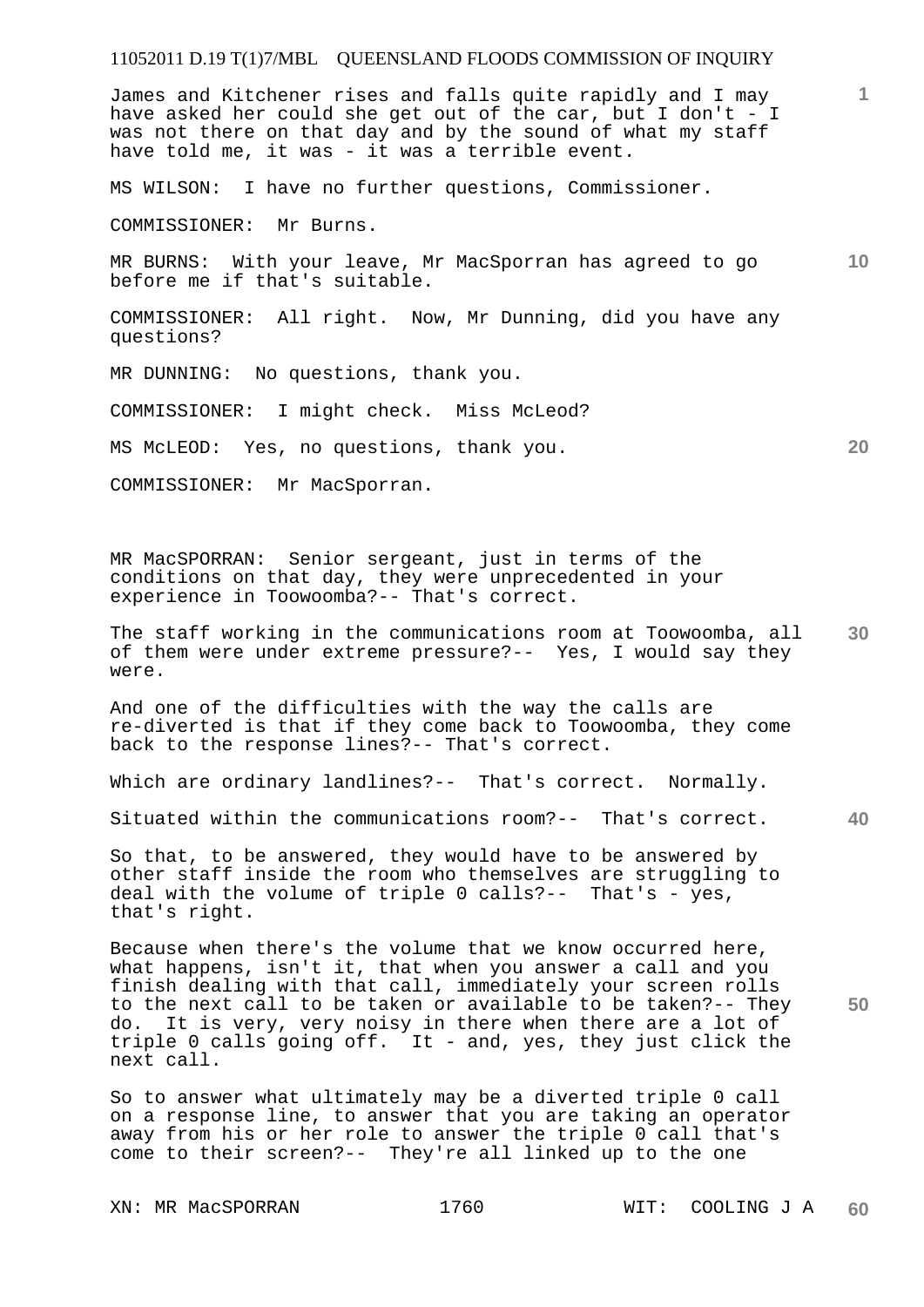screen, yes.

And the call coming on the response line cannot be predicted to be a diverted triple 0 call. It might be just an inquiry to the response line, a general inquiry?-- On normal circumstances, yes.

So there are obvious difficulties in the call coming back to those lines in terms of them being prioritised to be answered?-- Yes.

Now, on this particular day in relation to the call to Jason Wheeler, you said that his response, his way of dealing with the call, expressing the frustration that you've heard was out of character?-- Yes, it was.

He had relieved on prior occasions in the communications room?-- He had, yes.

**20**  He had done the courses that were available for qualification for work in that room?-- That's correct.

And he had adequately and appropriately performed those duties to your satisfaction on prior occasions?-- Yes, he had. I've in fact done good work reports on Jason's abilities as a communications-----

In terms of-----

**30**  COMMISSIONER: I'm sorry, I didn't get the last of that. Could you just say that again?-- I've actually done good work reports on Jason's ability to be a communications sergeant.

Right, thank you.

MR MacSPORRAN: He'd actually qualified for that role by the courses he had done?-- Yes, and his policing experience.

And his general experience. Now, in terms of how he dealt with the call itself, there are various factors to be considered by anyone taking such a call, aren't there?-- Under ordinary circumstances, yes.

One of which you've mentioned, which is your knowledge, the person taking the call, in this case Senior Constable Wheeler, his knowledge of that intersection and the way it behaves in flood conditions?-- In ordinary conditions, yes.

**50**  At the time that call was taken, it was 13.50 on that Monday afternoon on the 10th of January, there was no information at that time that this was other than a normal flood situation so far as that intersection was concerned?-- That's correct, from - from what I have been told.

The situation rapidly escalated after that but at 13.50 when he took that call from Mrs Rice, he had no way of knowing that that intersection was going to behave in the way catastrophically differently to the way it behaved on many

**10**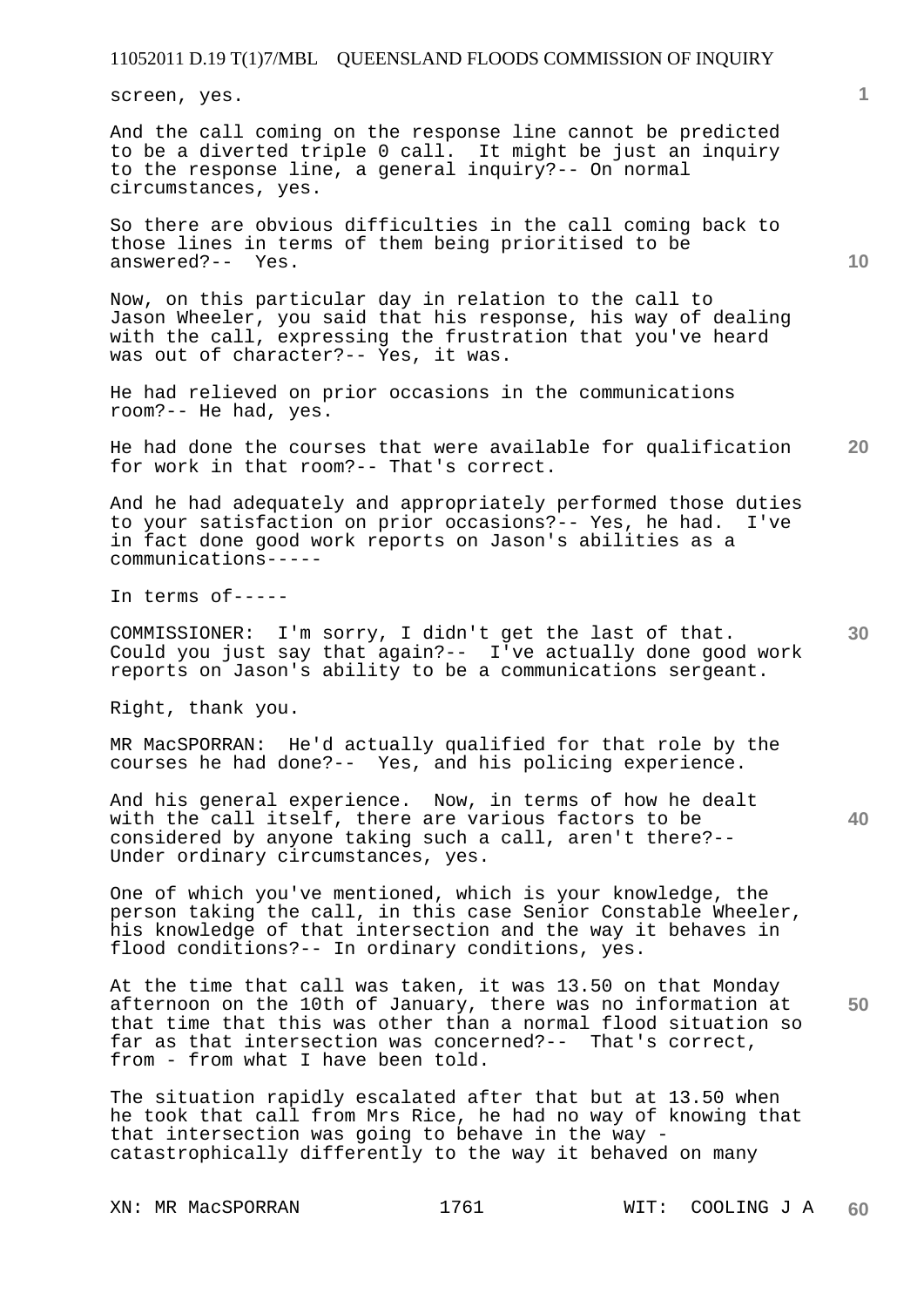occasions in flood conditions previously?-- Previously and after.

And the experience generally in the police service and in the communications room in respect of flooding events at that intersection was that people might ring triple 0, a car might be dispatched because people thought they were in danger but by the time the police car arrived, the waters had receded and the car had driven off?-- That's correct.

So that is a relevant factor when you are looking at how someone might have reacted in the position of Senior Constable Wheeler on that occasion?-- That's correct.

There is the next consideration which you've articulated: the building, understandable in some ways, the building frustration with all communications officers in that room with the pattern of the public, for whatever reason, seemingly routinely ignoring the very public awareness campaign that had been conducted to warn them against driving into flooded waters?-- That's correct.

When those warnings were ignored, often there would be valuable police and other emergency services necessarily diverted to rescues that should never have been necessary?-- Yes, that's right.

Thirdly, perhaps, a relevant consideration was that Mrs Rice was asking for a towtruck?-- That's correct, she asked for a towtruck.

Is there a police policy or practice in respect of people who on any occasion request assistance with the provision of a towtruck people?-- We do not provide people with towtrucks.

Is there a reason? To state the obvious, can you tell us briefly the reason for that?-- I believe that we could be seen as being impartial to one carrier if we were to order a towtruck.

I assume it is not a proper use of police resources to be phoning and providing that sort of resource to a member of the public as a police officer or a communications officer?-- No, that's not our duty.

It is not an emergency?-- No

In the proper sense?-- No, it is not a triple 0 related matter.

The fourth and relevant consideration, do you agree, would be whether the caller appears to be in distress?-- When I listened to the call I did not think Donna Rice was in distress.

Now, the evidence to the Inquiry has been from her partner that he could detect in her manner and tone that she was in distress and was deliberately trying to conceal it for the

**30** 

**20** 

**50** 

**10**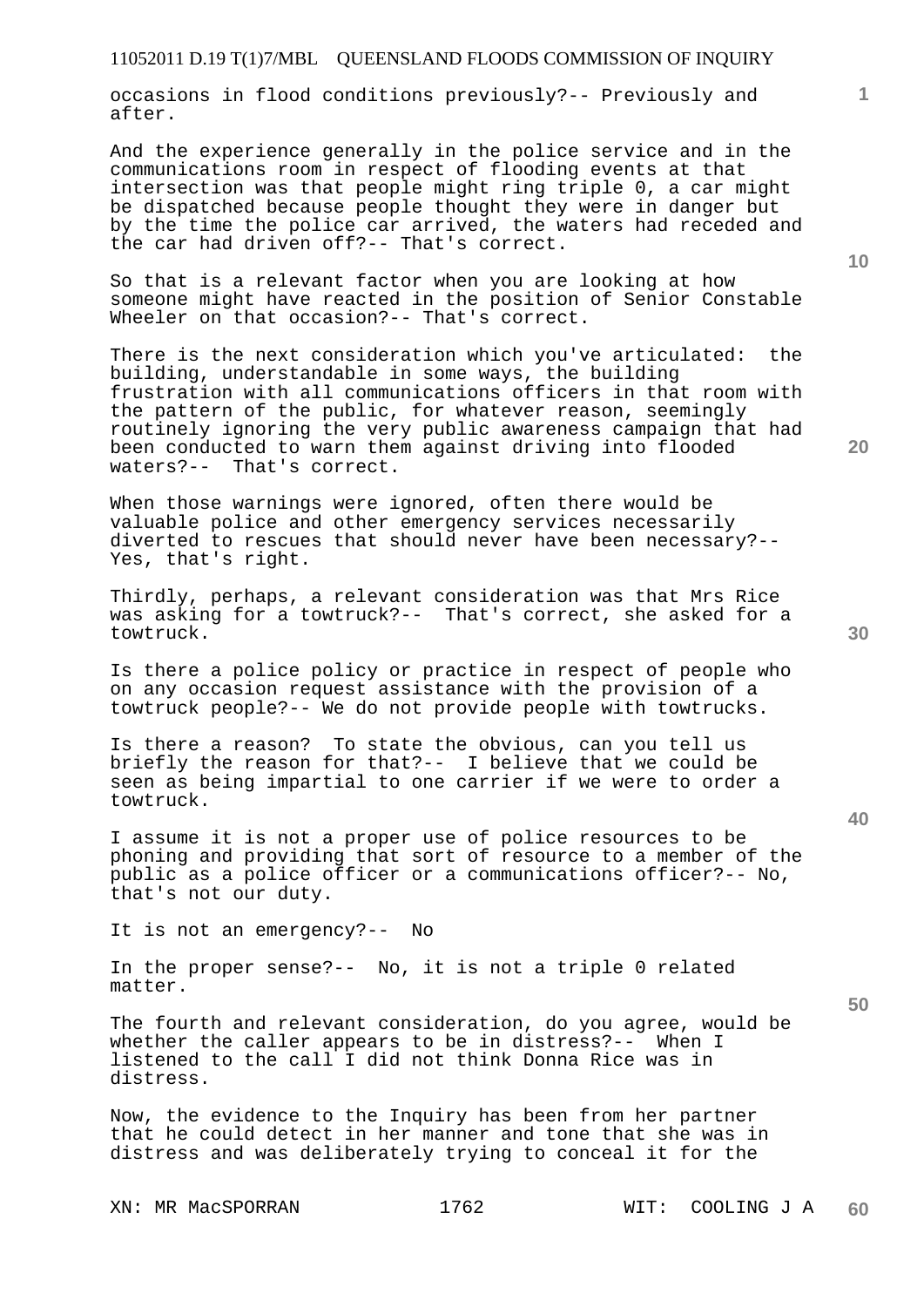sake of her two sons, who were also in the car. But if you didn't know her as Senior Constable Wheeler didn't, and you didn't, you might not be able to detect any tone of distress in her voice. Is that so?-- I could not detect any tone of distress in her voice.

So if you combine all of those features, they're relevant matters, aren't they, for consideration when looking at the way that call, in particular, was responded to?-- That's correct.

Now, there were, as you've said, a very large volume of calls received in the room that day?-- There was an amazing amount.

All of the people who worked there, including Senior Constable Wheeler, were competent, in your view, to be performing the role they were on that day?-- All the staff at the Toowoomba District Communications Centre are very competent at their roles and they had been in flood situations since early December and they were all acting appropriately.

Is it the case that despite the very large number of calls taken and dealt with, this particular call taken at 13.50 by Senior Constable Wheeler is the only call taken that day that is the subject of any investigation?-- That's correct.

In terms of how - the total number of calls and how they were dealt with, do you defer to the expertise of Chief Superintendent Pitman, who has also provided a statement to the Inquiry?-- In regard to?

In terms of what it means that the total number of calls received was 1400 and some?-- Yes.

Have you read or had - or do you have knowledge of the statement provided by Chief Superintendent Pitman?-- I have knowledge of it but I can't recall what he's saying about the number.

All right.

COMMISSIONER: It is a little hard to defer to it then, isn't it?

MR MacSPORRAN: No, no, I understand. I'm just asking whether she was. I won't take you to it. But you know he has provided a statement about those issues?-- Yes, I do know he has provided a statement.

COMMISSIONER: Thanks, Mr MacSporran. Mr Burns.

**1**

**<sup>50</sup>**  Yes, all right. Thank you. I have nothing further, Commissioner.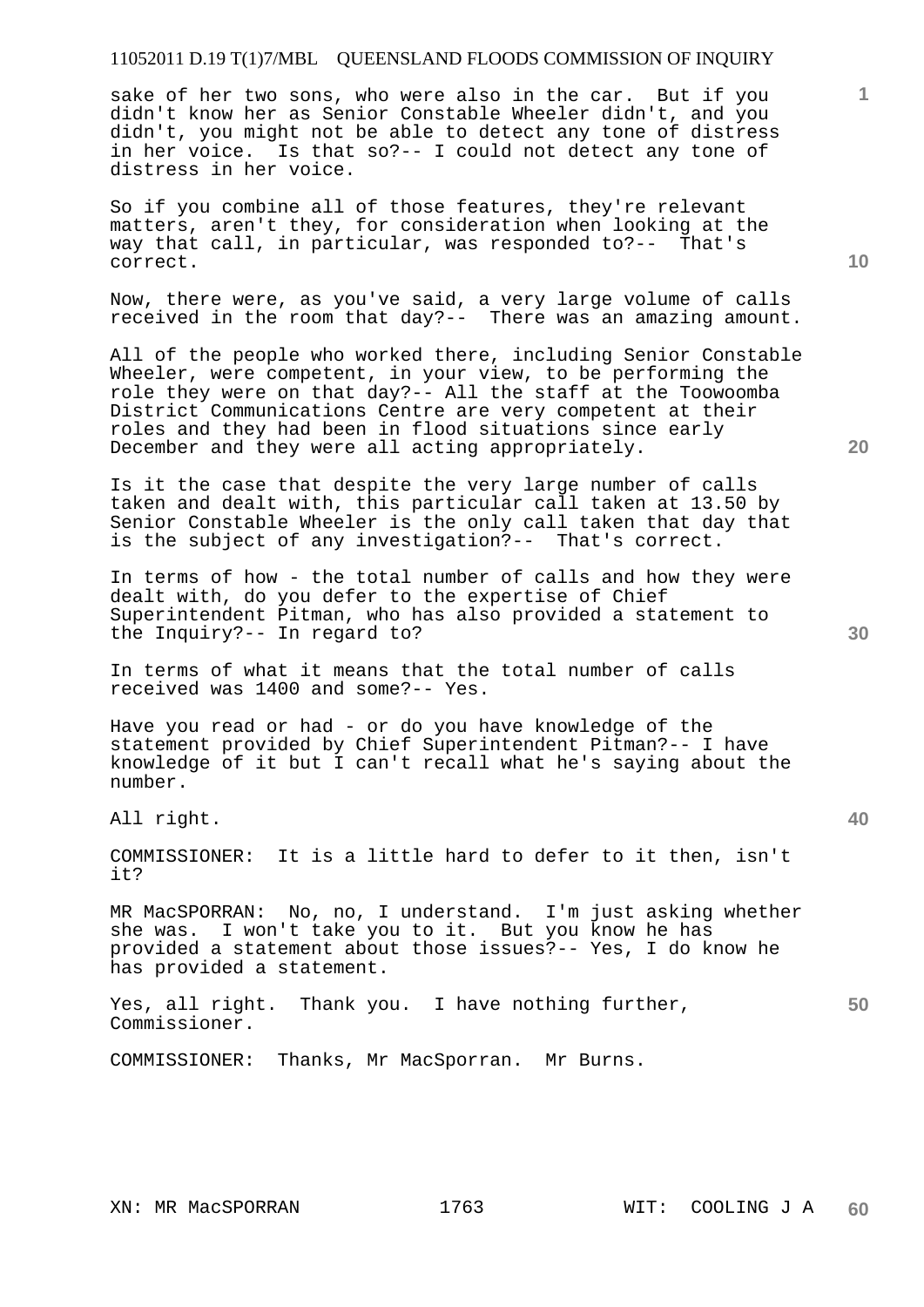MR BURNS: Thank you. Senior sergeant, is it the position that Senior Constable Wheeler first started relieving in the communications centre in Toowoomba about three years ago?-- That's - would be about right, yes

He was at that time, you may recall, on light duties after surgery?-- That's correct.

And from that time on he's relieved from time to time but mainly in the role of CommCo?-- Yes, he has.

That's the Communications Coordinator?-- That's correct.

But on occasions as a call taker and radio operator?-- Yes, he has.

Because apart from CommCo, the staff in the centre perform that dual role-----?-- That's correct.

-----of telephone and radio?-- That's correct.

Is that the case?-- That's correct.

Now, as officer in charge of the communications centre, you perform monthly audits of triple 0 calls?-- Triple 0 calls and other - other category calls, yes.

That's to maintain standards?-- That's correct.

And there are standing orders which you've prepared in terms of how staff are to conduct themselves?-- That's correct.

And those standing orders apply to the civilian operators just as they apply to the police who serve under you?-- That's correct.

Now, prior to the 10th of January this year has there ever been an occasion when the manner in which Senior Constable Wheeler performed his duties in the communications centre has caused you any concern?-- None at all.

And I should be specific, as CommCo, in the role of CommCo?-- No, he's done a very good job as Communications Sergeant.

And as a call taker radio operator?-- No, I've had no concerns.

**50**  Specifically, has there been any instance prior to the 10th of January 2011, any instance of non-compliance with any standing orders that govern his or govern the performance of his duties?-- No, not at all.

In fact, you had a very favourable opinion of Senior Constable Wheeler prior to the 10th of January? -- Yes, I always thought he did a very competent and professional job.

And you still do?-- I still do.

**20** 

**30** 

**40**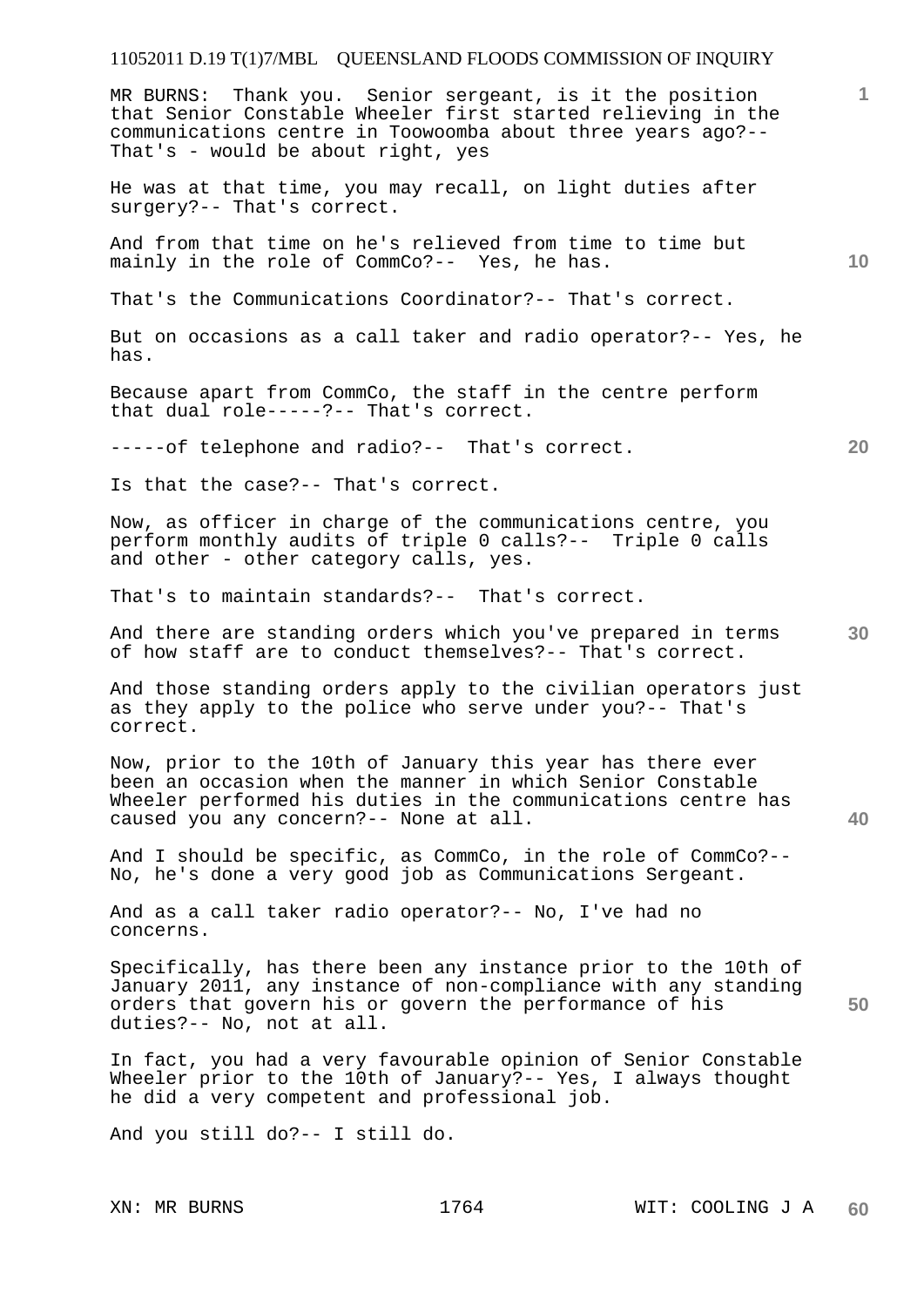In fact, you were anxious for him to relieve whenever possible?-- That's correct. I sought him out and requested him to relieve because of the very good job that he had done.

He had very good local knowledge?-- Yes, he did have very good local knowledge.

Could I ask this about the courses he actually undertook and I'm interested here in formal training. Am I correct in assuming the only formal training for the work he did in the communications centre was the three-day course you have referred to?-- That's correct.

Now, that was a course designed for CommCos, wasn't it?-- That's correct.

And although, of course, there would be some cross-over, one would assume it was not a course designed for call takers or radio operators?-- No, it was not.

Now, you were asked some questions about the different communication systems in Toowoomba and Ipswich and, indeed, in Brisbane. The Brisbane system is a CAD system which goes by the acronym of ESCORT, E-S-C-O-R-T?-- Yes.

Are you familiar with that?-- I don't know much about CAD at all.

But the system you have and the system that appears to be in place in Ipswich requires the operator or call taker to enter quite a bit of data on the screen?-- That's correct.

While the call is in progress?-- That's correct.

And that can give rise to pauses during the call, if you're listening to a tape?-- That does, yes.

Also, it increases, perhaps on one view, the time it might take to service a call?-- That's correct.

There are other systems, are you aware, where a lot of informational data is automatically generated and will present on the screen in front of the call take ever?-- That's with the CAD system I believe, yes.

Which you understand is in use in Brisbane?-- That's correct.

But you don't have a detailed knowledge of?-- Not a detailed knowledge, a very brief knowledge of.

Now, whilst we're dealing with that system, could I ask a couple of technical questions. When a triple 0 call arrives at the centre or arrives in the system, it has been sent there by Telstra in effect?-- Yes.

And there is a Zetron - that's Z-E-T-R-O-N - screen in front of each operator?-- It's shared between two operators, yes.

**20** 

**1**

**10** 

**40**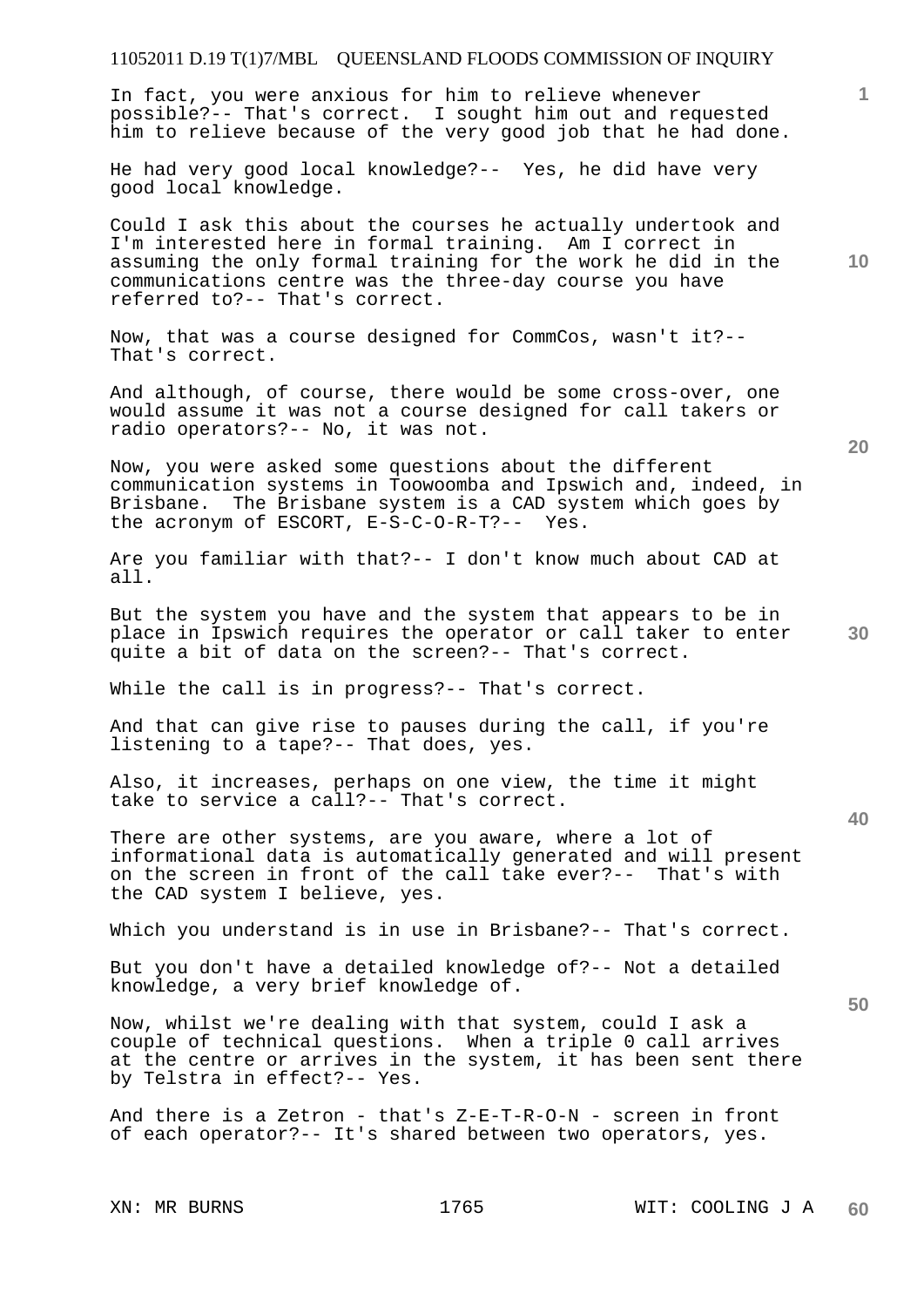# 11052011 D.19 T(1)7/MBL QUEENSLAND FLOODS COMMISSION OF INQUIRY **1 10 20 30 40 50**  I beg your pardon, shared between two operators?-- That's correct. But also one on the CommCo's; correct?-- That's correct. And it consists of  $a - or$ , visually, a number of boxes, coloured boxes?-- Yes, that's - that's - oh, sorry, I thought you were talking about the monitor. But, yes - you're talking about the actual telephone system? No, no, it's my fault I'm sure. But the Zetron display?-- Mmm-hmm, is a----- Has a number of boxes?-- It does have a coloured boxes, yes. Coloured boxes which light up if a triple 0 call comes in?-- That's correct. And light up if a response line is ringing?-- That's correct, yes. And also lights with radio channels?-- That's correct. And so, if there are more than five triple 0 calls and more than six response lines in use, the whole screen is lit up. The whole - all of those boxes are lit up?-- That's correct. So if there's - if you add to those 11 calls one additional call, it's in the queue somewhere, is it not?-- It is. And unseen by the operator?-- No, it's also lit up. So there's another box for calls waiting?-- There's another box for just ordinary landline calls that people can call in on, yes. So they're not there in addition to the response lines?-- They are. So triple 0 and response lines?-- And then you have normal normal people - you have the calls that generate from the actual Toowoomba - Toowoomba area itself and you also have a CommCo telephone, you have QAS, City Safe, Main Roads, there's a - there's a lot of boxes on there that can light up all at once. Well, if a witness was to give a description that the screen was lit up, that's really a description of a system overwhelmed?-- That's correct. Have you ever in your experience, and I think you've been Communications Sergeant at Toowoomba since 2002?-- That's correct. Have you ever seen a situation where all five triple 0 boxes have lit up?-- Yes, but not frequently. Only for major incidents on the Range or major traffic accidents.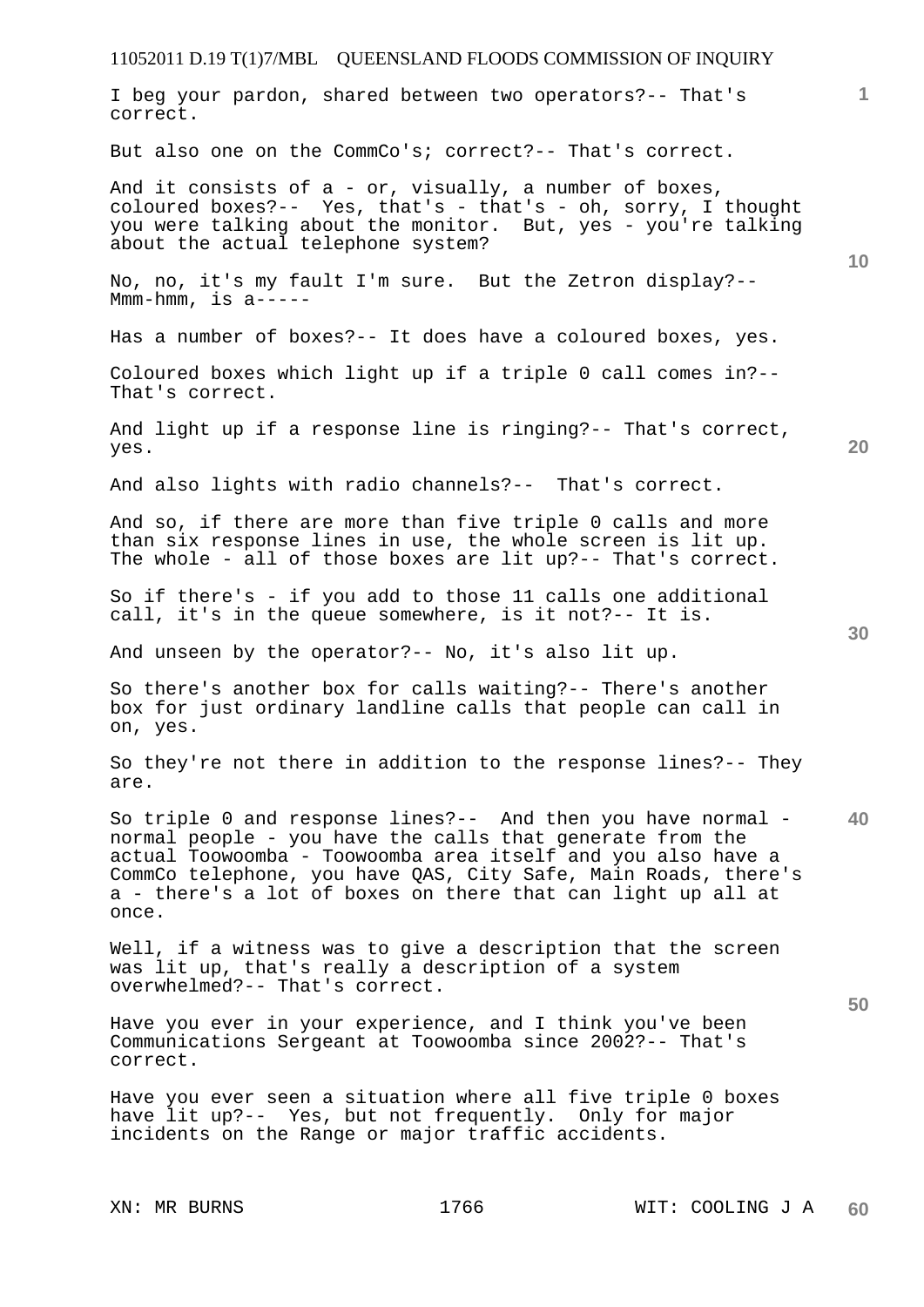Now, so we can get some idea of the scale of the crisis, you've described in your statement that for a major incident one could expect somewhere between 20 and 30 triple 0 calls, for a major incident?-- That's correct.

And that would be, obviously, not a frequent occurrence fortunately?-- No, it is not a frequence occurrence.

But you can recall some instances where all five triple 0 boxes have been lit up?-- Yes, I can.

Can you recall any instance where then all six response lines have been lit up?-- No, not off the top of my head.

In your statement at the bottom of page 6 you say, "My staff have informed me that 000 emergency calls were being received all over the Zetron telephone system including the normal landline numbers. My experience is that this has never happened before"?-- That's correct.

So is that - you're referring then to all of the additional lines as well being lit up?-- Yes.

On page 6 of your statement, you were taken to that by my learned friend Ms Wilson, there are some statistics there of the number of calls received on the 10th of January?-- Yes, on our system.

**40** 

**50** 

**20** 

**1**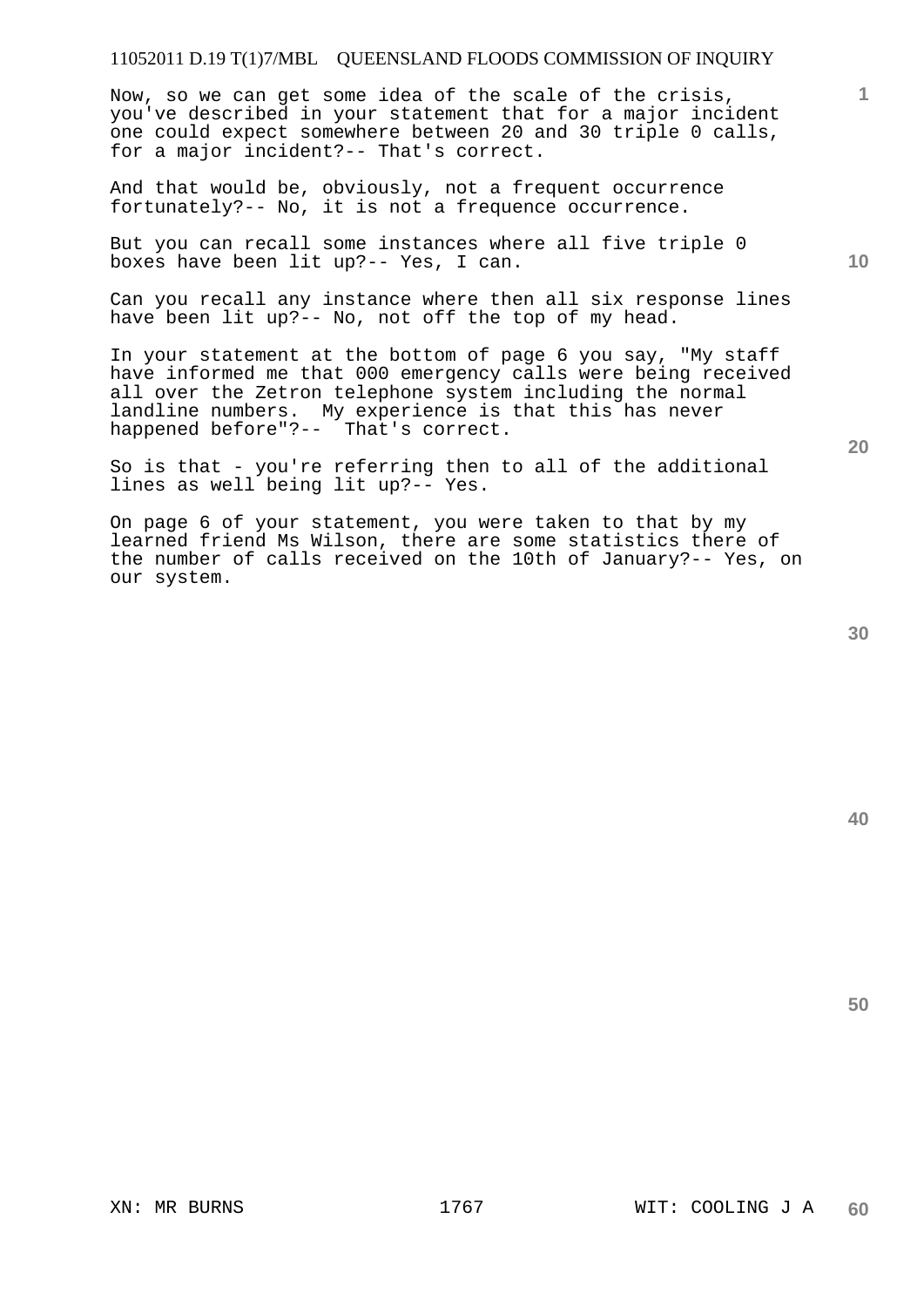11052011 D.19 T(1)8/RFC QUEENSLAND FLOODS COMMISSION OF INQUIRY **1 10 20 30**  I just wanted to ask you about that briefly. That's not information provided by Telstra, is it?-- No. That's your system?-- That's correct. So there's some sort of computer retrieval of that information?-- That's correct. And of the calls serviced, 601 calls, so just I have got this clear in my head, they - they would have been a mix of calls answered on the first presentation, calls answered on the second presentation and perhaps even calls that have then bounced to Ipswich, Brisbane and come back again to Toowoomba. Is that right?-- They could have been, yes. Possibly?-- Yes, possibly, they----- Because what was occurring was a crisis of biblical propositions, wasn't it, and not just confined to one small area?-- That's right, it was an overwhelming event. Thank you. MS WILSON: I have no re-examination, Madam Commissioner. COMMISSIONER: Yes. Thanks, Sergeant, Cooling, you're excused. WITNESS EXCUSED COMMISSIONER: We'll adjourn until quarter to 3.

THE COMMISSION ADJOURNED AT 1.30 P.M. TILL 2.45 A.M.

**40**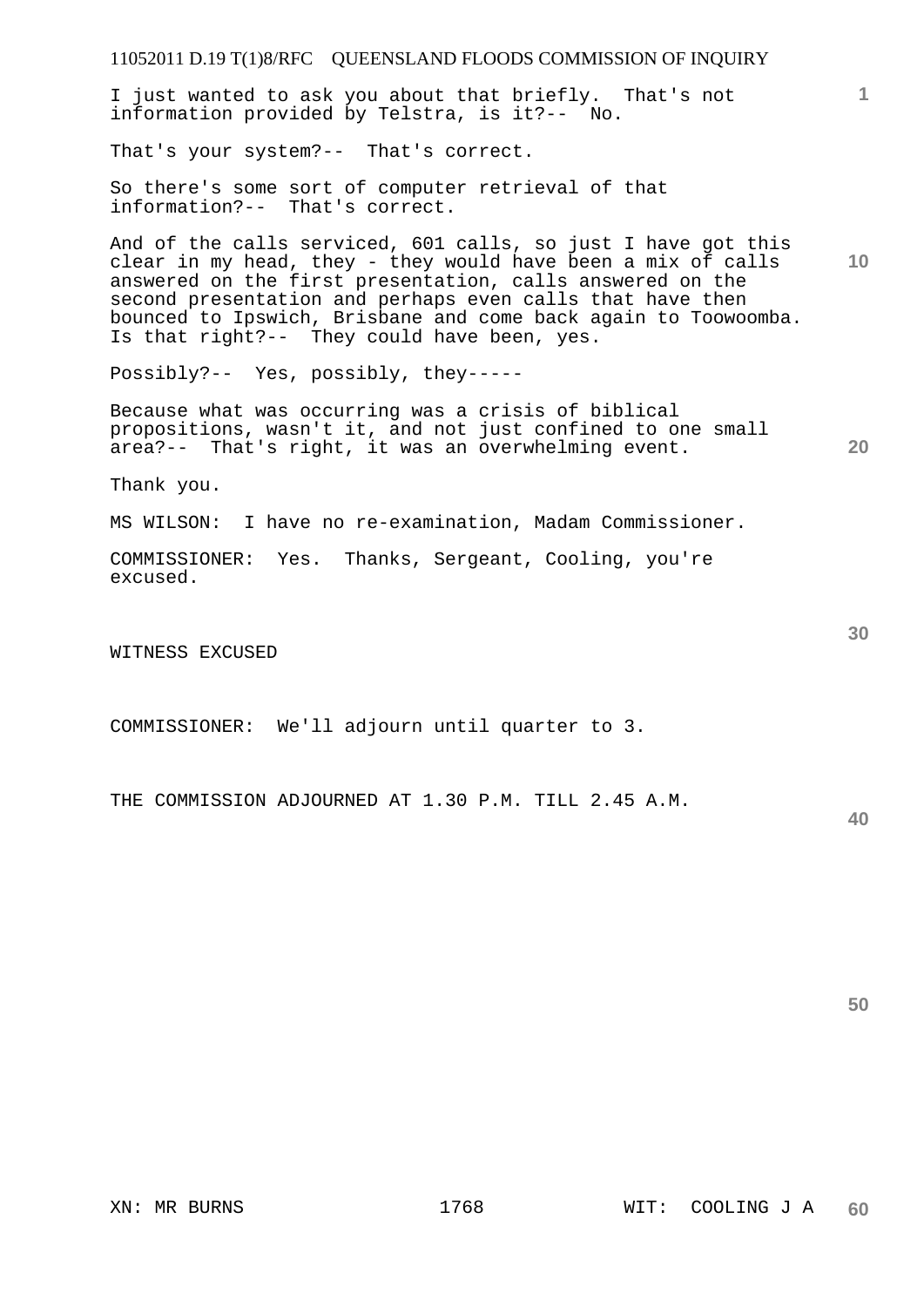THE COMMISSION RESUMED AT 2.43 P.M.

MS WILSON: I call Warren Day.

COMMISSIONER: Is everybody here that needs to be here, do you think?

WARREN EDWARD DAY, SWORN AND EXAMINED:

MS WILSON: Can you tell the Commission your full name, please?-- Warren Edward Day.

And you are the Gold Coast Local Disaster Coordinator?-- That's correct.

And you're also the Director of Engineering Services?-- Yes.

Now, you provided a statement to the Queensland Flood Commission of Inquiry?-- Yes, I did.

Can you have a look at this document, please?-- Yes.

And that is the statement that you provided?-- That's it.

And in that statement do you refer to a number of documents?-- Yes.

And those documents are-----?-- They're all attached.

Attached to that statement. Madam Commissioner, I tender that statement with its attachments.

COMMISSIONER: Exhibit 340.

ADMITTED AND MARKED "EXHIBIT 340"

MS WILSON: In relation to your statement, the issue that I wish to address is the - regarding the provision of disaster management training, the issue of training. You address this in paragraph 78 and onwards in your statement. Effectively you state, "There is a need for effective disaster management training in Queensland"?-- Correct.

You state that, "EMQ provides introductory level awareness courses in the Queensland disaster management arrangements", is this not enough?-- Well, no. There's a need for substantial training. We actually carry out quite extensive training within Gold Coast City Council and we have provided

XN: MS WILSON 1769 WIT: DAY W E

**1**

**10** 

**20** 

**30** 

**40**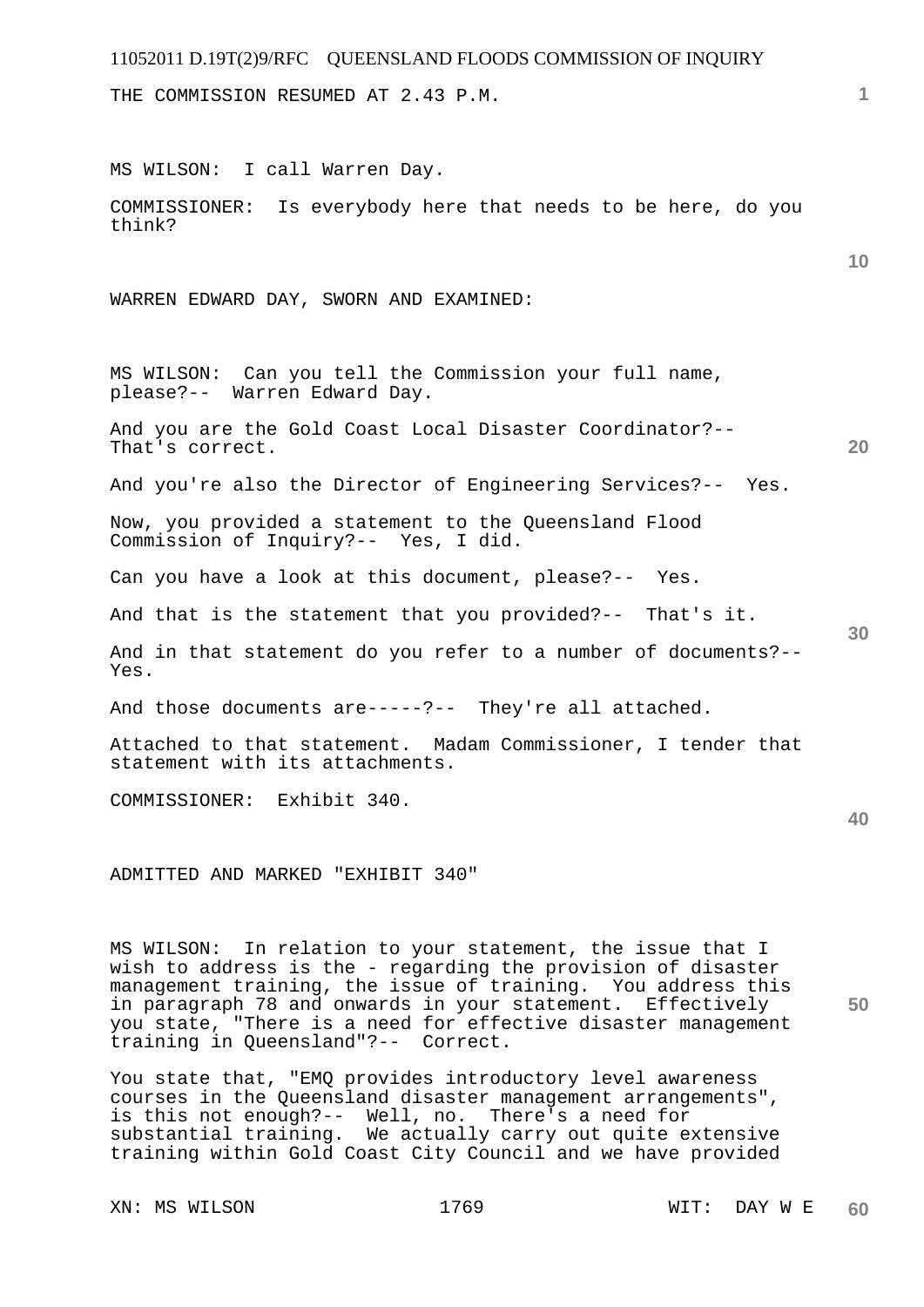that training to some other local Government authorities as well.

COMMISSIONER: What's the training that you do and who have you provided it to?-- How to run the operation centre, training in AIIMS, Australian Inter-service Incident Management System, that sort of thing, so that when you do actually get hit with the event, everybody's trained up and knows what the system is.

Which Councils have you provided-----?-- Cairns has come down and we have had some other Councils in South-east Queensland. How we actually work it is if we - there's a special request from another Council we try to deal with that, but generally speaking we'll be training our own people, and while we're training our own people we make positions available to other Councils should they require it.

MS WILSON: The training that you provide fulfils a need, you say, because it assists in building interoperability between agencies?-- That's correct.

And why is that important?-- Well, on the day it becomes extremely difficult if you've actually got to work out issues of interoperability between different agencies. If you have that sorted out beforehand, if you have your systems in place, things are much simpler.

Now, you have talked about the training that you provide to the Gold Coast City - provided the Gold Coast City Council officers and training that also can be available to other regional Councils. Have you provided any training to the Somerset Regional Council?-- Well, we actually did that during the last event. We sent some of our own staff up there to assist in the operation of their Disaster Management Unit, and we trained them as we were there in the operation, and we also went up for I think it was a day or two days when our direct involvement was finished and just made sure that they were actually operating satisfactorily.

Okay. If I can take you to your submission, which is Exhibit 1 to your statement. You have a section there that is stated "The Lessons Learned". One of the issues that you raise is is you say, "The impacts of disaster events are felt beyond the boundaries of Local Disaster Management Groups, even in areas not directly impacted", and this is - you use the example of the Gold Coast City Council in the last flooding events where although the Gold Coast City Council wasn't directly affected to the scope as other regional Councils, you still needed to activate the Local Disaster Management Group?-- That's correct.

And one of the reasons why it was necessary to do that was to provide the assistance to other regional Councils as they required?-- Yes. We actually activated for a number of reasons. When the storm event was coming towards us, of course, we weren't sure that we weren't going to get hit in the first place. So we have a number of different levels of

XN: MS WILSON 1770 WIT: DAY W E

**30** 

**20** 

**50** 

**10**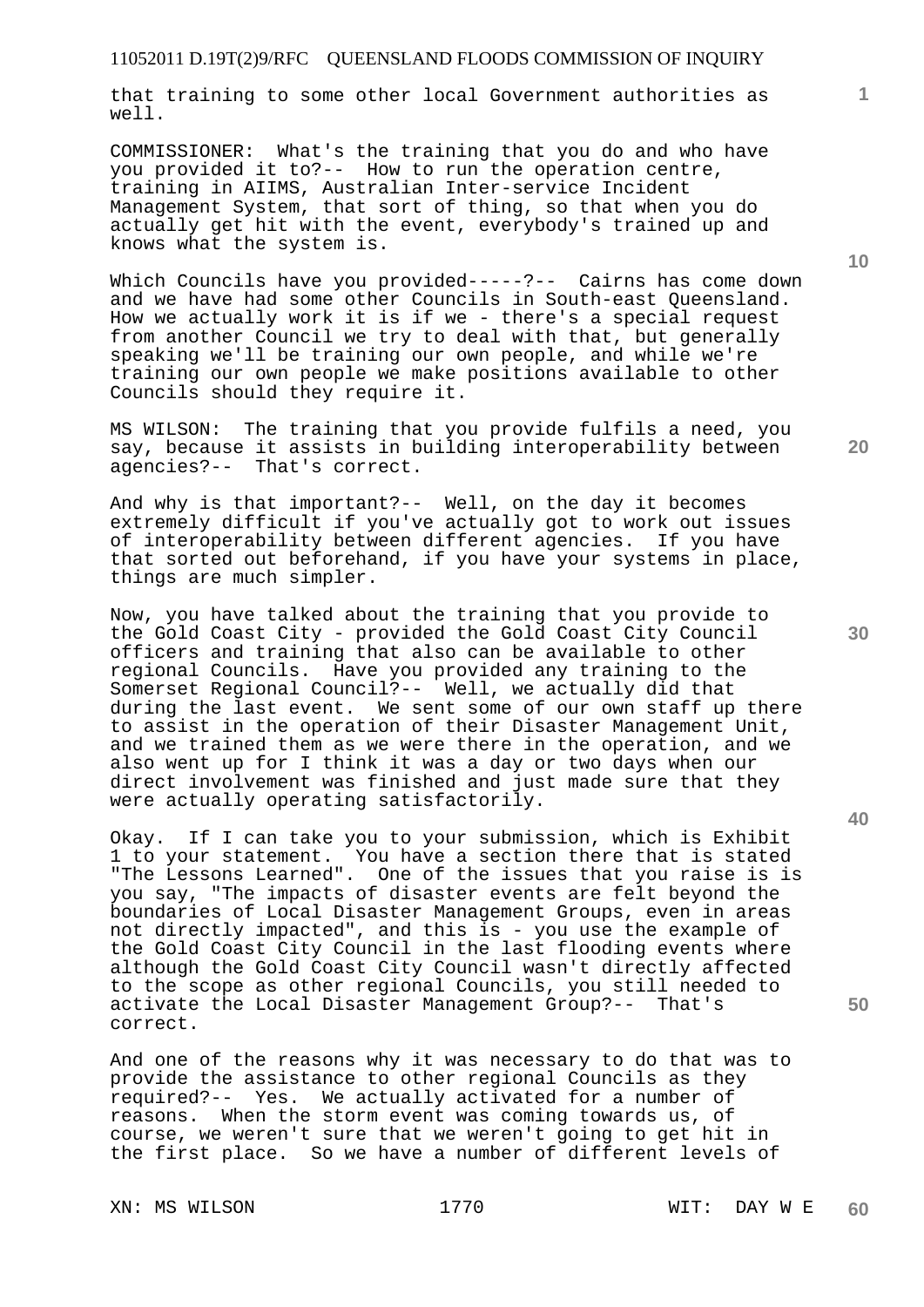activation, so that was really just normal operations for us. Then we were fielding quite a number of queries from the public as to what was happening, whether they could expect to experience some of the problems that the other communities had, and also where our own community wanted to know what happened in surrounding areas. So we kept operating right through that and then as part of that, of course, we were in a very good position to be able to assist when other Councils actually required some assistance later on.

And was it because that the LDMG had been activated that you could assist in a timely way?-- I don't know if I could actually say it that way because under those circumstances it wasn't the LDMG being activated, it was our actually - it was actually our Disaster Management Unit. The LDMG was on standby for most of that time, but we actually run a full-time staff within Gold Coast City Council and we had them fully activate and they were actually able to deal with most of the requests for assistance.

At 4.2 you discuss "the capacity of smaller local governments and the fact that they are limited to coordinate disaster effectively given the resources required to do so"?-- Correct.

And this seems - this issues seems to be addressed on a number of basis. One, the capability of smaller local regional Councils to access to resources to be able to deal with the issues in their - in their region?-- Yes.

And you also addressed the issue of the fact that the - they have not had the training that larger Councils have had?--<br>That's correct. If I can expand on that a little bit. I have That's correct. If I can expand on that a little bit. actually had the same role in a smaller Council within New South Wales, and the resources in a smaller Council are just, in my opinion, not sufficient to be able to deal with the sorts of events that were hitting south-east Queensland at that time.

So what's the answer?-- Well, what I have suggested in here and what I think is the way to go is that the State needs to look at in one of two ways. One of them is to increase the resources that EMQ has so that they can actually send resources out to some of the smaller Councils when they require them, and I know they do that to some extent already. The other suggestion is that other Councils that are not affected, for instance Gold Coast City Council in the last instance, should be able to operate and provide assistance in a structured manner. I think it was pretty successful the way it was actually handled, but I think it would only be better in the future if we actually sat down beforehand and we actually worked the systems out so that it was seamless.

When you say "sat down beforehand", you're - the support that the Gold Coast City Council provided was to Somerset Regional Council?-- Amongst others, yes.

Amongst other things, but Somerset Regional Council was where

XN: MS WILSON 1771 WIT: DAY W E

**20** 

**40** 

**50** 

**10**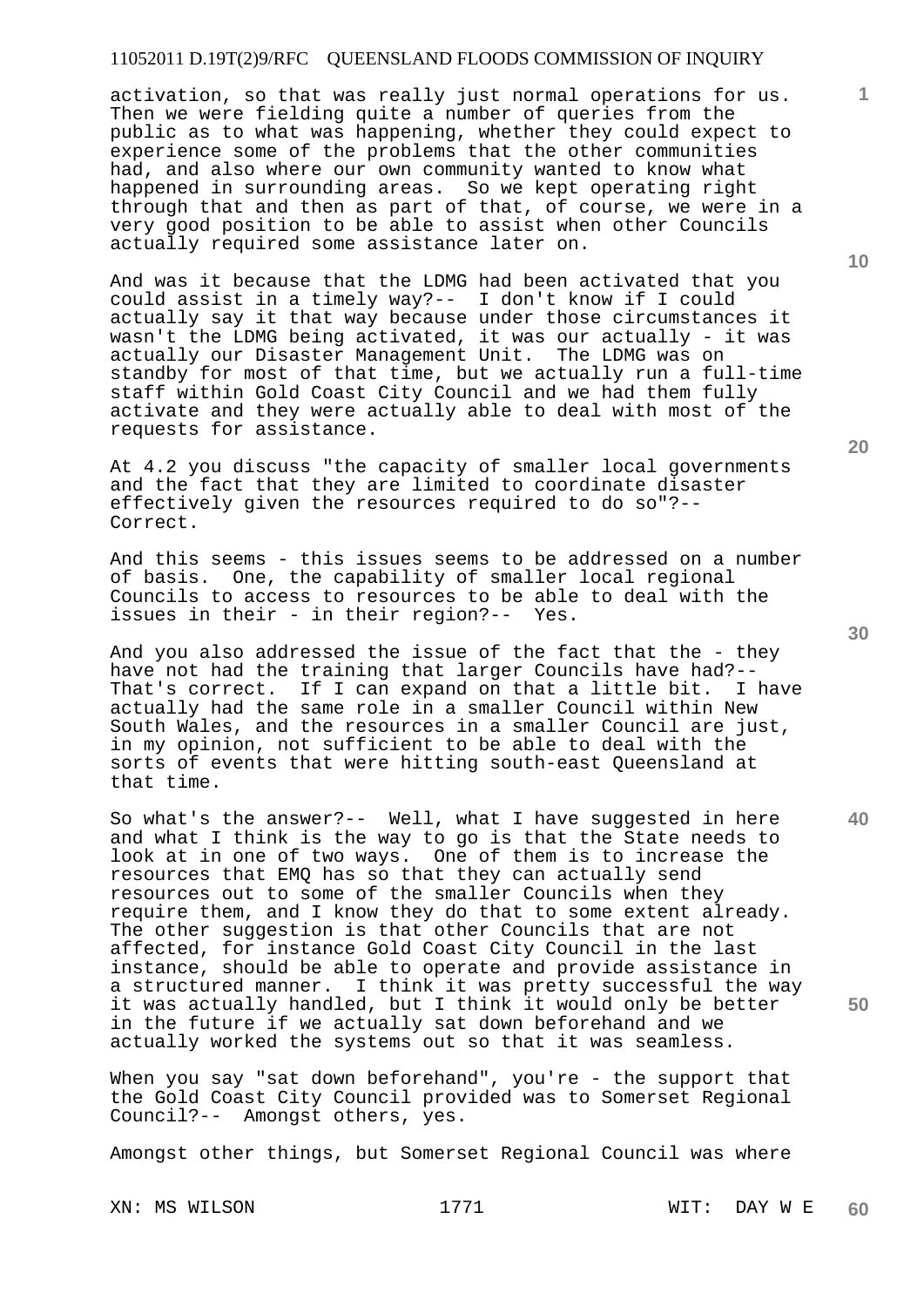you deployed staff to be able to assist in the disaster management in that region?-- Correct.

Now, when you say act beforehand, are you envisaging that the Gold Coast City Council has a strategic alliance with the Somerset Regional Council and before the wet season sits down and looks at the issues that may come to hand?-- I think we probably need to just sit down and work out exactly how specifics of this would work. I think that all that is probably really required in the first instance by the State is to say that there may be a requirement for Gold Coast City Council, Logan, Brisbane, somebody like that, to assist another Council in those circumstances and to set up the ground rules for that. Whether we actually go to the extent of having an individual strategic alliance with an individual Council, I'm not sure if that's actually required.

Well, it was - that was something that the Gold Coast City Council did engage in during the flood events having an alliance with the Somerset Regional Council. Do you see any benefit in continuing a relationship with Somerset Regional Council so the Gold Coast City Council would gain local knowledge and be able to assist better in the next event?-- My only reaction to that would be there's no guarantee, of course, it's going to be Somerset Regional Council next time. It might be another one that we're not talking about today. And I think that what we're really talking about is areas of expertise and resources that might be made available almost regardless of where it is. For instance, you know, choose something, St George or some place like that might require some resources and we can send the resources there. I think it would be very difficult to just set up a specific alliance and be sure that you'd ever actually activate it.

It seems to be that the common theme that's coming from your submission and your statement is the need for a more effective program of training?-- Well, that's not the only point that I've made, but, yes.

No, it's not the only one, but it is a constant theme that arises in your submission-----?-- That is true.

-----that greater training could assist all Councils, regional Councils, and Councils in disaster management?-- Absolutely.

And this training needs to be coherent, that there's got to be a more coherent program of training offered to all the regional Councils?-- Yes, I agree with that.

More structured?-- Yes.

Who do you see as the best agency to offer that training?-- EMQ.

Now, if I could take you to your final issue that you raise in your submission, "That there is a need for effective and consistent State coordination of resources during large events". The examples that you provide there are well into

XN: MS WILSON 1772 WIT: DAY W E

**10** 

**1**

**20** 

**30** 

**40**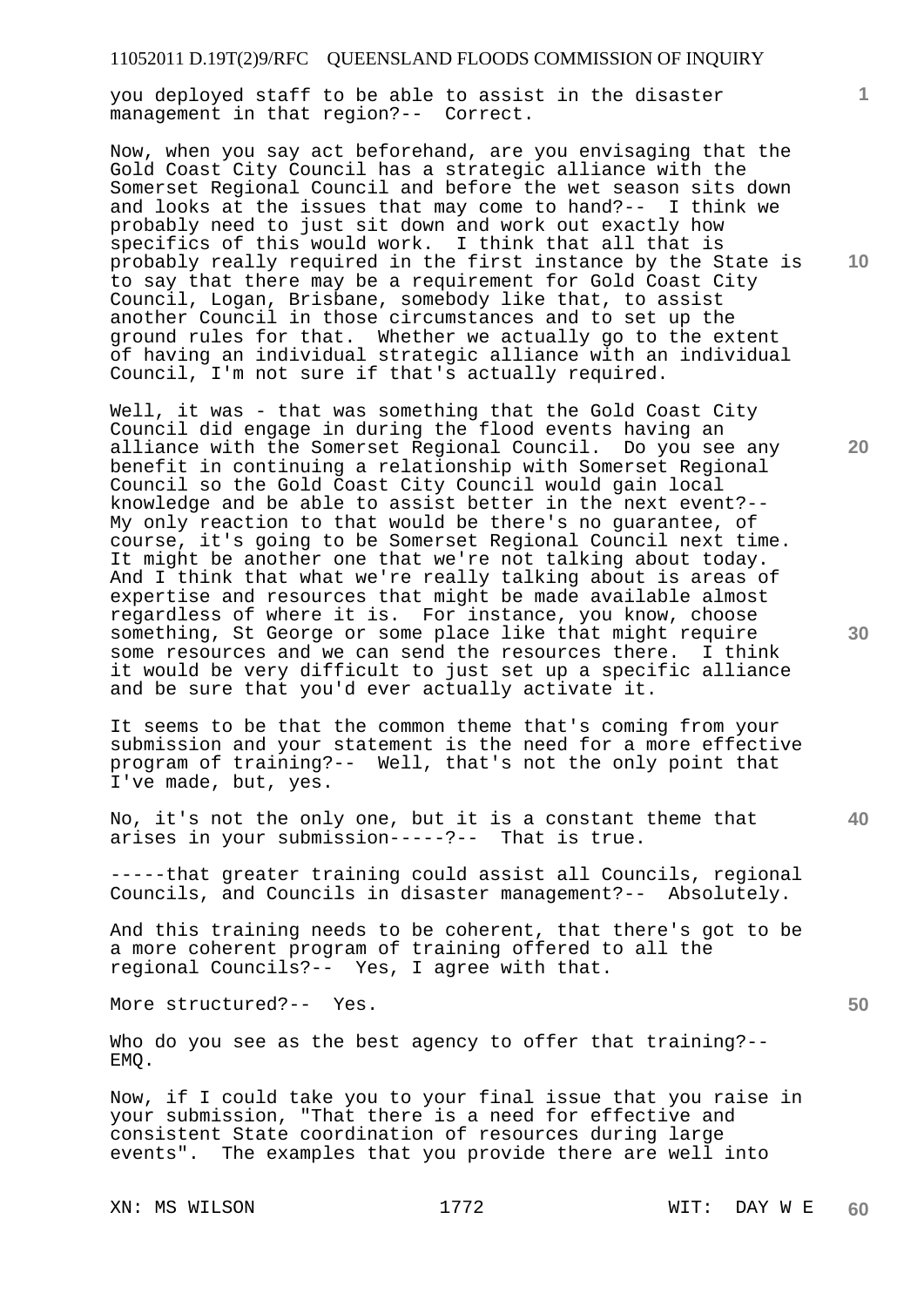the recovery phase. Have you got any comments about the strategic direction by the State Disaster Coordination Centre during the response phase?-- No, because we really weren't involved.

Okay.

COMMISSIONER: Do you use the Guardian system that we have heard a bit about?-- No, we're actually going up and having a look at that. We actually use EM2000. We've had that - I have to think to myself - perhaps 10 years we have utilised that, but we are actually going up to have a look at Guardian to find out whether or not it will suit our requirements.

It seems the charm of that is that it - well, if a lot in a lot of Councils use it-----?-- Sure.

-----you have got that kind of-----?-- Absolutely.

-----ability to move from to the other?-- Yep.

But presumably other systems would do as well, it's just if everybody has a consistent system?-- If the Guardian system is satisfactory and I - from everything I've seen I believe it probably is, I think there would be a great advantage for the entire State to be using the same system.

MS WILSON: I have no further questions, Madam Commissioner.

MR BURNS: I have no questions.

COMMISSIONER: Thanks, Mr Dunning?

**40**  MR DUNNING: Yes, Commissioner. Mr Day, just a couple of questions. My name is Dunning, I appear on behalf of the Brisbane City Council. Just on the sharing the resources between large Councils and small regional Councils, it's the case though, is it not, that the Local Government Association of Queensland in fact run a system whereby smaller authorities can ask for assistance from larger authorities? Or indeed perhaps more broadly, any local authority can ask for assistance from any other local authority?-- Yes, but I actually believe that that system runs right across the - the point of single-point accountability, and one of the other points that I made in the submission was-----

**50**  Well, sorry, just if you can deal with my question. The answer is yes, the Local Government Association of Queensland do run a system whereby any local Government authority can request assistance from any other authority?-- Correct.

All right. And it has its perhaps most frequent use when smaller authorities through necessity seeks assistance from larger authorities like, for example, the one for which you work or the one for whom I appear; agree?-- We probably send more resources to Ipswich and Brisbane than we did to small

XN: MR DUNNING 1773 WIT: DAY W E

**10** 

**1**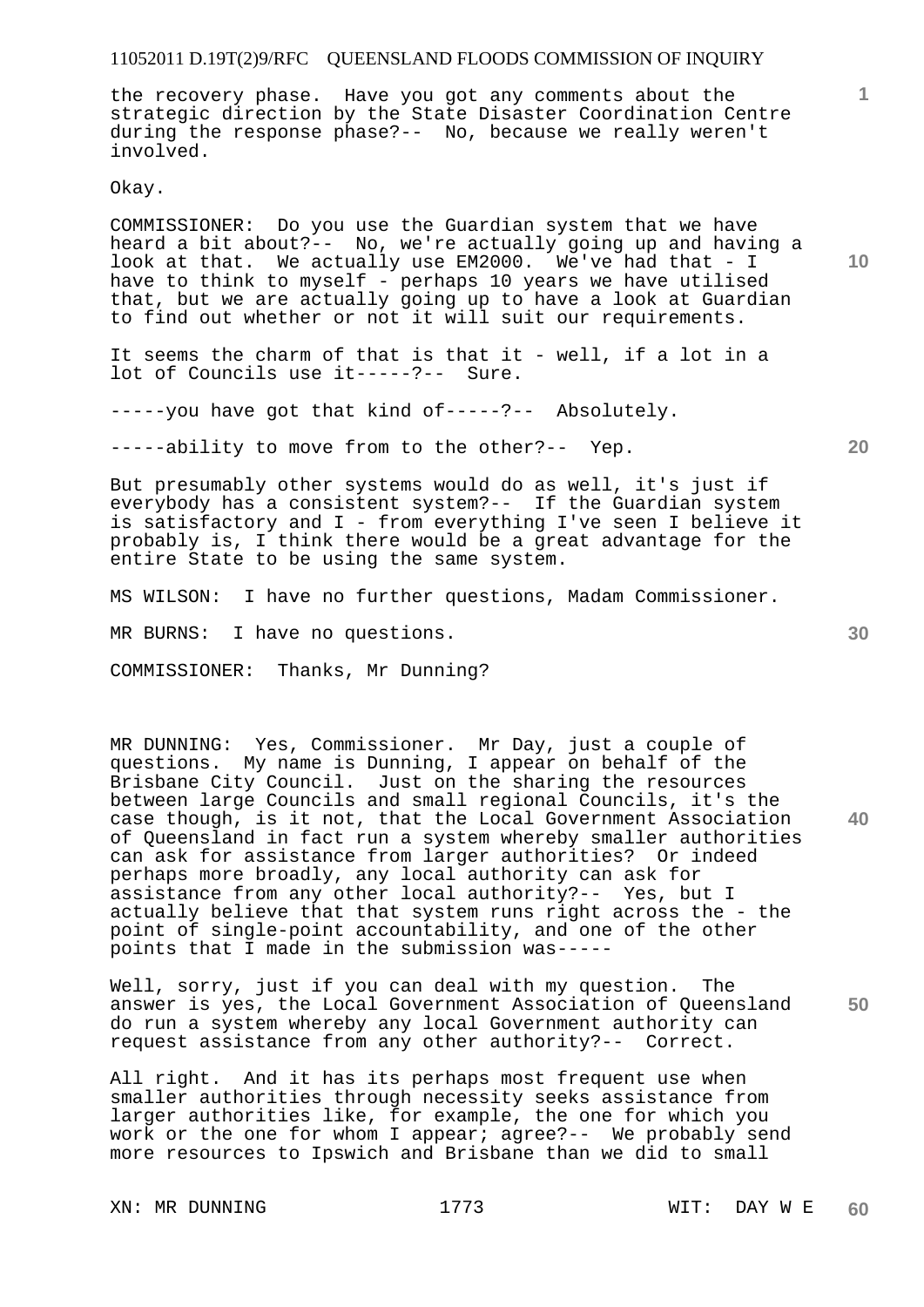authorities, so.

Right?-- Not necessarily the small authorities.

Okay. And your - any criticism you have got of that appears to be in relation to accountability, not its effectiveness?-- I don't know that I would necessarily say yes to that.

All right. But by the sounds of it, you wouldn't necessarily say no either?-- Well, if you like me to expand on that I certainly can. The existing system as I see it crosses the lines of responsibility and communication that should exist in any disaster management situation where you would have people looking at the planning of logistics and operations, and there should be one single point of accountability for logistics, and I believe that having two points of accountability for logistics is not a good idea.

But that proceeds on the presumption obviously that you're talking of logistics only in the disaster situation. This is a system that operates generally, not only in circumstances of disaster?-- Well, all I'm talking about, you're right, is in case of a disaster. But if you are actually responding to a disaster, you need to look at the planning logistics and operations, and the logistical issue is the one we're talking about which is resource requirements from one Council, or any other body, to an organisation that requires it. So that is a logistical issue.

Certainly. So when a disaster comes along it's the case that there are pre-existing arrangements and protocols between local authorities for the sharing of resources?-- Well, as I have actually indicated in the report, I think that that's the problem because we actually if you have a look through the report, we had a number of requests for our resources that actually came through the SDCC which is as I would see it, the appropriate response agency, and then we had other requests for assistance that actually came through LGAQ.

Certainly, but-----?-- So we're getting them from two sources.

Yes. My question and your answer are really are at a bit of cross-purposes. The concern you're raising is in a situation of disaster management or recovery, there should be one point of contact?-- Correct.

**50**  Yep. But there's no reason why that can't sit conformably with making use of existing arrangements between local authorities; that is, in the disaster situation you make use of by your various disaster hierarchy arrangements those pre-existing arrangements; you agree?-- Well, I don't agree with that.

No. All right. Thanks, Commissioner.

MR MacSPORRAN: I have no questions.

**20** 

**1**

**40**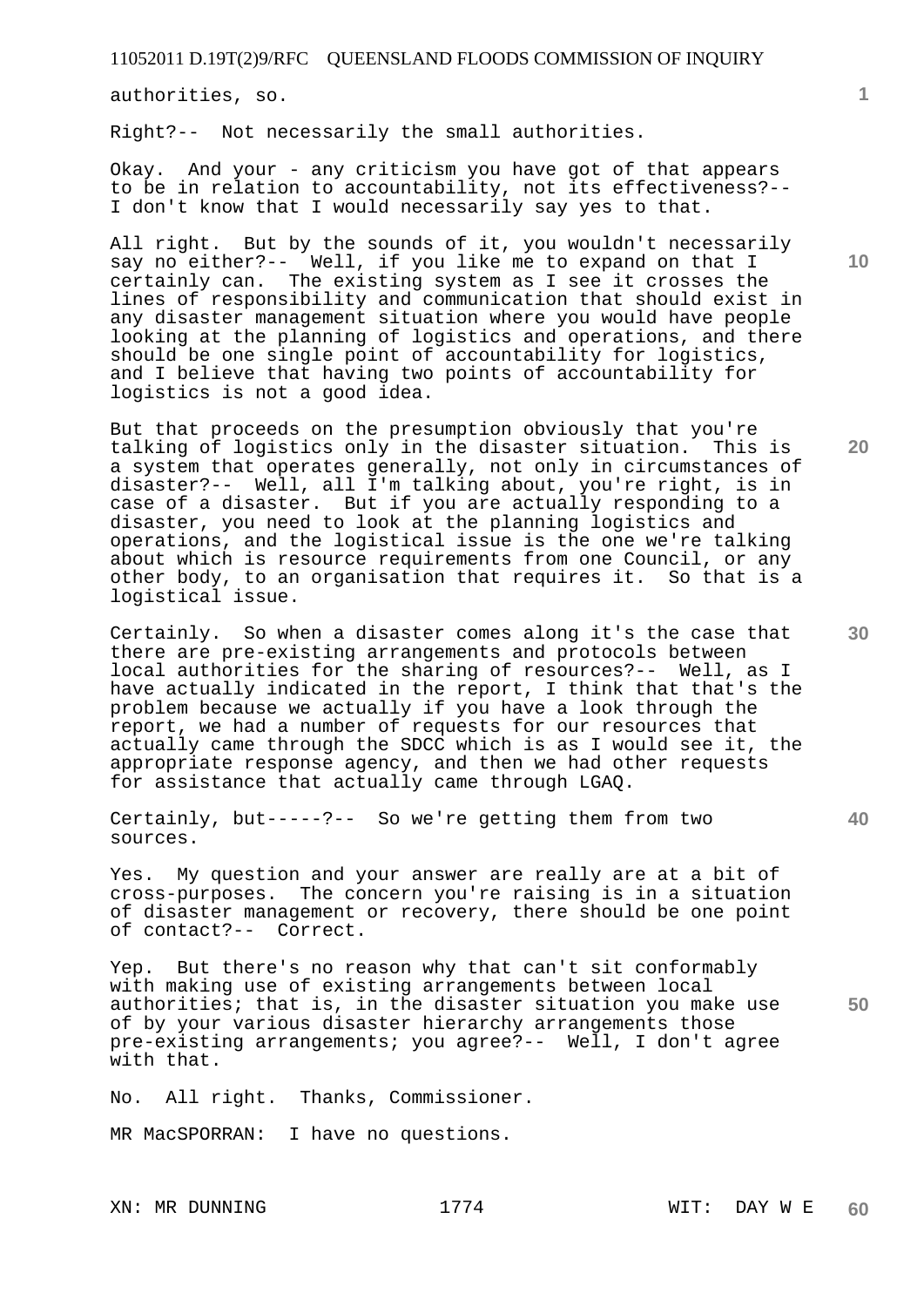MS McLEOD: No questions, thank you.

MS WILSON: No re-examination.

COMMISSIONER: All right. Thank you. Thanks very much, Mr Day. You're excused?-- Thank you very much.

WITNESS EXCUSED

MS WILSON: I call Kelli Docherty-Tanaskovic.

**20** 

**1**

**10**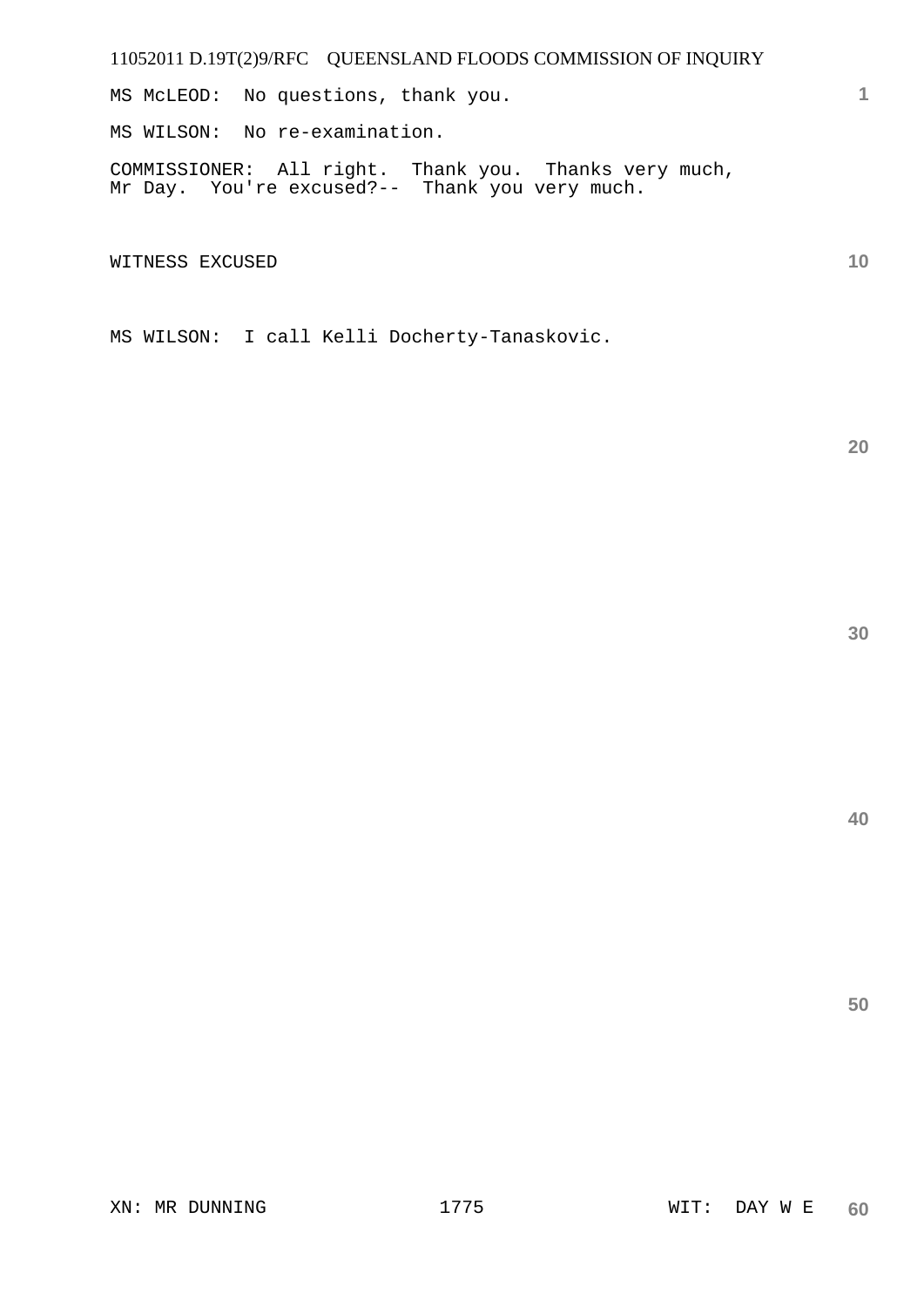# 11052011 D.19T(2)9/RFC QUEENSLAND FLOODS COMMISSION OF INQUIRY XN: MS WILSON 1776 WIT: DOCHERTY-TANASKOVIC K L **1 10 20 30 40 50 60**  KELLI LOUITA DOCHERTY-TANASKOVIC, SWORN AND EXAMINED: MS WILSON: Can you tell this Commission your full name, please?-- Kelli Louita Docherty-Tanaskovic. And you're a fire communications officer?-- Yes. And you are presently stationed with Firecom South-west?-- Yes. And for the Queensland Fire and Rescue Service?-- Yes. You're employed by the Department of Community Safety?-- Yes. And you've made a statement for the Queensland Flood Commission of Inquiry?-- Yes. Can you have a look at this document, please? This is the statement, this is your statement?-- Yes. Madam Commissioner, I tender that statement. COMMISSIONER: Exhibit 341. There seems to be two - oh, one's for the witness to look at, is it? MS WILSON: Yes. COMMISSIONER: Thank you. 341. ADMITTED AND MARKED "EXHIBIT 341" MS WILSON: As your role as a communications officer, you includes taking incoming fire and rescue calls?-- Yes. And that is from the triple O lines?-- Yes. Now, in relation to your training, your initial training for the role was more than 15 years ago?-- Less - just under 15 years ago. Just on the 15. And is it the case that that training was on-the-job?-- At that time it was on-the-job training, yes. And the training involved at that stage, was it, sitting at the console of an experienced communications officer as a mentor?-- Yes. How long did - did the mentoring occur for?-- Possibly for a period of three weeks. Okay. And then were you allowed to take-----?-- We were allowed to take solo calls. At that time it was a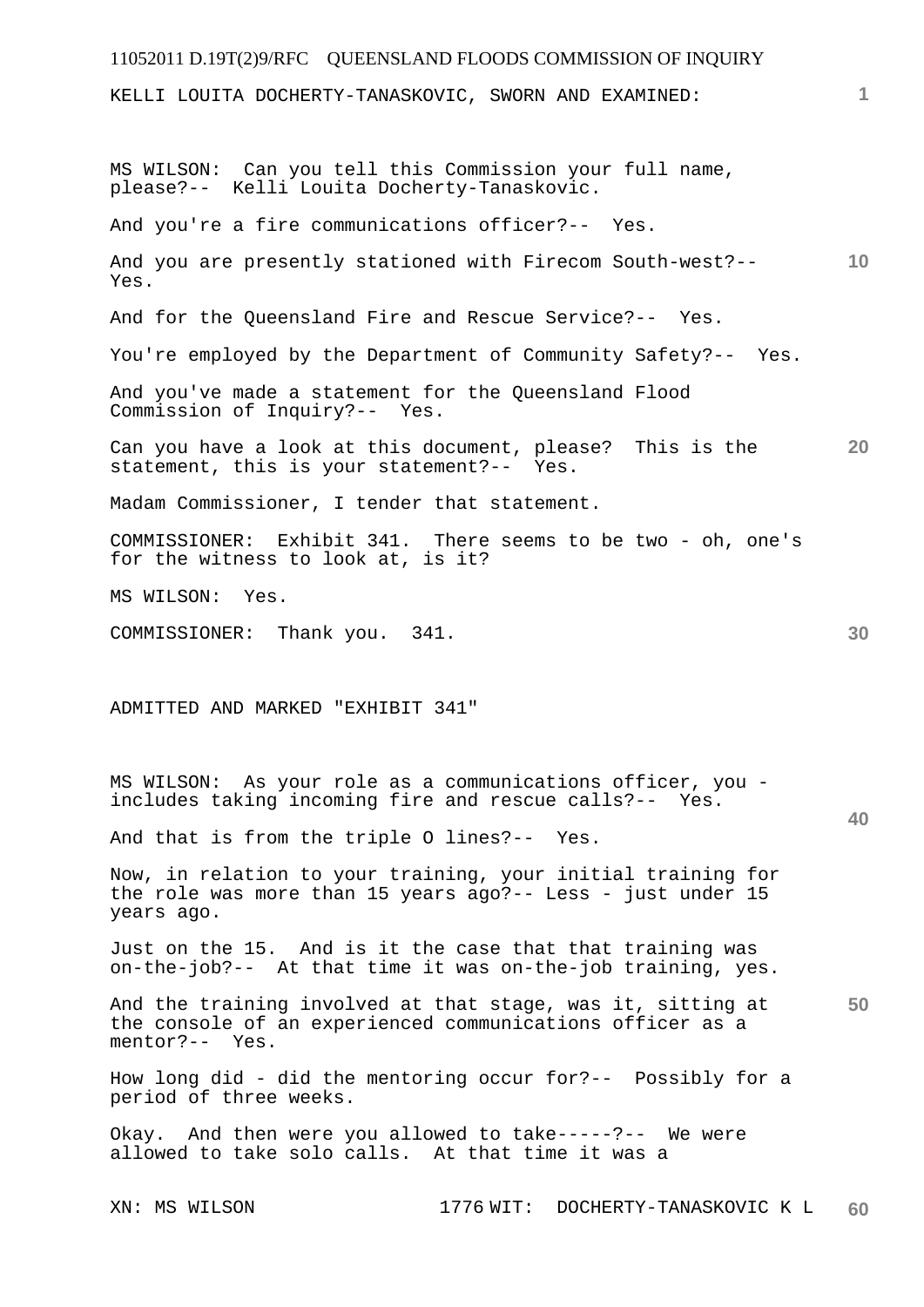single-operator communication centre too.

Okay. Since that initial mentoring that you received some 15 years ago, have you had any formal training in relation to taking triple O calls?-- After my first two years of my career, the Service introduced formal training as a communication - a certificate in communications level 3. I participated in that and then was assessed accordingly as everyone else is these days now.

And that certificate three-----?-- Mmm-hmm.

-----training, how long did that go for?-- That's 14 modules are involved in that, all different facets of communications including the call-taking which we're talking about. It's not school-based back then like it is now. It was again on-the-job and doing separate units of study throughout that early period - early days or early period of that time.

And you say "it's not school-based like now", what do you mean?-- Now, a communications officer trainee is sent away for a six-week period to school in Brisbane. They then finish that schooling. They come back to their centre, for example south-west, and then they're mentored by someone, possibly like myself who's a senior communications officer.

And when they're sent away to school, does that cover training in relation to answering triple O calls?-- Yes.

**30**  And how long would the component be in relation to that?-- I can't answer that. I'm not privy to that information.

Now, is it the case that since January 2010 training has become State centralised?-- Yes.

And there's web training and leadership and team workshops?-- Mmm-hmm.

**40**  Now, you talked about the schooling. Are you required to come to Brisbane or all Firecom officers who wish to do this communications training-----?-- Yes. communications training-----?--

-----required to come to Brisbane?-- As centralised training came about, anyone who is a brand new communications officer is sent to Brisbane for their six-week period, and then they're sent back to their respective centres throughout the State and they're mentored by a mentor in their centre.

**50**  You might have said it before, but how long does that mentoring take? How long of mentoring is required once you're back in your centre?-- We call our shifts two 10s, two 14s a tour-----

COURT REPORTER: Sorry, can you just repeat that.

WITNESS: Two 10-hour days, two 14-hour nights are called a tour.

**10**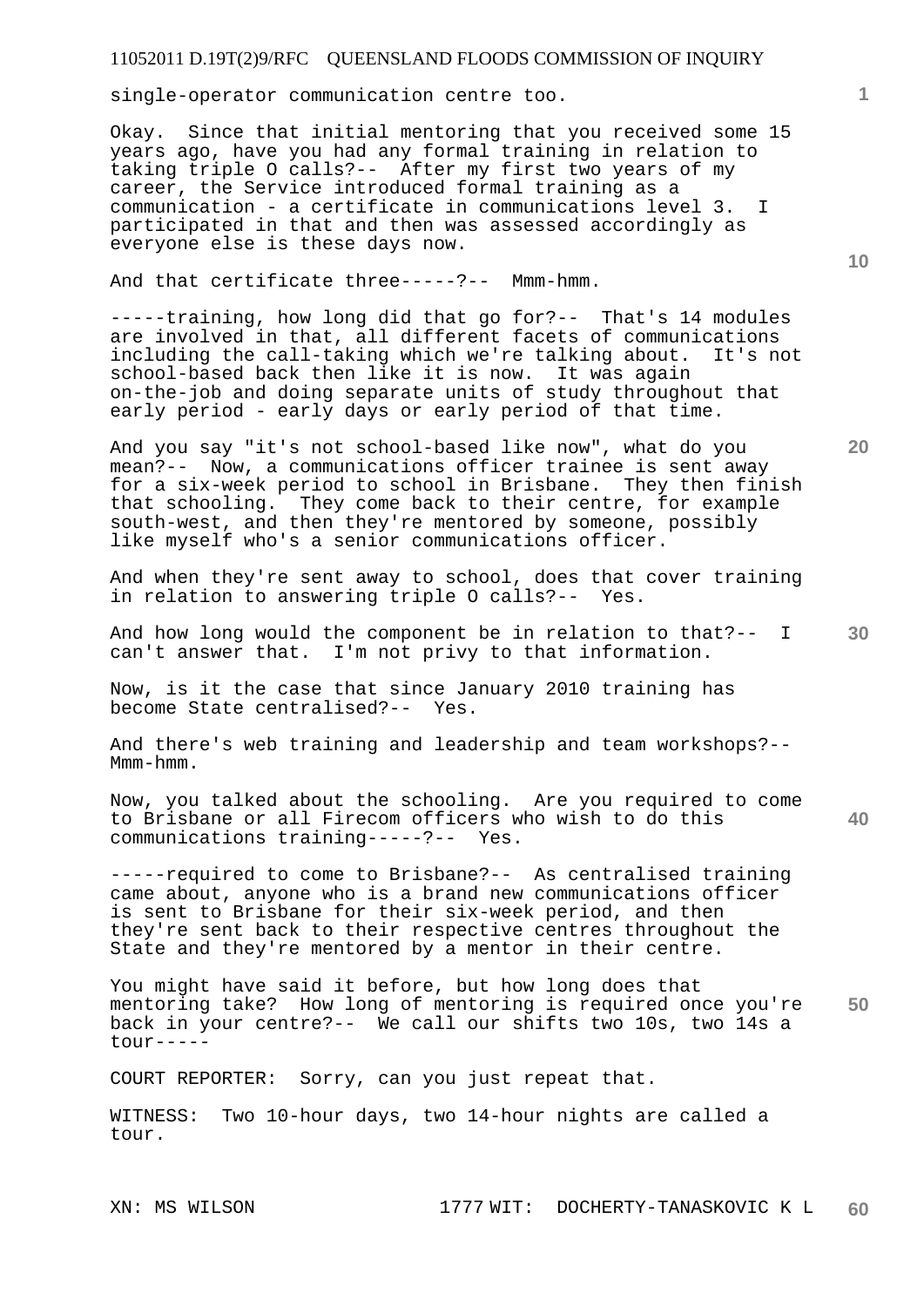MS WILSON: A tour?-- A tour.

T-O-U-R?-- A tour of duty. A tour of duty like the army.

Tour of duty, yes?-- Yep. We can have up to four to six of those tours a mentoring period.

And how long would that be spread over?-- Six weeks.

If I can take you to the answering of triple O calls generally?-- Mmm-hmm.

If you can go to paragraph 12 of your statement. There you say that, "All calls should be answered in a calm, concise and controlled manner, and most importantly your role is to capture where the call is coming from, the exact location of the incident and the nature of the problem". You refer in that statement to the Fire Communications Directive, Emergency Call Management, and you provided a copy of that to your attached to your statement-----?-- Mmm-hmm.

-----at KD-3. Can we go to KD-3? Is this the directive that you're referring to in paragraph 12?-- Yes.

And item 4 of this document sets out the procedure for taking triple O calls?-- Yes.

Now, this document, is this document provided to all comm officers?-- Yes.

And would this document be the subject of further training at the courses you've described?-- Yes.

Now, 4.11 is the immediate taking of the call where you say, "Queensland Fire and Rescue, what is the location of the emergency?", so that's just standardised?-- That's standard, yes.

Then 4.12 sets out the pieces of information that you must obtain; that is, the confirm the location?-- Mmm-hmm.

The type or the detail of the emergency?-- Yes.

The persons involved, is that requiring how many people are involved?-- Dependent on the type of - the problem type or the incident type.

It says there a question to be asked, "Are there persons involved, injured, trapped, how many"?-- Mmm-hmm.

And if there's an affirmative to that, "What is the nature of the injuries?"?-- Yes. the injuries?"?--

Okay. And then you must get the caller details?-- Yes.

Are these mandatory fields, these confirm location, type, persons involved, and caller details?-- In ESCAD we create an incident on an ECT screen, which is an emergency call-taking

**1**

**10** 

**20** 

**40**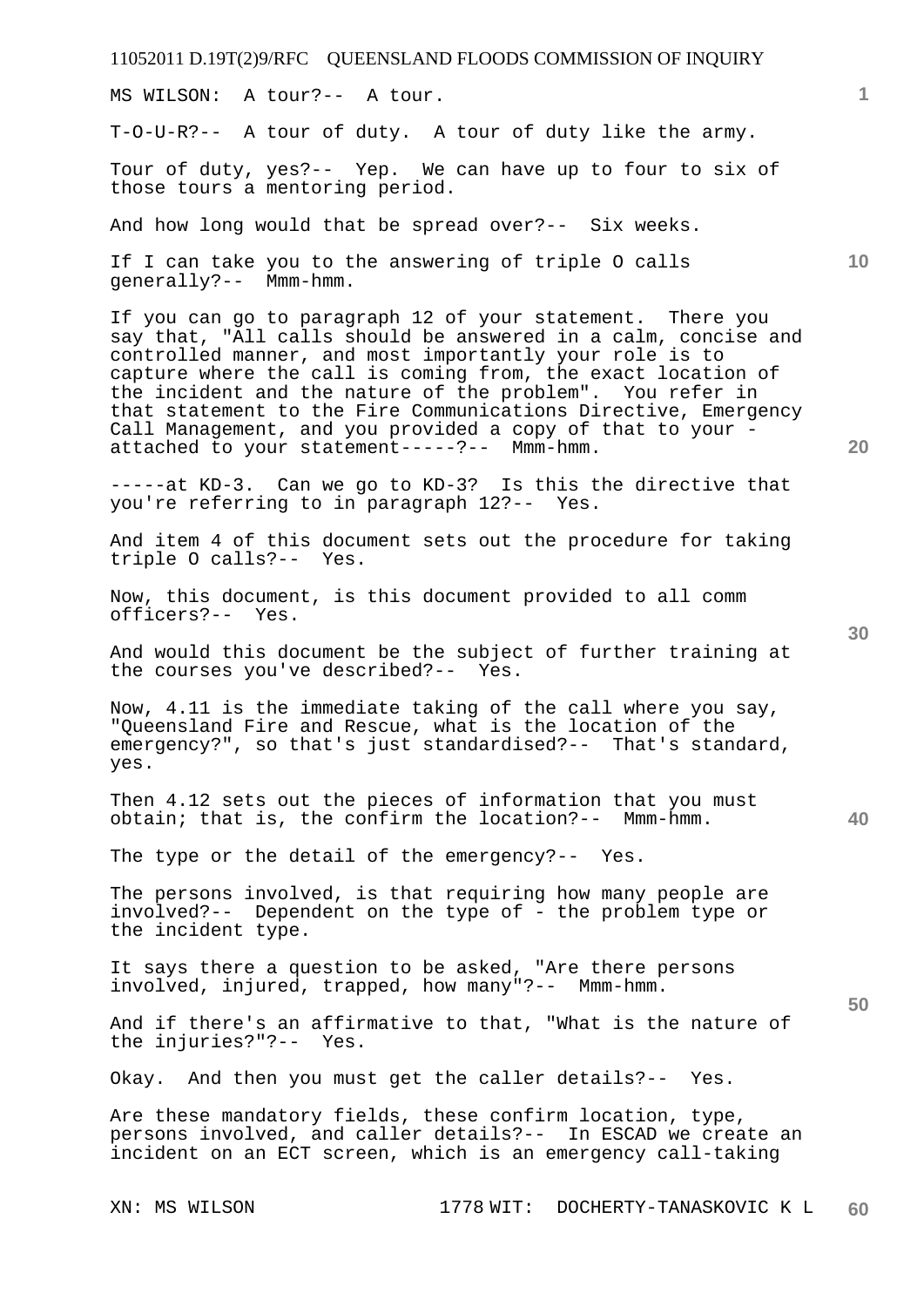screen-----

Yes?-- -----they are mandatory fields that must be filled to create the incident.

Okay. Now, perhaps if you can have a look at this document then. Now, was that the screen that you were referring to when you just gave your answer?-- No.

**10**  No. That's the screen dump, isn't it?-- The second page is.

The second page?-- Second page.

Thank you. The second page of that document then, that's the screen dump that you're referring to?-- Yes.

Now, what are the mandatory fields on this document that must be filled in?-- The suburb town, the address, the details, the problem, the phone number, caller type and - yeah, the caller type.

Okay. On this there is no caller name put in on the screen?-- Once the triple O call is received at Firecom, we have what's called a caller line identification. That automatically populates those fields where the call is coming from.

And there is also a box there for the priority; you can see that?-- Once I have created the problem type, the priority is automatically populated too. So once I have chosen something, for example rescue, water, all types-----

Then that automatically a priority one?-- -----that will automatically populate as priority one.

And in your statement later on you refer to an automated system of it determining the resources that are required?-- Correct, that is actually on the other page of this document.

**40**  Okay. So if you can just take us through priority one. What are the scales of priority available?-- A priority one incident type is something like a structure fire, like a-----

Sorry, what was that? I didn't quite-----?-- A structure fire, house on fire-----

Yes?-- -----rescue water all types, anything that requires rescue, road traffic crash, anything that's fairly - I guess it's a priority response is a priority one type incident.

**50**  Okay. And there's a scale, isn't it, to five?-- Yes. So something that would be a five would be the crews doing an exercise.

Okay. Now-----

COMMISSIONER: Did you want that as an exhibit or is it-----

MS WILSON: I will tender that, yes. Thank you,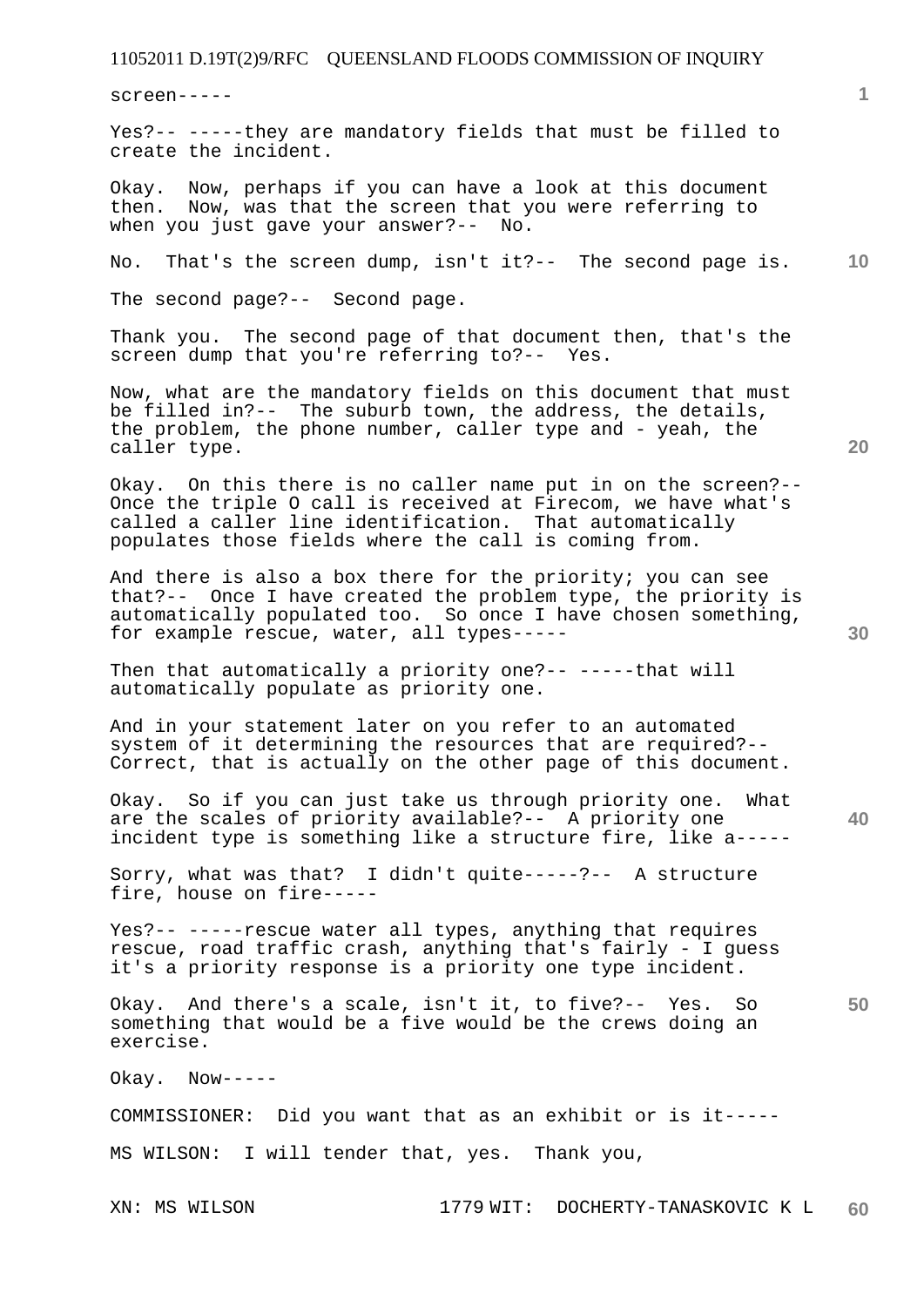Madam Commissioner.

COMMISSIONER: 342.

ADMITTED AND MARKED "EXHIBIT 342"

MS WILSON: Perhaps if the witness could be shown Exhibit 98. You had a listen to the telephone call that Jordan Rice made?-- Yes.

And you have seen the transcript of the - of that telephone call?-- Yes.

We're just going to get you a copy of that transcript. In relation to the information that you gathered from this call, you confirmed the location, you confirmed the time of emergency, that it's in a vehicle, nearly drowning. You do not get the number of persons involved, is there any reasons why?-- It was difficult at the time to have the person on the phone focus on me. There was a lot of noise in the background with screaming. I had to ask him to tell the woman behind him to stop - to stop yelling. It was difficult enough to get him to tell me where he was let alone how many people were with him. On the day it was extreme conditions. At that stage it was good enough, I guess, it was good enough to get enough detail from him to know where he was and, yes, they were in water and, yes, they were in a vehicle and get a crew to them.

And the other piece of information that you did not get was the caller details. Does that fall under the same type of reasoning-----?-- Reasoning-----

-----of why you didn't get that?-- -----yes.

Did you have enough information?-- I believe I had enough information to create the incident, yes.

And was that your assessment that you just had to action this?-- Yes.

And action it as quickly as-----?-- Quickly as we possibly could.

**50** 

**10** 

**20** 

**30** 

**1**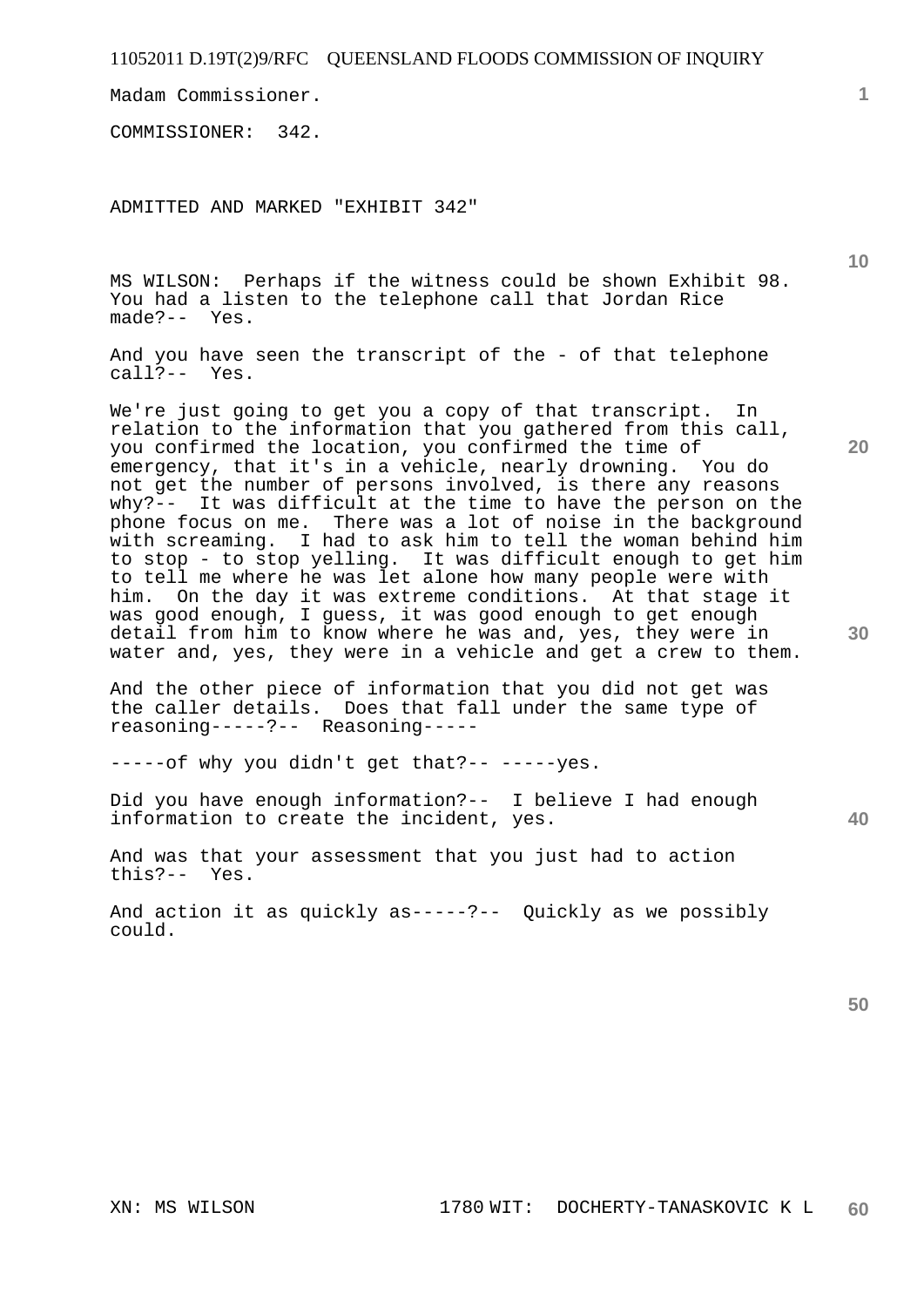Now, if I can take you paragraph 13 of your statement, there you describe that as a Fire Communications Officer you are sometimes faced with a caller who is distressed or who is in the presence of other person who is are distressed. You say that as it is your responsibility to capture the location and nature of the emergency, there are times when you are required to be assertive to gain focus from the caller and to gather the information necessary to assist them with the emergency?-- Yes.

The requirement to be assertive, is that a technique taught in training?-- I guess over time it is and probably not necessarily in training, more from mentoring from your senior staff that you're mentored with. It is a learnt behaviour, I guess, over time when you're mentored. A little bit is taught in training but mostly on the job when you're - in a mental phase when you're actually live on console doing the real work.

What is the importance that you say of being assertive?-- To control the call, to be clear, concise as I stated there previously.

You say that, "Techniques for dealing with difficult callers are discussed by experienced call-takers during the training module entitled receive request for assistance"?-- Yes.

Have you undertaken that training module?-- Yes.

**30**  Is there any material that you have in relation to that?-- I have actually got the training module here with me.

Oh, did you bring it with you?-- Yes.

If you could provide that when you leave to the Commission staff, that would be of assistance?-- Mmm-hmm.

**40 50**  Now, can you tell me, after taking this triple 0 call what did you do after that?-- My duty that day, if I can create a picture of that day, I was actually on annual leave and called into work. It is one of - that call was one of the first triple 0 calls I took upon arriving into Firecom South West. My task for the day was call taker only, not dispatcher. I took the triple 0 call. As it says there in the transcript, there was a female voice that I heard first which was screaming which was very panicked. A young voice came on the phone. I questioned - I couldn't hear him at first. As it says there in the transcript, "Can you calm down and tell me where you are?" I couldn't get that out of him. He kept saying, "We're stranded", "We're stranded", "We're stranded". I couldn't get the actual location of his whereabouts from him. Eventually I got that. Once that - once I have filled out those mandatory fields in the ECT screen I was able to create the incident. That incident then automatically sits on the dispatcher's screen and the dispatcher then dispatches it.

We have got a screen dump in front of you?-- Mmm-hmm.

**10** 

**1**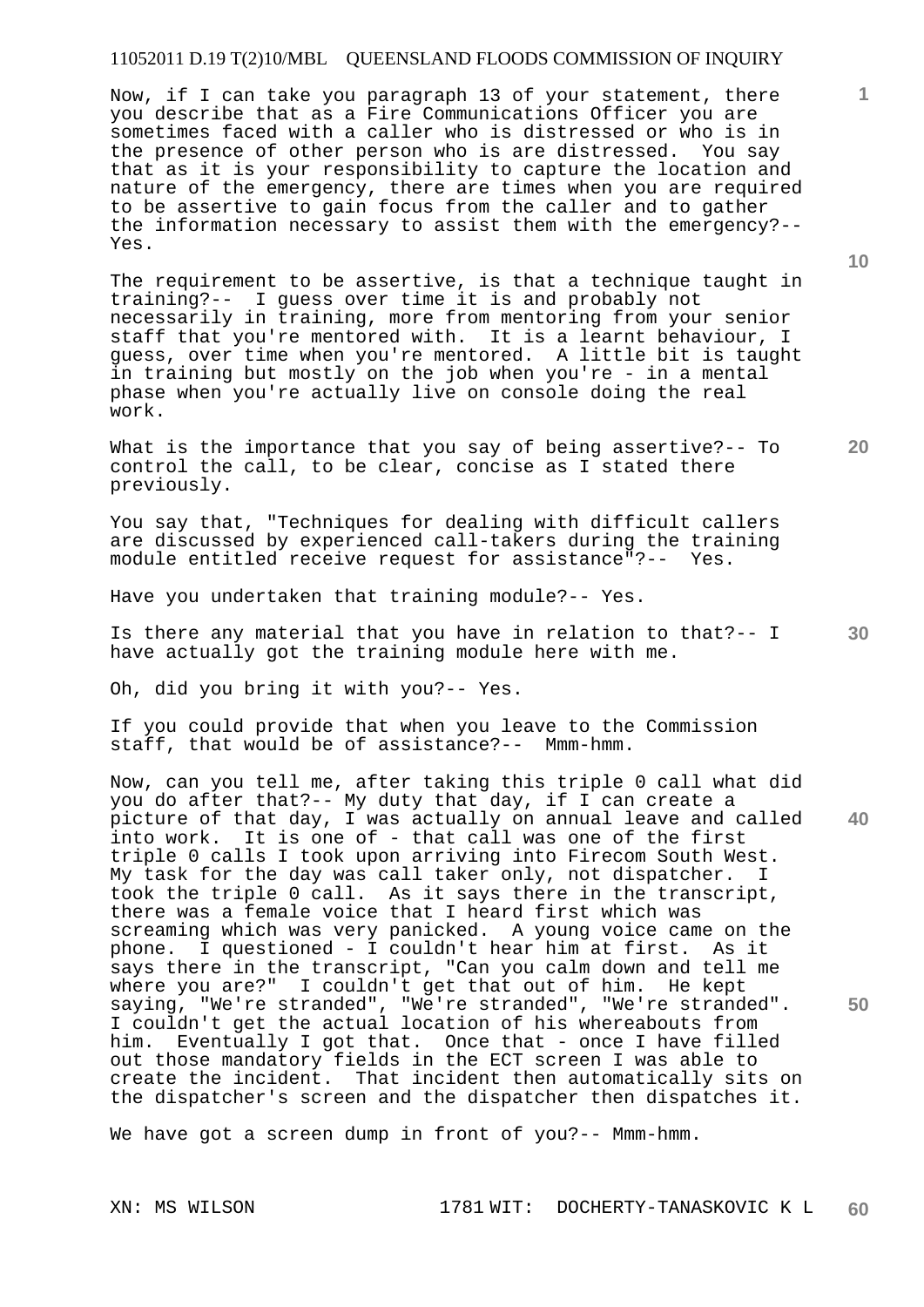That's the information that you put into the computer that is registered on the screen?-- Yes.

Then you say you pressed the "exit/save" button?-- Correct.

And that information was sent to an awaiting incident queue?-- Yes.

And then a dispatcher would dispatch appropriate resources to respond?-- Yes.

So you don't do the dispatching?-- No.

Another person working in Firecoms does the dispatching?-- On a normal day if it wasn't those extreme conditions, on a normal day you have two operators on and the operator like myself would either call take or dispatch. But because of the extreme conditions that day, we had three operators on that day. Two of us were call takers, one dispatcher and my task that day was solely call taking.

Now, we're talking about that - the priority code is automatically registered depending upon the information that you put in in relation to the problem?-- Yes.

Then does that have to be manually dispatched? Does a person from Firecoms have to manually ring up some teams on the ground to go and action that?-- The next step after that ECT screen is created, I've finished with that and that sits on the waiting incident queue. The dispatcher - it's - the priority 1, 2, 3, 4, 5 jobs are all colour-coded differently. So, for example, priority 1 jobs will sit on a screen and await an incident queue and flash in red until the dispatcher recommends an appliance or pump or fire truck to it and dispatches it. That day there were many priority 1 jobs flashing red on that screen.

Now, there has been a disc that Firecoms have provided of the recordings?-- Mmm-hmm.

Have you listened to these?-- Yes.

Can you confirm that this is the chronology that occurred after that. At 14.03 317A was dispatched by a male person to James and Kitchener?-- Yes.

Now, what's 317A?-- 317 Alpha is a Highfields fire appliance.

Sorry, what was that?-- Is a Highfields fire appliance. Highfields is 20 minutes from Toowoomba.

So that was within 20 minutes - that would take 20 minutes to get to Toowoomba?-- They were already tasked earlier to come into Toowoomba as extra resources.

Then at around about that same time that 311Y is also dispatched to James and Kitchener?-- Yes.

**10** 

**1**

**20** 

**30** 

**40**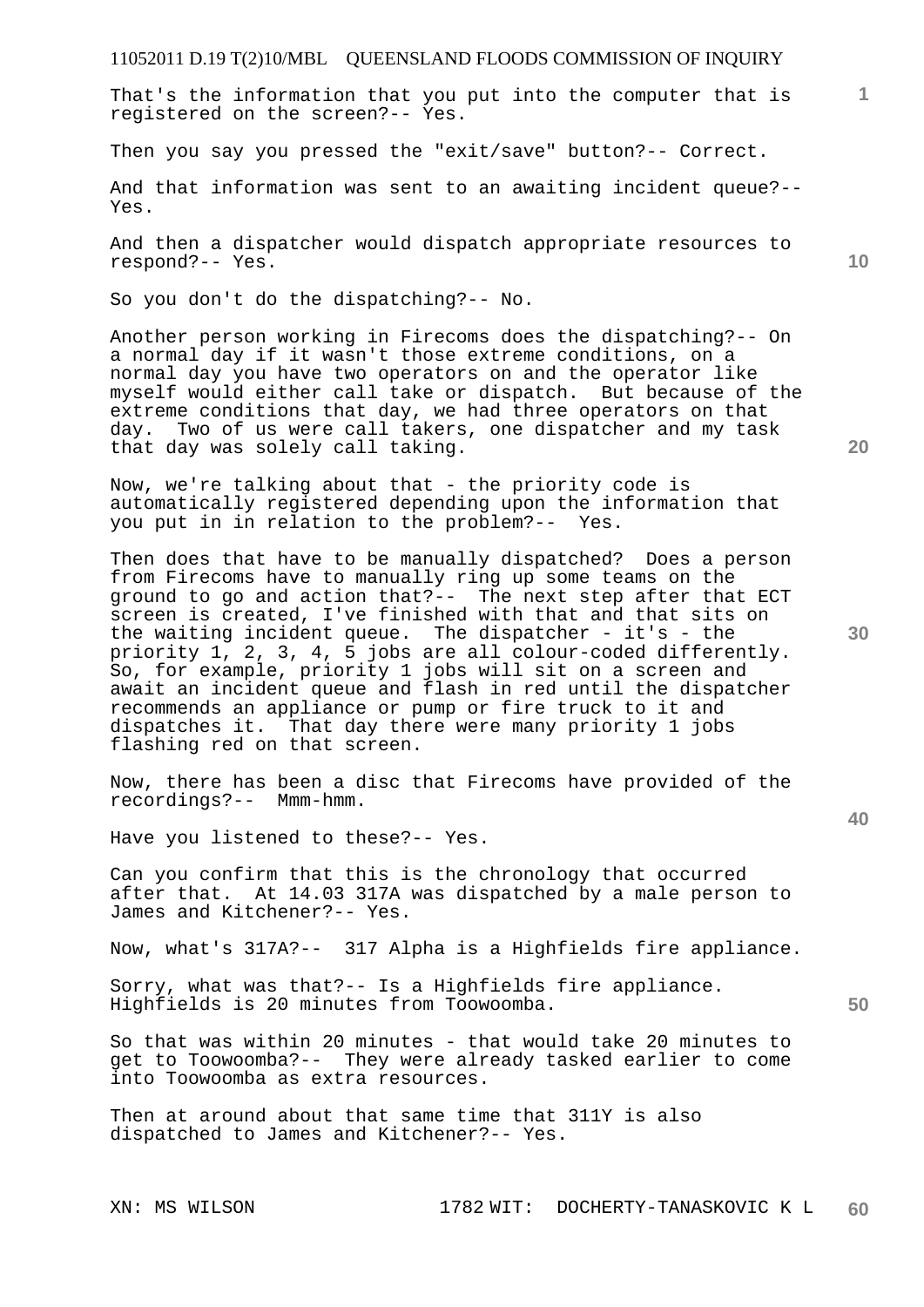| 11052011 D.19 T(2)10/MBL QUEENSLAND FLOODS COMMISSION OF INQUIRY                                                                                                                                                                                        |                 |
|---------------------------------------------------------------------------------------------------------------------------------------------------------------------------------------------------------------------------------------------------------|-----------------|
| What's 311Y?-- 311 Yankee, as its known, is a Toowoomba pump<br>or appliance, or fire truck.                                                                                                                                                            | $\mathbf{1}$    |
| COMMISSIONER: Can I just get this straight. Was the<br>Highfields appliance actually in Toowoomba when it was<br>dispatched?-- Yes. Yes.                                                                                                                |                 |
| MS WILSON: So was 311 - and as well as 311Y?-- Yes, mmm-hmm.                                                                                                                                                                                            |                 |
| Now, at 14.08 311K, an additional unit, can't get through<br>water to get to James and Kitchener. Was it also being tasked<br>to this job as well?-- Yes.                                                                                               | 10 <sup>°</sup> |
| At 14:11:40 311Y has a conversation with you?-- That's the<br>station officer of that truck, yes.                                                                                                                                                       |                 |
| And they self-divert to a landslide on the Range with numerous<br>persons being washed away?-- They had come from - they were -<br>they couldn't get through to James and Kitchener Streets so<br>they - they were self-diverting up to the Range, yes. | 20              |
| And at 14.17 311Y is at James and Kitchener?-- Yes.                                                                                                                                                                                                     |                 |
| So that has now arrived at the scene?-- Mmm-hmm, yes.                                                                                                                                                                                                   |                 |
| And 311K seems to have been redirected to James and Kitchener<br>and is heading to the downstream side of that intersection?--<br>Yes.                                                                                                                  |                 |
| Okay. Thank you. I have no further questions.                                                                                                                                                                                                           | 30              |
| COMMISSIONER: Mr Burns, do you-----                                                                                                                                                                                                                     |                 |
| MR BURNS: No questions, thank you.                                                                                                                                                                                                                      |                 |
| MR DUNNING: No questions, thank you.                                                                                                                                                                                                                    |                 |
| COMMISSIONER: Mr MacSporran.                                                                                                                                                                                                                            |                 |
|                                                                                                                                                                                                                                                         | 40              |
| MR MacSPORRAN: Thank you, Commissioner. In terms of the<br>training you receive in your module to be on occasions, if                                                                                                                                   |                 |

training you receive in your module to be on occasions, if necessary, assertive to gather the information, is that in the written material - module to your knowledge?-- No, I don't think it is in the written material.

But it is part of the training you receive in that module?-- It is part of training as - for example, myself, I'm a regional trainer. It's something that we put in our lesson plans to teach the new staff. So it is something that's learnt within the module but not in the written program.

And is that a technique that you have on occasions employed?-- Yes.

Occasions other than this particular occasion?-- Other than, yes.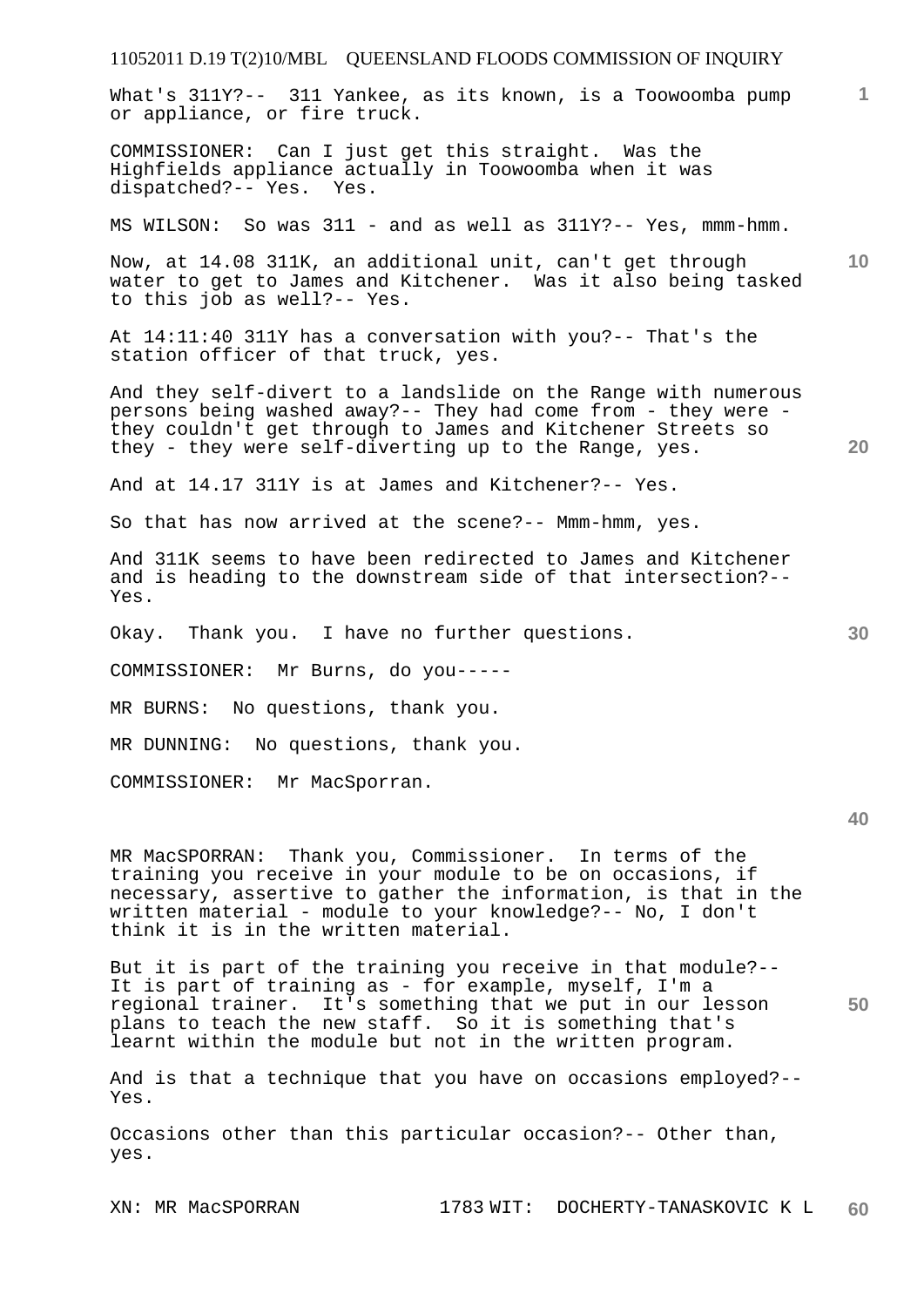We can probably see or hear for ourselves, but it obviously worked on this occasion. You were able to, by that technique, get the information you needed?-- Get the information, yes.

And a call having come in at 13.58, the first appliance was deployed at 14.03?-- Mmm-hmm.

Is that a good response time?-- That's a reasonable response considering the weather conditions that were happening that day.

And those conditions were so severe that the appliance or two appliances that had been deployed initially couldn't get through?-- Couldn't get through, yes.

The issue of 311 Yankee calling you, that is the-----?-- Station officer on the truck.

**20**  -----station officer of the appliance calling you to indicate they couldn't get through to the intersection and was self-diverting to the Range where there had been a serious incident that they were going to?-- Yes.

That's appropriate?-- That's appropriate. It is actually at the discretion of that station officer as he is out there on the ground. I'm not. I'm in a little fishbowl and I don't can't see the outside world. It is appropriate for him to self-respond or next - task himself to the next task.

So the only information you have is what you are being told by often distressed persons who are calling in for assistance?-- Assistance or what we call as word back, which is radio from the crews on the ground as to what's happening out there.

But for that reason, the commanding officer of the appliance has the call as to whether he'll go to the job you've dispatched for him or has been dispatched for him?-- Yes.

**40**  Or he makes the call to go to what he considers to be a more appropriate incident?-- Yes. appropriate incident?--

Now, if we were listening to the tapes of these calls that you received and made and we were to draw a distinction, which there obviously is, between your demeanour when taking a call and extracting information and when you're deploying appliances or performing a dispatching role, are they two different functions entirely?-- Yes.

When you're dispatching, is it much easier to relay the details in a calm and detached way?-- Definitely.

You often know - personally know, do you, the personnel?-- I'm very familiar with the crews that I work with. As a permanent officer, we are on a particular shift so I work with that shift regularly. So I'm quite familiar with those crews.

That's all I have, thank you.

**10** 

**30**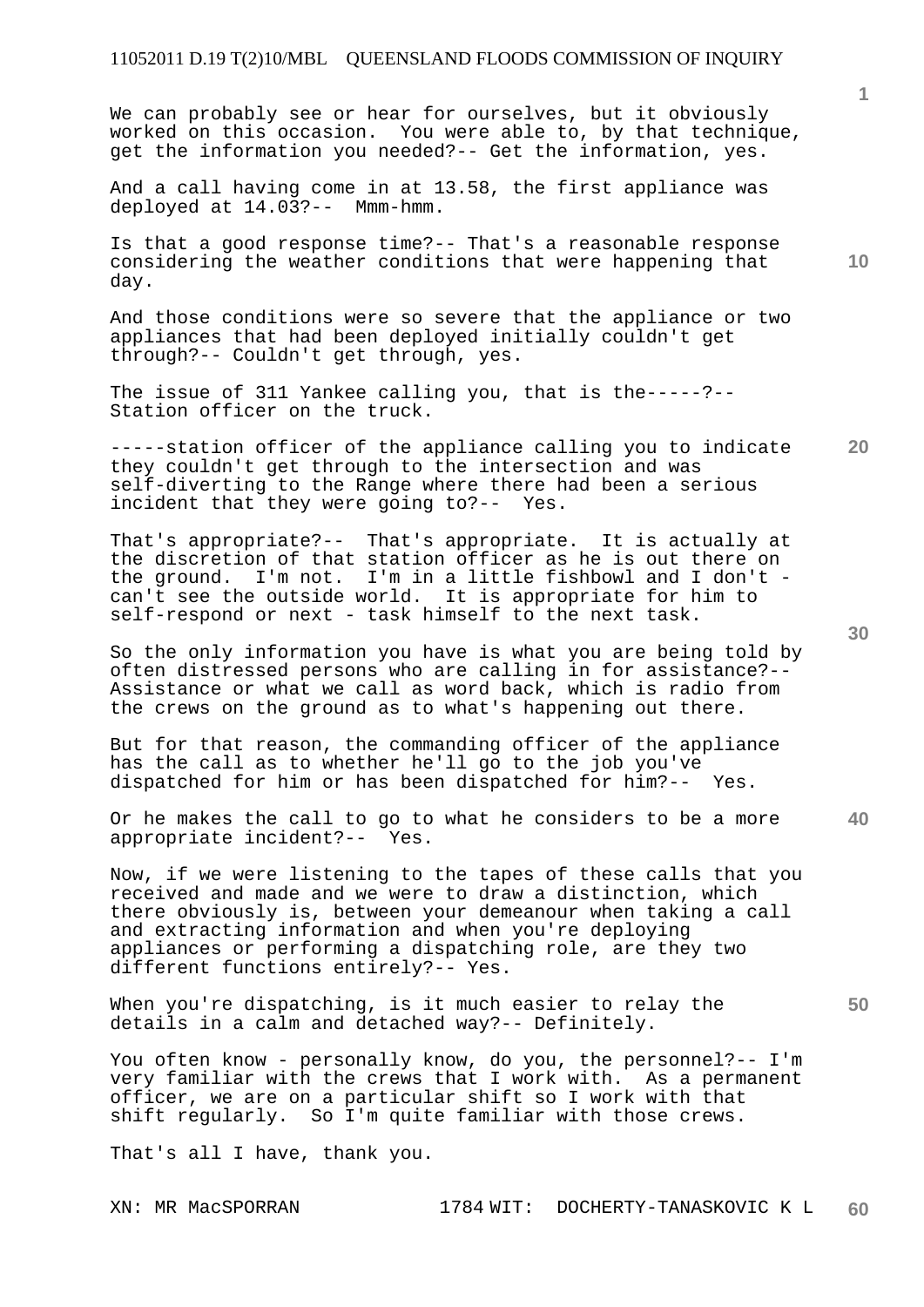MS McLEOD: No questions, thank you. COMMISSIONER: Ms Wilson? MS WILSON: No re-examination. May the witness be excused. COMMISSIONER: Thanks, very much, Ms Docherty-Tanaskovic, you're excused.

WITNESS EXCUSED

MS WILSON: I call Glenn Walker.

**20** 

**1**

**10** 

**30**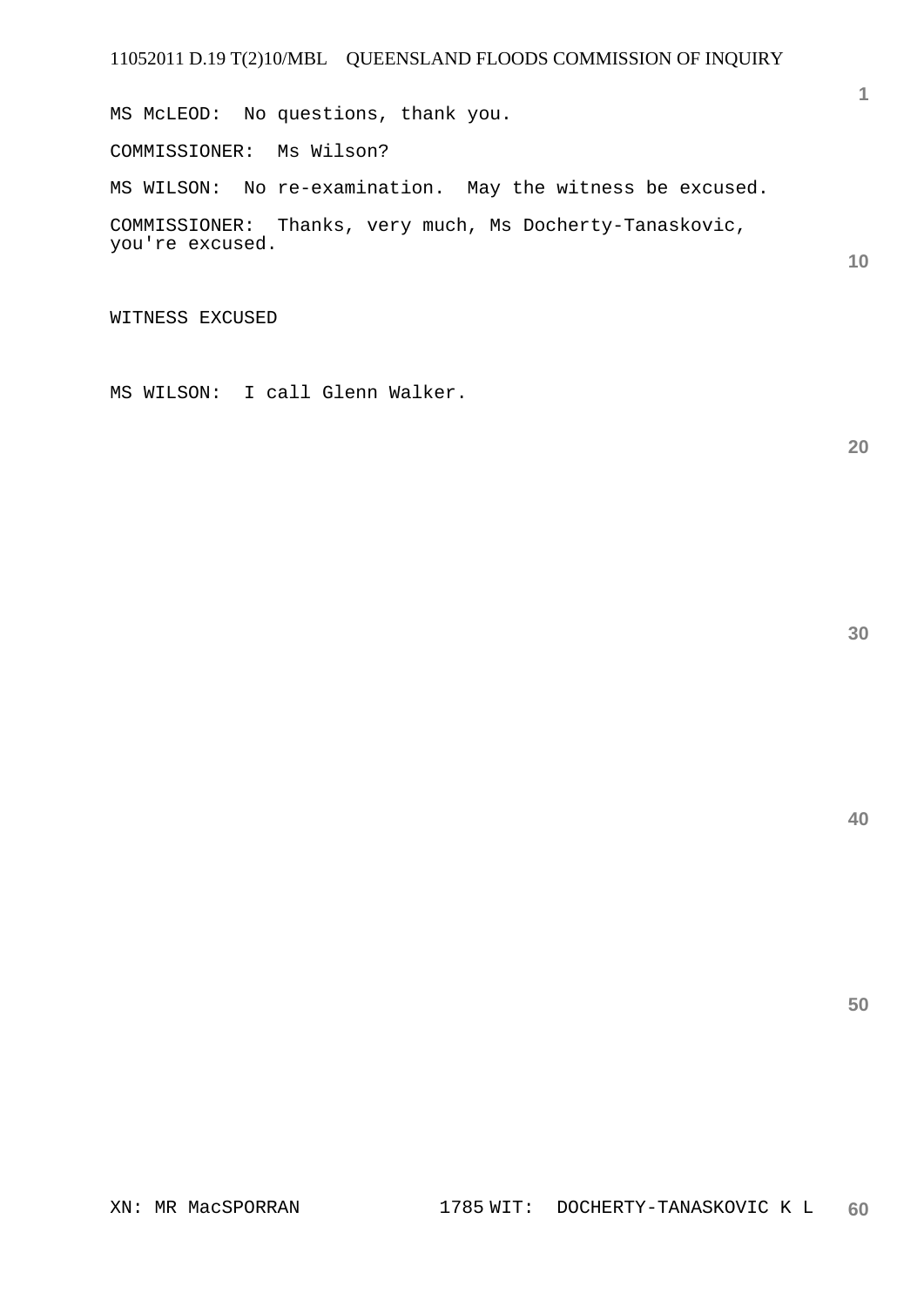GLENN ANDREW WALKER, ON AFFIRMATION, EXAMINED:

MS WILSON: Is your full name Glenn Andrew Walker?-- That's correct. And are you the executive director of ICS Systems?-- I am. IC Systems?-- I am. Which is the corporate division in the Department of Community Safety?-- That's correct. And you've made a statement to the Queensland Flood Commission of Inquiry?-- I have. Can you have a look at this document, please. Is this your statement?-- It is. Madam Commissioner, I tender that statement. COMMISSIONER: Exhibit 343.

ADMITTED AND MARKED "EXHIBIT 343"

WITNESS: Madam Commissioner, if I may make a minor amendment to my statement?

COMMISSIONER: Tell us what it is then?-- If I can draw your attention to paragraph 15, in paragraph 15 I go on to describe the presentation logic behind triple 0 calls within the south-west region for Toowoomba Communications Centre. My statement reads that the presentation is Toowoomba for 27 seconds; re-presented at Toowoomba for another 27 seconds. If the call goes unanswered after that point it is re-presented to Brisbane. And on a fourth attempt it is re-presented by the Telstra Communications Centre operator the Telstra triple 0 operator to Queensland Police Service. That is actually incorrect. The statement should read that the presentation logic of Toowoomba, Toowoomba, Brisbane continually repeats until such time as the Telstra triple 0 operator redirects or diverts that call to a Queensland Police communication centre as a last resort.

All right, thank you. I don't think that's something we'll get to write in but it is in the transcript now. What about Ipswich? Does it not feature in all this?-- Ipswich Communication Centre, my understanding, those calls go to our south-east region, which is our Gold Coast Communications Centre.

But no - well, I thought there was a Toowoomba/Ipswich-----

**1**

**10** 

**20** 

**50**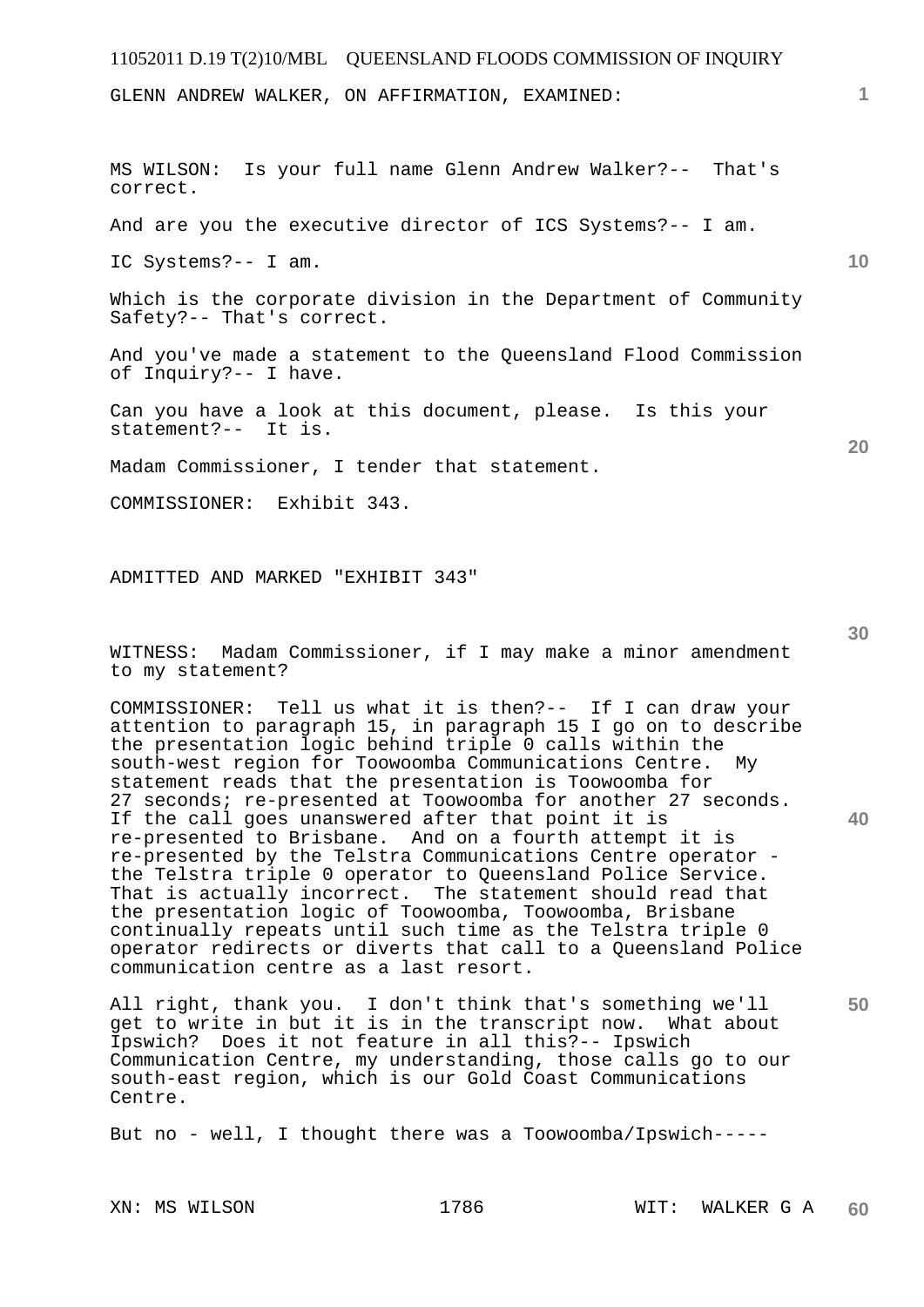# 11052011 D.19 T(2)10/MBL QUEENSLAND FLOODS COMMISSION OF INQUIRY **1 10 20 30 40 50**  MS WILSON: That was the police service, Madam Commissioner MR MacSPORRAN: Police. COMMISSIONER: I'm sorry. That's right. Thank you. MS WILSON: I tender that statement. COMMISSIONER: I think I said that's Exhibit 343. MS WILSON: Your statement provides an overview of the QFRS triple 0 communication systems. That's the case?-- That is correct. I'll take you through a couple of those matters, please. In paragraph 9 you set out that for organisational purposes the state is divided into seven regions?-- Yes. And each region has a dedicated QFRS Communications Centre?-- That is correct. And they are the seven regions?-- That is correct. Now, Ipswich does not figure in that list of regions?-- That is correct. So where would Ipswich, for example, be done?-- My understanding is that Ipswich calls would be handled by the Southport Communications Centre. Now, the relevant communications centre for a call from James and Kitchener Streets in Toowoomba is obviously the Toowoomba Communications Centre?-- That's correct. You state in paragraph 11 that, "The Toowoomba triple 0 Communications Centre generally operates with two people per shift"?-- That's correct. That is my understanding. "Under normal conditions the operators conduct both the call taking and dispatch activities"; is that the case?-- That's correct. So a single operator would both take the call and dispatch the appropriate resources to respond to that call. Can we now go to paragraph 12, which refers to what occurs during peak times, peak demand?-- Mmm-hmm. And you say that the QFRS implement load management procedures?-- Yes. My understanding is that one of the procedures that QFRS will implement to better manage load is that they may split the call taking and the dispatch functions to enable someone to focus on a higher call volume for a particular incident and allow another operator to focus on the management of local resources responding to that incident. And that that is indeed a load management practice. If we look at the process of answering triple 0 calls by QFRS, a triple 0 call made by a member of the public is initially answered by a Telstra triple 0 operator?-- That's correct.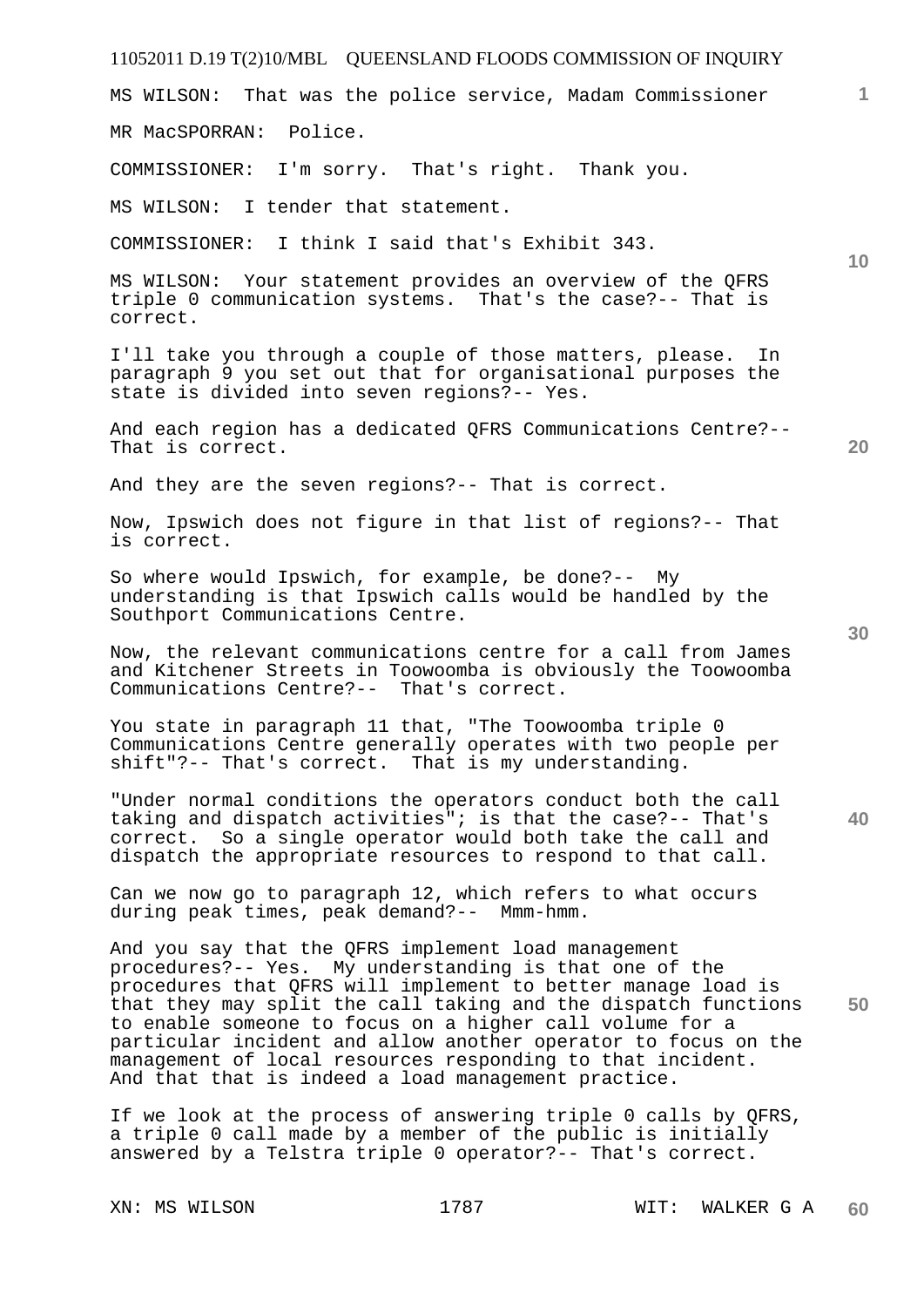And that determines which emergency service is required?-- That is correct.

And that will transfer the call to the appropriate communication centre, which in this case was Toowoomba?-- Correct.

Now, paragraph 15, which you've already spoken about, is the presentation logic and the presentation logic is how these calls are processed if they are not answered immediately?-- That's correct.

Now, you talked - you wanted to make some amendment there, but let us work through this presentation logic. The first presentation at the Toowoomba Communications Centre and if that call goes unanswered for 27 seconds, it is then re-presented at the Toowoomba Communications Centre again?-- That's correct.

How does that occur? Does that just immediately ring through again?-- No, the entire triple 0 call management process is a manual process managed by human beings. So the Telstra triple 0 operator is responsible for the presentation of that call at a communications centre and what they will actually do when they present a call, they've got a timer that runs, so they can see how long that's actually been running for. If they were to re-present that call as per the protocol, the Telstra operator actually re-presents that call into our environment which brings it back up to top of the call queue specifically. So that process of that hand-off between Telstra and Emergency Services is a people-based process that's managed in that manner.

And if after two presentations of Telstra bringing it back to the top of the queue it is still not answered, then you say it goes to Brisbane?-- That's correct.

And then that's where you wish to add some additional information in relation to paragraph 4, that it - how it is redirected at that point of time?-- That's correct. What I would like to add is that that process that you have just described will repeat until one of two states occurs: either someone within Emergency Services answers that call or a Telstra triple 0 supervisor determines that it is no longer viable for that call to be answered within Emergency Services and as an absolute last resort they would transfer that to a Queensland Police communication centre.

**50**  Which Queensland Police Service communication centre would it be transferred to?-- I'm not aware of exactly which communication centre it goes to.

Would it go back to Toowoomba?-- I don't know.

Now, QFRS, do they have compatible communication centres with QPS?-- Could you elaborate on the question.

**10** 

**1**

**20**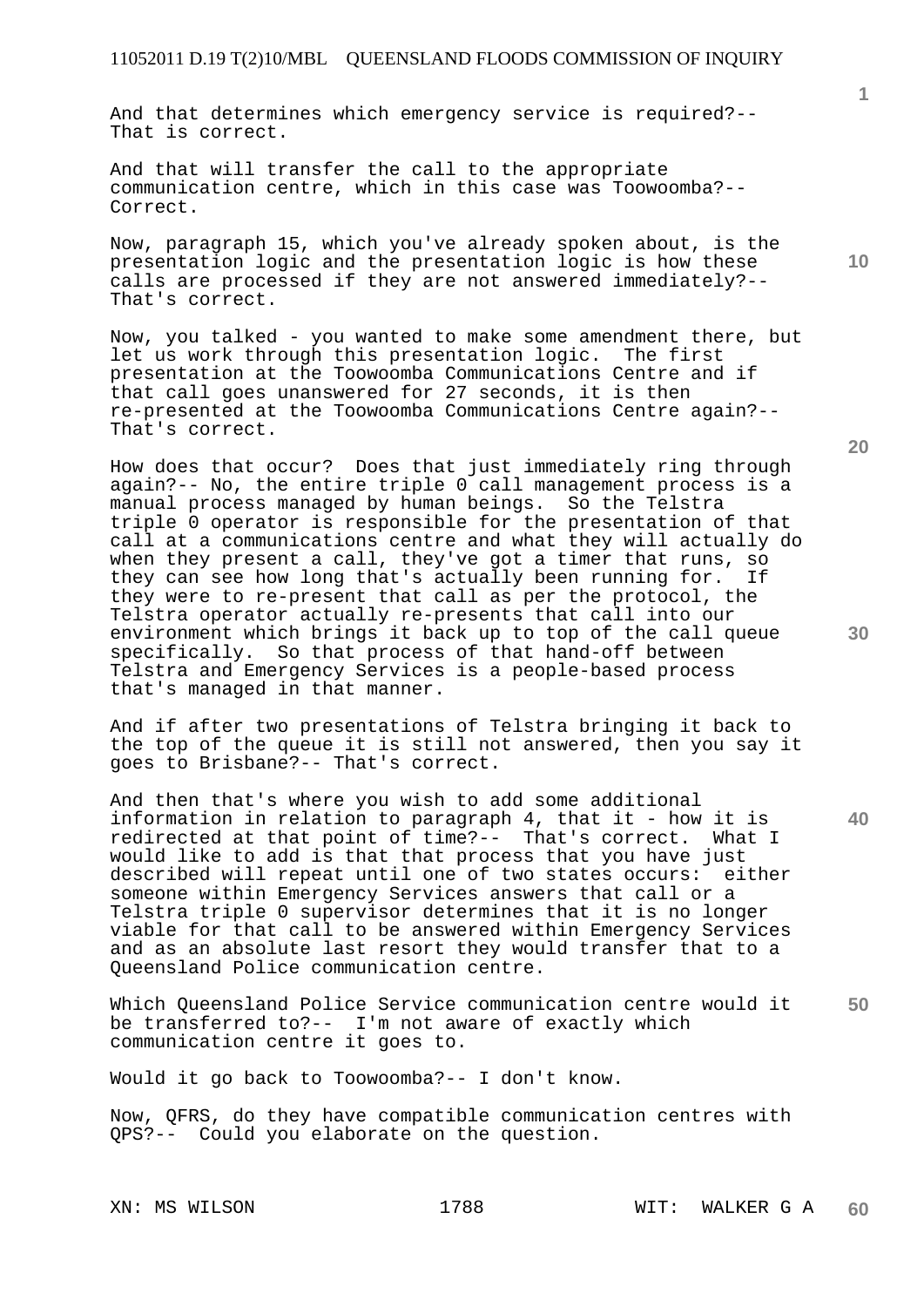Well, QFRS - what system does QFRS operate under?-- In which regard? Telephone environment for taking triple 0 calls-----

The taking of triple 0 calls and the recording of that?-- Yes. So to answer your first question, no, my understanding is the Queensland Police and Emergency Services use different telephone systems. However, we do currently have a project established which is standardising on a common type of triple 0 telephony environment across Emergency Services. Within Emergency Services specifically, so Queensland Fire and Queensland Ambulance, we typically use a standalone triple 0 telephony environment. So it is not integrated across all of our regions.

And is there - excuse me for one moment. If I could take you to paragraph 30 where you talk about, "The joint nature of QAS and QFRS systems facilitates the use of associated incidents"?-- Mmm.

So there's compatibility between QFRS and QAS but that's where - but that same compatibility does not exist between QPS and QFRS and QAS?-- No - sorry, could you repeat the last part of that question.

Well, if you look at paragraph 31, you say that this same capability does not exist between QPS and QFRS and QAS?-- That is correct.

So what happens in the situations where you need to share information between QPS?-- So it's a manual process whereby someone in the communications centre will call through and will relay information verbally.

Now, you state that DCS and QPS are currently working towards developing interoperability between the systems?-- That's correct.

Where is that at?-- So it is currently in the planning phase. My understanding is that Queensland Police are moving through their detailed implementation planning for the rollout of a new computer-aided dispatch environment and myself and my partner CEO from Queensland Police Service both exchanged formal letters agreeing that we will develop an interoperable interface between our CAD systems.

Is that in relation to responding to triple 0 calls?-- Absolutely.

**50**  What about radio communications network?-- Radio communication networks across all public safety organisations are currently standalone in as much as they do not interoperate.

Let's just stop there and pause and break that down. That means that an operator in a QFRS truck cannot talk to an officer in the QPS car?-- In the current state, that's absolutely correct.

**10** 

**1**

**30** 

**40**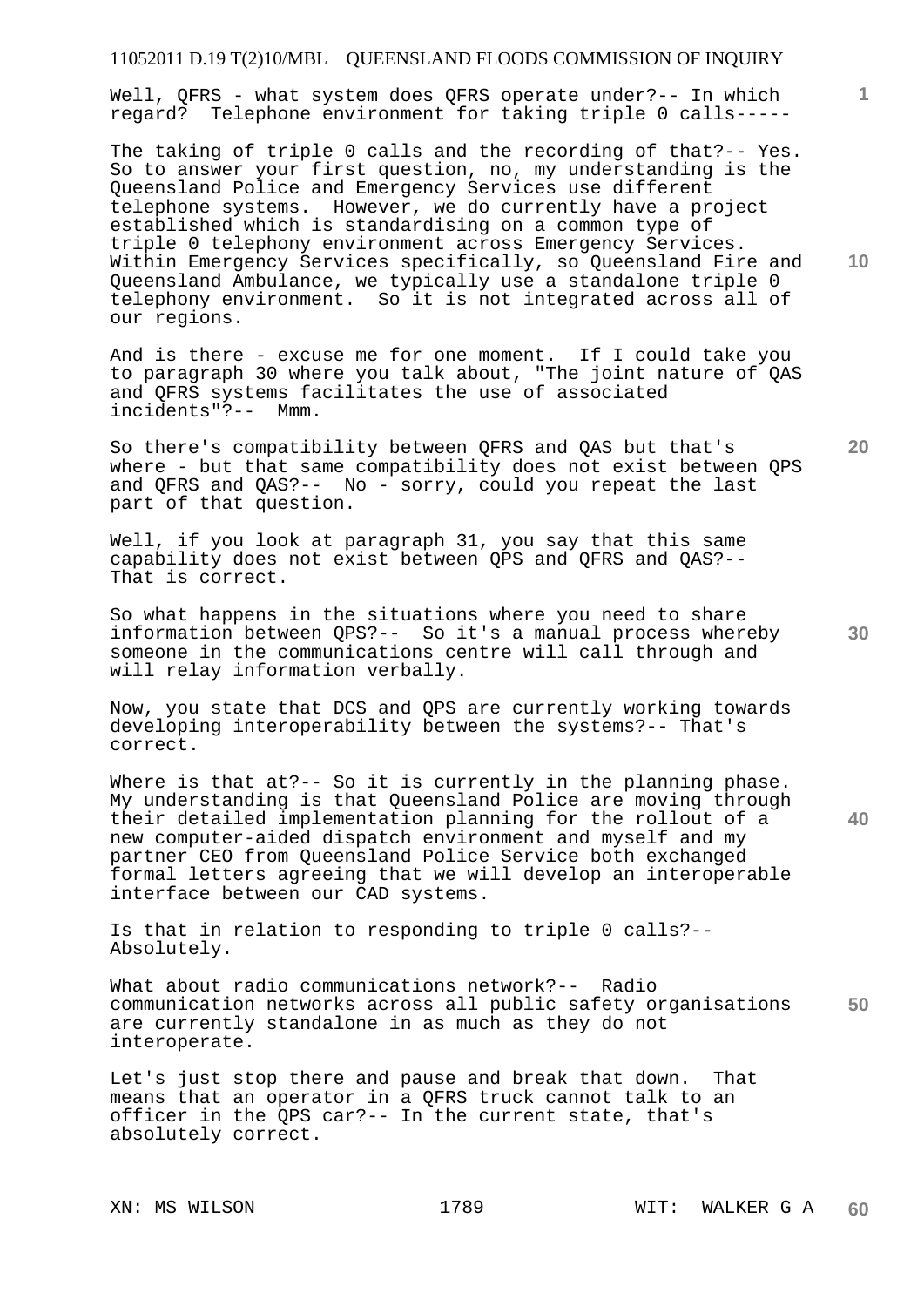So how is that being improved?-- How is that currently being improved; Queensland Police and the former Department of Emergency Services have an agreed policy and partnering agreement in which we have undertaken a large amount of detailed strategic planning in relation to the development of a public safety wireless network and we are currently exploring options in relation to how we may pursue that with the final intent being an interoperable radio communications environment across public safety.

Is that something that is very long term?-- It is long term.

When we are talking long term are we talking years?-- Yes, I would say up to 10 years.

So it is 10 years away before QFRS and QAS and QPS can have interoperability?-- At least subsequent to the development of - of a business case around that particular aspect.

**20**  Okay. So we - there needs to be a business case developed and then once that is developed and approved, then you're looking at 10 years away?-- That is correct.

Why does it take so long?-- The way in which our radio communications environment have - have grown up, as the organisations have grown up over the years, has always been they have been designed in a standalone manner because that is a how a lot of the bureaus used to run many, many years ago. So, unfortunately, to be able to undo that and put in place an interoperable radio communications environment is, as you would imagine, a quite expensive and detailed exercise which is not only a technological question, it is a question of business process as well.

You say that the QFRS and QAS radio network is based on analogue technologies?-- That's correct.

And they are susceptible to interference during major weather events?-- That's correct.

Is the QFRS and QAS considering moving into digital?-- It certainly is a consideration at this stage.

And does a digital radio communications network, does that improve the issues that occur during major weather events?-- Most certainly.

Why is that?-- It is due to - without getting into too much technical detail, it is easier to regenerate and retransmit a digital signal than it is an analogue signal. So you get higher levels of clarity and also a number of other features within the environment as well.

You talk about at paragraph 40 that the QFRS and QAS have an ongoing program of work to enhance the radio network. What is that ongoing annual program of work?-- So one of the elements of the services that my team deliver to the organisation is delivering that program of work across the state of

**10** 

**1**

**40** 

**30**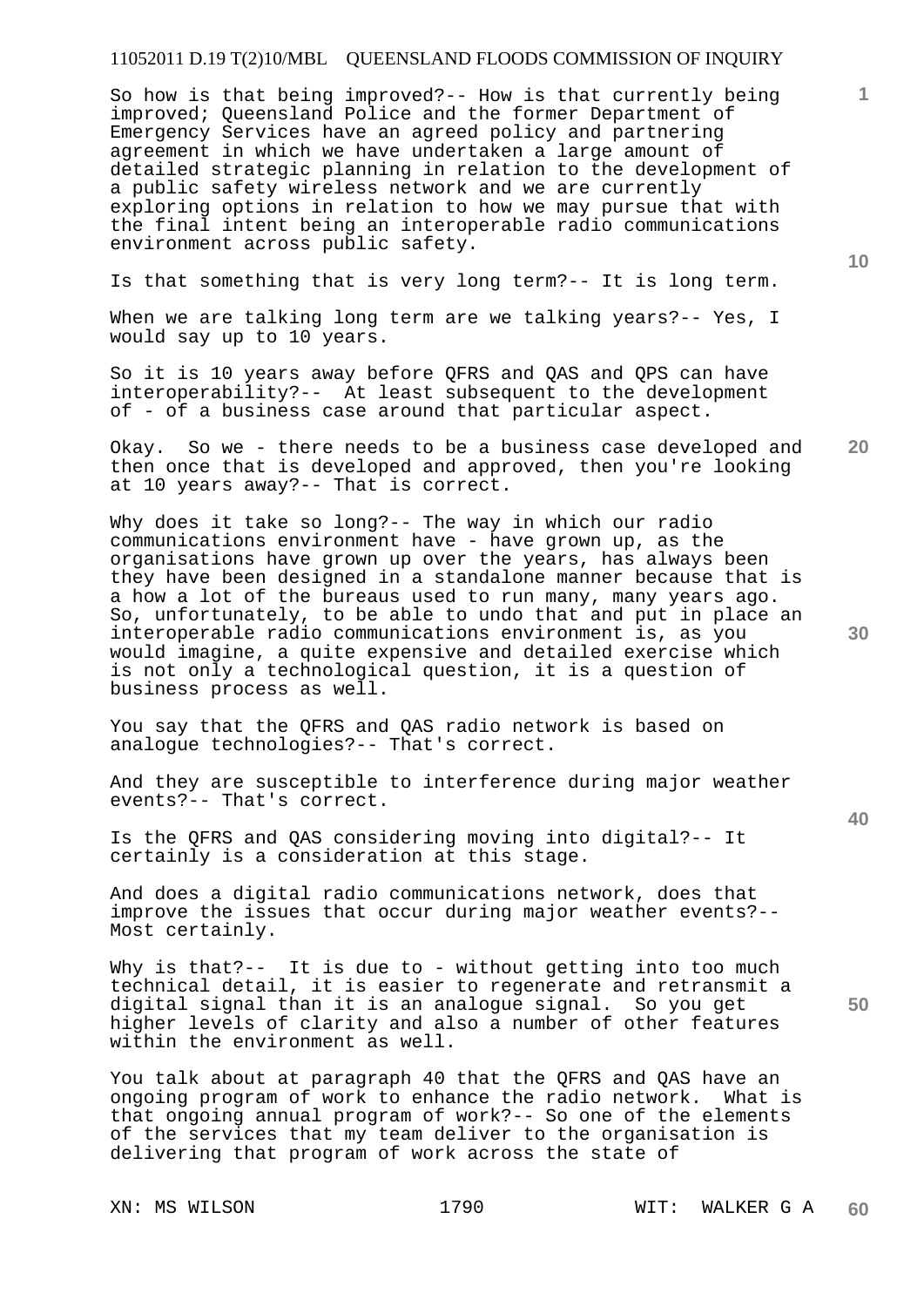Queensland. So we have a very detailed process in place whereby we baseline, catalogue and understand where black spots are and we formulate a yearly program of significant investment, millions of dollars, into increasing radio communications coverage in response to two main elements: either black spots in certain areas or, obviously, demographics growth as well, so new communities.

If I can just go back to the triple 0 calls and the interoperability of the triple 0 calls in relation to the QAS and QFRS. In paragraph 15 you went through the core presentation logic. Say, for example, that there was a caller who was requesting assistance from Toowoomba and it couldn't be answered in the Toowoomba region and got diverted to the Brisbane region. Could those details be entered into the QFRS system in Brisbane and the QFRS computer system in Toowoomba would pick that up?-- Absolutely. One of the key transformations that we have been able to put in place through the development of a joint CAD environment is exactly what you have just described. So a call can literally be taken anywhere throughout the state and that job will appear immediately in the region in which the resources need to respond. So there is no need - even though we do have manual voice procedures to follow up and make sure that's been acknowledged, it is transparent in much as calls taken within the Brisbane region will transparently present within a Toowoomba communications centre.

And then, which communication centre will action that and deploy resources?-- Typically the region in which the incident has occurred.

Can Brisbane Communication Centre, if they have picked it up, can they be assured that that has occurred?-- Yes, they can see the status of the job within our computer-aided dispatch system within the queue. So they can see when it has been picked up, who has picked it up and that it has been actioned accordingly.

I have no further questions.

COMMISSIONER: Mr Burns.

MR BURNS: Yes, thank you. Your system synchronises with a website, doesn't it?-- That's correct.

And that occurs on a regular basis?-- It does.

So that you're confident the whole QFRS system is synchronised in the same way?-- That's correct.

But it is not synchronised with the Queensland Police Service system?-- No, it is not.

And it is not synchronised with Telstra?-- I can't comment as

XN: MR BURNS 1791 WIT: WALKER G A

**20** 

**10** 

**40**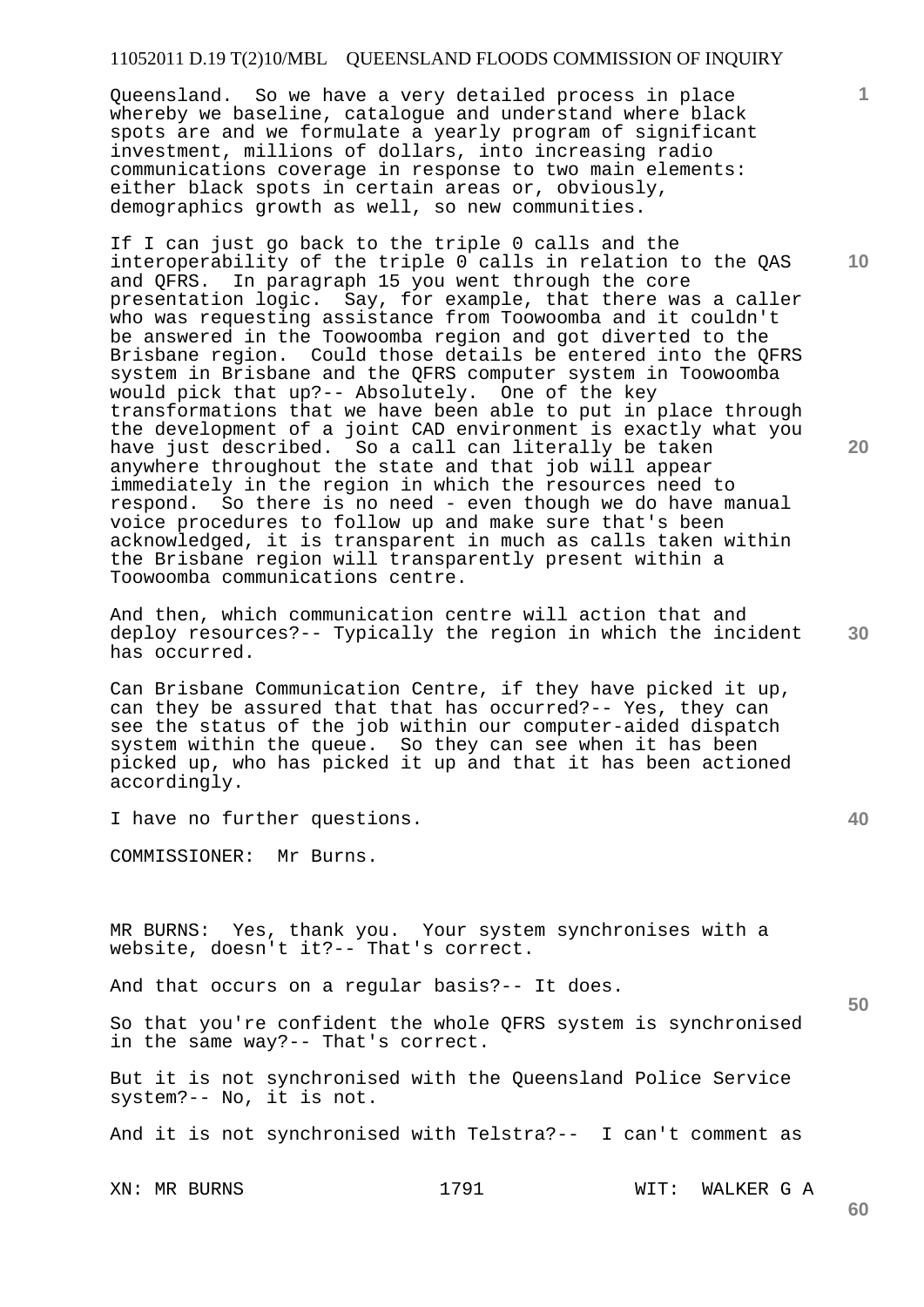to whether it's synchronised with Telstra or not.

It's a wholly independent system though, isn't it, the QFRS?-- Yes, it is an independent time synchronisation system, that's correct.

So when you're comparing times that are often as data from other systems, you need to be careful because the - I've mentioned police. If you're comparing with police, for example, you need to be careful because the time synchronisation may be different?-- That's a very valid point.

In terms of the data that is available, the starting time for a triple 0 call that is recorded on the QFRS incident report, is that when the call commences or when it is dispatched?-- That is the time in which the triple 0 communications centre operator opens the emergency call taking screen. That would be the initial timestamp within the log - and I can't see what you're actually looking at there but if that's - that's an incident report. Am I able to have a look at that?

Yes, certainly. For the record, it is a Queensland Fire and Rescue Service Incident Report dated 10 January 2011?-- Thank you. Just for clarity's sake, may I ask you to restate the question.

I'm interested as to - I was asking you questions about when there is a time noted - noted in the data provided by the QFRS for the commencement of the call, is that when the call is actually received or when the job is dispatched?-- So, yes, it is when the call is received initially. So the call will be received. Immediately upon that operator answering that call, they will open the emergency call taking screen and that creates a timestamp in the system.

All right?-- So the initiation of the call is the opening of the emergency call taking screen in which the operator will start entering the details of the incident.

**40**  While we're at it, could you have a look at document, please, which I believe is a copy of Exhibit 342?-- Thank you.

We're told in earlier evidence that that's a copy of a screen dump. There doesn't seem to be any space there for time or date?-- Yep, that's correct.

That's correct? So where do we go to for that information?-- So that is an automated process within the system itself. So the system will time and date stamp that based on the information it has within its time synchronisation environment.

So do we then look at the voice files for those - for that coding or is there a document?-- No. So in relation to the incident report specifically, all timings come directly from our emergency services computer at a dispatch environment. Alternatively, if we are referring to voice recordings, they

XN: MR BURNS 1792 WIT: WALKER G A

**20** 

**10** 

**1**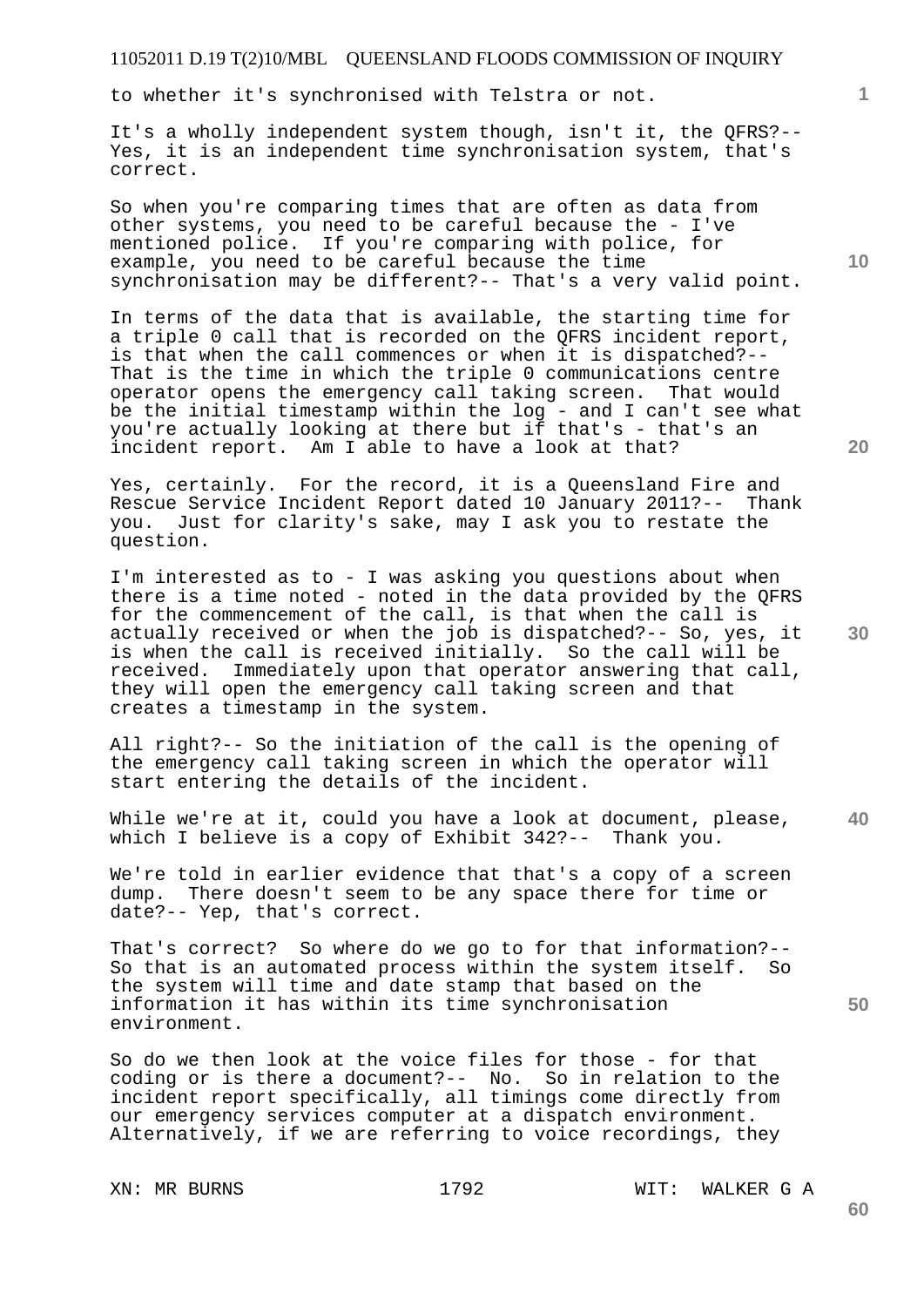would be timestamped from the voice recorder, which is synchronised to the same time source, and should match up in terms of timing.

I'm sure they do, but is there a document that prints out that shows the time and a date apart from that incident report?-- No. We intentionally use a single point to be able to track all of the actions within the Emergency Services computer-aided dispatch environment and do that in a simplified automated manner that makes it so that the dispatcher doesn't have to be keeping track of time. It is an automated process for a reason.

I think I follow that. Thank you. Could I have the document back, please?-- Of course you can.

MS WILSON: I'll tender that document.

COMMISSIONER: It was an incident report?

MS WILSON: Yes.

COMMISSIONER: Exhibit 344.

ADMITTED AND MARKED "EXHIBIT 344"

MR DUNNING: No questions, thank you.

COMMISSIONER: Mr MacSporran.

**50** 

**1**

**10** 

**20** 

**30** 

**40**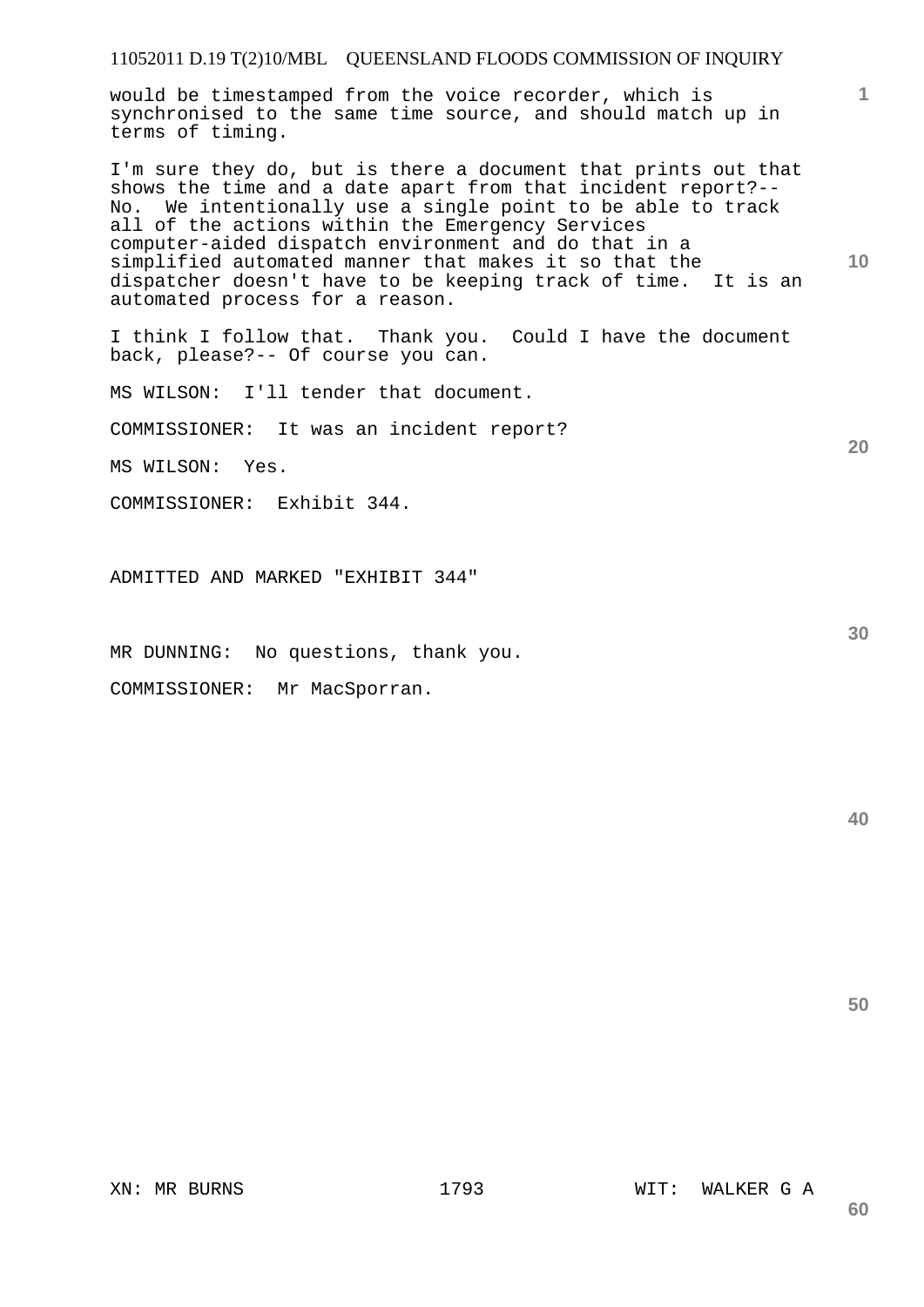MR MacSPORRAN: Mr Walker, just a couple of things. The project that's looking currently at upgrading the fire service's ability to take these calls and process them, does that predate the events we're concerned with here, January this year?-- It does, that is not as a result as the events. This has been part of the continual improvement process around service delivery to the community.

And is that the same position with respect to the project that is dealing with the - to make the fire service and police service communication system compatible?-- Most certainly, that well and truly predates the incident on the 10th of January.

They're both very complex issues?-- They are.

And more to the point perhaps they're very expensive exercises?-- Correct, yes. There is significant cost involved in some of the strategic priorities we're currently investigating, that's correct.

Because as you've intimated, I think, the system you have currently in place and similarly to the QPS system, you can't simply patch that to make it connect. You have to replace the entire system, don't you, effectively?-- You have to leverage a common interface to be able to speak to each other. So if I was trying to break that down into a simple analogy, if we had someone speaking two different languages, we need an interpreter in the middle to be able to make sure that we both have a common understanding of the same language.

And that's not easy to achieve?-- No, as you've mentioned it is a complex issue.

But it's underway and everything that can be done is being done to see if it can be made to happen?-- That's correct.

Can I take you to the events of the 10th of January in Toowoomba. Have you looked at the statistics for the number of calls that were, in fact, received that day by the fire service?-- Yes, I have received some statistics in relation to calls throughout that specific day on the 10th of January.

Can you tell how many triple O were received on that day?-- Toowoomba received 102 calls throughout the period of the day, but I think most importantly the telling statistic is that 62 of those calls were received between 2 p.m. and 3 p.m. on that particular day. If we were to baseline that against the number of calls taken over a similar period in previous years, it's significantly more. Generally speaking it's a much lower number, under 10, that would be taken over that same period, you know, over previous years.

All right. Now, have you done a further breakdown to ascertain the time or when each of those calls were, in fact, answered?-- Yes, we have. We have done a high level breakdown there, and if I may, I'll just walk through that quickly. The first-----

XN: MR MacSPORRAN 1794 WIT: WALKER G A

**10** 

**1**

**20** 

**40**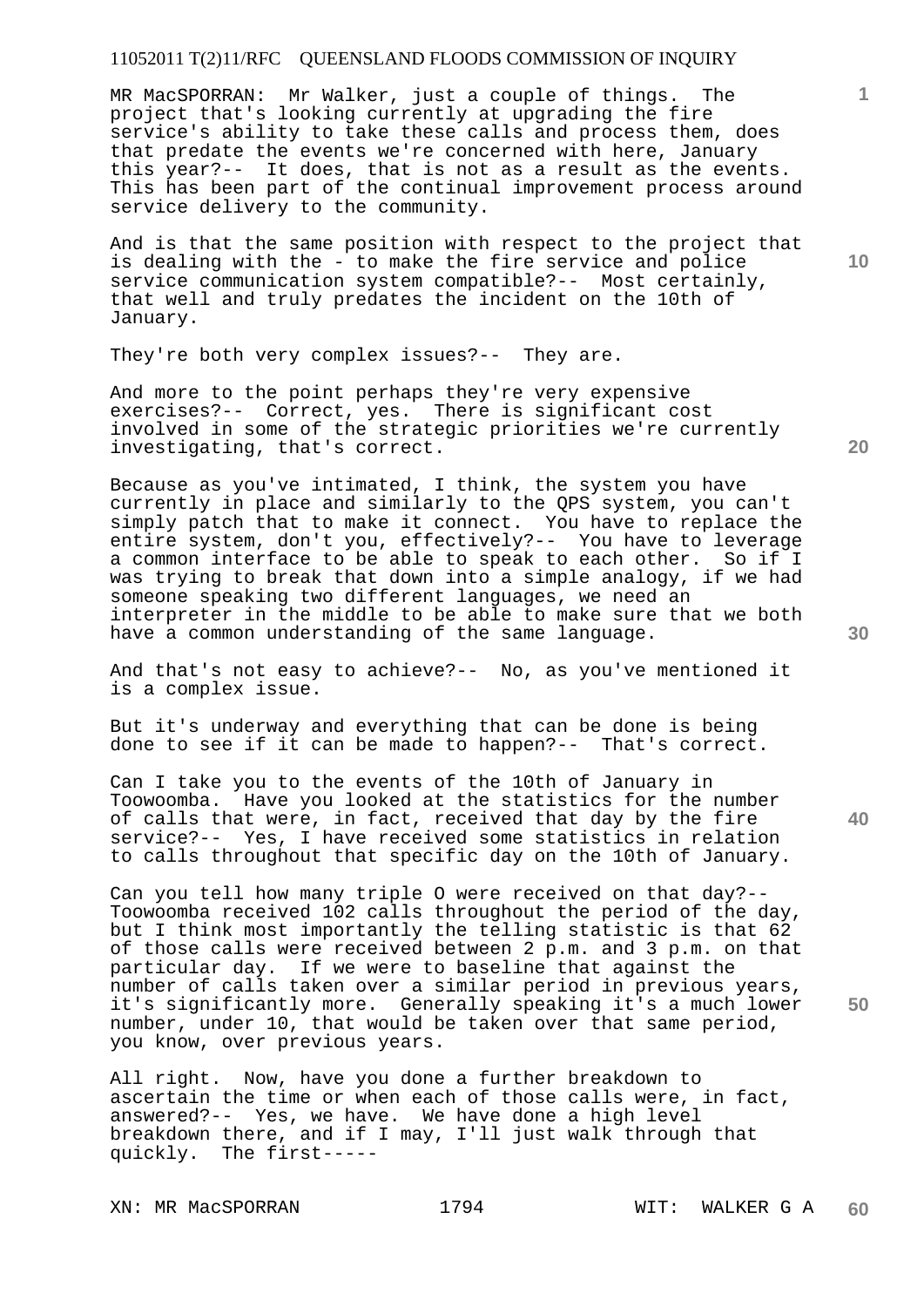Just bear in mind it has to be taken down by the reporter, so if you speak slowly if you wouldn't mind, please?-- Will do. The percentage of calls answered at presentation one, so the first time they were presented at the Toowoomba Communication Centre, 80 per cent of calls were answered within the first presentation. So that means 80 per cent of calls were answered within 27 seconds. The percentage of calls answered at the second presentation at Toowoomba was a lower number, which you could expect obviously because the team were very busy answering those calls that had been answered on the first presentation, was a much lower number at two per cent. However, the third presentation, 15 per cent of calls were answered on the third presentation, and those calls were taken within Brisbane. So just some numbers in terms of what that would mean based on the protocol for waiting, you know, those third presentation calls would generally be about 81 to 90 seconds before those calls were answered. And obviously a Telstra triple O operator was on the line with those citizens of the community during that particular time.

Okay. Now, that's the presentation one to three inclusive. What about presentations four to five?-- Look, on that particular day there were only two calls out of a total of 102 that made it to the fourth and fifth presentation representing under one per cent which were - which, as I have mentioned, the fourth presentation was answered at Toowoomba and the other call that went to a fifth presentation was answered in Brisbane.

All right. Overall that's a pretty good result, isn't it?-- Absolutely.

All right. Thank you. Thank you, Commissioner.

MS McLEOD: No question, thank you.

COMMISSIONER: Thanks, Ms McLeod. Ms Wilson, anything further?

MS WILSON: No further questions, Madam Commissioner.

COMMISSIONER: Thanks, Mr Walker, you're excused.

WITNESS EXCUSED

MS WILSON: I call Edward Middleton.

**10** 

**1**

**30** 

**40**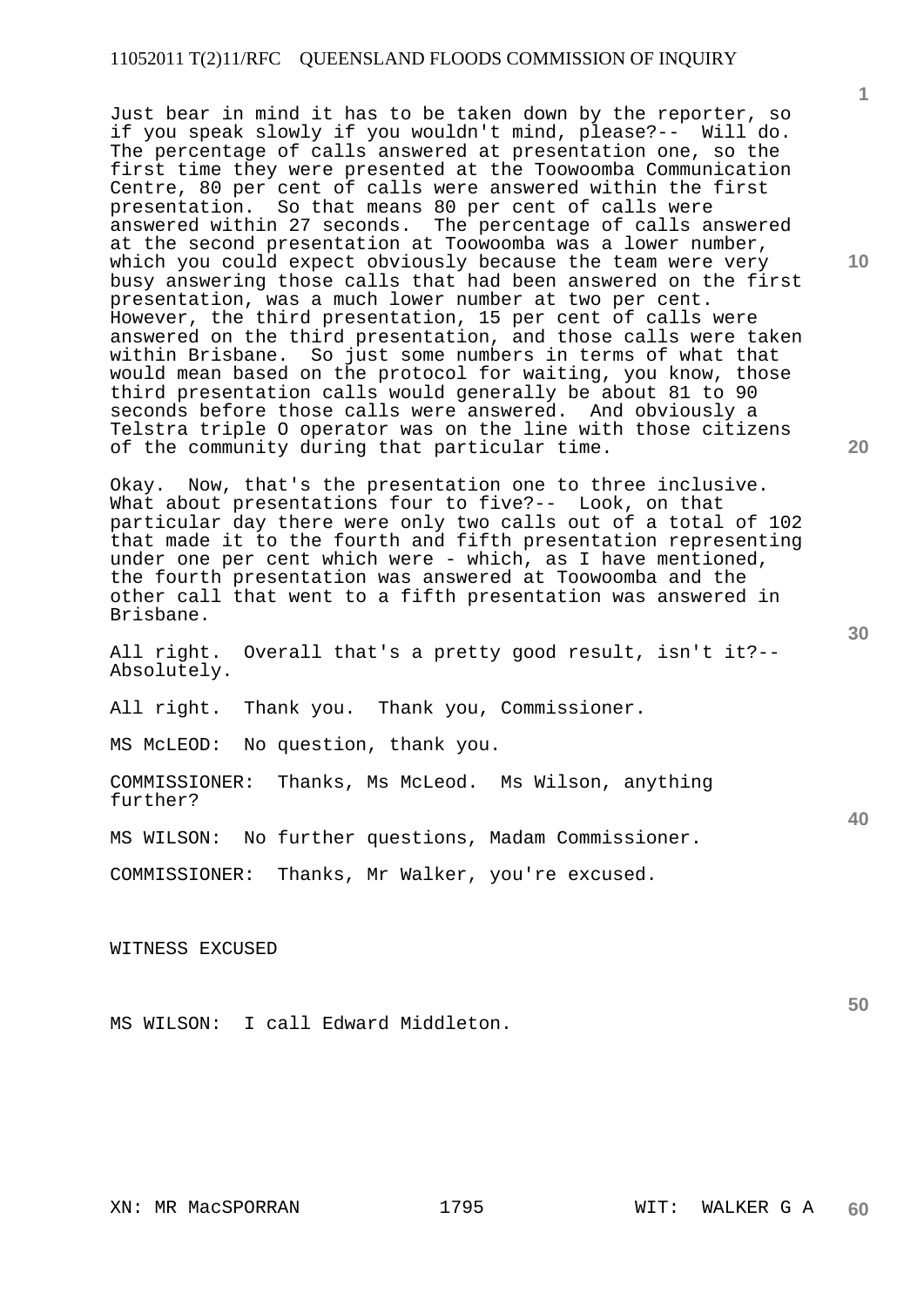EDWARD GEORGE MIDDLETON, SWORN AND EXAMINED:

**10 20**  MS WILSON: Is your full name Edward George Middleton?-- It is. And are you the acting fire communications manager?-- I am. For the specialist training command for the Queensland Fire and Rescue Service?-- That's correct. And you're employed by the Department of Community Service?-- That is correct. You made a statement for the Queensland Flood Commission of Inquiry?-- I have. Can you have a look at this document, please? Is that your statement?-- It is. Is there any amendments that you wish to make?-- No. Madam Commissioner, I tender that document.

COMMISSIONER: It's 345.

ADMITTED AND MARKED "EXHIBIT 345"

MS WILSON: In fact, have you got a copy of your statement there?-- I most certainly have.

**40**  Can I take you to the issue of Firecom training, and you'll find that on page 2 that you address in paragraphs 9 and onwards. You state that, "Firecom officers must obtain the qualification of certificate III, Firecom operations"?-- That is correct.

Now, can you give me some idea how long that course takes?-- Currently it's a centralised training course delivered at our academy at Whyte Island. It commences with a one-week familiarisation in the regional communication centre of origin; that is, where the recruit is either coming from or being deployed to. It is then a five-week live-in training course at Whyte Island. They then return to their deployment region and then undergo, it can be up to six weeks, a mentoring process at the end of which they undergo a further assessment. When I say "up to six weeks" because they actually do it on a shift and we work a - oh, well, technically some shifts are - some centres are 10/14s, others 12/12s, but the main thing is it's on a tour basis of where you work two days, two nights, four days off. So obviously if you lay that over a week's period then it can be up to six weeks.

**30** 

**50**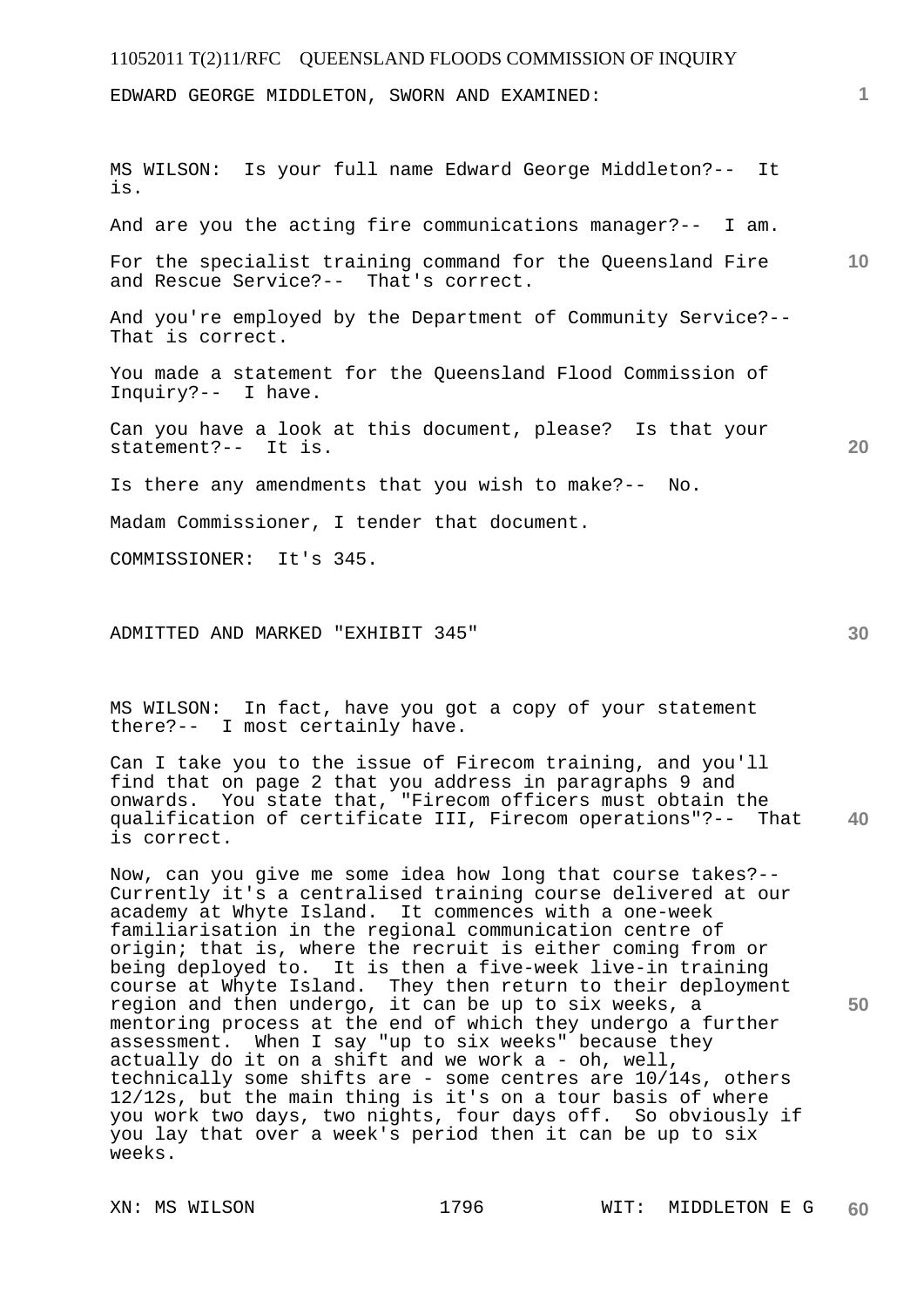Okay. It's assessed?-- It is assessed. It's actually a cert III. It actually comes under the Australian Quality Training Framework. It's a nationally recognised training qualification.

And how much time in that course is taken up with answering triple O calls and dealing with triple O calls?-- Off the top of my head, I'm not-----

COURT REPORTER: Sorry, "I'm not familiar with"?

WITNESS: I'm not familiar with the actual session or lesson plans associated with the cert III because that's not my area of expertise. I'm actually the manager of specialist training. Cert - the delivery of the certificate III is another section, that's the base training that recruits get. And then whilst some of my officers actually in the specialist training do deliver modules of that cert III, our area lies specifically in the computer-aided dispatch area which is part of the specialist training.

Okay. So you can't assist?-- Not in the specifics of how much time. I am aware that there is a - there are sessions conducted where I believe they actually use regional communication centres to actually assisted in that, but they because they get experienced officers to ring in and run dummy calls to the recruits.

In paragraph 10 you describe the system that, "Prior to January 2010 where all Firecom training at cert III level was provided by each regional Firecom centre". Now, that's changed now?-- That has changed the last couple of years, yes.

Why did it change?-- Basically we moved from a one type of incident recording program to the current VisiCAD program. It also was a policy that was adopted by the Queensland Fire and Rescue Service. There was a clear recognition that the amount of training or level of training or the accountability or the recognition of the training that was delivered prior to that certainly wasn't sufficient or wasn't recognised by any national body or whatever, didn't carry any weight of credibility or whatever. Therefore, the move was made to establish these cert III, certificate III, and that progressed then obviously with the introduction of the VisiCAD product into the centralised training program that we now deliver.

And what are the roles that Firecom staff must perform? What is the role that the Firecom staff must perform?-- Well, obviously basically it is the taking of triple O calls  $and----$ 

Is that a primary function of their role?-- That is, yeah. I guess if you were to boil it all down, that is why they're there, to take - primarily to take triple O calls, to identify the appropriate resources to meet that - the demands of that particular problem type or incident type, and then to dispatch

XN: MS WILSON 1797 WIT: MIDDLETON E G **60** 

**1**

**30** 

**40** 

**50**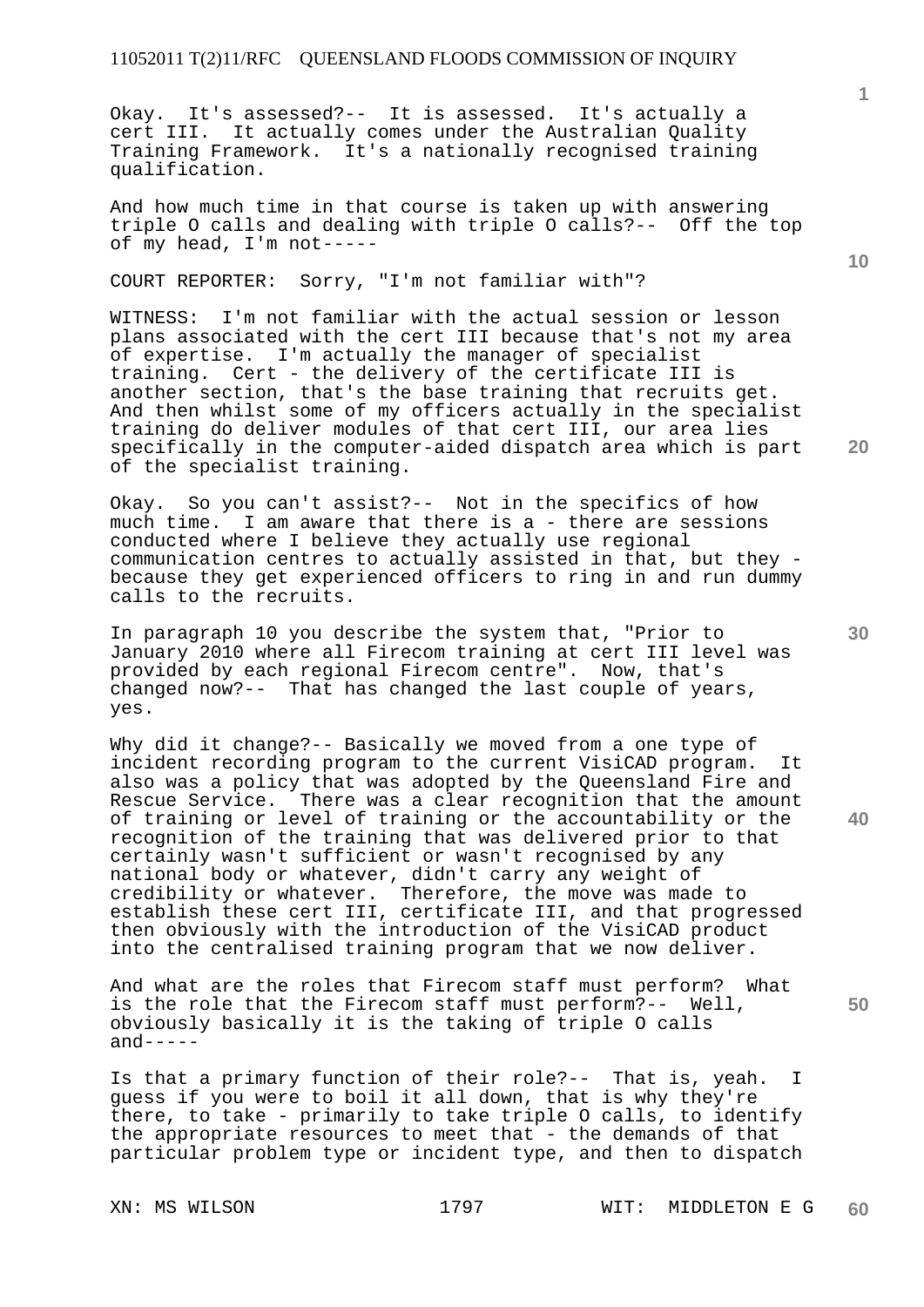those - and dispatch the required resources. I guess in some cases you might say that they are the initial IMT. They form the initial management of that incident until such time its escalation, from the advice from the attending SO establishes, then he takes the control of the - of the incident.

So all persons wanting to work in Firecoms, they must come to Brisbane to get that training?-- That is correct, now, yes. It is a very rigorous recruitment program now. It is quite involved. Once they are selected they must - they must undertake that one week initial familiarisation in their deployment region, after which they then are required to partake in a residential course for five weeks here in Brisbane out at our academy my at Whyte Island.

How does the training of Firecom officers take into account the local conditions and the knowledge of local conditions and using such knowledge in - in deploying assets?-- Familiarisation - regional familiarisation is actually in fact one of the training mechanisms - one of the training modules delivered. That is delivered - well, it can be delivered in basically in two formats. One, because the computer-aided dispatch system we employ is a Statewide application. For example a communications officer at Southport can, through a function called view controller, activate, say, far northern Cairns, they can actually visually see what's going on in - in Cairns as far as their incidents and things like that. The mapping application which is directly linked to the - to the incidents through a geo verification process also enables one region to have a look at the specific incident locations, deployment situations as far as what vehicles are on jobs and things like that. Through the application of AVL, which is Automatic Vehicle Location, here in south - sorry, South-east Brisbane and parts of North Coast, they can actually see the pumps being responded to incidents along the routes. But mainly the intricate area of knowledge is delivered back in their deployment regions under mentoring.

The monitoring of the training, you say that, "There is no centralised core skills maintenance program for the cert III training for the monitoring of it"?-- Not from a centralised point, no. Each region has developed or is in the process of developing their own core skills maintenance programs, and they are at varying - at varying stages of development or implementation. Now, we are moving to a, if you like, a centralised communications command. That decision presently lies with the executive management of QFRS. Once that - once that decision has been made, my unit actually is more - is moved from its current location at Mary Street and will move to Whyte Island where we will be integrated into that team that's currently using the cert - delivering the cert III training. Once that's done, we can then work together probably more cohesively to combine a more comprehensive core skills maintenance program to cover both the certificate III and the ESCAD or the computer-aided dispatch system mechanism. Just to make one clarification here, though, bear in mind that the ESCAD training, the ESCAD which is - comes under module, I think, QFCCAD1B actually forms part of the cert III, but

**1**

**20** 

**40**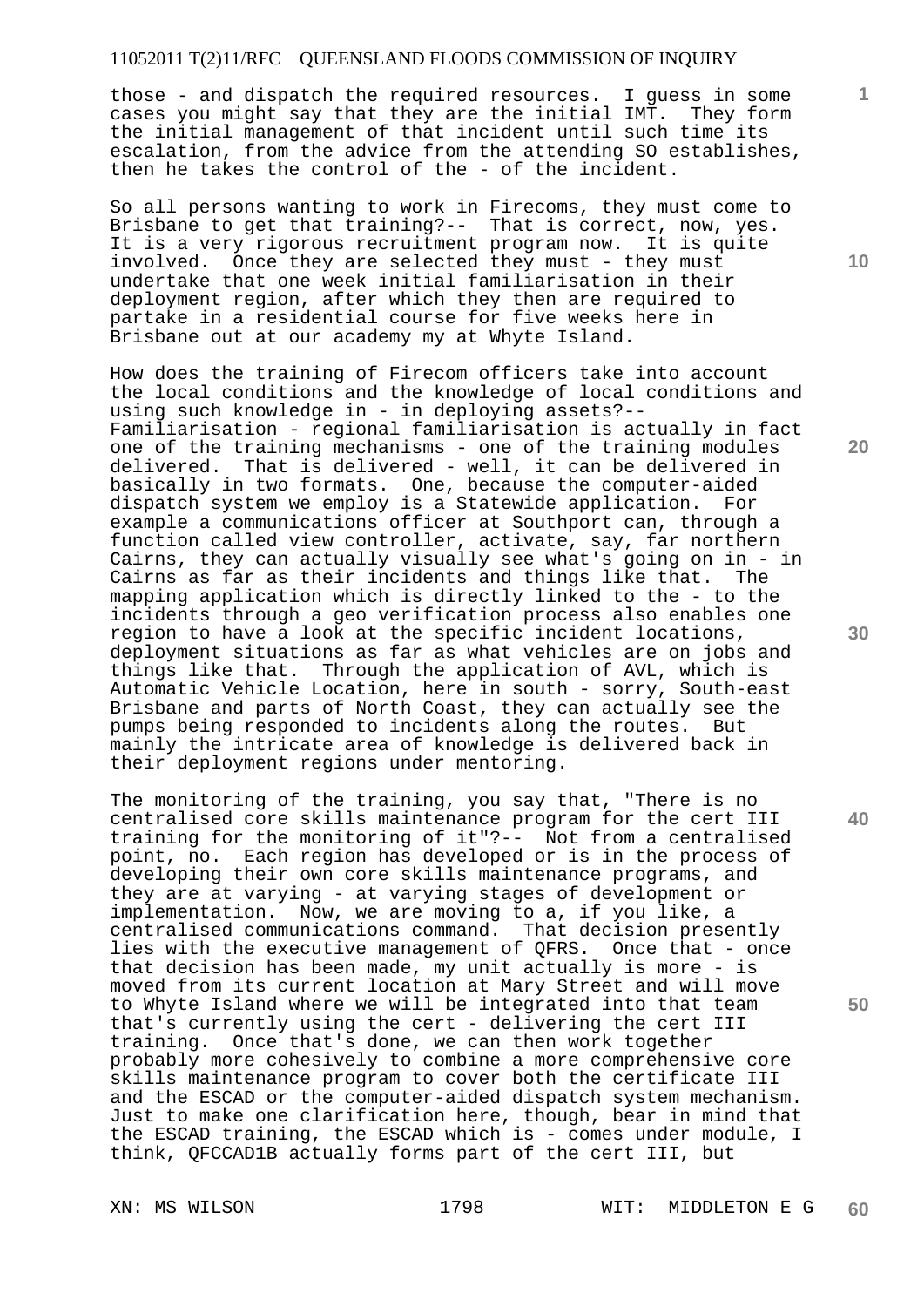**10**  because it is such a major component now and so important to the delivery, you know, of the triple O - or client service delivery if you like, that is why the executive management of the organisation have identified that there is a requirement for a specialist training unit because they understand the importance of having skills levels at taking triple Os and doing the dispatching of the appropriate resources is so important that we've run, round the State actually, we actually go out to the regions, we've done obviously the initial implementation of that training, we've done a revision course and we've also done a - first stages of the next version upgrade with the mapping application. That was delivered in November/December last year. The next one will be delivered in June this - or June/July, there has been no schedule developed, but the - about the middle of the year the next upgrade is expected to be brought online.

If I can take you to the answering of triple O calls and where you state, "That triple O calls should be answered in accordance with the training given in the certificate III training course", you can see in paragraph 17 of your statement?-- That's correct.

And then you go in paragraph 18 and talk about the three most important details that are required-----?-- Yes.

-----when taking a call. The most important details: determining the exact location; do you see that?-- Yes.

**30**  And you say, "The second most important detail is to determine what is taking place"?-- That is correct.

"And the third most important detail is who is involved"?-- Correct.

"Including the number of people involved"?-- Correct.

**40**  Now, you regard this as the minimum critical details?-- That is correct, and that follows the sequence of questioning as detailed now in the what we call the ECT screen, the emergency call taking screen, where the town or suburb is initially identified, followed then obviously by the exact address within that location. Then the - what incident is being experienced or wishing to be reported and then, of course, if any life is being threatened or involved.

You say at paragraph 18, that there are other mandatory determinants?-- That's correct.

**50**  What are they?-- There's the actual code of the problem type, its priority, the call - and caller details plus the response plan.

But you say, "The necessity of these calls can be left to the initiative of the call taker"?-- That's right. In an emergent situation where a person is distressed to the point of - well, literally to the point of distraction, or indeed if someone's injured or whatever, they can be overridden. I

**1**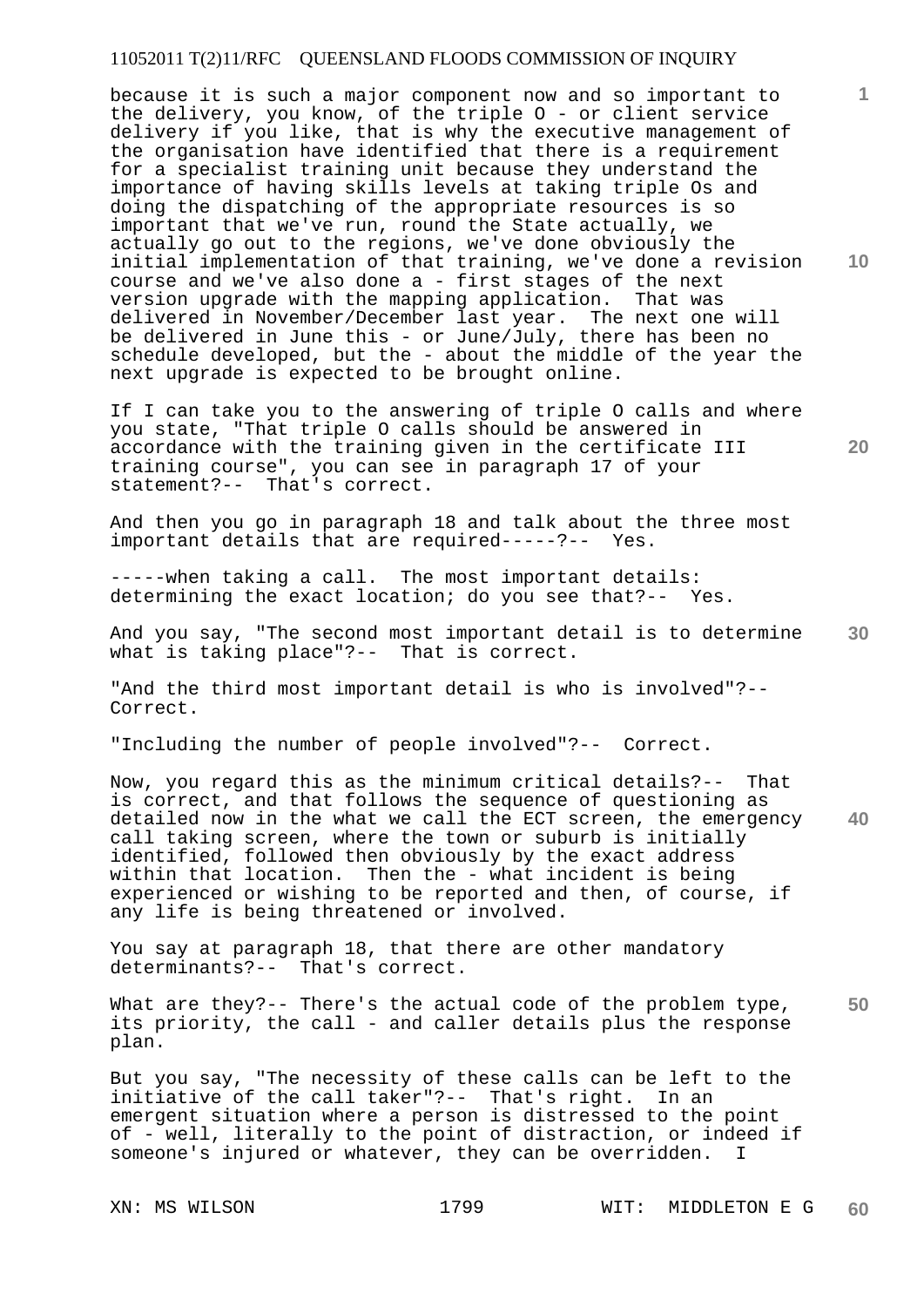guess to give you an example, if someone was to ring up and say, "I'm having a heart attack", and then hang up, well, you can be safe in ensuring that somewhere in Queensland someone was having a heart attack. However, if you asked the question, "What town are you calling from?", and you were to say at "Roma", at least you would have the capacity to know that somewhere in Roma someone was - there was a major incident going or it was a car accident or something. So, yes, basically that's the predeterminant to try and get as accurate as information in the shortest possible time.

So while they are regarded as mandatory determinants, they're not required, they're mandatory but not mandatory?-- No, because of the sequence they're in on the screen, I - I guess that someone's triple - mobile phone number isn't as important and that's why it's in the sequence it is. It is located as one of the last determinants.

Perhaps if I can take you to this document then, please. If I can show you Exhibit 341, and an exhibit attached to that document. If I can take you to - it recorded as KD identified as KD-3 and it's the Fire Communication Centre Directive at the back of that document. Have you got that document?-- Where is the KD-3 indicated?

There should be exhibits attached to that document?-- Oh, sorry. I apologise.

Now, have you seen this document before?-- Yes, I have.

Okay. And this is a Fire Communication Centre Directive?-- Yes.

And it sets out the procedure when taking a triple O call?-- Correct.

Now, if I could take you to  $4.12$  which is across - over the page, has this been designed by priority, the "Confirm location", "Type", "Persons involved", "Caller details"? Do you see those headings?-- Yes, I do.

So this is the information that must be gained - gathered from a telephone call in response to a triple O?-- Correct.

So "Confirm location" is that the most important?-- Yes, confirm the location, yes.

So is this by priority, these are the most important details to get out?-- That's correct.

Location first, then type, then persons involved, then caller details?-- Yes, yes. I guess that when you - when you say "are these", I mean, it goes on a priority - the questioning would be depending on the circumstances of the call. I mean, some people volunteer the information straight off the bat. They might say, "I'm at 24 Smith Street, Bracken Ridge." Well, there's no point then in spinning around and saying, "Well, what suburb are you calling from?"

**10** 

**1**

**20** 

**30** 

**50**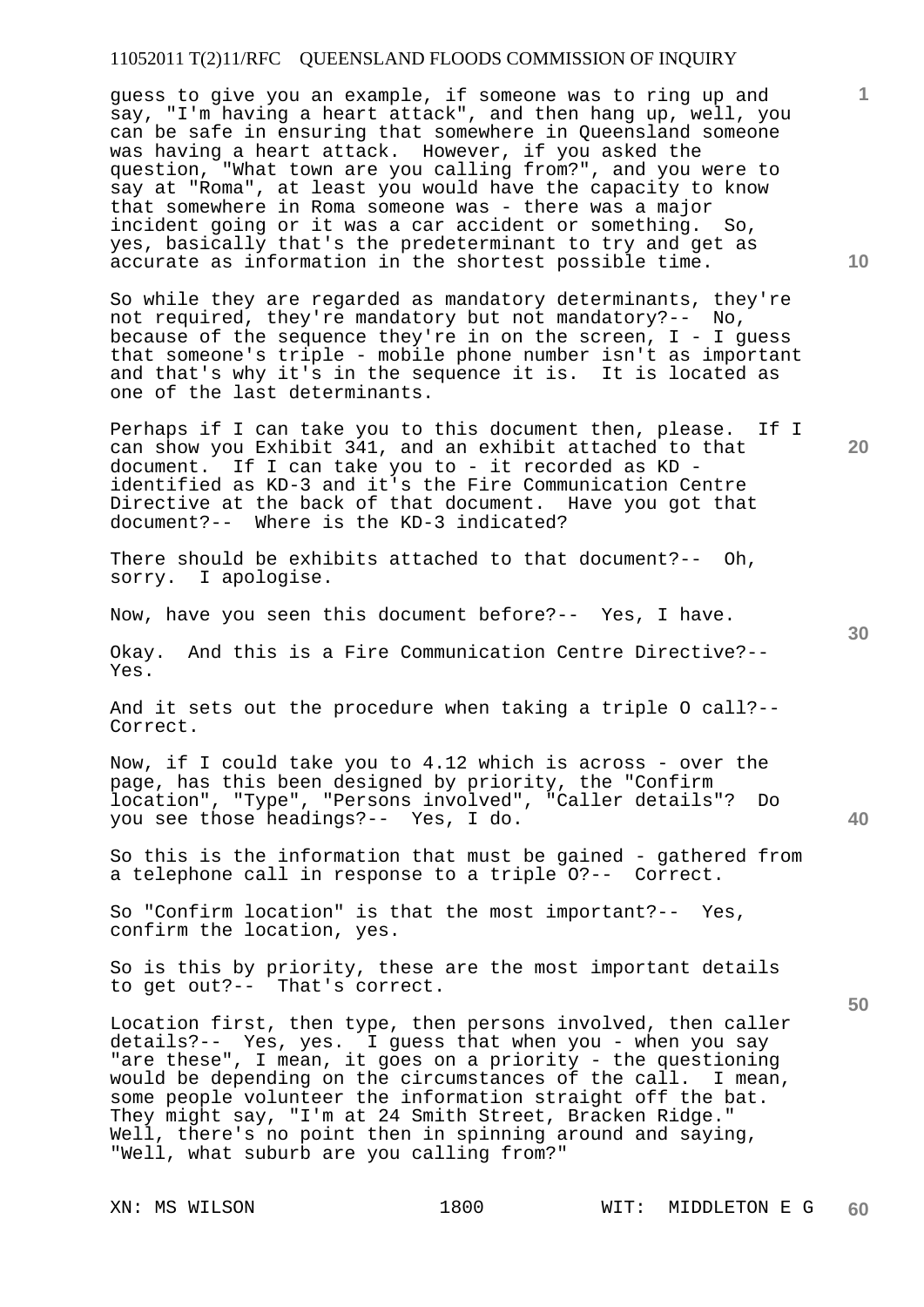XN: MS WILSON 1801 WIT: MIDDLETON E G **1 10 20 30 40 50 60**  No?-- So, I mean, yes, so basically whilst it's in - it's in that order because of the priorities. If they don't volunteer that that is the cause of action. You have got to prompt in accordance with that - with those - the list of those priorities. Have you listened to the call taken by Kelli Docherty-Tanaskovic?-- I have, yes. Okay. On the 10th of January?-- I have. If I can show you this transcript, please? Have you seen the transcript as well?-- No, I haven't. Okay. And it's exhibit-----?-- Oh, I tell a lie. Yes, I have seen it, yes, in conjunction with the - listening to the tape. It's Exhibit 98. COMMISSIONER: Is somebody going to show it? WITNESS: Is it attached to this? MS WILSON: No, someone will give it to you, the document, in just a moment. COMMISSIONER: It's on the screen now anyway. MS WILSON: Can you see it on the screen?-- Sorry, yes, I can. Now, Miss Docherty-Tanaskovic did not ascertain the persons involved nor the caller details?-- Correct. Does this failure affect the response that can be provided by QFRS?-- No, no, way at all. Why is that?-- The response of the QFRS is dependent upon basically two parameters. One is a geo verified location which basically identifies the response plan; and the second one is the problem type which identifies the appropriate resource to be deployed. If I can take you to the tone of voice and language used in in responding to these triple O calls?-- Yes. It is critical that Firecom officers maintain control of emergency calls at all time?-- That is correct. And it would often be the case, wouldn't it, that people calling triple O may be in a distressed, panicked or hysterical state?-- Most certainly. How do Firecom officers respond to this? What is their training?-- From what I can understand from the cert III is that they are - as I indicated earlier, there are calls made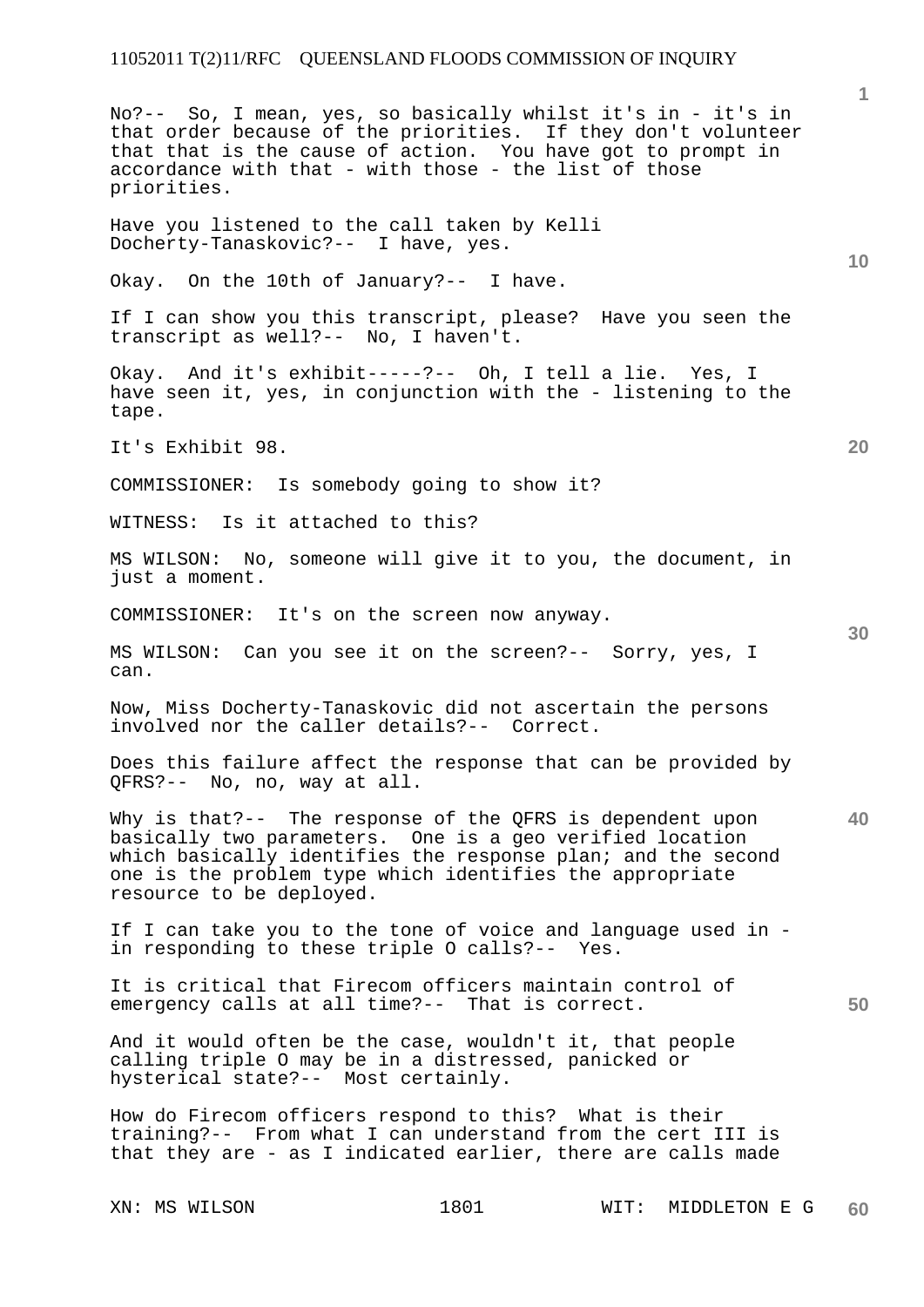by arrangement from other outside sources from the academy to the recruit trainees, and through that mechanism they're taught different mannerisms in which to handle the call.  $Myself$  and  $Miss$  -  $Miss$ -----

COMMISSIONER: Docherty-Tanaskovic?-- Docherty-Tanaskovic undertook a training course many years ago, I think it was 1998, 2000, or something like that, from an outside service provider. I think it was a two-day course and it was directly involved in how to go about dealing with irate or various - it was just various callers, whether it be a call centre as such, whether it be an emergency call centre. So it was about controlling people or the mechanisms of being able to use your tone, modulation and things like that to be able to grab the attention, if I can use that terminology, of a caller particularly in our industry where it's usually distressed, panicked types of callers, and direct their focus back to answering the questions as explicitly as possibly.

You have listened to the call?-- I have.

Can you comment on the appropriateness of the language used by Miss Docherty-Tanaskovic?-- I can assure you that it was exemplary. It's one of the best calls I - under those circumstances, one of the best calls I've ever heard.

You've heard her to say, "Tell the woman beside you to stop yelling"?-- Yes.

What is your view on the appropriateness of that?-- It was neither offensive or abusive. It was very assertive, but it was an indication - and I have heard the tape, the amount of white noise, if you like to use that terminology, that surrounded made the hearing of that - and I can only imagine how more difficult it would be with a headset on, to try and get the caller to focus on the questions that were being at hand. Now, the call-taker, I believe, was raised - born and raised in - and spent all of her working career in Toowoomba. She knows that intersection. She has seen the situation. I think you can actually hear the water rushing in the tape. The manner in which she was able to sum up the entire situation in such a brief period of time and using, as I said, assertive (sic) to try to focus on those - on those salient points of what your location is was exemplary.

Can you comment on the appropriateness of the tone of voice? You could hear her having a very loud tone of voice, quite aggressive?-- Oh, no, not aggressive at all, no. Very assertive, very focused. She quite - it was quite obvious that she was fully aware of the ramifications of this call.

COMMISSIONER: Can I check then on the question of numbers, when you know that it's a passenger in a car - on the question of numbers and identification of people, when you know a passenger's in a car and they're in dire straights like this, do you need the extra information about precise numbers and exactly who they are?-- No, in this case - in - in a millionth of a second she would have realised that there were

**10** 

**1**

**20** 

**40** 

**30**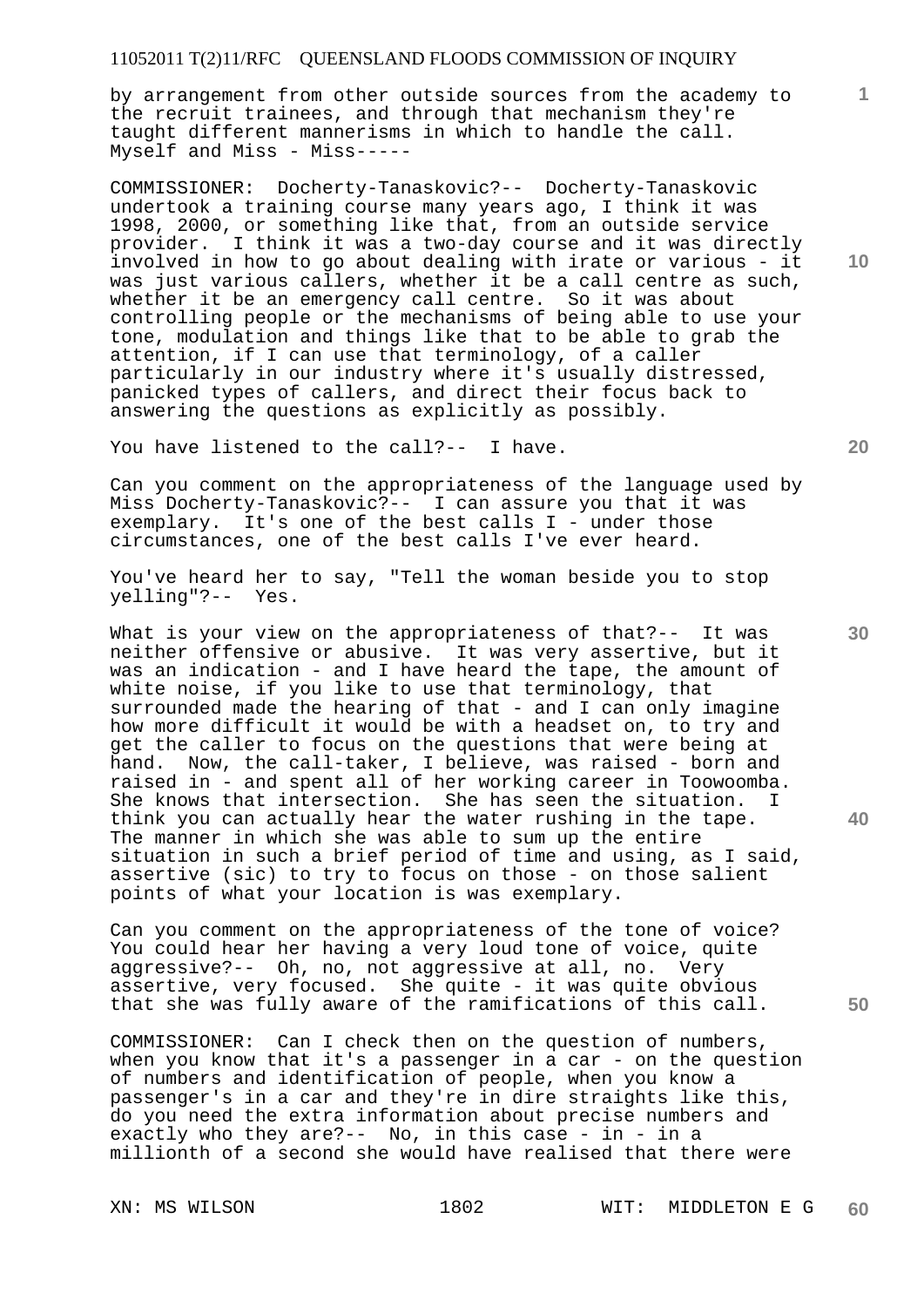at least two. There was obviously the person on the phone and there was obviously the person that was making the other noise, and obviously there was a male voice and there was a female voice. So, you know, one or two or whatever, she there was no point in - and the distressed state, there was no point going down the line of saying, "Well, I know there's two there. Is there anymore?" No. The gravity of the situation dictated that she knew there was more than one person in the car.

All right. And as for pressing for identification in this state of affairs, what do you say about that?-- It wasn't necessary because, you know, the call had obviously come in on a mobile phone. There was no need to - to seek a call-back number. The gravity of the situation dictated that that there was - I mean, if you lost - or if there was a requirement to ring back to clarify some sort of information that you'd missed, there was no time for that, and that's clearly articulated by the assertiveness of her voice, her modulation and her tone.

MS WILSON: One other issue that I wish to take you to is operational changes. You talk about in paragraph 27, "The implementation of the VisiCAD ESCAD application and the adoption of a centralised training regime for Firecom recruits as identified, and action the need to standardise delivery of all aspects of Firecom operations"?-- Correct.

Beyond that you say you're unable to make general comments regarding operational policy?-- Insofar as the delivery of training within the - of the ESCAD components and things like that, no, that's my area of expertise, and basically outside that I wouldn't have any specific details to add.

Is there any improvements that you could suggest that would improve the operation of the training?-- Basically anything I would add has already been identified prior to this. The introduction of the ESCAD product was - was so wide reaching that it's had quite a cultural change quite across the Queensland Fire and Rescue Service for an amazing amount of good. Not only that, but we actually worked this computer-aided dispatch system in conjunction with Queensland Ambulance Service. The great asset and the great benefit that we've got here is that immediately upon an incident, if it's identified as what we call an associate - associated incident, immediately appears upon the screens of the - the associated QAS comms consoles. That is the greatest asset. There is other avenues by which, you know, various applications of the ESCAD or the VisiCAD product is now available to senior officers via laptops and things like that.

**20** 

**30** 

**50** 

**10**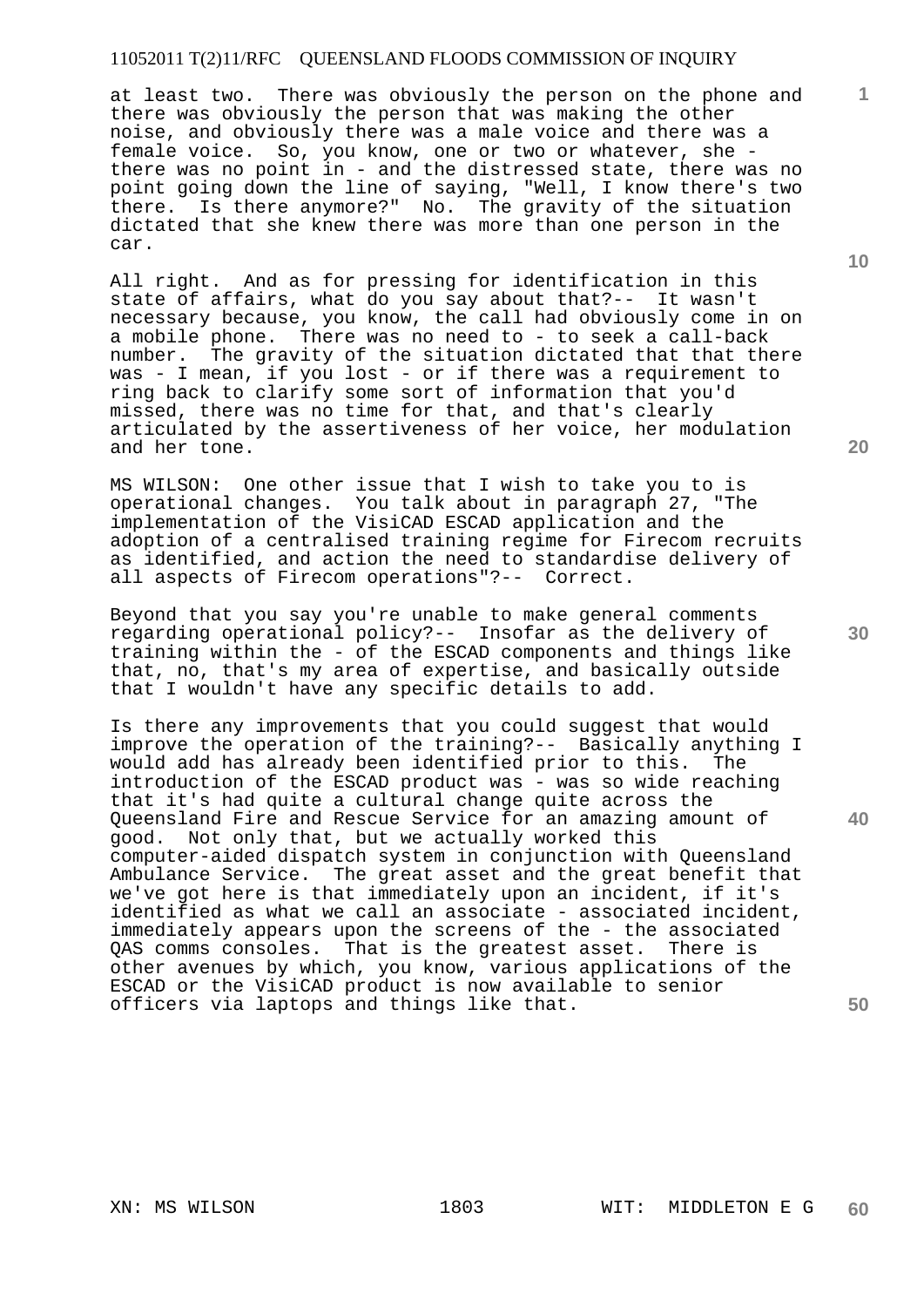But as far as the appropriate identification of appliances or resources as such, or capabilities, such as if a - once upon a time if an SO or a senior officer called for a swift water capability, it would be up to the fireys to - to be able to identify - this is pre-ESCAD. Under the old system that was never recorded. But now with the identification of resources, capabilities includes swift water. So if there is a requirement for a swift water we just literally go into the additional resource area, seek out the capability of swift water and the system will identify which appliance has a qualified officer on it. There are various features like that right through the - this application. I guess that the only thing I could say as a specialist ESCAD - or specialist trainer is that we don't have that same capability unfortunately with QPS.

Thank you, I have no further questions.

COMMISSIONER: Mr Burns?

MR BURNS: No questions, thank you.

MR DUNNING: No questions, thank you, Commissioner.

COMMISSIONER: Mr MacSporran.

MR MacSPORRAN: Mr Middleton, just one matter. You gave us your opinion as to the appropriateness of the officers taking that call?-- Yes.

In those circumstances. Is that reflected in the fact that you are going to seek clearance within the service to use the tape of that call with appropriate anonymity involved for training purposes?-- I would like to, yes. It's - as I said, without a doubt it is the best call I have seen under those circumstances and it is ideal for recruits. There is no identification on that but, once again, under the, you know, various provisions of privacy and things like that. But I would be seeking to have that call. I think every recruit fire communications officer coming into this organisation into our organisation should hear that because I guess its relevance is quite fresh at this point in time. Ten years' time it may not be because of the people coming through, but certainly for the next 18 months, two years there are people who may well have seen the floods, they may have been on the bank of the creek or not only here but Cairns or whatever, and if they can actually see that this is the stress and the pressure that not only fire communications officers but also ambulance officers, communications officers are under, because they're humans as well and when you see them sitting there and I guess the general public never get to see the inside of a communications centre where you are isolated from the world and all you're seeing is the massive impact flowing into that room with - you're not getting any closure. I mean, it is a little bit different to the fireys. They go out, put wet stuff on the hot stuff. The fire goes out, they feel a bit of

XN: MR MacSPORRAN 1804 WIT: MIDDLETON E G **60** 

**10** 

**1**

**20** 

**50**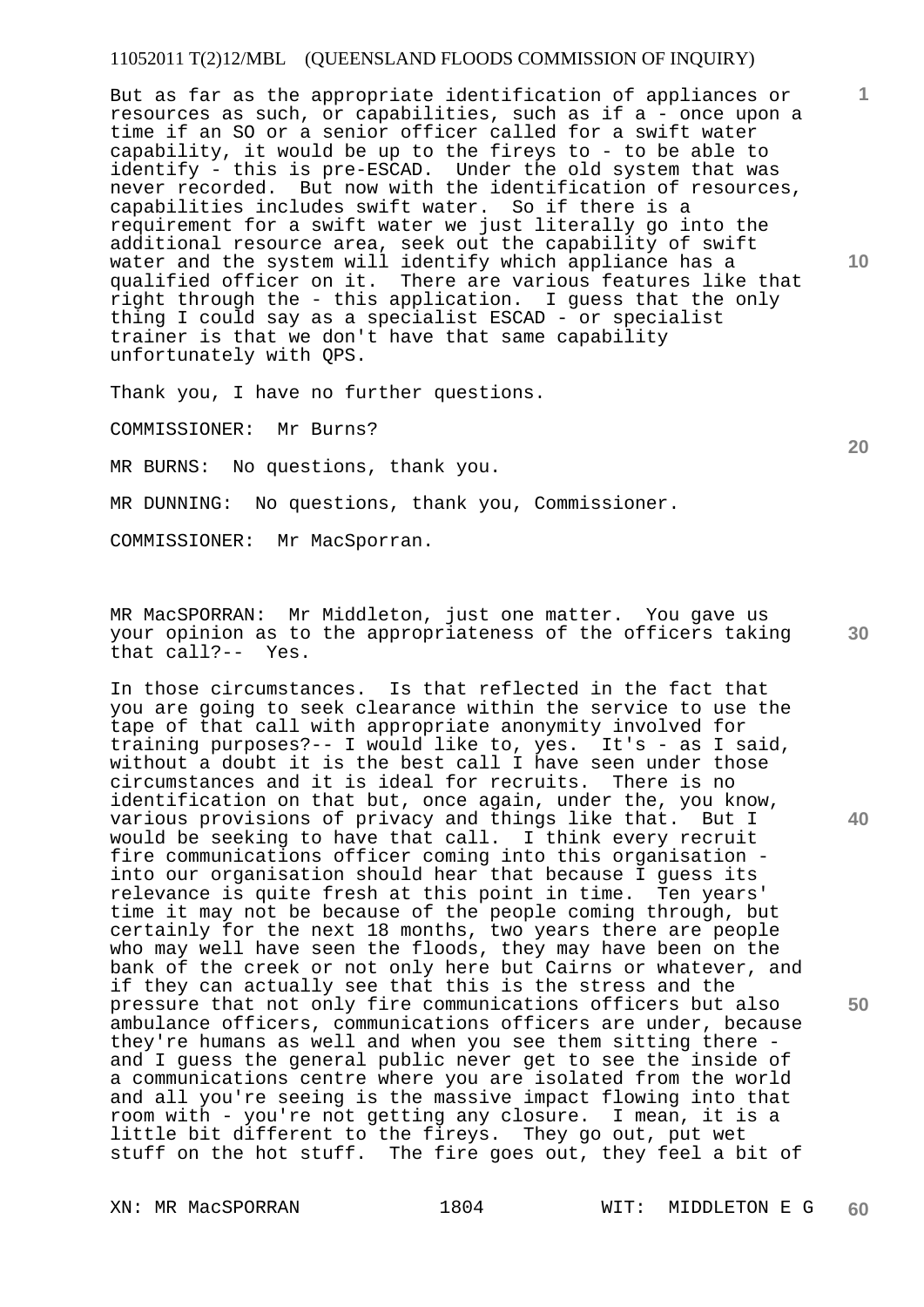elation, good job, they go home. Comms officers don't get that closure. They just know all the jobs - the fireys did their job. So when you get an incident like this - that is something that when you do training you only aspire to try and give examples of but when you have someone in real life you can actually show this to recruits, it is a major asset.

COMMISSIONER: Have you thought of asking the Rice family how they feel about it?-- No. As I say, there is a process that I - there is no identifying situation on that but obviously there will have to be quite a number of - but I would like to think that out of this tragedy - and it is a tragedy, there is no two ways about that, out of this tragedy that some good can certainly come.

Yes, thank you. Thank you, your Honour.

MS McLEOD: No questions, thank you.

COMMISSIONER: Any re-examination?

MS WILSON: No, re-examination. May the witness be excused.

COMMISSIONER: Yes, thanks very much, you're excused.

WITNESS EXCUSED

MS WILSON: I call Superintendent Waugh.

**40** 

**50** 

**30** 

**1**

**10**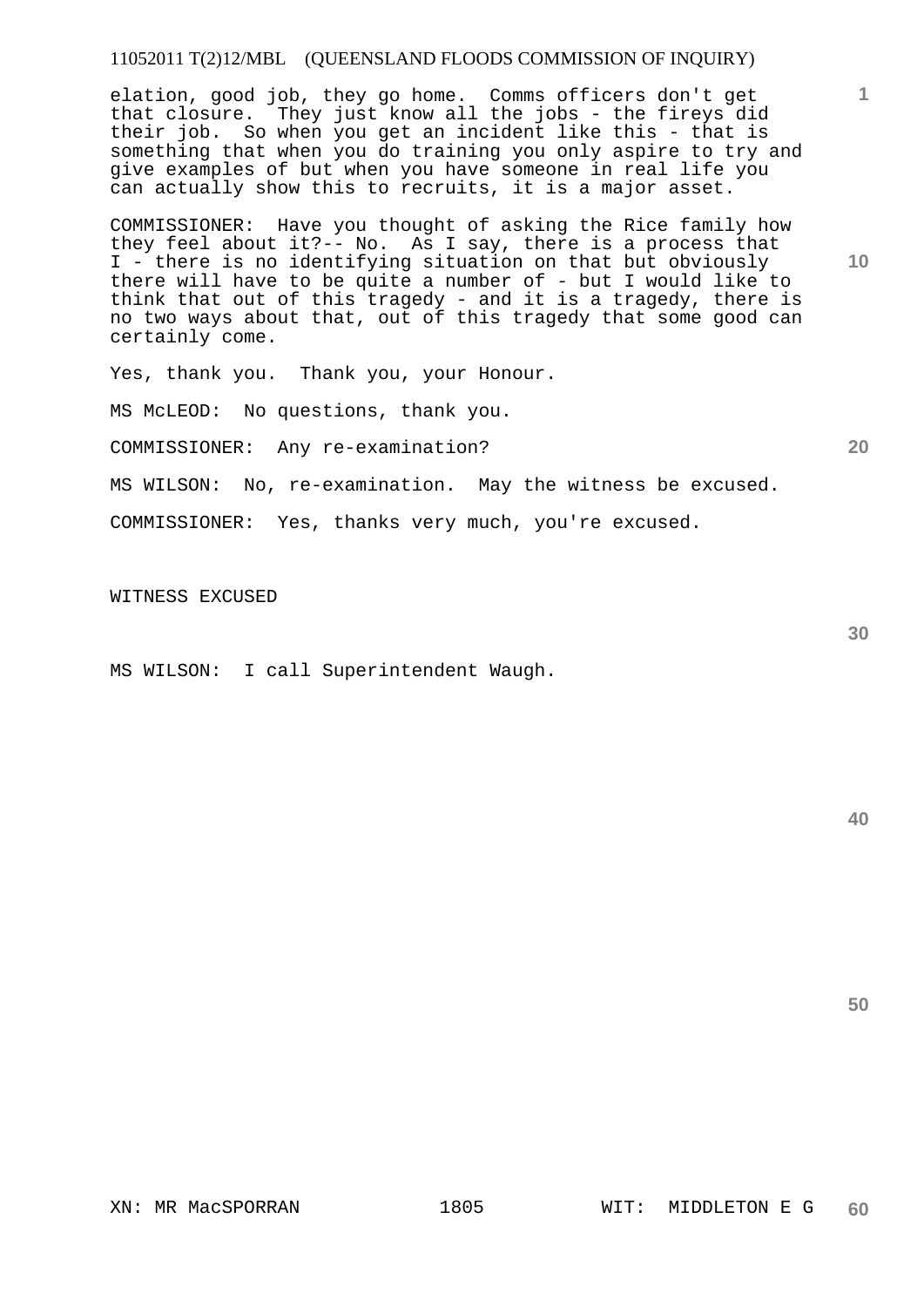ROBERT WILLIAM WAUGH, SWORN AND EXAMINED:

MS WILSON: Is your full name Robert William Waugh?-- It is.

And you're a superintendent of police in the Queensland Police Service?-- I am.

**10**  And you're in charge of the communications branch within the Operations Support Command?-- I am.

You have made a statement for the Queensland Flood Commission of Inquiry?-- I have.

Can you have a look at this document, please. Is that the statement that you've made?-- It is.

Is there any amendments that you'd wish to make?-- No, thank you.

**20** 

**1**

Now, in that statement you have referred to seven documents?-- Yes.

Can you have a look at these documents, please?-- Yes.

Are they the documents that you referred to in your statement?-- I believe so.

**30**  Madam Commissioner, I tender that statement and the documents that are referred to in that statement.

COMMISSIONER: Exhibit 346.

ADMITTED AND MARKED "EXHIBIT 346"

#### **40**

**50** 

MS WILSON: Thank you. Have you got a copy of that statement in front of you?-- I do.

Can I take you to page 2 of that statement where you raise the issue of interconnectivity. You say there, "The BPCC" that's the Brisbane Police Communications Centre?-- Yes.

"Utilises a computer aided dispatch CAD system known as ESCORT CAD"?-- Yes.

And that manages calls for service to the subsequent dispatch of QPS resources?-- Yes.

Now, the BPCC CAD system has some connectivity with other police communication centres but that is limited?-- Yes, it is.

That is limited to Beenleigh, Broadbeach, Townsville and

XN: MS WILSON 1806 WIT: WAUGH R W **60**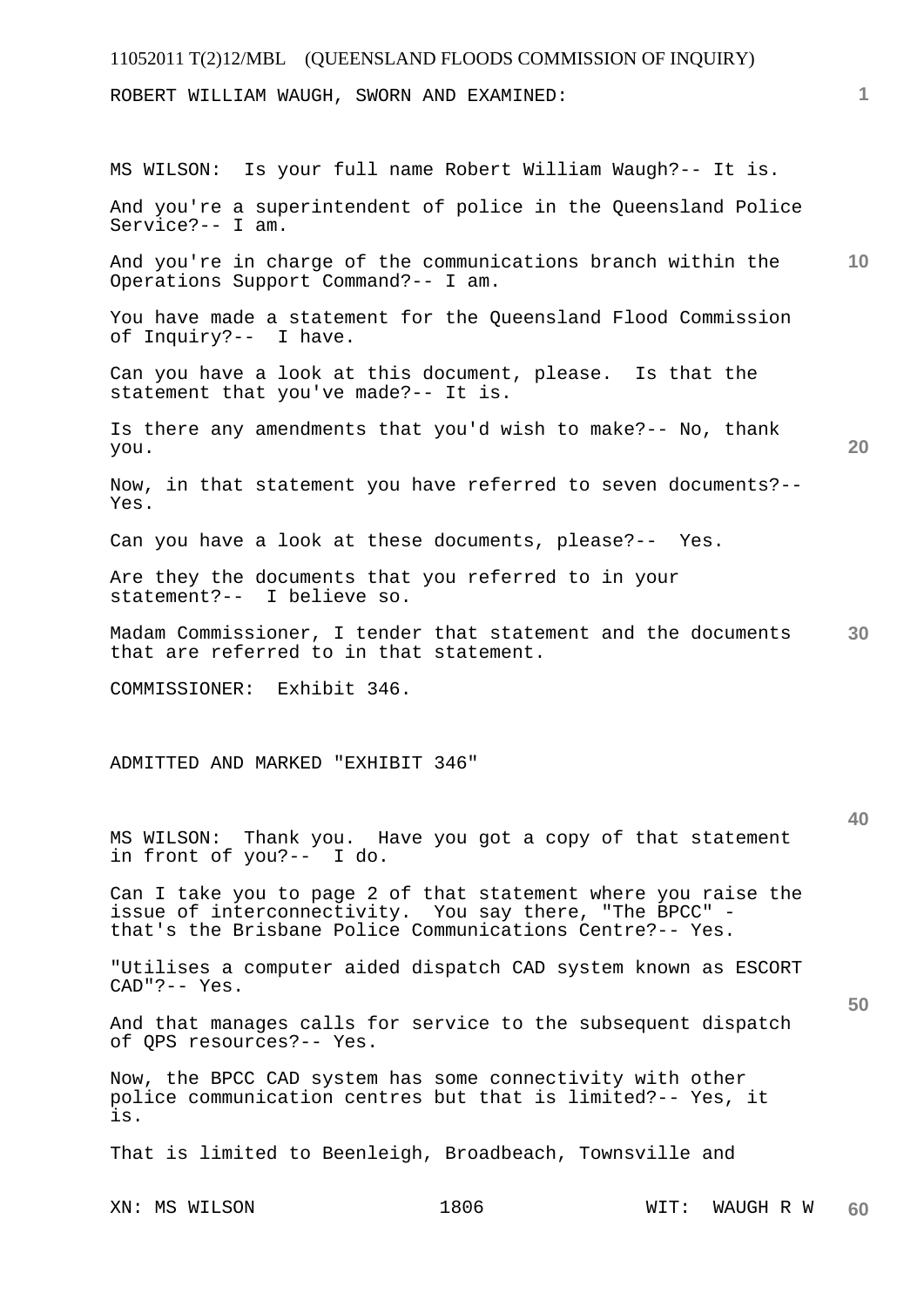Cairns?-- Correct.

So is it the case that for the calls that are received at the Brisbane Police Communication Centre and registered with the CAD system, then police communication centres in Beenleigh, Broadbeach, Townsville and Cairns could access that information?-- Yes, they can be switched between centres.

But no other police communication system within Queensland can access that information?-- No, that's correct.

Now, the remaining police communications systems uses a standalone incident management system, an IMS?-- Yes.

And they do not have interconnectivity to CAD - that is, to Brisbane?-- Correct.

Or each other?-- Correct.

They're standalone?-- Yes.

You also raise on page 2 the issue of staffing where you say that, "The Police Communication Centres are reliant on staff being specifically trained and in times of demand, capacity can only be drawn from those currently trained staff"?-- That's correct.

And you say that, "This limits the ability of most Police Communication Centres to maintain any enhanced capacity for long periods"?-- It poses challenges, yes.

Where are staff to operate police communication centres recruited from?-- They're recruited from within the public service environment. You have unsworn and sworn staff that make up the composition of the staff at the centre.

Is there a recruitment process that takes place to ensure that the PCC staff are suitable to working in triple 0 call centres?-- Yes, there are.

Is that undertaken before they are accepted into the training required of PCC staff?-- Yeah, there is an interview process as part of the recruitment, a selection process, and then the training process builds on that.

Is there any type of attributes that you are looking for when you are seeking staff to work in these centres?-- Usually it's not specific, as in a certain set of criteria, but the general ones that you look for would be maturity, level headedness, calmness, ability to make decisions, the ability to assess information, ability to record.

Now, is it the case that the information that you provided in this statement in relation to training is only in relation to the training that is provided at the Brisbane Police Communications Centre?-- That's correct.

What is your knowledge about the training that is provided in

**10** 

**1**

**20** 

**30** 

**40**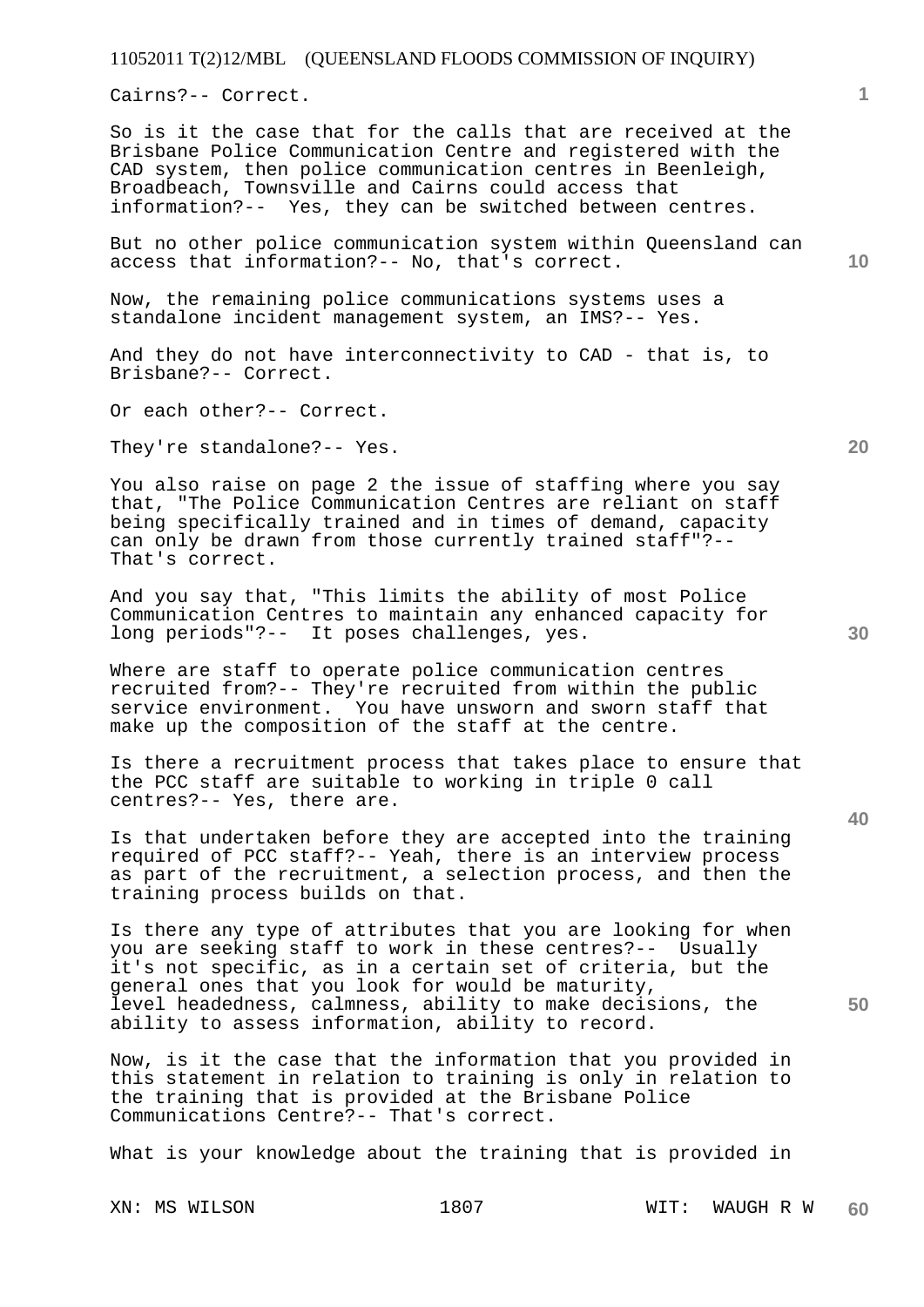other police communication centres?-- I understand that they use the Brisbane police communications training manuals and programs but they are adapted to the environment with which that training has to be provided. For example, a smaller centre may have a one-on-one training environment available to them whereas in Brisbane, for example, our current course has eight members on it. So it is more regimented for the time frame.

**10**  If I can take you to page 3 of your statement where you state the training for police communication centres across Queensland is a regional responsibility?-- That's correct.

So are you aware of the modules or the components that make up the training for PCC staff in regions?-- I'm advised that they - as I said, they all come off our training skeleton, if you like, and are adapted to that regional environment and, for example, the IMS system as opposed to the CAD system. So it would be that each of the regions would adapt a majority of that course but then tailor some specifics to their region.

Let's just move on to the courses that BPCC staff officers are required to undertake. You say that the training that is offered is set out in page 3. They're the following training courses that are offered?-- Yes.

If I can take you to the call takers course?-- Yes.

**30**  The nine weeks course. Is that a minimum standard that is required before police officers take triple 0 calls?-- That is for Brisbane.

That is for Brisbane. So if we can just go across the page where you say that, "All staff working within the Brisbane Police Communications Centre from A03 level" - so that would be civilian?-- Yes.

"To Sergeant are required to complete the Call Takers Course prior to attending the Communications Room Operators Course (Radio)"?-- Correct.

Are officers also then required to complete the communications room operators course before they take triple 0 calls?-- No, they would - they would do the call takers course first and then be placed on the floor to receive calls. Then at an appropriate time they would be able to do the radio operator's course before being allocated a different task, as in the dispatch process.

If you could assist me at page 7 where you say that, "Operators will not start taking calls without direct supervision from a qualified call taking at the BPCC until they have completed the 9 week Call Takers Course including a period of mentoring"?-- Yes.

Can you just assist, is it the case that officers who wish to work in the BPCC first of all have to complete a nine-week call takers course?-- Correct.

**20** 

**1**

**50**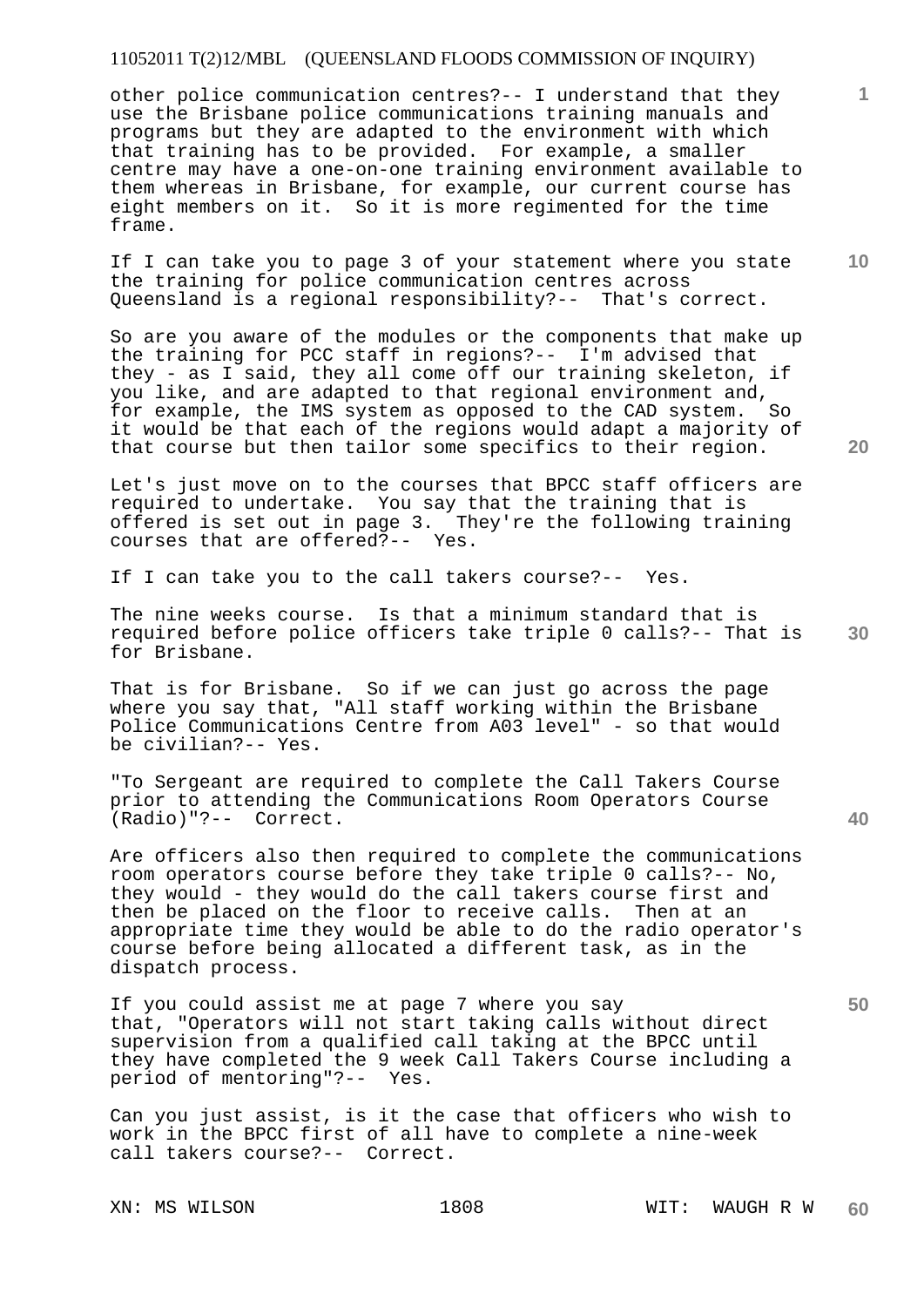In that nine-week call takers course, that may include a period of mentoring?-- A period of one to two weeks of mentoring.

Within the course?-- Within the course.

After that course, can they then take calls without direct supervision?-- Yes, they can but our process is that they would be placed alongside an experienced call taker just to make sure that they have support and in case they come up against a difficult call or some problems with the processes that are required. So they wouldn't be left alone in a room to take calls by themselves and isolated.

Now, if you can go back to page 4 where it sets out the components that are covered in the call takers course. Is this assessed?-- Yes.

**20**  Within this course is training given to how to answer a call appropriately?-- Yes.

And what information to seek?-- Yes.

And that's within the call takers course?-- Yes.

Now, this call takers course is not implemented across the state as you know. Regions may take bits and pieces from the call takers course. Is that how it works?-- I would suggest not bits and pieces. The majority of the course would be taken from Brisbane and applied in the regions. It may be condensed in a timeframe because of the one-on-one training opportunities that may arise in smaller centres and it may have some additions or deletions in relation to that particular region.

Can you advise whether the call takers course in some form is being implemented right across the state?-- Yes.

**40**  Every PCC across the state is using a form of the call takers course?-- A form, yes.

A form?-- Yes.

Would it go as long as nine weeks?-- I don't think so. I think it would probably be compressed in the smaller areas because of that one-on-one opportunities that may arise.

Would it cover all of the components as set out on page 4?-- I would expect that it should.

Is this information from the call takers course, is that disseminated across the state to all the PCCs?-- Yes, it is.

Are you aware whether the PCCs have a training regime where they have trainers in those PCCs to take the calls?-- Specific trainers, I don't think any of the other call centres do because of their size and I think Brisbane would be the

**1**

**10** 

**30**